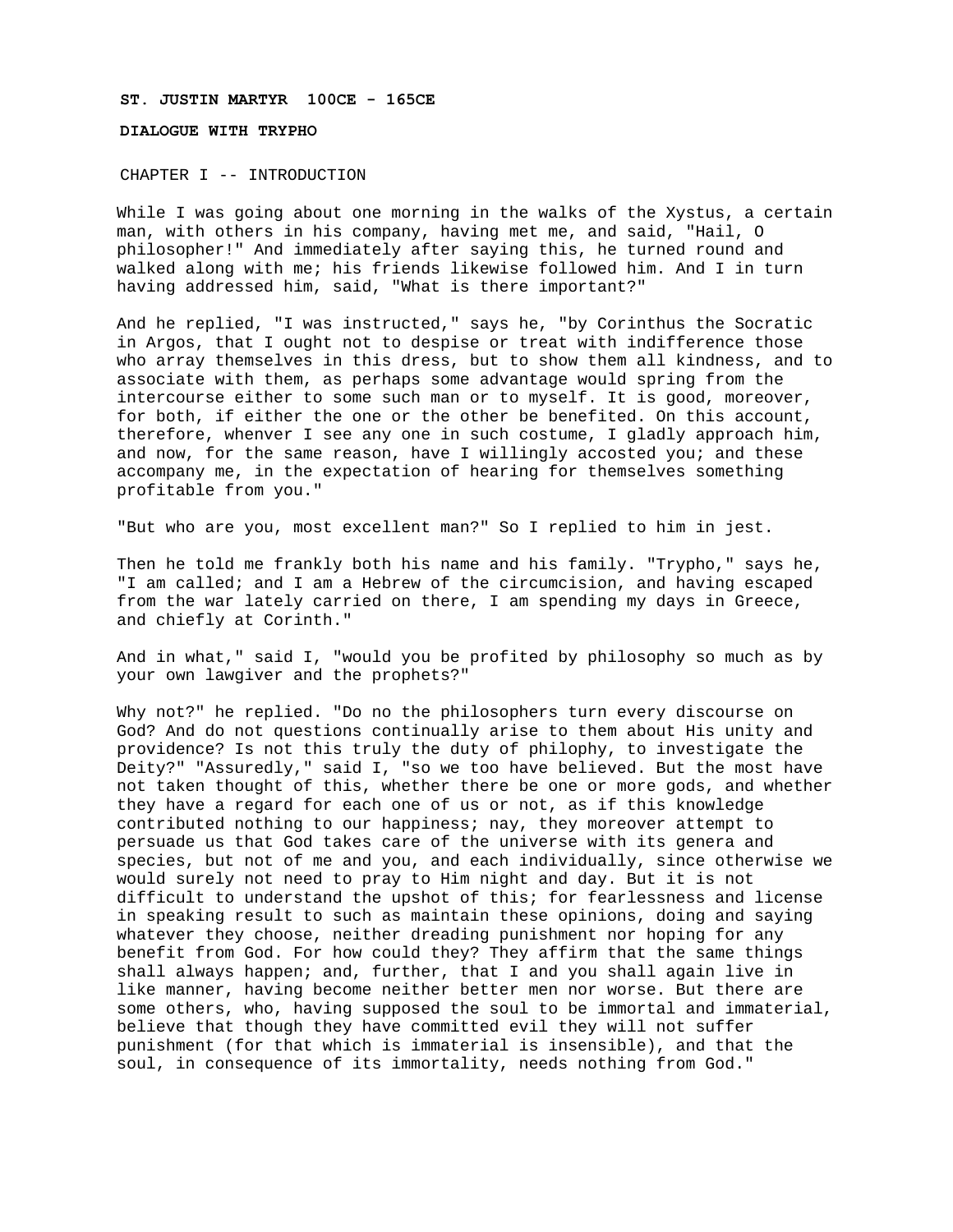And he, smiling gently, said, "Tell us your opinion of these matters, and what idea you entertain respecting God, and what you philosophy is."

CHAPTER II -- JUSTIN DESCRIBES HIS STUDIES IN PHILOSOPHY.

"I will tell you," said I, "what seems to me; for philosophy is, in fact, the greatest possession, and most honourable before God, to whom it leads us and alone commends us; and these are truly holy men who have bestowed attention on philosophy. What philosophy is, however, and the reason why it has been sent down to men, have escaped the observation of most; for there would be neither Platonists, nor Stoics, nor Peripatetics, nor Theoretics, nor Pythagoreans, this knowledge being one. I wish to tell you why it has become many-headed. It has happened that those who first handled it [i.e., philosophy], and who were therefore esteemed illustrious men, were succeeded by those who made no investigations concerning truth, but only admired the perseverance and self-discipline of the former, as well as the novelty of the doctrines; and each thought that to be true which he learned from his teacher: then, moreover, those latter persons handed down to their successors such things, and others similar to them; and this system was called by the name of him who was styled the father of the doctrine. Being at first desirous of personally conversing with one of these men, I surrendered myself to a certain Stoic; and having spent a considerable time with him, when I had not acquired any further knowledge of God (for he did not know himself, and said such instruction was unnecessary), I left him and betook myself to another, who was called a Peripatetic, and as he fancied, shrewd. And this man, after having entertained me for the first few days, requested me to settle the fee, in order that our intercourse might not be unprofitable. Him, too, for this reason I abandoned, believing him to be no philosopher at all. But when my soul was eagerly desirous to hear the peculiar and choice philosophy, I came to a Pythagorean, very celebrated- -a man who thought much of his own wisdom. And then, when I had an interview with him, willing to become his hearer and disciple, he said, 'What then? Are you acquainted with music, astronomy, and geometry? Do you expect to perceive any of those things which conduce to a happy life, if you have not been first informed on those points which wean the soul from sensible objects, and render it fitted for objects which appertain to the mind, so that it can contemplate that which is honourable in its essence and that which is good in its essence?' Having commended many of these branches of learning, and telling me that they were necessary, he dismissed me when I confessed to him my ignorance. Accordingly I took it rather impatiently, as was to be expected when I failed in my hope, the more so because I deemed the man had some knowledge; but reflecting again on the space of time during which I would have to linger over those branches of learning, I was not able to endure longer procrastination. In my helpless condition it occurred to me to have a meeting with the Platonists, for their fame was great. I thereupon spent as much of my time as possible with one who had lately settled in our city,--a sagacious man, holding a high position among the Platonists,--and I progressed, and made the greatest improvements daily. And the perception of immaterial things quite overpowered me, and the contemplation of ideas furnished my mind with wings, so that in a little while I supposed that I had become wise; and such was my stupidity, I expected forthwith to look upon God, for this is the end of Plato's philosophy.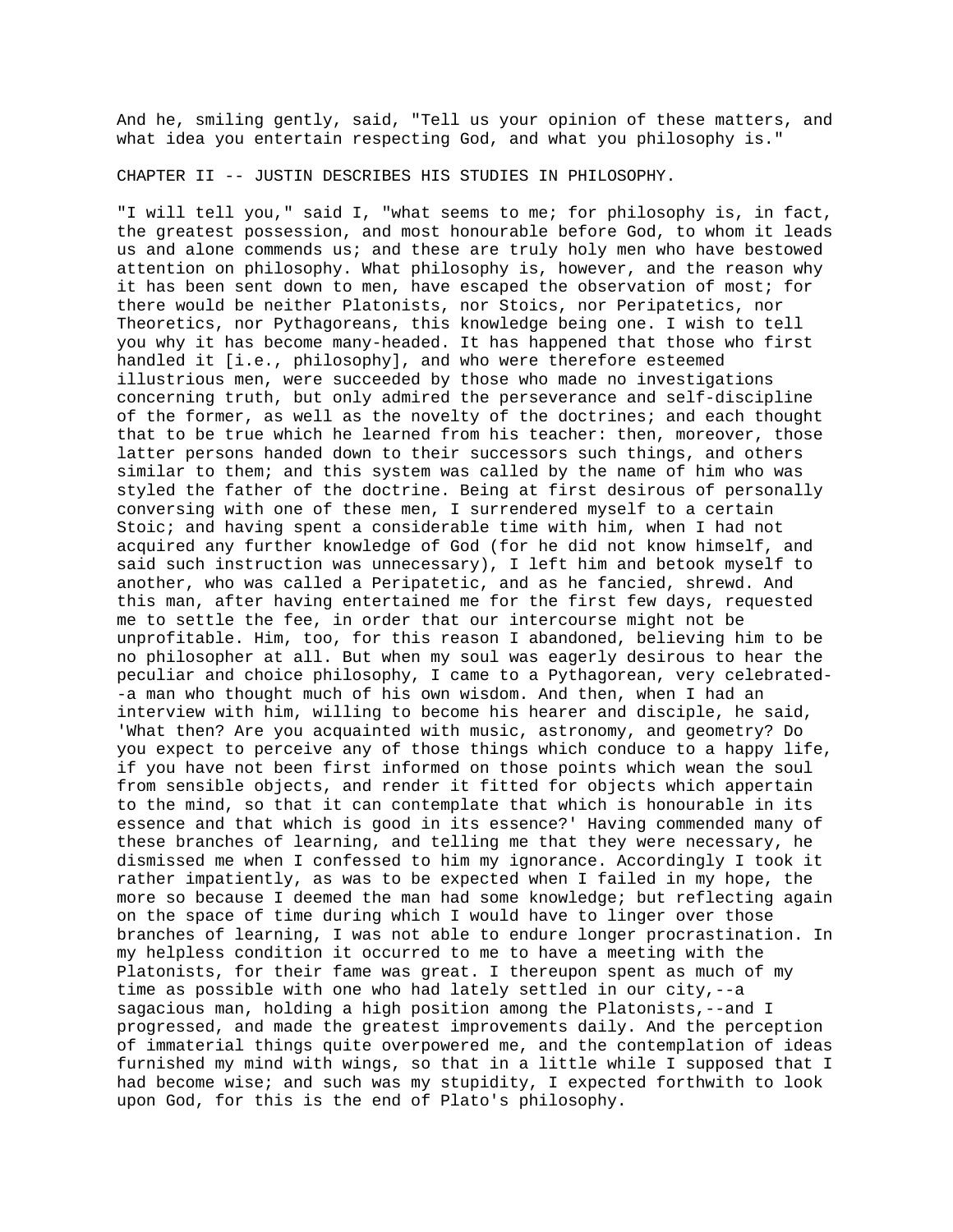CHAPTER III -- JUSTIN NARRATES THE MANNER OF HIS CONVERSION.

"And while I was thus disposed, when I wished at one period to be filled with great quietness, and to shun the path of men, I used to go into a certain field not far from the sea. And when I was near that spot one day, which having reached I purposed to be by myself, a certain old man, by no means contemptible in appearance, exhibiting meek and venerable manners, followed me at a little distance. And when I turned round to him, having halted, I fixed my eyes rather keenly on him.

"And he said, 'Do you know me?'

I replied in the negative.

"'Why, then,' said he to me, 'do you so look at me?

"'I am astonished,' I said, 'because you have chanced to be in my company in the same place; for I had not expected to see any man here.'

"And he says to me, 'I am concerned about some of my household. These are gone away from me; and therefore have I come to make personal search for them, if, perhaps, they shall make their appearance somewhere. But why are you here?' said he to me.

"'I delight,' said I, 'in such walks, where my attention is not distracted, for converse with myself is uninterrupted; and such places are most fit for philology.'

"'Are you, then, a philologian,' said he, but no lover of deeds or of truth? and do you not aim at being a practical man so much as being a sophist?'

"'What greater work,' said I, 'could one accomplish than this, to show the reason which governs all, and having laid hold of it, and being mounted upon it, to look down on the errors of others, and their pursuits? But without philosophy and right reason, prudence would not be present to any man. Wherefore it is necessary for every man to philosophize, and to esteem this the greatest and most honourable work; but other things only of second-rate or third-rate importance, though, indeed, if they be made to depend on philosophy, they are of moderate value, and worthy of acceptance; but deprived of it, and not accompanying it, they are vulgar and coarse to those who pursue them.'

"'Does philosophy, then, make happiness?' said he, interrupting.

"'Assuredly,' I said, 'and it alone.'

"'What, then, is philosophy?' he says; 'and what is happiness? Pray tell me, unless something hinders you from saying.'

"'Philosophy, then,' said I, 'is the knowledge of that which really exists, and a clear perception of the truth; and happiness is the reward of such knowledge and wisdom.'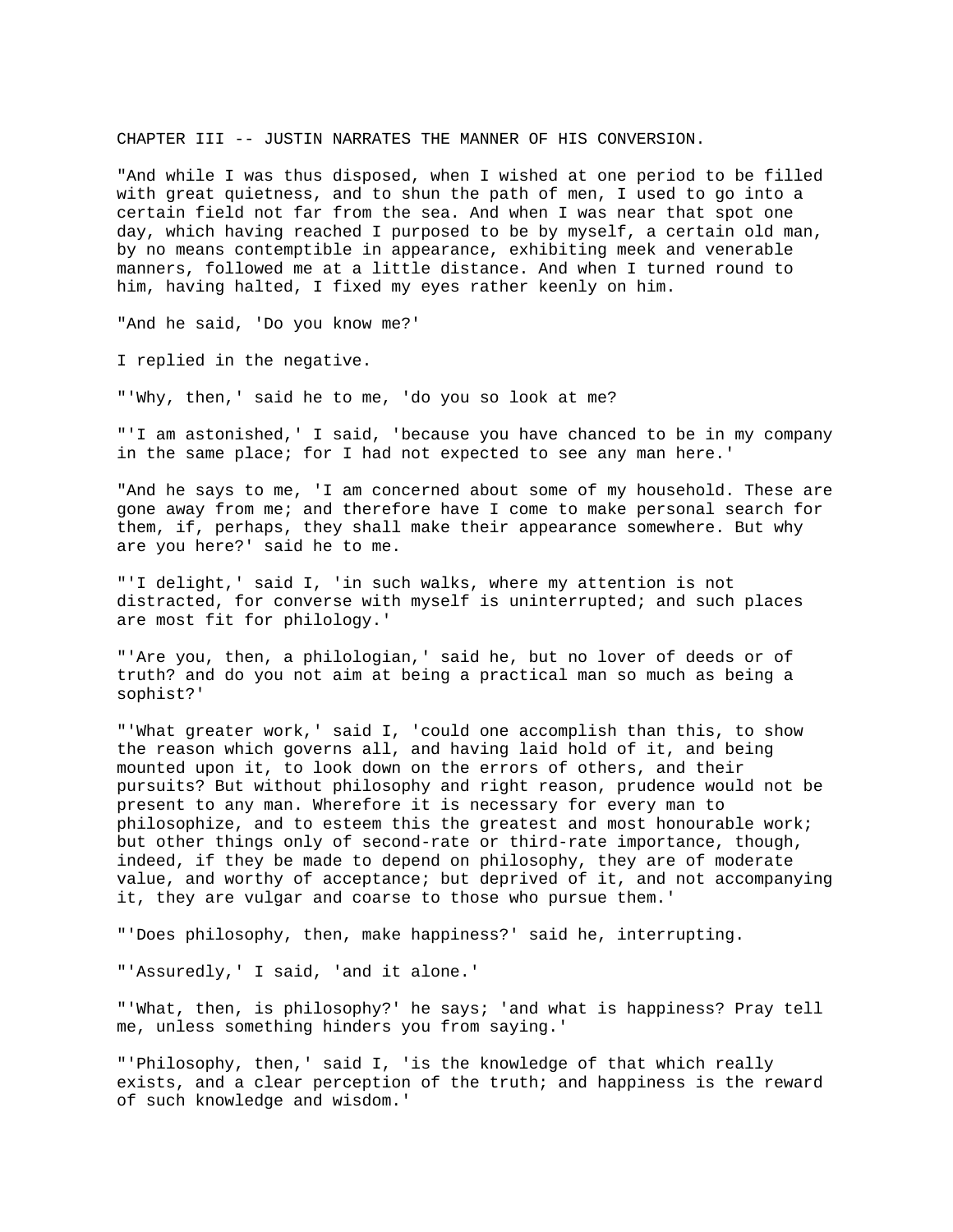"'But what do you call God?' said he.

"'That which always maintains the same nature, and in the same manner, and is the cause of all other things--that, indeed, is God.' So I answered him; and he listened to me with pleasure, and thus again interrogated me:--

"'Is not knowledge a term common to different matters? For in arts of all kinds, he who knows any one of them is called a skilful man in the art of generalship, or of ruling, or of healing equally. But in divine and human affairs it is not so. Is there a knowledge which affords understanding of human and divine things, and then a thorough acquaintance with the divinity and the righteousness of them?'

"'Assuredly,' I replied.

"'What, then? Is it in the same way we know man and' God, as we know music, and arithmetic, and astronomy, or any other similar branch?'

"'By no means,' I replied.

"'You have not answered me correctly, then,' he said; 'for some [branches of knowledge] come to us by learning, or by some employment, while of others we have knowledge by sight. Now, if one were to tell you that there exists in India an animal with a nature unlike all others, but of such and such a kind, multiform and various, you would not know it before you saw it; but neither would you be competent to give any account of it, unless you should hear from one who had seen it.'

"'Certainly not,' I said.

"'How then,' he said, 'should the philosophers judge correctly about God, or speak any truth, when they have no knowledge of Him, having neither seen Him at any time, nor heard Him?'

"'But, father,' said I, 'the Deity cannot be seen merely by the eyes, as other living beings can, but is discernible to the mind alone, as Plato says; and I believe him.'

CHAPTER IV -- THE SOUL OF ITSELF CANNOT SEE GOD.

"'Is there then,' says he, 'such and so great power in our mind? Or can a man not perceive by sense sooner? Will the mind of man see God at any time, if it is uninstructed by the Holy Spirit?'

"'Plato indeed says,' replied I, 'that the mind's eye is of such a nature, and has been given for this end, that we may see that very Being when the mind is pure itself, who is the cause of all discerned by the mind, having no colour, no form, no greatness--nothing, indeed, which the bodily eye looks upon; but It is something of this sort, he goes on to say, that is beyond all essence, unutterable and inexplicable, but alone honourable and good, coming suddenly into souls well-dispositioned, on account of their affinity to and desire of seeing Him.'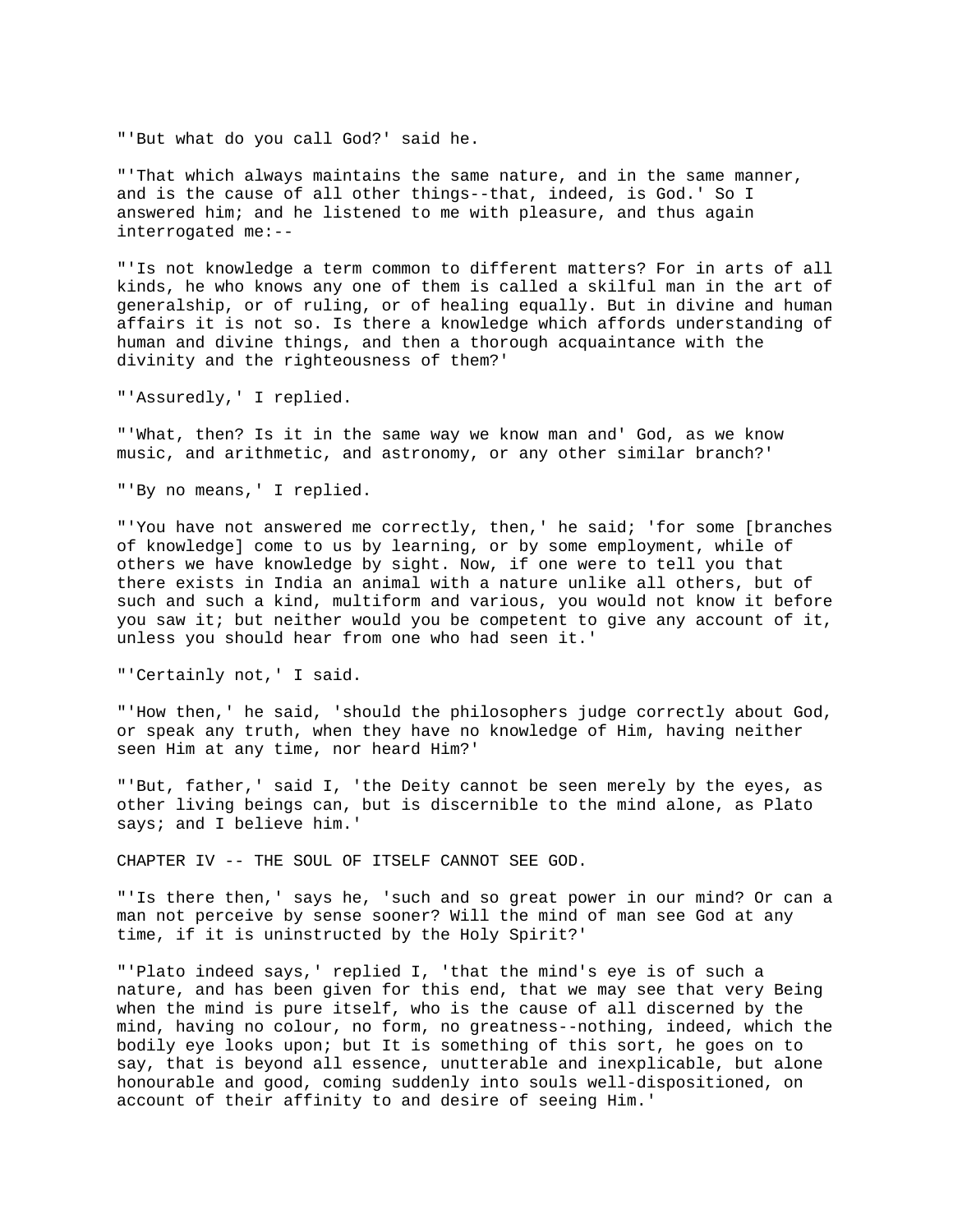"'What affinity, then,' replied he, 'is there between us and God? Is the soul also divine and immortal, and a part of that very regal mind? And even as that sees God, so also is it attainable by us to conceive of the Deity in our mind, and thence to become happy?'

"'Assuredly,' I said.

"'And do all the souls of all living beings comprehend Him?' he asked; 'or are the souls of men of one kind and the souls of horses and of asses of another kind?'

"'No; but the souls which are in all are similar,' I answered.

"'Then,' says he, 'shall both horses and asses see, or have they seen at some time or other, God?'

"'No,' I said; 'for the majority of men will not, saving such as shall live justly, purified by righteousness, and by every other virtue.'

"'It is not, therefore,' said he, 'on account of his affinity, that a man sees God, nor because he has a mind, but because he is temperate and righteous?'

"'Yes,' said I; 'and because he has that whereby he perceives God.'

"'What then? Do goats or sheep injure anyone?'

"'No one in any respect,' I said.

"'Therefore these animals will see [God] according to your account,' says he.

"'No; for their body being of such a nature, is an obstacle to them.'

"He rejoined,' If these animals could assume speech, be well assured that they would with greater reason ridicule our body; but let us now dismiss this subject, and let it be conceded to you as you say. Tell me, however, this: Does the soul see [God] so long as it is in the body, or after it has been removed from it?'

"'So long as it is in the form of a man, it is possible for it,' I continue, 'to attain to this by means of the mind; but especially when it has been set free from the body, and being apart by itself, it gets possession of that which it was wont continually and wholly to love.'

"'Does it remember this, then [the sight of God], when it is again in the man?'

"'It does not appear to me so,' I said.

"'What, then, is the advantage to those who have seen [God]? or what has he who has seen more than he who has not seen, unless he remember this fact, that he has seen?'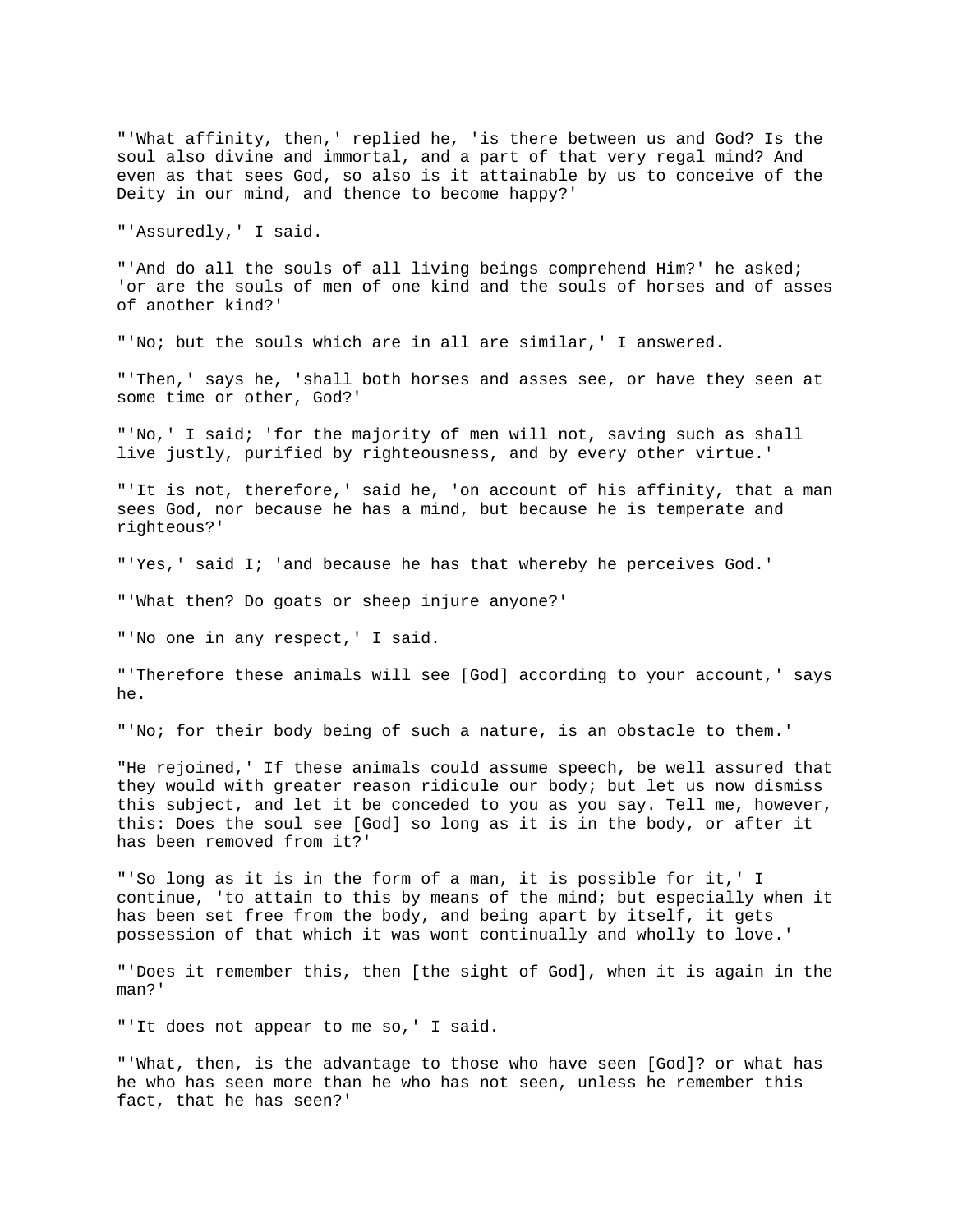"'I cannot tell,' I answered.

"'And what do those suffer who are judged to be unworthy of this spectacle?' said he.

"'They are imprisoned in the bodies of certain wild beasts, and this is their punishment.'

"'Do they know, then, that it is for this reason they are in such forms, and that they have committed some sin?'

"'I do not think so.'

"'Then these reap no advantage from their punishment, as it seems: moreover, I would say that they are not punished unless they are conscious of the punishment.'

"'No indeed.'

"'Therefore souls neither see God nor trans-migrate into other bodies; for they would know that so they are punished, and they would be afraid to commit even the most trivial sin afterwards. But that they can perceive that God exists, and that righteousness and piety are honourable, I also quite agree with you,' said he.

"'You are right,' I replied.

CHAPTER V -- THE SOUL IS NOT IN ITS OWN NATURE IMMORTAL.

"'These philosophers know nothing, then, about these things; for they cannot tell what a soul is.'

"'It does not appear so.'

"'Nor ought it to be called immortal; for if it is immortal, it is plainly unbegotten.'

"'It is both unbegotten and immortal, according to some who are styled Platonists.'

"'Do you say that the world is also unbegotten?'

"'Some say so. I do not, however, agree with them.'

"'You are right; for what reason has one for supposing that a body so solid, possessing resistance, composite, changeable, decaying, and renewed every day, has not arisen from some cause? But if the world is begotten, souls also are necessarily begotten; and perhaps at one time they were not in existence, for they were made on account of men and other living creatures, if you will say that they have been begotten wholly apart, and not along with their respective bodies.' "'This seems to be correct.'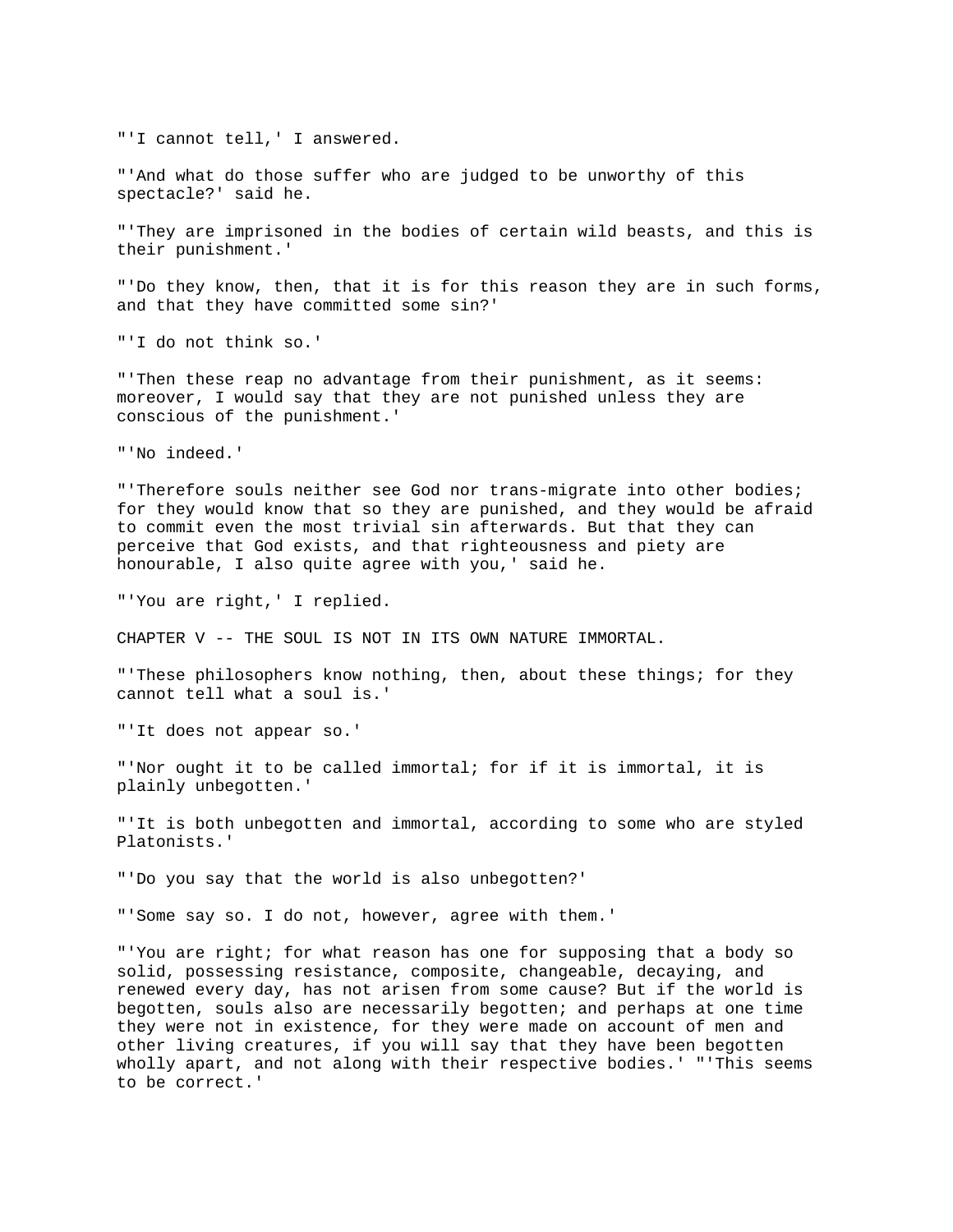"'They are not, then, immortal?'

"'No; since the world has appeared to us to be begotten.'

"'But I do not say, indeed, that all souls die; for that were truly a piece of good fortune to the evil. What then? The souls of the pious remain in a better place, while those of the unjust and wicked are in a worse, waiting for the time of judgment. Thus some which have appeared worthy of God never die; but others are punished so long as God wills them to exist and to be punished.'

"'Is what you say, then, of a like nature with that which Plato in Timoeus hints about the world, when he says that it is indeed subject to decay, inasmuch as it has been created, but that it will neither be dissolved nor meet with the fate of death on account of the will of God? Does it seem to you the very same can be said of the soul, and generally of all things? For those things which exist after God, or shall at any time exist, these have the nature of decay, and are such as may be blotted out and cease to exist; for God alone is unbegotten and incorruptible, and therefore He is God, but all other things after Him are created and corruptible. For this reason souls both die and are punished: since, if they were unbegotten, they would neither sin, nor be filled with folly, nor be cowardly, and again ferocious; nor would they willingly transform into swine, and serpents, and dogs and it would not indeed be just to compel them, if they be unbegotten. For that which is unbegotten is similar to, equal to, and the same with that which is unbegotten; and neither in power nor in honour should the one be preferred to the other, and hence there are not many things which are unbegotten: for if there were some difference between them, you would not discover the cause of the difference, though you searched for it; but after letting the mind ever wander to infinity, you would at length, wearied out, take your stand on one Unbegotten, and say that this is the Cause of all. Did such escape the observation of Plato and Pythagoras, those wise men,' I said, 'who have been as a wall and fortress of philosophy to us?'

CHAPTER VI -- THESE THINGS WERE UNKNOWN TO PLATO AND OTHER PHILOSOPHERS.

"'It makes no matter to me,' said he, 'whether Plato or Pythagoras, or, in short, any other man held such opinions. For the truth is so; and you would perceive it from this. The soul assuredly is or has life. If, then, it is life, it would cause something else, and not itself, to live, even as motion would move something else than itself. Now, that the soul lives, no one would deny. But if it lives, it lives not as being life, but as the partaker of life; but that which partakes of anything, is different from that of which it does partake. Now the soul partakes of life, since God wills it to live. Thus, then, it will not even partake [of life] when God does not will it to live. For to live is not its attribute, as it is God's; but as a man does not live always, and the soul is not for ever conjoined with the body, since, whenever this harmony must be broken up, the soul leaves the body, and the man exists no longer; even so, whenever the soul must cease to exist, the spirit of life is removed from it, and there is no more soul, but it goes back to the place from whence it was taken.'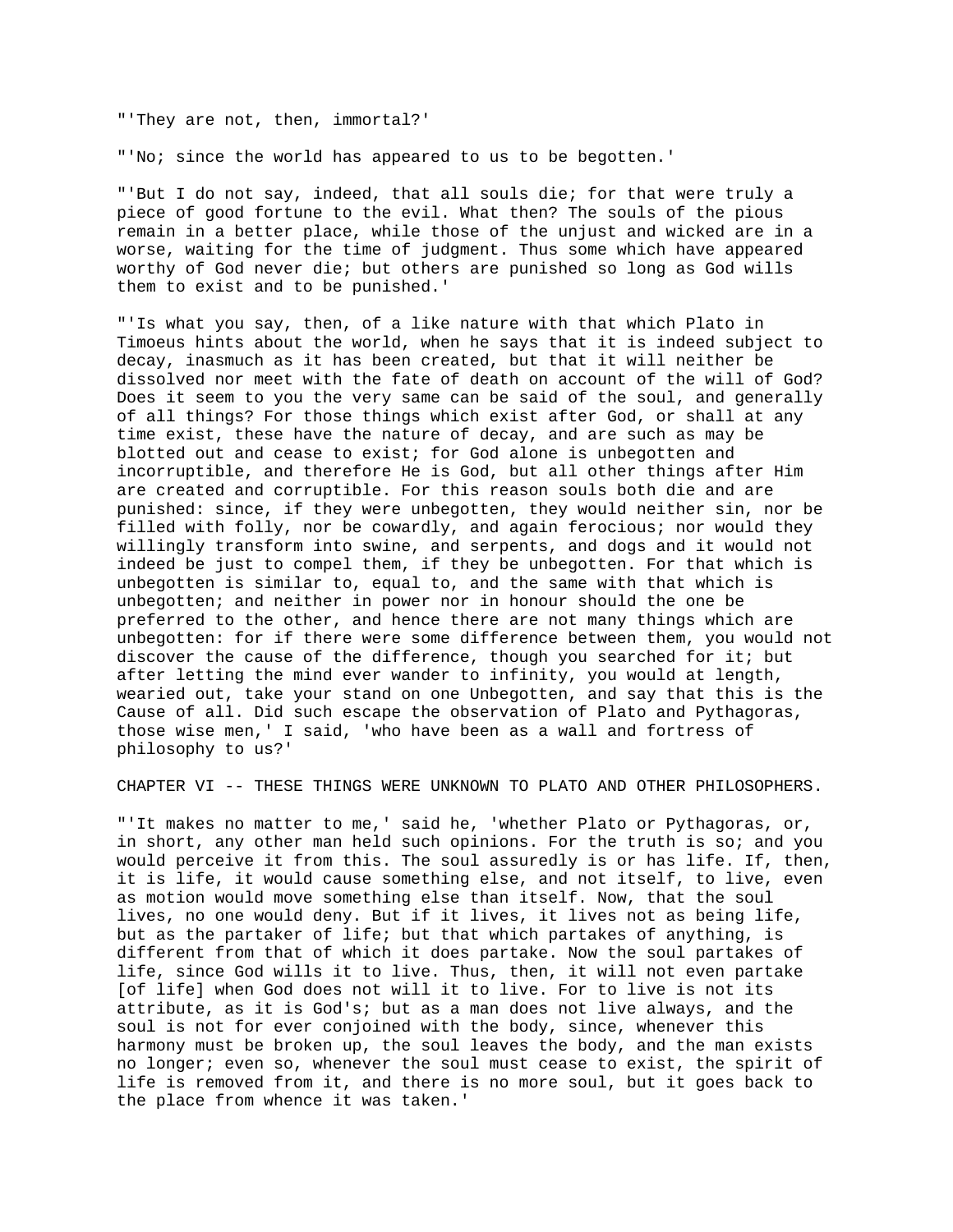CHAPTER VII -- THE KNOWLEDGE OF TRUTH TO BE SOUGHT FROM THE PROPHETS ALONE.

"'Should any one, then, employ a teacher?' I say, 'or whence may any one be helped, if not even in them there is truth?'

"'There existed, long before this time, certain men more ancient than all those who are esteemed philosophers, both righteous and beloved by God, who spoke by the Divine Spirit, and foretold events which would take place, and which are now taking place. They are called prophets. These alone both saw and announced the truth to men, neither reverencing nor fearing any man, not influenced by a desire for glory, but speaking those things alone which they saw and which they heard, being filled with the Holy Spirit. Their writings are still extant, and he who has read them is very much helped in his knowledge of the beginning and end of things, and of those matters which the philosopher ought to know, provided he has believed them. For they did not use demonstration in their treatises, seeing that they were witnesses to the truth above all demonstration, and worthy of belief; and those events which have happened, and those which are happening, compel you to assent to the utterances made by them, although, indeed, they were entitled to credit on account of the miracles which they performed, since they both glorified the Creator, the God and Father of all things, and proclaimed His Son, the Christ [sent] by Him: which, indeed, the false prophets, who are filled with the lying unclean spirit, neither have done nor do, but venture to work certain wonderful deeds for the purpose of astonishing men, and glorify the spirits and demons of error. But pray that, above all things, the gates of light may be opened to you; for these things cannot be perceived or understood by all, but only by the man to whom God and His Christ have imparted wisdom.'

CHAPTER VIII -- JUSTIN BY HIS COLLOQUY IS KINDLED WITH LOVE TO CHRIST.

"When he had spoken these and many other things, which there is no time for mentioning at present, he went away, bidding me attend to them; and I have not seen him since. But straightway a flame was kindled in my soul; and a love of the prophets, and of those men who are friends of Christ, possessed me; and whilst revolving his words in my mind, I found this philosophy alone to be safe and profitable. Thus, and for this reason, I am a philosopher. Moreover, I would wish that all, making a resolution similar to my own, do not keep themselves away from the words of the Saviour. For they possess a terrible power in themselves, and are sufficient to inspire those who turn aside from the path of rectitude with awe; while the sweetest rest is afforded those who make a diligent practice of them. If, then, you have any concern for yourself, and if you are eagerly looking for salvation, and if you believe in God, you may- since you are not indifferent to the matter -- become acquainted with the Christ of God, and, after being initiated, live a happy life."

When I had said this, my beloved friends those who were with Trypho laughed; but he, smiling, says, "I approve of your other remarks, and admire the eagerness with which you study divine things; but it were better for you still to abide in the philosophy of Plato, or of some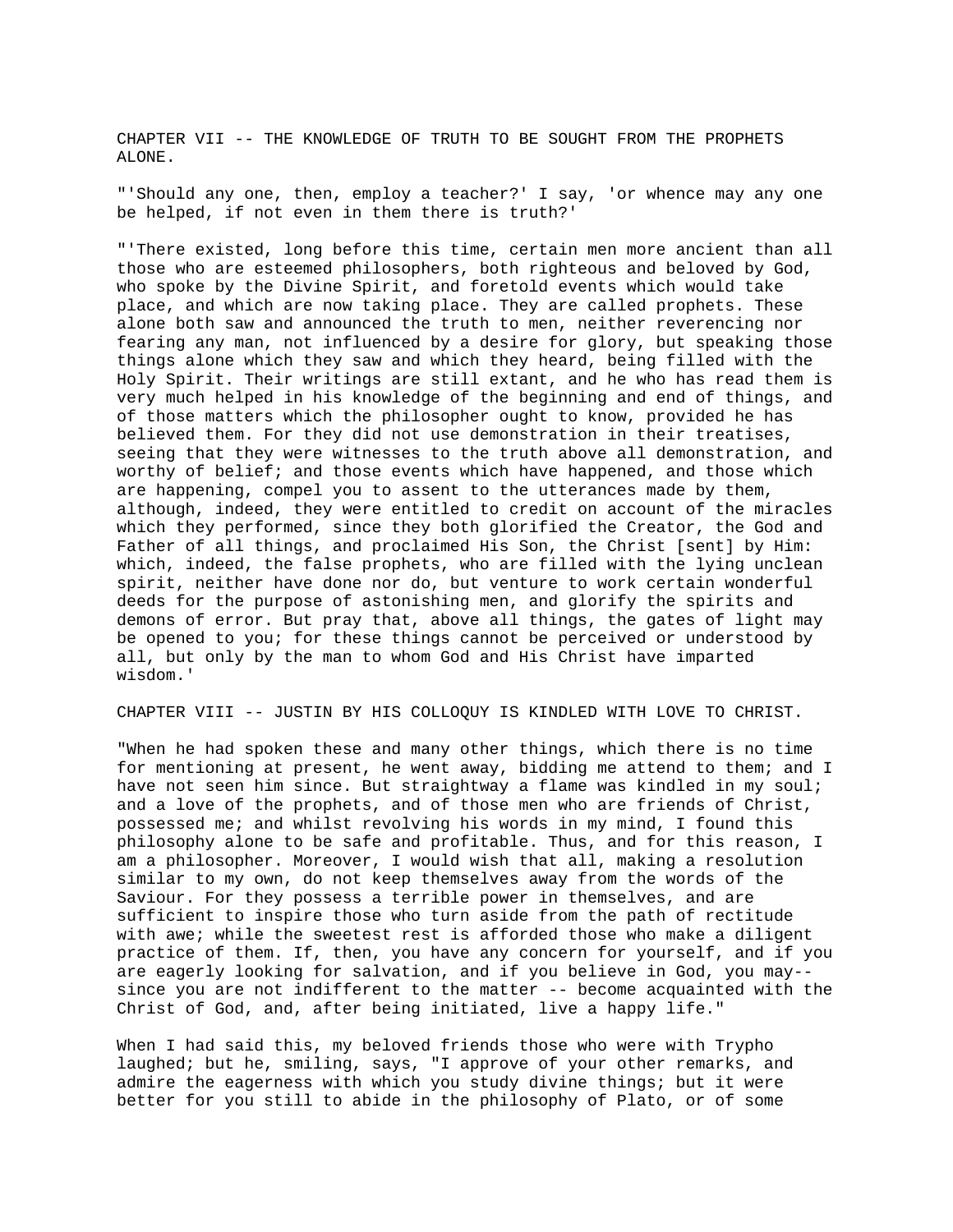other man, cultivating endurance, self-control, and moderation, rather than be deceived by false words, and follow the opinions of men of no reputation. For if you remain in that mode of philosophy, and live blamelessly, a hope of a better destiny were left to you; but when you have forsaken God, and reposed confidence in man, what safety still awaits you? If, then, you are willing to listen to me (for I have already considered you a friend), first be circumcised, then observe what ordinances have been enacted with respect to the Sabbath, and the feasts, and the new moons of God; and, in a word, do all things which have been written in the law: and then perhaps you shall obtain mercy from God. But Christ--if He has indeed been born, and exists anywhere--is unknown, and does not even know Himself, and has no power until Elias come to anoint Him, and make Him manifest to all. And you, having accepted a groundless report, invent a Christ for yourselves, and for his sake are inconsiderately perishing."

CHAPTER IX -- THE CHRISTIANS HAVE NOT BELIEVED GROUNDLESS STORIES.

"I excuse and forgive you, my friend," I said. "For you know not what you say, but have been persuaded by teachers who do not understand the Scriptures; and you speak, like a diviner whatever comes into your mind. But if you are willing to listen to an account of Him, how we have not been deceived, and shall not cease to confess Him,--although men's reproaches be heaped upon us, although the most terrible tyrant compel us to deny Him,--I shall prove to you as you stand here that we have not believed empty fables, or words without any foundation but words filled with the Spirit of God, and big with power, and flourishing with grace."

Then again those who were in his company laughed, and shouted in an unseemly manner. Then I rose up and was about to leave; but he, taking hold of my garment, said I should not accomplish that until I had performed what I promised. "Let not, then, your companions be so tumultuous, or behave so disgracefully," I said. "But if they wish, let them listen in silence; or, if some better occupation prevent them, let them go away; while we, having retired to some spot, and resting there, may finish the discourse." It seemed good to Trypho that we should do so; and accordingly, having agreed upon it, we retired to the middle space of the Xystus. Two of his friends, when they had ridiculed and made game of our zeal, went off. And when we were come to that place, where there are stone seats on both sides, those with Trypho, having seated themselves on the one side, conversed with each other, some one of them having thrown in a remark about the war waged in Judaea.

CHAPTER X -- TRYPHO BLAMES THE CHRISTIANS FOR THIS ALONE--THE NON-OBSERVANCE OF THE LAW.

And when they ceased, I again addressed them thus:--

"Is there any other matter, my friends, in which we are blamed, than this, that we live not after the law, and are not circumcised in the flesh as your forefathers were, and do not observe sabbaths as you do? Are our lives and customs also slandered among you? And I ask this: have you also believed concerning us, that we eat men; and that after the feast, having extinguished the lights, we engage in promiscuous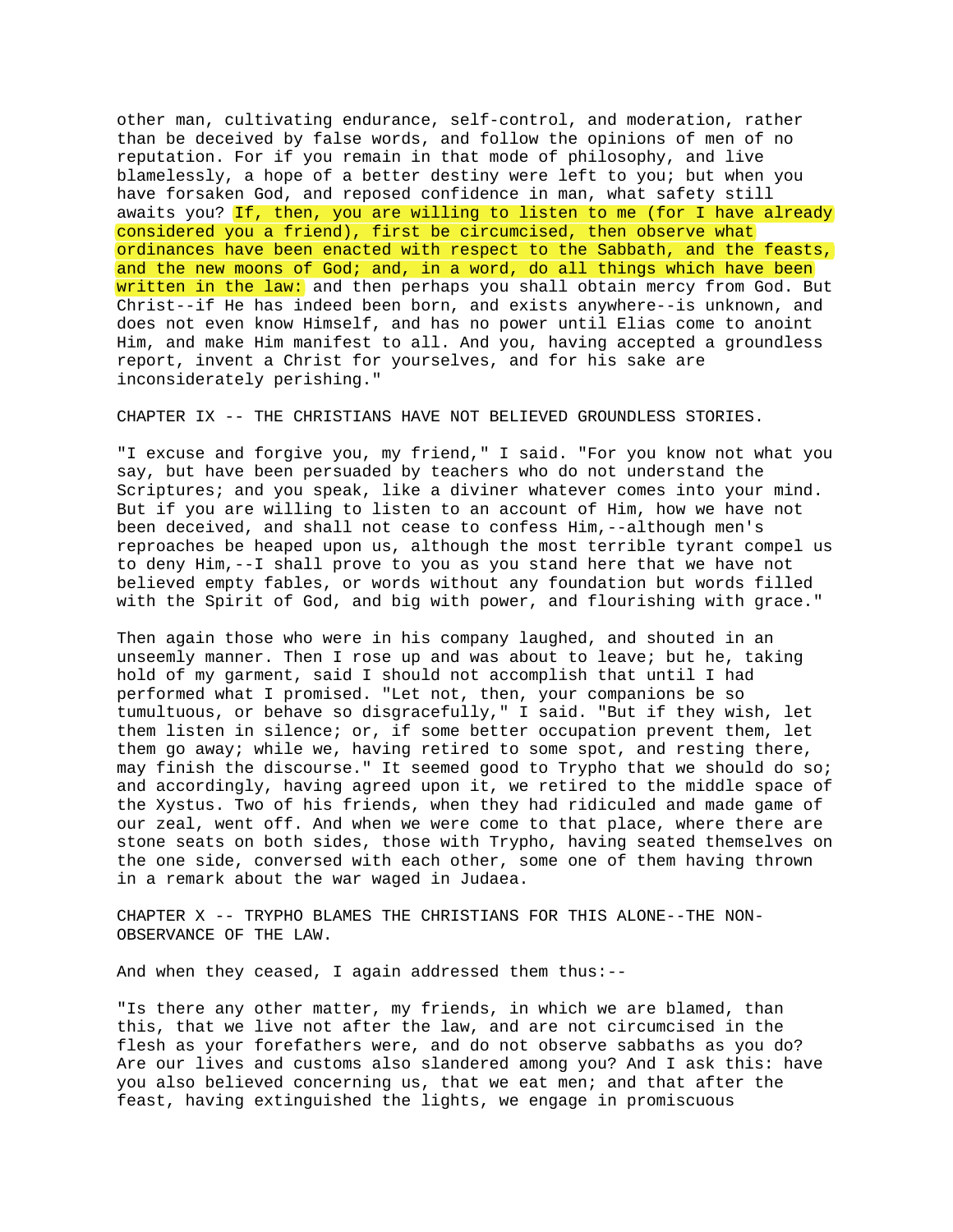concubinage? Or do you condemn us in this alone, that we adhere to such tenets, and believe in an opinion, untrue, as you think?"

"This is what we are amazed at," said Trypho, "but those things about which the multitude speak are not worthy of belief; for they are most repugnant to human nature. Moreover, I am aware that your precepts in the so-called Gospel are so wonderful and so great, that I suspect no one can keep them; for I have carefully read them. But this is what we are most at a loss about: that you, professing to be pious, and supposing yourselves better than others, are not in any particular separated from them, and do not alter your mode of living from the nations, in that you observe no festivals or sabbaths, and do not have the rite of circumcision; and further, resting your hopes on a man that was crucified, you yet expect to obtain some good thing from God, while you do not obey His commandments. Have you not read, that soul shall be cut off from his people who shall not have been circumcised on the eighth day? And this has been ordained for strangers and for slaves equally. But you, despising this covenant rashly, reject the consequent duties, and attempt to persuade yourselves that you know God, when, however, you perform none of those things which they do who fear God. If, therefore, you can defend yourself on these points, and make it manifest in what way you hope for anything whatsoever, even though you do not observe the law, this we would very gladly hear from you, and we shall make other similar investigations."

CHAPTER XI -- THE LAW ABROGATED; THE NEW TESTAMENT PROMISED AND GIVEN BY GOD.

"There will be no other God, O Trypho, nor was there from eternity any other existing" (I thus addressed him), "but He who made and disposed all this universe. Nor do we think that there is one God for us, another for you, but that He alone is God who led your fathers out from Egypt with a strong hand and a high arm. Nor have we trusted in any other (for there is no other), but in Him in whom you also have trusted, the God of Abraham, and of Isaac, and of Jacob. But we do not trust through Moses or through the law; for then we would do the same as yourselves. But now-- (for I have read that there shall be a final law, and a covenant, the chiefest of all, which it is now incumbent on all men to observe, as many as are seeking after the inheritance of God. For the law promulgated on Horeb is now old, and belongs to yourselves alone; but this is for all universally. Now, law placed against law has abrogated that which is before it, and a covenant which comes after in like manner has put an end to the previous one; and an eternal and final law--namely, Christ--has been given to us, and the covenant is trustworthy, after which there shall be no law, no commandment, no ordinance. Have you not read this which Isaiah says: 'Hearken unto Me, hearken unto Me, my people; and, ye kings, give ear unto Me: for a law shall go forth from Me, and My judgment shah be for a light to the nations. My righteousness approaches swiftly, and My salvation shall go forth, and nations shall trust in Mine arm?' And by Jeremiah, concerning this same new covenant, He thus speaks: 'Behold, the days come, saith the Lord, that I will make a new covenant with the house of Israel and with the house of Judah; not according to the covenant which I made with their fathers, in the day that I took them by the hand, to bring them out of the land of Egypt'). If, therefore, God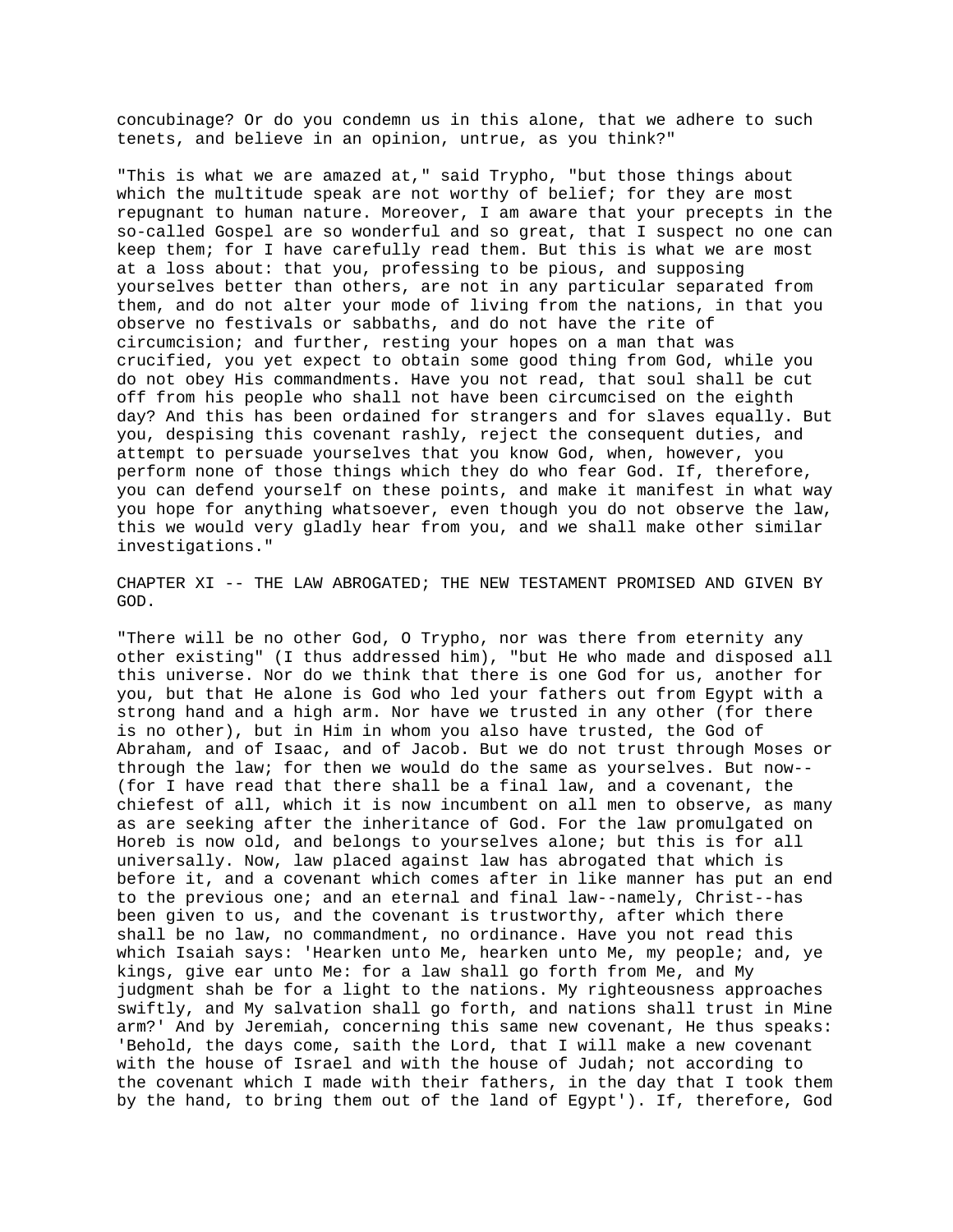proclaimed a new covenant which was to be instituted, and this for a light of the nations, we see and are persuaded that men approach God, leaving their idols and other unrighteousness, through the name of Him who was crucified, Jesus Christ, and abide by their confession even unto death, and maintain piety. Moreover, by the works and by the attendant miracles, it is possible for all to understand that He is the new law, and the new covenant, and the expectation of those who out of every people wait for the good things of God. For the true spiritual Israel, and descendants of Judah, Jacob, Isaac, and Abraham (who in uncircumcision was approved of and blessed by God on account of his faith, and called the father of many nations), are we who have been led to God through this crucified Christ, as shall be demonstrated while we proceed.

CHAPTER XII -- THE JEWS VIOLATE THE ETERNAL LAW, AND INTERPRET ILL THAT OF MOSES.

I also adduced another passage in which Isaiah exclaims: "'Hear My words, and your soul shall live; and I will make an everlasting covenant with you, even the sure mercies of David. Behold, I have given Him for a witness to the people: nations which know not Thee shall call on Thee; peoples who know not Thee shall escape to Thee, because of thy God, the Holy One of Israel; for He has glorified Thee.' This same law you have despised, and His new holy covenant you have slighted; and now you neither receive it, nor repent of your evil deeds. 'For your ears are closed, your eyes are blinded, and the heart is hardened,' Jeremiah has cried; yet not even then do you listen. The Lawgiver is present, yet you do not see Him; to the poor the Gospel is preached, the blind see, yet you do not understand. You have now need of a second circumcision, though you glory greatly in the flesh. The new law requires you to keep perpetual sabbath, and you, because you are idle for one day, suppose you are pious, not discerning why this has been commanded you: and if you eat unleavened bread, you say the will of God has been fulfilled. The Lord our God does not take pleasure in such observances: if there is any perjured person or a thief among you, let him cease to be so; if any adulterer, let him repent; then he has kept the sweet and true sabbaths of God. If any one has impure hands, let him wash and be pure.

CHAPTER XIII -- ISAIAH TEACHES THAT SINS ARE FORGIVEN THROUGH CHRIST'S BLOOD.

"For Isaiah did not send you to a bath, there to wash away murder and other sins, which not even all the water of the sea were sufficient to purge; but, as might have been expected, this was that saving bath of the olden time which followed s those who repented, and who no longer were purified by the blood of goats and of sheep, or by the ashes of an heifer, or by the offerings of fine flour, but by faith through the blood of Christ, and through His death, who died for this very reason, as Isaiah himself said, when he spake thus: 'The Lord shall make bare His holy arm in the eyes of all the nations, and all the nations and the ends of the earth shall see the salvation of God. Depart ye, depart ye, depart ye, go ye out from thence, and touch no unclean thing; go ye out of the midst of her, be ye clean that bear the vessels of the Lord, for ye go not with haste. For the Lord shall go before you; and the Lord, the God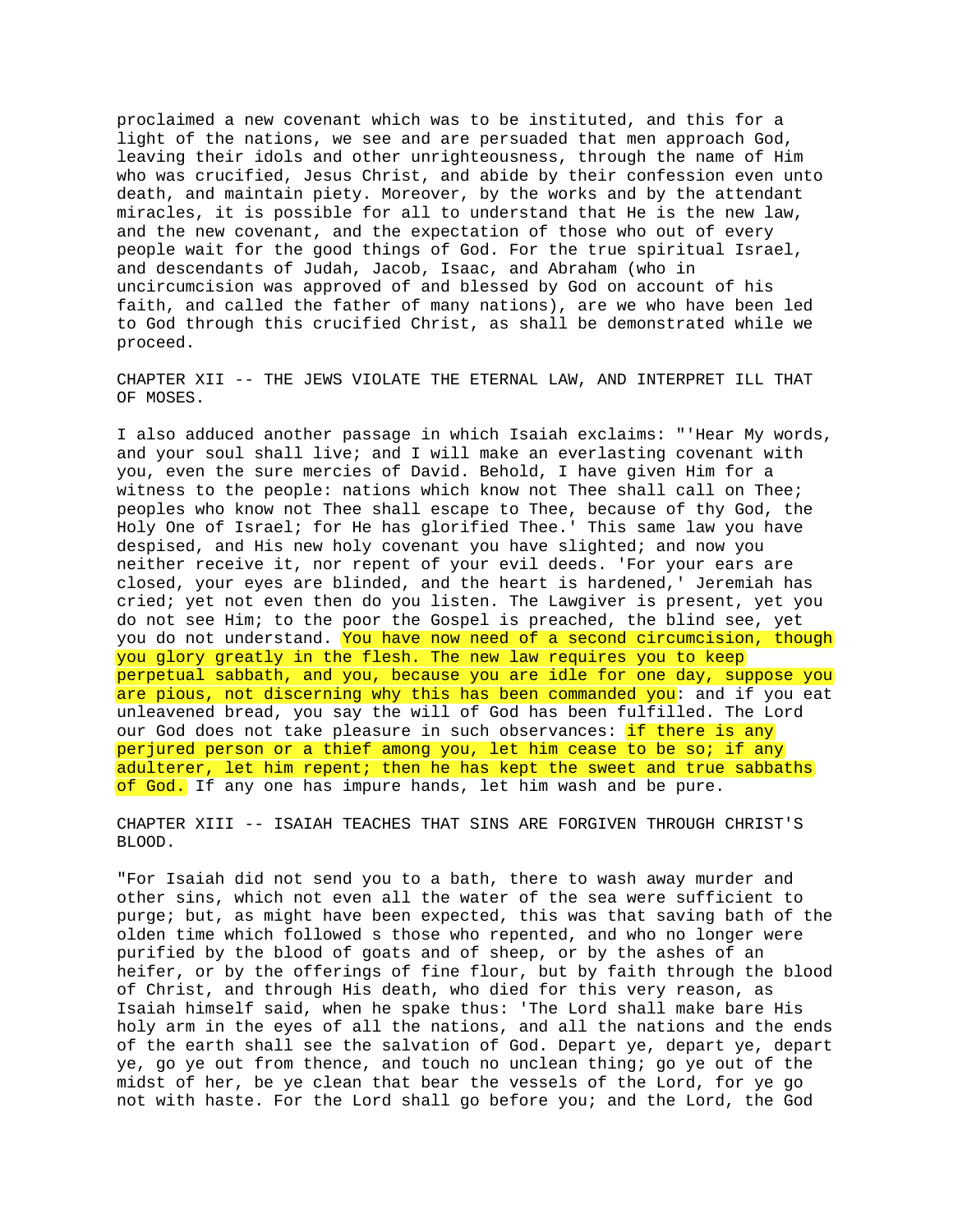of Israel, shall gather you together. Behold, my servant shall deal prudently; and He shall be exalted, and be greatly glorified. As many were astonished at Thee, so Thy form and Thy glory shall be marred more than men. So shall many nations be astonished at Him, and the kings shall shut their mouths; for that which had not been told them concerning Him shall they see, and that which they had not heard shall they consider. Lord, who hath believed our report? and to whom is the arm of the Lord revealed? We have announced Him as a child before Him, as a root in a dry ground. He hath no form or comeliness, and when we saw Him He had no form or beauty; but His form is dishonoured, and fails more than the sons of men. He is a man in affliction, and acquainted with bearing sickness, because His face has been turned away; He was despised, and we esteemed Him not. He bears our sins, and is distressed for us; and we esteemed Him to be in toil and in affliction, and in evil treatment But He was wounded for our transgressions, He was bruised for our iniquities; the chastisement of our peace was upon Him. With His stripes we are healed. All we, like sheep, have gone astray. Every man has turned to his own way; and the Lord laid on Him our iniquities, and by reason of His oppression He opens not His mouth. He was brought as a sheep to the slaughter; and as a lamb before her shearer is dumb, so He openeth not His mouth. In His humiliation His judgment was taken away. And who shall declare His generation? For His life is taken from the earth. Because of the transgressions of my people He came unto death. And I will give the wicked for His grave, and the rich for His death, because He committed no iniquity, and deceit was not found in His mouth. And the Lord wills to purify Him from affliction. If he has been given for sin, your soul shall see a long-lived seed. And the Lord wills to take His soul away from trouble, to show Him light, and to form Him in understanding, to justify the righteous One who serves many well. And He shall bear our sins; therefore He shall inherit many, and shall divide the spoil of the strong, because His soul was delivered to death; and He was numbered with the transgressors, and He bare the sins of many, and was delivered for their transgression. Sing, O barren, who bearest not; break forth and cry aloud, thou who dost not travail in pain: for more are the children of the desolate than the children of the married wife. For the Lord said, Enlarge the place of thy tent and of thy curtains; fix them, spare not, lengthen thy cords, and strengthen thy stakes; stretch forth to thy right and thy left; and thy seed shall inherit the Gentiles, and thou shalt make the desolate cities to be inherited. Fear not because thou art ashamed, neither be thou confounded because thou hast been reproached; for thou shalt forget everlasting shame, and shalt not remember the reproach of thy widowhood, because the Lord has made a name for Himself, and He who has redeemed thee shall be called through the whole earth the God of Israel. The Lord has called thee as a woman forsaken and grieved in spirit, as a woman hated from her youth.'

CHAPTER XIV -- RIGHTEOUSNESS IS NOT PLACED IN JEWISH RITES, BUT IN THE CONVERSION OF THE HEART GIVEN IN BAPTISM BY CHRIST.

"By reason, therefore, of this laver of repentance and knowledge of God, which has been ordained on account of the transgression of God's people, as Isaiah cries, we have believed, and testify that that very baptism which he announced is alone able to purify those who have repented; and this is the water of life. But the cisterns which you have dug for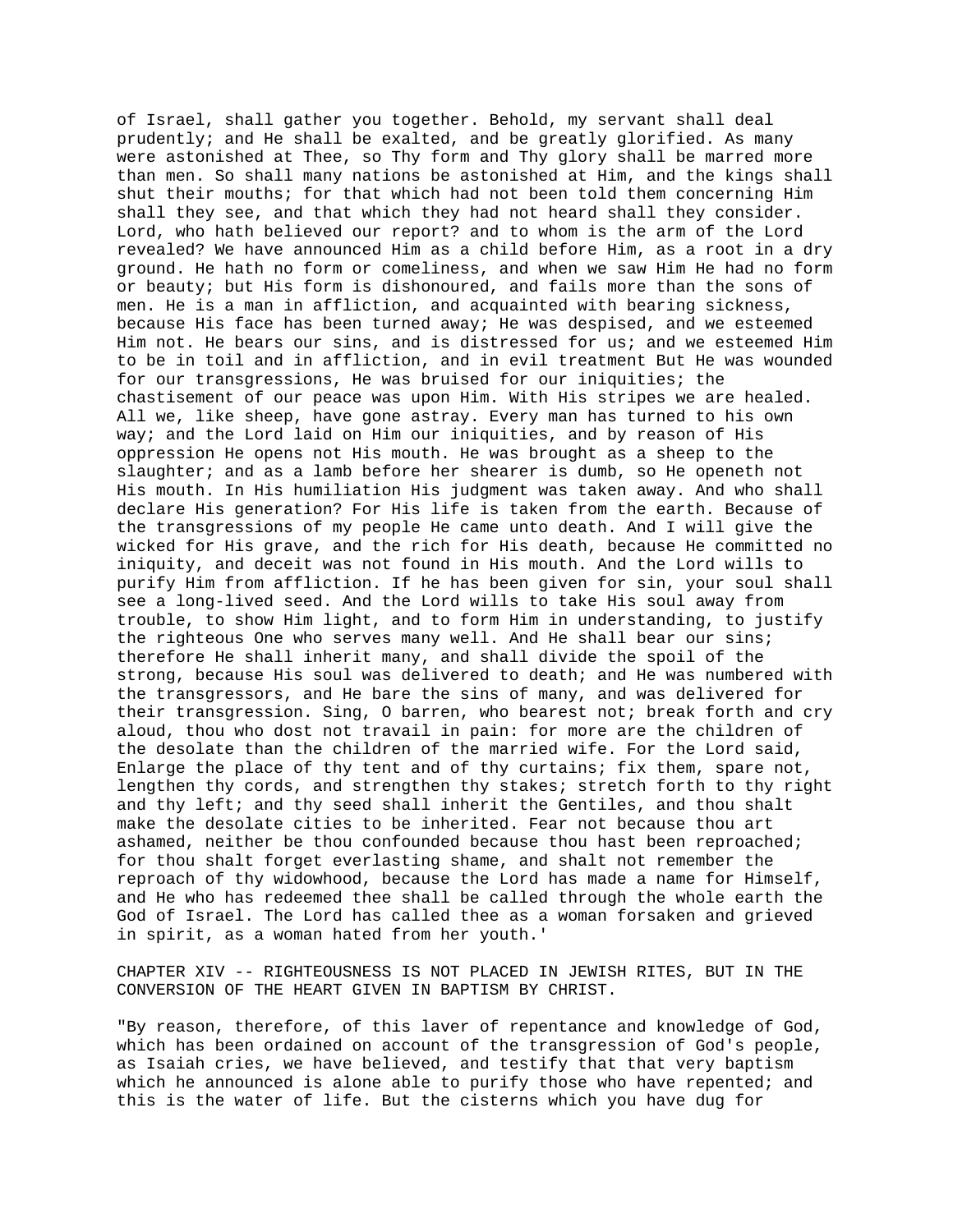yourselves are broken and profitless to you. For what is the use of that baptism which cleanses the flesh and body alone? Baptize the soul from wrath and from covetousness, from envy, and from hatred; and, lo! the body is pure. For this is the symbolic significance of unleavened bread, that you do not commit the old deeds of wicked leaven. But you have understood all things in a carnal sense, and you suppose it to be piety if you do such things, while your souls are filled with deceit, and, in short, with every wickedness. Accordingly, also, after the seven days of eating unleavened bread, God commanded them to mingle new leaven, that is, the performance of other works, and not the imitation of the old and evil works. And because this is what this new Lawgiver demands of you, I shall again refer to the words which have been quoted by me, and to others also which have been passed over. They are related by Isaiah to the following effect: 'Hearken to me, and your soul shall live; and I will make with you an everlasting covenant, even the sure mercies of David. Behold, I have given Him for a witness to the people, a leader and commander to the nations. Nations which know not Thee shall call on Thee; and peoples who know not Thee shall escape unto Thee, because of Thy God, the Holy One of Israel, for He has glorified Thee. Seek ye God; and when you find Him, call on Him, so long as He may be nigh you. Let the wicked forsake his ways, and the unrighteous man his thoughts; and let him return unto the Lord, and he will obtain mercy, because He will abundantly pardon your sins. For my thoughts are not as your thoughts, neither are my ways as your ways; but as far removed as the heavens are from the earth, so far is my way removed from your way, and your thoughts from my thoughts. For as the snow or the rain descends from heaven, and shall not return till it waters the earth, and makes it bring forth and bud, and gives seed to the sower and bread for food, so shall My word be that goeth forth out of My mouth: it shall not return until it shall have accomplished all that I desired, and I shall make My commandments prosperous. For ye shall go out with joy, and be taught with gladness. For the mountains and the hills shall leap while they expect you, and all the trees of the fields shall applaud with their branches: and instead of the thorn shall come up the cypress, and instead of the brier shall come up the myrtle. And the Lord shall be for a name, and for an everlasting sign, and He shall not fail!' Of these and such like words written by the prophets, O Trypho," said I, "some have reference to the first advent of Christ, in which He is preached as inglorious, obscure, and of mortal appearance: but others had reference to His second advent, when He shall appear in glory and above the clouds; and your nation shall see and know Him whom they have pierced, as Hosea, one of the twelve prophets, and Daniel, foretold.

CHAPTER XV -- IN WHAT THE TRUE FASTING CONSISTS.

"Learn, therefore, to keep the true fast of God, as Isaiah says, that you may please God. Isaiah has cried thus: 'Shout vehemently, and do not spare: lift up thy voice as with a trumpet, and show My people their transgressions, and the house of Jacob their sins. They seek Me from day to day, and desire to know My ways, as a nation that did righteousness, and forsook not the judgment of God. They ask of Me now righteous judgment, and desire to draw near to God, saying, Wherefore have we fasted, and Thou seest not? and afflicted our souls, and Thou hast not known? Because in the days of your fasting you find your own pleasure,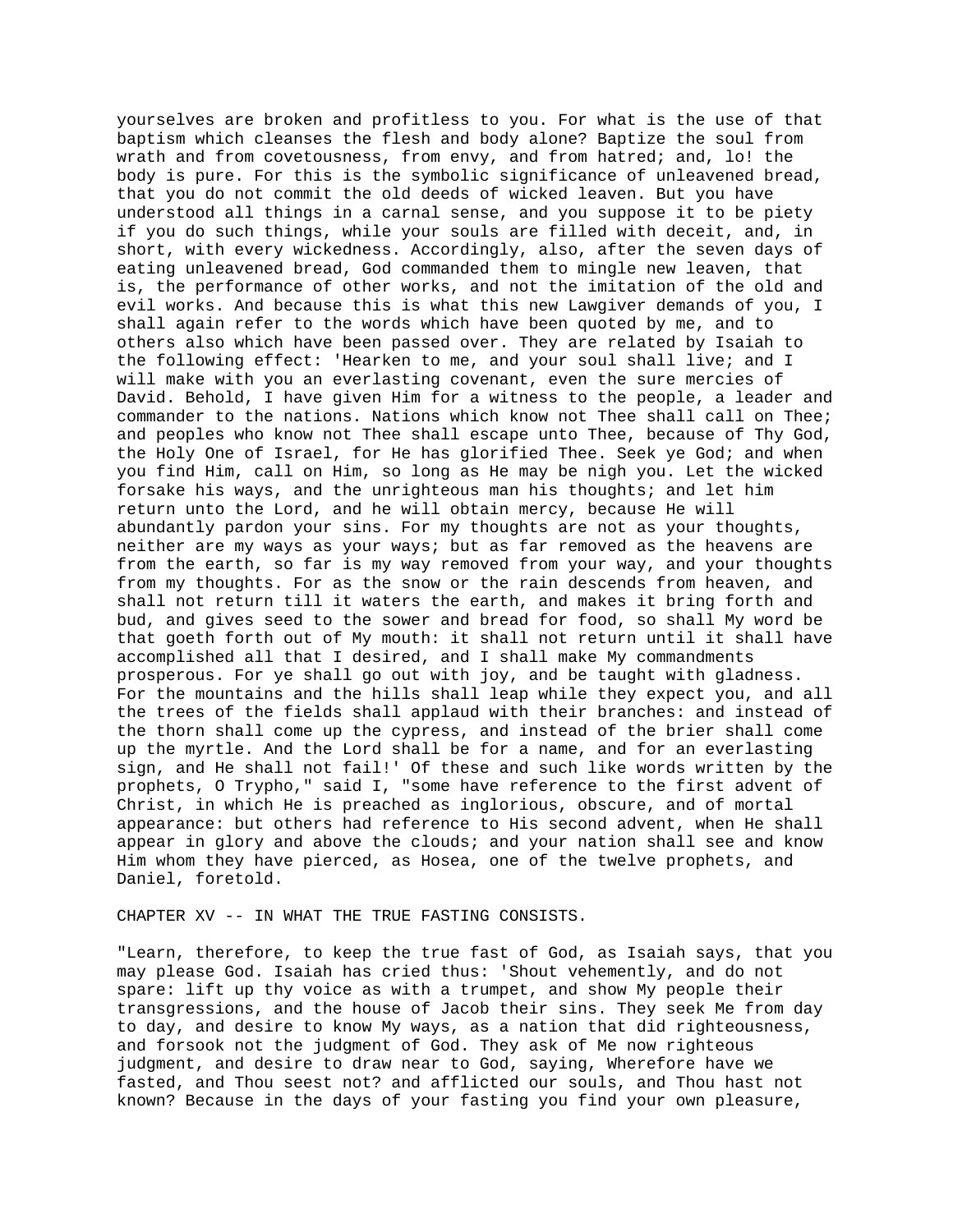and oppress all those who are subject to you. Behold, ye fast for strifes and debates, and smite the humble with your fists. Why do ye fast for Me, as to-day, so that your voice is heard aloud? This is not the fast which I have chosen, the day in which a man shall afflict his soul. And not even if you bend your neck like a ring, or clothe yourself in sackcloth and ashes, shall you call this a fast, and a day acceptable to the Lord. This is not the fast which I have chosen, saith the Lord; but loose every unrighteous bond, dissolve the terms of wrongous covenants, let the oppressed go free, and avoid every iniquitous contract. Deal thy bread to the hungry, and lead the homeless poor under thy dwelling; if thou seest the naked, clothe him; and do not hide thyself from thine own flesh. Then shall thy light break forth as the morning, and thy garments shall rise up quickly: and thy righteousness shall go before thee, and the glory of God shall envelope thee. Then shalt thou cry, and the Lord shall hear thee: while thou art speaking, He will say, Behold, I am here. And if thou take away from thee the yoke, and the stretching out of the hand, and the word of murmuring; and shalt give heartily thy bread to the hungry, and shalt satisfy the afflicted soul; then shall thy light arise in the darkness, and thy darkness shall be as the noon-day: and thy God shall be with thee continually, and thou shalt be satisfied according as thy soul desireth, and thy bones shall become fat, and shall be as a watered garden, and as a fountain of water, or as a land where water fails not.' 'Circumcise, therefore, the foreskin of your heart,' as the words of God in all these passages demand."

CHAPTER XVI -- CIRCUMCISION GIVEN AS A SIGN, THAT THE JEWS MIGHT BE DRIVEN AWAY FOR THEIR EVIL DEEDS DONE TO CHRIST AND THE CHRISTIANS.

"And God himself proclaimed by Moses, speaking thus: 'And circumcise the hardness of your hearts, and no longer stiffen the neck. For the Lord your God is both Lord of lords, and a great, mighty, and terrible God, who regardeth not persons, and taketh not rewards.' And in Leviticus: 'Because they have transgressed against Me, and despised Me, and because they have walked contrary to Me, I also walked contrary to them, and I shall cut them off in the land of their enemies. Then shall their uncircumcised heart be turned.' For the circumcision according to the flesh, which is from Abraham, was given for a sign; that you may be separated from other nations, and from us; and that you alone may suffer that which you now justly suffer; and that your land may be desolate, and your cities burned with fire; and that strangers may eat your fruit in your presence, and not one of you may go up to Jerusalem.' For you are not recognised among the rest of men by any other mark than your fleshly circumcision. For none of you, I suppose, will venture to say that God neither did nor does foresee the events, which are future, nor foreordained his deserts for each one. Accordingly, these things have happened to you in fairness and justice, for you have slain the Just One, and His prophets before Him; and now you reject those who hope in Him, and in Him who sent Him--God the Almighty and Maker of all things- cursing in your synagogues those that believe on Christ. For you have not the power to lay hands upon us, on account of those who now have the mastery. But as often as you could, you did so. Wherefore God, by Isaiah, calls to you, saying, 'Behold how the righteous man perished, and no one regards it. For the righteous man is taken away from before iniquity. His grave shall be in peace, he is taken away from the midst. Draw near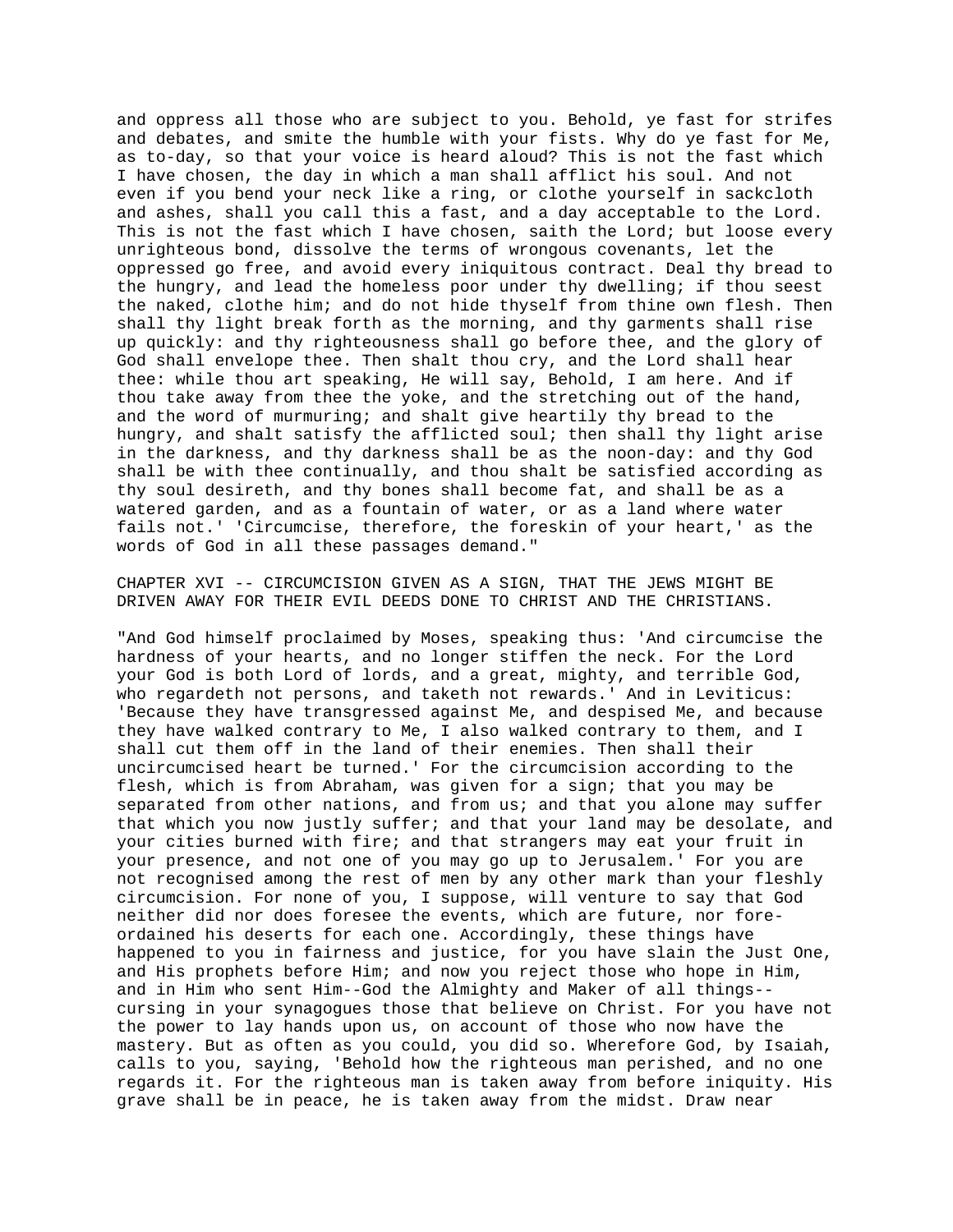hither, ye lawless children, seed of the adulterers, and children of the whore. Against whom have you sported yourselves, and against whom have you opened the mouth, and against whom have you loosened the tongue?'

CHAPTER XVII -- THE JEWS SENT PERSONS THROUGH THE WHOLE EARTH TO SPREAD CALUMNIES ON CHRISTIANS.

"For other nations have not inflicted on us and on Christ this wrong to such an extent as you have, who in very deed are the authors of the wicked prejudice against the Just One, and us who hold by Him. For after that you had crucified Him, the only blameless and righteous Man,- through whose swipes those who approach the Father by Him are healed,- when you knew that He had risen from the dead and ascended to heaven, as the prophets foretold He would, you not only did not repent of the wickedness which you had committed, but at that time you selected and sent out from Jerusalem chosen men through all the land to tell that the godless heresy of the Christians had sprung up, and to publish those things which all they who knew us not speak against us. So that you are the cause not only of your own unrighteousness, but in fact of that of all other men. And Isaiah cries justly: 'By reason of you, My name is blasphemed among the Gentiles.' And: 'Woe unto their soul! because they have devised an evil device against themselves, saying, Let us bind the righteous, for he is distasteful to us. Therefore they shall eat the fruit of their doings. Woe unto the wicked evil shall be rendered to him according to the works of his hands.' And again, in other words: 'Woe unto them that draw their iniquity as with a long cord, and their transgressions as with the harness of a heifer's yoke: who say, Let his speed come near; and let the counsel of the Holy One of Israel come, that we may know it. Woe unto them that call evil good, and good evil; that put light for darkness, and darkness for light; that put bitter for sweet, and sweet for bitter!' Accordingly, you displayed great zeal in publishing throughout all the land bitter and dark and unjust things against the only blameless and righteous Light sent by God.

For He appeared distasteful to you when He cried among you, 'It is written, My house is the house of prayer; but ye have made it a den of thieves!' He overthrew also the tables of the money-changers in the temple, and exclaimed, 'Woe unto you, Scribes and Pharisees, hypocrites! because ye pay tithe of mint and rue, but do not observe the love of God and justice. Ye whited sepulchres! appearing beautiful outward, but are within full of dead men's bones.' And to the Scribes, 'Woe unto you, Scribes! for ye have the keys, and ye do not enter in yourselves, and them that are entering in ye hinder; ye blind guides!'

CHAPTER XVIII -- CHRISTIANS WOULD OBSERVE THE LAW, IF THEY DID NOT KNOW WHY IT WAS INSTITUTED.

"For since you have read, O Trypho, as you yourself admitted, the doctrines taught by our Saviour, I do not think that I have done foolishly in adding some short utterances of His to the prophetic statements. Wash therefore, and be now clean, and put away iniquity from your souls, as God bids you be washed in this layer, and be circumcised with the true circumcision. For we too would observe the fleshly circumcision, and the Sabbaths, and in short all the feasts, if we did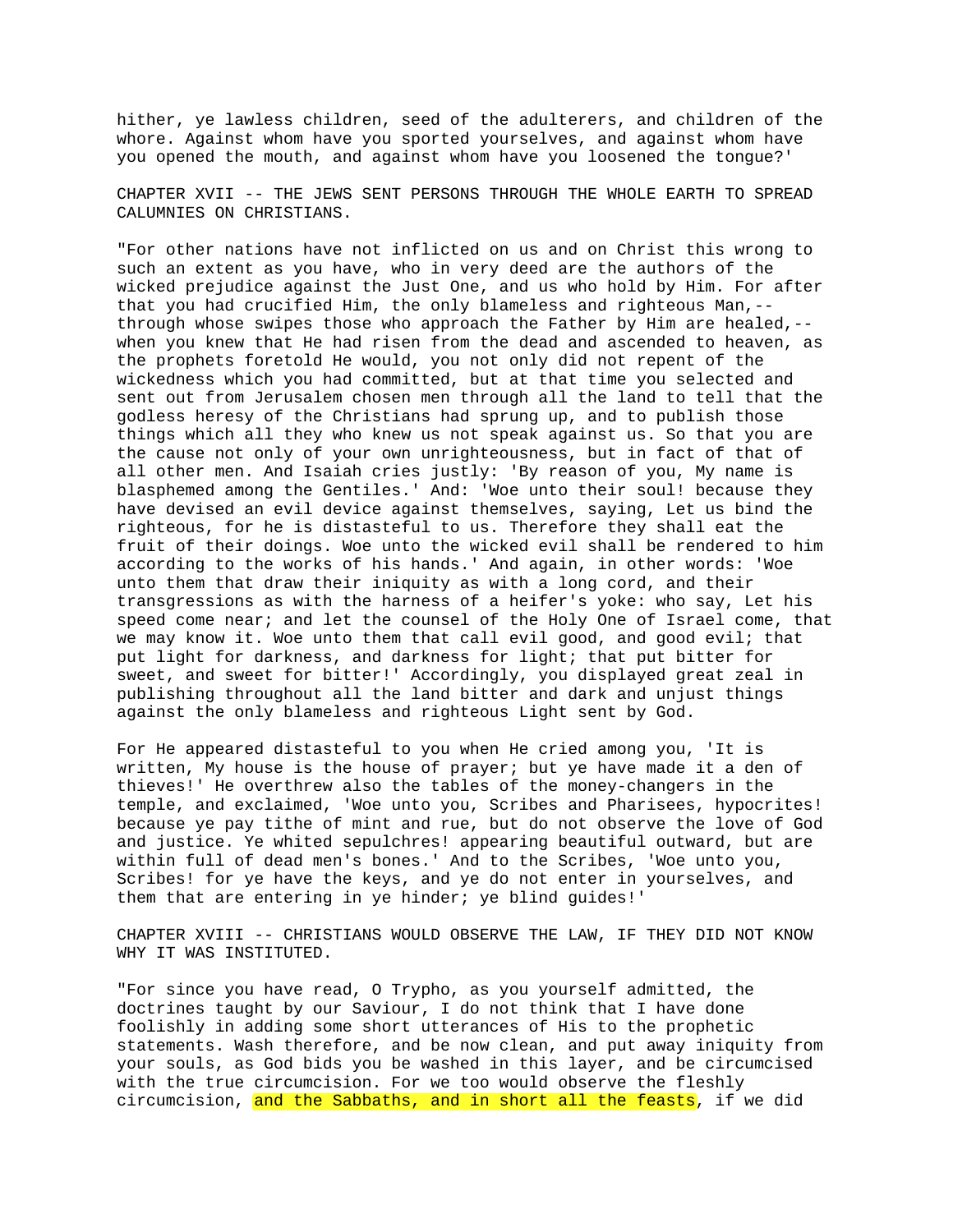not know for what reason they were enjoined you,--namely, on account of your transgressions and the hardness of your hearts. For if we patiently endure all things contrived against us by wicked men and demons, so that even amid cruelties unutterable, death and torments, we pray for mercy to those who inflict such things upon us, and do not wish to give the least retort to any one, even as the new Lawgiver commanded us: how is it, Trypho, that we would not observe those rites which do not harm us, $-\frac{1}{\Gamma}$ speak of fleshly circumcision, and Sabbaths, and feasts?

CHAPTER XIX -- CIRCUMCISION UNKNOWN BEFORE ABRAHAM. THE LAW WAS GIVEN BY MOSES ON ACCOUNT OF THE HARDNESS OF THEIR HEARTS.

"It is this about which we are at a loss, and with reason, because, while you endure such things, you do not observe all the other customs which we are now discussing."

"This circumcision is not, however, necessary for all men, but for you alone, in order that, as I have already said, you may suffer these things which you now justly suffer. Nor do we receive that useless baptism of cisterns, for it has nothing to do with this baptism of life. Wherefore also God has announced that you have forsaken Him, the living fountain, and digged for your selves broken cisterns which can hold no water. Even you, who are the circumcised according to the flesh, have need of our circumcision; but we, having the latter, do not require the former. For if it were necessary, as you suppose, God would not have made Adam uncircumcised would not have had respect to the gifts of Abel when, being uncircumcised, he offered sacrifice and would not have been pleased with the uncircumcision of Enoch, who was not found, because God had translated him. Lot, being uncircumcised, was saved from Sodom, the angels themselves and the Lord sending him out. Noah was the beginning of our race; yet, uncircumcised, along with his children he went into the ark. Melchizedek, the priest of the Most High, was uncircumcised; to whom also Abraham the first who received circumcision after the flesh, gave tithes, and he blessed him: after whose order God declared, by the mouth of David, that He would establish the everlasting priest. Therefore to you alone this circumcision was necessary, in order that the people may be no people, and the nation no nation; as also Hosea, one of the twelve prophets, declares. Moreover, all those righteous men already mentioned, though they kept no Sabbaths, were pleasing to God; and after them Abraham with all his descendants until Moses, under whom your nation appeared unrighteous and ungrateful to God, making a calf in the wilderness: wherefore God, accommodating Himself to that nation, enjoined them also to offer sacrifices, as if to His name, in order that you might not serve idols. Which precept, however, you have not observed; nay, you sacrificed your children to demons. And you were commanded to keep Sabbaths, that you might retain the memorial of God. For His word makes this announcement, saying, 'That ye may know that I am God who redeemed you.'

CHAPTER XX -- WHY CHOICE OF MEATS WAS PRESCRIBED.

"Moreover, you were commanded to abstain from certain kinds of food, in order that you might keep God before your eyes while you ate and drank, seeing that you were prone and very ready to depart from His knowledge,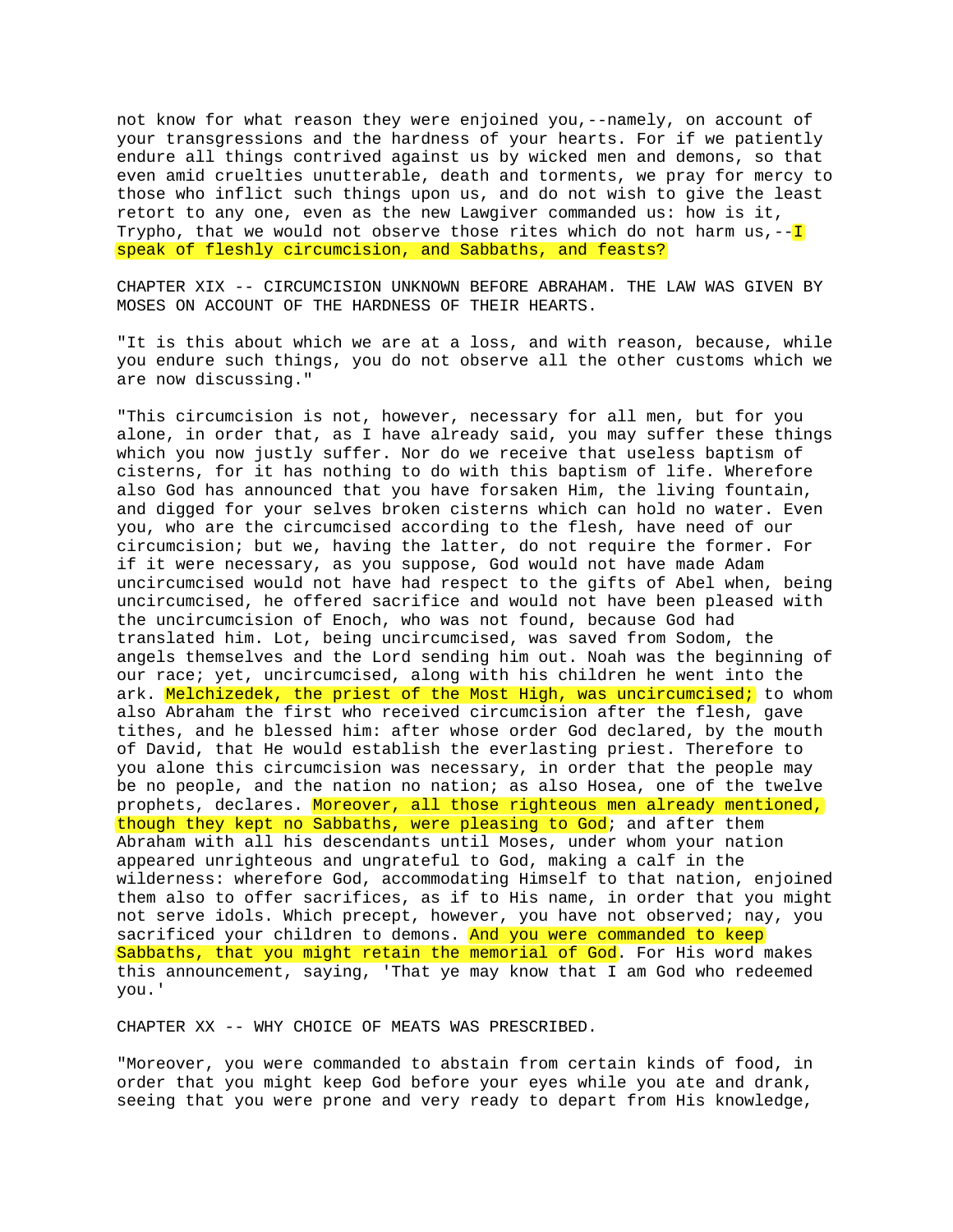as Moses also affirms: 'The people ate and drank, and rose up to play.' And again: 'Jacob ate, and was satisfied, and waxed fat; and he who was beloved kicked: he waxed fat, he grew thick, he was enlarged, and he forsook God who had made him.' For it was told you by Moses in the book of Genesis, that God granted to Noah, being a just man, to eat of every animal, but not of flesh with the blood, which is dead." And as he was ready to say, "as the green herbs," I anticipated him: "Why do you not receive this statement, 'as the green herbs,' in the sense in which it was given by God, to wit, that just as God has granted the herbs for sustenance to man, even so has He given the animals for the diet of flesh? But, you say, a distinction was laid down thereafter to Noah, because we do not eat certain herbs. As you interpret it, the thing is incredible. And first I shall not occupy myself with this, though able to say and to hold that every vegetable is food, and fit to be eaten. But although we discriminate between green herbs, not eating all, we refrain from eating some, not because they are common or unclean, but because they are bitter, or deadly, or thorny. But we lay hands on and take of all herbs which are sweet, very nourishing and good, whether they are marine or land plants. Thus also God by the mouth of Moses commanded you to abstain from unclean and improper and violent animals: when, moreover, though you were eating manna in the desert, and were seeing all those wondrous acts wrought for you by God, you made and worshipped the golden calf. Hence he cries continually, and justly, 'They are foolish children, in whom is no faith.'

CHAPTER XXI -- SABBATHS WERE INSTITUTED ON ACCOUNT OF THE PEOPLE'S SINS, AND NOT FOR A WORK OF RIGHTEOUSNESS.

"Moreover, that God enjoined you to keep the Sabbath, and impose on you other precepts for a sign, as I have already said, on account of your unrighteousness, and that of your fathers,--as He declares that for the sake of the nations, lest His name be profaned among them, therefore He permitted some of you to remain alive,--these words of His can prove to you: they are narrated by Ezekiel thus: I am the Lord your God; walk in My statutes, and keep My judgments, and take no part in the customs of Egypt; and hallow My Sabbaths; and they shall be a sign between Me and you, that ye may know that I am the Lord your God. Notwithstanding ye rebelled against Me, and your children walked not in My statutes, neither kept My judgments to do them: which if a man do, he shall live in them. But they polluted My Sabbaths. And I said that I would pour out My fury upon them in the wilderness, to accomplish My anger upon them; yet I did it not; that My name might not be altogether profaned in the sight of the heathen. I led them out before their eyes, and I lifted up Mine hand unto them in the wilderness, that I would scatter them among the heathen, and disperse them through the countries; because they had not executed My judgments, but had despised My statutes, and polluted My Sabbaths, and their eyes were after the devices of their fathers. Wherefore I gave them also statutes which were not good, and judgments whereby they shall not live. And I shall pollute them in their own gifts, that I may destroy all that openeth the womb, when I pass through them.'

CHAPTER XXII -- SO ALSO WERE SACRIFICES AND OBLATIONS.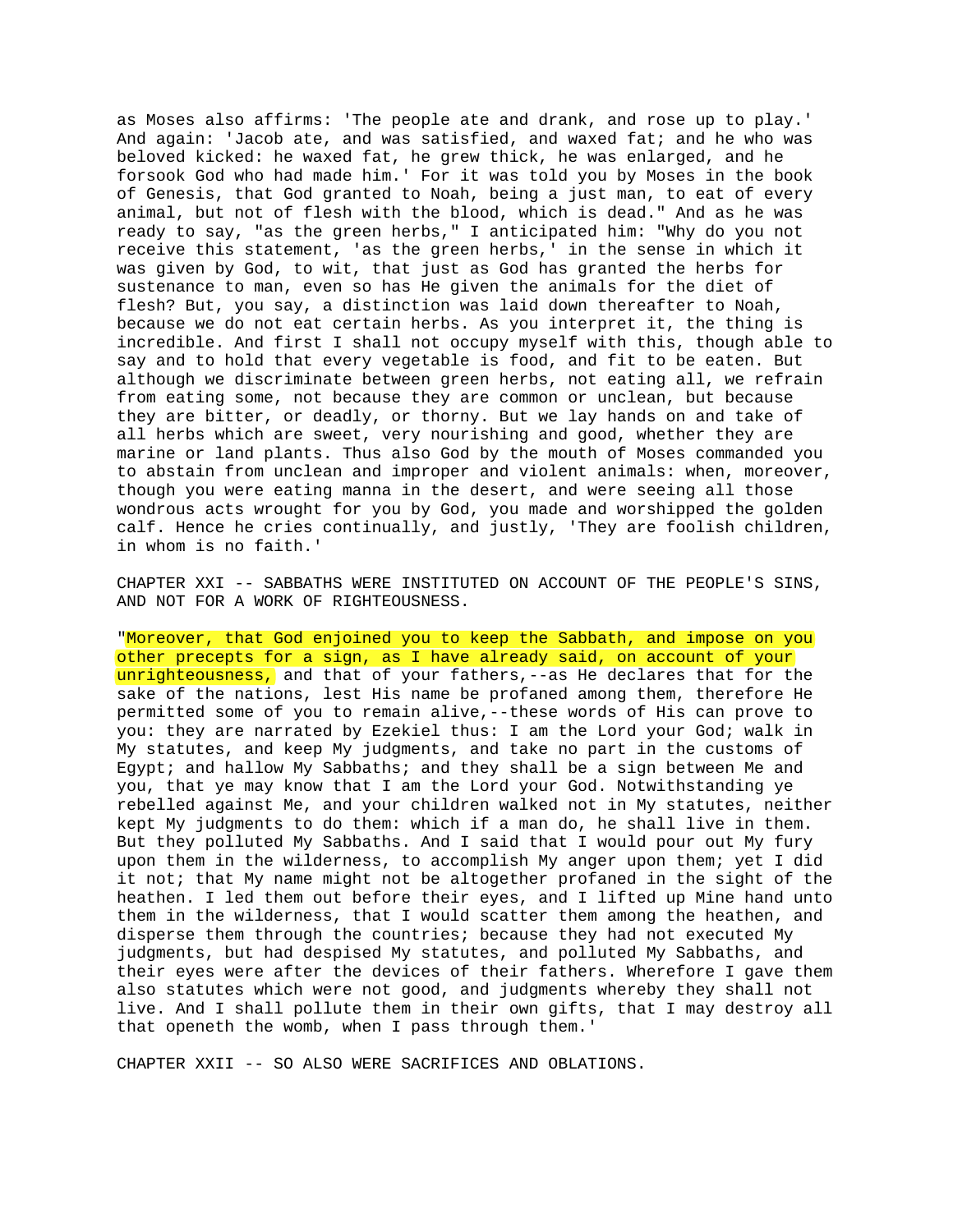"And that you may learn that it was for the sins of your own nation, and for their idolatries and not because there was any necessity for such sacrifices, that they were likewise enjoined, listen to the manner in which He speaks of these by Amos, one of the twelve, saying: 'Woe unto you that desire the day of the Lord! to what end is this day of the Lord for you? It is darkness and not light, as when a man flees from the face of a lion, and a bear meets him; and he goes into his house, and leans his hands against the wall, and the serpent bites him. Shall not the day of the Lord be darkness and not light, even very dark, and no brightness in it? I have hated, I have despised your feast-days, and I will not smell in your solemn assemblies: wherefore, though ye offer Me your burnt-offerings and sacrifices, I will not accept them; neither will I regard the peace-offerings of your presence. Take thou away from Me the multitude of thy songs and psalms; I will not hear thine instruments. But let judgment be rolled down as water, and righteousness as an impassable torrent. Have ye offered unto Me victims and sacrifices in the wilderness, O house of Israel? saith the Lord. And have ye taken up the tabernacle of Moloch, and the star of your god Raphan, the figures which ye made for yourselves? And I will carry you away beyond Damascus, saith the Lord, whose name is the Almighty God. Woe to them that are at ease in Zion, and trust in the mountain of Samaria: those who are named among the chiefs have plucked away the first-fruits of the nations: the house of Israel have entered for themselves. Pass all of you unto Calneh, and see; and from thence go ye unto Hamath the great, and go down thence to Gath of the strangers, the noblest of all these kingdoms, if their boundaries are greater than your boundaries. Ye who come to the evil day, who are approaching, and who hold to false Sabbaths; who lie on beds of ivory, and are at ease upon their couches; who eat the lambs out of the flock, and the sucking calves out of the midst of the herd; who applaud at the sound of the musical instruments; they reckon them as stable, and not as fleeting, who drink wine in bowls, and anoint themselves with the chief ointments, but they are not grieved for the affliction of Joseph. Wherefore now they shall be captives, among the first of the nobles who are carried away; and the house of evil-doers shall be removed, and the neighing of horses shall be taken away from Ephraim. And again by Jeremiah: 'Collect your flesh, and sacrifices, and eat: for concerning neither sacrifices nor libations did I command your fathers in the day in which I took them by the hand to lead them out of Egypt. And again by David, in the forty-ninth Psalm, He thus said: 'The God of gods, the Lord hath spoken, and called the earth, from the rising of the sun unto the going down thereof. Out of Zion is the perfection of His beauty. God, even our God, shall come openly, and shall not keep silence. Fire shall burn before Him, and it shall be very temptestuous round about Him. He shall call to the heavens above, and to the earth, that He may judge His people. Assemble to Him His saints; those that have made a covenant with Him by sacrifices. And the heavens shall declare His righteousness, for God is judge. Hear, O My people, and I will speak to thee; O Israel, and I will testify to thee, I am God, even thy God. I will not reprove thee for thy sacrifices; thy burnt-offerings are continually before me. I will take no bullocks out of thy house, nor he-goats out of thy folds: for all the beasts of the field are Mine, the herds and the oxen on the mountains. I know all the fowls of the heavens, and the beauty of the field is Mine. If I were hungry, I would not tell thee; for the world is Mine, and the fulness thereof. Will I eat the flesh of bulls, or drink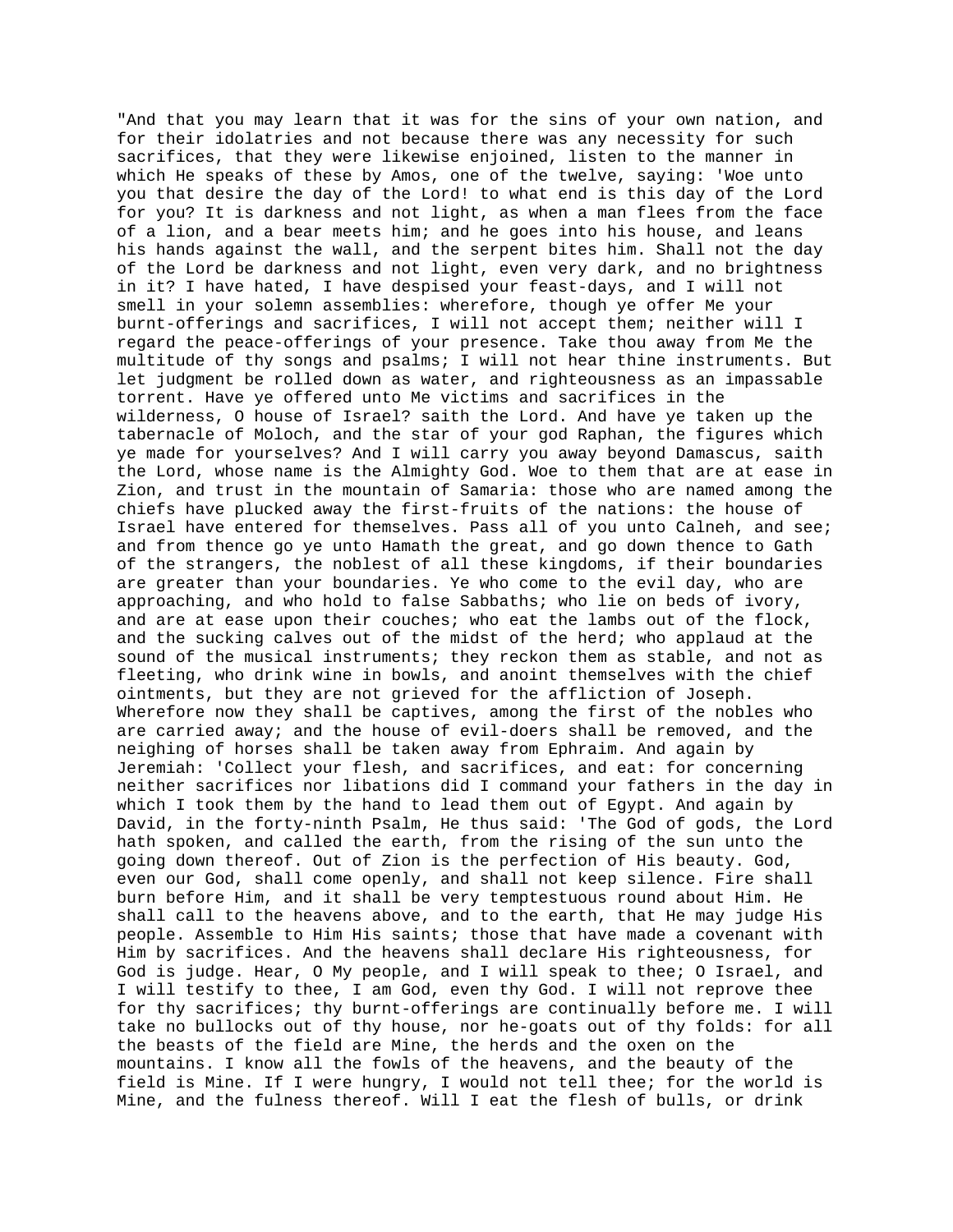the blood of goats? Offer unto God the sacrifice of praise, and pay thy vows unto the Most High, and call upon Me in the day of trouble, and I will deliver thee, and thou shalt glorify Me. But unto the wicked God saith, What hast thou to do to declare My statutes, and to take My covenant into thy mouth? But thou hast hated instruction, and cast My words behind thee. When thou sawest a thief, thou consentedst with him; and hast been partaker with the adulterer. Thy mouth has framed evil, and thy tongue has enfolded deceit. Thou sittest and speakest against thy brother; thou slanderest thine own mother's son. These things hast thou done, and I kept silence; thou thoughtest that I would be like thyself in wickedness. I will reprove thee, and set thy sins in order before thine eyes. Now consider this, ye that forget God, lest He tear you in pieces, and there be none to deliver. The sacrifice of praise shall glorify Me; and there is the way in which I shall show him My salvation. Accordingly He neither takes sacrifices from you nor commanded them at first to be offered because they are needful to Him, but because of your sins. For indeed the temple, which is called the temple in Jerusalem, He admitted to be His house or court, not as though He needed it, but in order that you, in this view of it, giving yourselves to Him, might not worship idols. And that this is so, Isaiah says: 'What house have ye built Me? saith the Lord. Heaven is My throne, and earth is My footstool.'

CHAPTER XXXIII -- THE OPINION OF THE JEWS REGARDING THE LAW DOES AN INJURY TO GOD.

"But if we do not admit this, we shall be liable to fall into foolish opinions, as if it were not the same God who existed in the times of Enoch and all the rest, who neither were circumcised after the flesh, nor observed Sabbaths, nor any other rites, seeing that Moses enjoined such observances; or that God has not wished each race of mankind continually to perform the same righteous actions: to admit which, seems to be ridiculous and absurd. Therefore we must confess that He, who is ever the same, has commanded these and such like institutions on account of sinful men, and we must declare Him to be benevolent, foreknowing, needing nothing, righteous and good. But if this be not so, tell me, sir, what you think of those matters which we are investigating." And when no one responded: "Wherefore, Trypho, I will proclaim to you, and to those who wish to become proselytes, the divine message which I heard from that man. Do you see that the elements are not idle, and keep no Sabbaths? Remain as you were born. For if there was no need of circumcision before Abraham, or Of the observance of Sabbaths, of feasts and sacrifices, before Moses; no more need is there of them now, after that, according to the will of God, Jesus Christ the Son of God has been born without sin, of a virgin sprung from the stock of Abraham. For when Abraham himself was in un-circumcision, he was justified and blessed by reason of the faith which he reposed in God, as the Scripture tells. Moreover, the Scriptures and the facts themselves compel us to admit that He received circumcision for a sign, and not for righteousness. So that it was justly recorded concerning the people, that the soul which shall not be circumcised on the eighth day shall be cut off from his family. And, furthermore, the inability of the female sex to receive fleshly circumcision, proves that this circumcision has been given for a sign, and not for a work of righteousness. For God has given likewise to women the ability to observe all things which are righteous and virtuous; but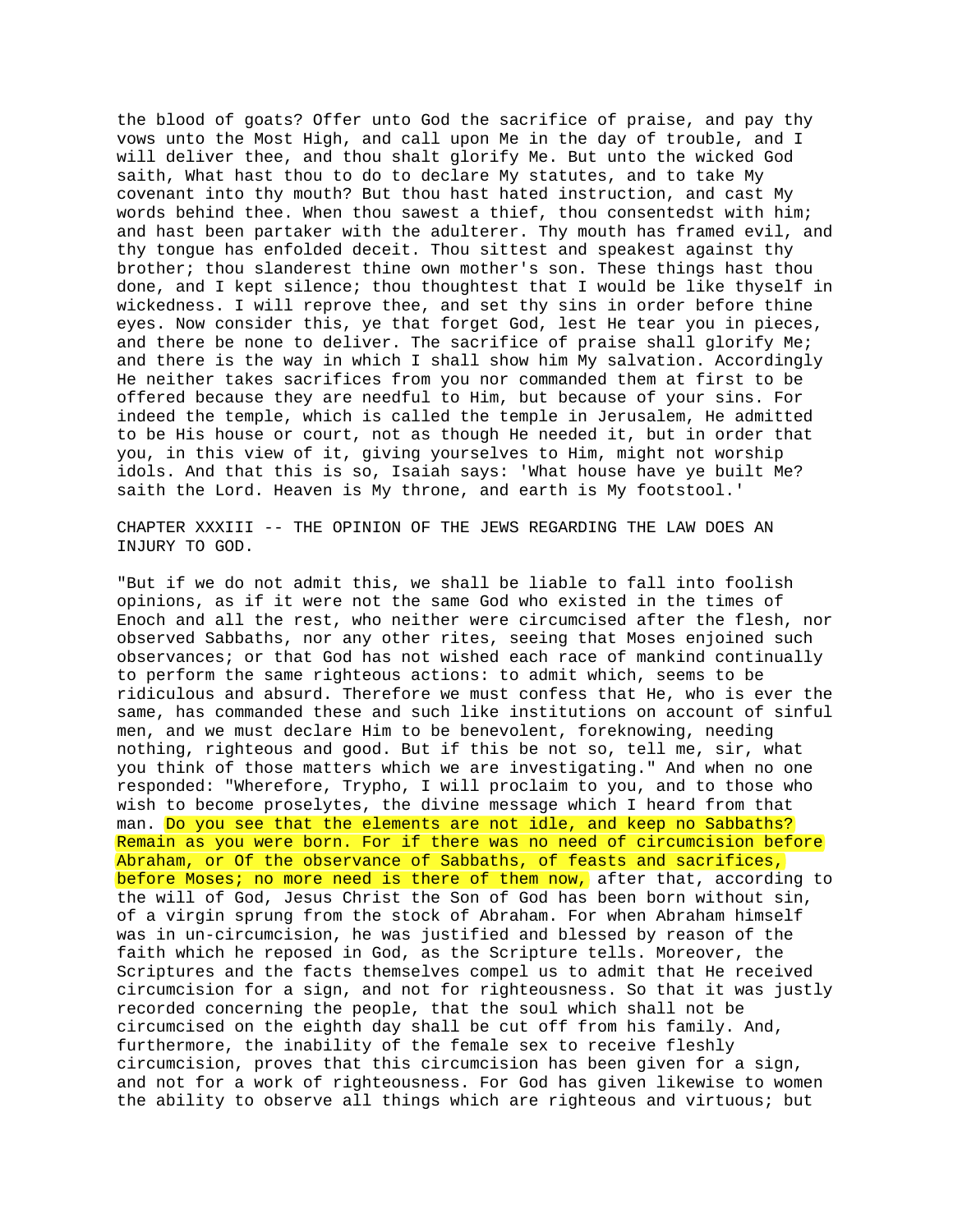we see that the bodily form of the male has been made different from the bodily form of the female; yet we know that neither of them is righteous or unrighteous merely for this cause, but [is considered righteous] by reason of piety and righteousness.

CHAPTER XXIV -- THE CHRISTIANS' CIRCUMCISION FAR MORE EXCELLENT.

"Now, sirs," I said, "it is possible for us to show how the eighth day possessed a certain mysterious import, which the seventh day did not possess, and which was promulgated by God through these rites. But lest I appear now to diverge to other subjects, understand what I say: the blood of that circumcision is obsolete, and we trust in the bloOd of salvation; there is now another covenant, and another law has gone forth from Zion. Jesus Christ circumcises all who will--as was declared above--with knives of stone; that they may be a righteous nation, a people keeping faith, holding to the truth, and maintaining peace. Come then with me, all who fear God, who wish to see the good of Jerusalem. Come, let us go to the light of the Lord; for He has liberated His people, the house of Jacob. Come, all nations; let us gather ourselves together at Jerusalem, no longer plagued by war for the sins of her people. 'For I was manifest to them that sought Me not; I was found of them that asked not for Me;' He exclaims by Isaiah: 'I said, Behold Me, unto nations which were not called by My name. I have spread out My hands all the day unto a disobedient and gainsaying people, which walked in a way that was not good, but after their own sins. It is a people that rovoketh Me to my face.'

CHAPTER XXV -- THE JEWS BOAST IN VAIN THAT THEY ARE SONS OF ABRAHAM.

"Those who justify themselves, and say they are sons of Abraham, shall be desirous even in a small degree to receive the inheritance along with you; as the Holy Spirit, by the mouth of Isaiah, cries, speaking thus while he personates them: 'Return from heaven, and behold from the habitation of Thy holiness and glory. Where is Thy zeal and strength? Where is the multitude of Thy mercy? for Thou hast sustained us, O Lord. For Thou art our Father, because Abraham is ignorant of us, and Israel has not recognised us. But Thou, O Lord, our Father, deliver us: from the beginning Thy name is upon us. O Lord, why hast Thou made us to err from Thy way? and hardened our hearts, so that we do not fear Thee? Return for Thy servants' sake, the tribes of Thine inheritance, that we may inherit for a little Thy holy mountain. We were as from the beginning, when Thou didst not bear rule over us, and when Thy name was not called upon us. If Thou wilt open the heavens, trembling shall seize the mountains before Thee: and they shall be melted, as wax melts before the fire; and fire shah consume the adversaries, and Thy name shall be manifest among the adversaries; the nations shall be put into disorder before Thy face. When Thou shall do glorious things, trembling shall seize the mountains before Thee. From the beginning we have not heard, nor have our eyes seen a God besides Thee: and Thy works, the mercy which Thou shall show to those who repent. He shall meet those who do righteousness, and they shall remember Thy ways. Behold, Thou art wroth, and we were sinning. Therefore we have erred and become all unclean, and all our righteousness is as the rags of a woman set apart: and we have faded away like leaves by reason of our iniquities; thus the wind will take us away. And there is none that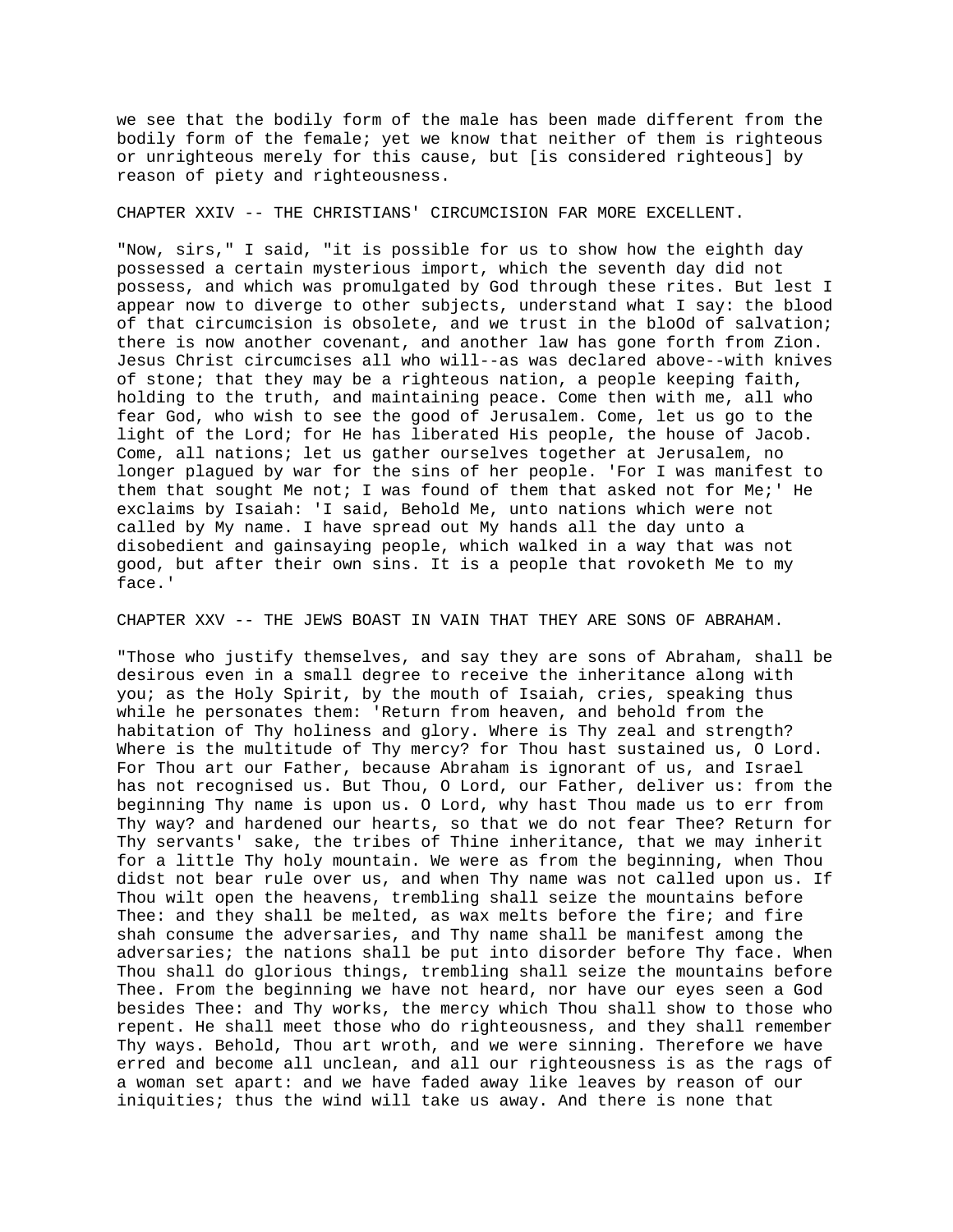calleth upon Thy name, or remembers to take hold of Thee; for Thou hast turned away Thy face from us, and hast given us up on account of our sins. And now return, O Lord, for we are all Thy people. The city of Thy holiness has become desolate. Zion has become as a wilderness, Jerusalem a curse; the house, our holiness, and the glory which our fathers blessed, has been burned with fire; and all the glorious nations have fallen along with it. And in addition to these [misfortunes], O Lord, Thou hast refrained Thyself, and art silent, and hast humbled us very much.'"

And Trypho remarked, "What is this you say? that none of us shall inherit anything on the holy mountain of God?"

CHAPTER XXVI -- NO SALVATION TO THE JEWS EXCEPT THROUGH CHRIST.

And I replied, "I do not say so; but those who have persecuted and do persecute Christ, if they do not repent, shall not inherit anything on the holy mountain. But the Gentiles, who have believed on Him, and have repented of the sins which they have committed, they shall receive the inheritance along with the patriarchs and the prophets, and the just men who are descended from Jacob, even although they neither keep the Sabbath, nor are circumcised, nor observe the feasts. Assuredly they shall receive the holy inheritance of God. For God speaks by Isaiah thus: 'I, the Lord God, have called Thee in righteousness, and will hold Thine hand, and will strengthen Thee; and I have given Thee for a covenant of the people, for a light of the Gentiles, to open the eyes of the blind, to bring out them that are bound from the chains, and those who sit in darkness from the prison-house.' And again: 'Lift up a standard s for the people; for, lo, the Lord has made it heard unto the end of the earth. Say ye to the daughters of Zion, Behold, thy Saviour has come; having His reward, and His work before His face: and He shall call it a holy nation, redeemed by the Lord. And thou shalt be called a city sought out, and not forsaken. Who is this that cometh from Edom? in red garments from Bosor? This that is beautiful in apparel, going up with great strength? I speak righteousness, and the judgment of salvation. Why are Thy garments red, and Thine apparel as from the trodden wine-press? Thou art full of the trodden grape. I have trodden the wine-press all alone, and of the people there is no man with Me; and I have trampled them in fury, and crushed them to the ground, and spilled their blood on the earth. For the day of retribution has come upon them, and the year of redemption is present. And I looked, and there was none to help; and I considered, and none assisted: and My arm delivered; and My fury came on them, and I trampled them in My fury, and spilled their blood on the earth.'"

CHAPTER XXVII -- WHY GOD TAUGHT THE SAME THINGS BY THE PROPHETS AS BY MOSES.

And Trypho said, "Why do you select and quote whatever you wish from the prophetic writings, but do not refer to those which expressly command the Sabbath to be observed? For Isaiah thus speaks: 'If thou shalt turn away thy foot from the Sabbaths, so as not to do thy pleasure on the holy day, and shalt call the Sabbaths the holy delights of thy God; if thou shalt not lift thy foot to work, and shalt not speak a word from thine own mouth; then thou shalt trust in the Lord, and He shall cause thee to go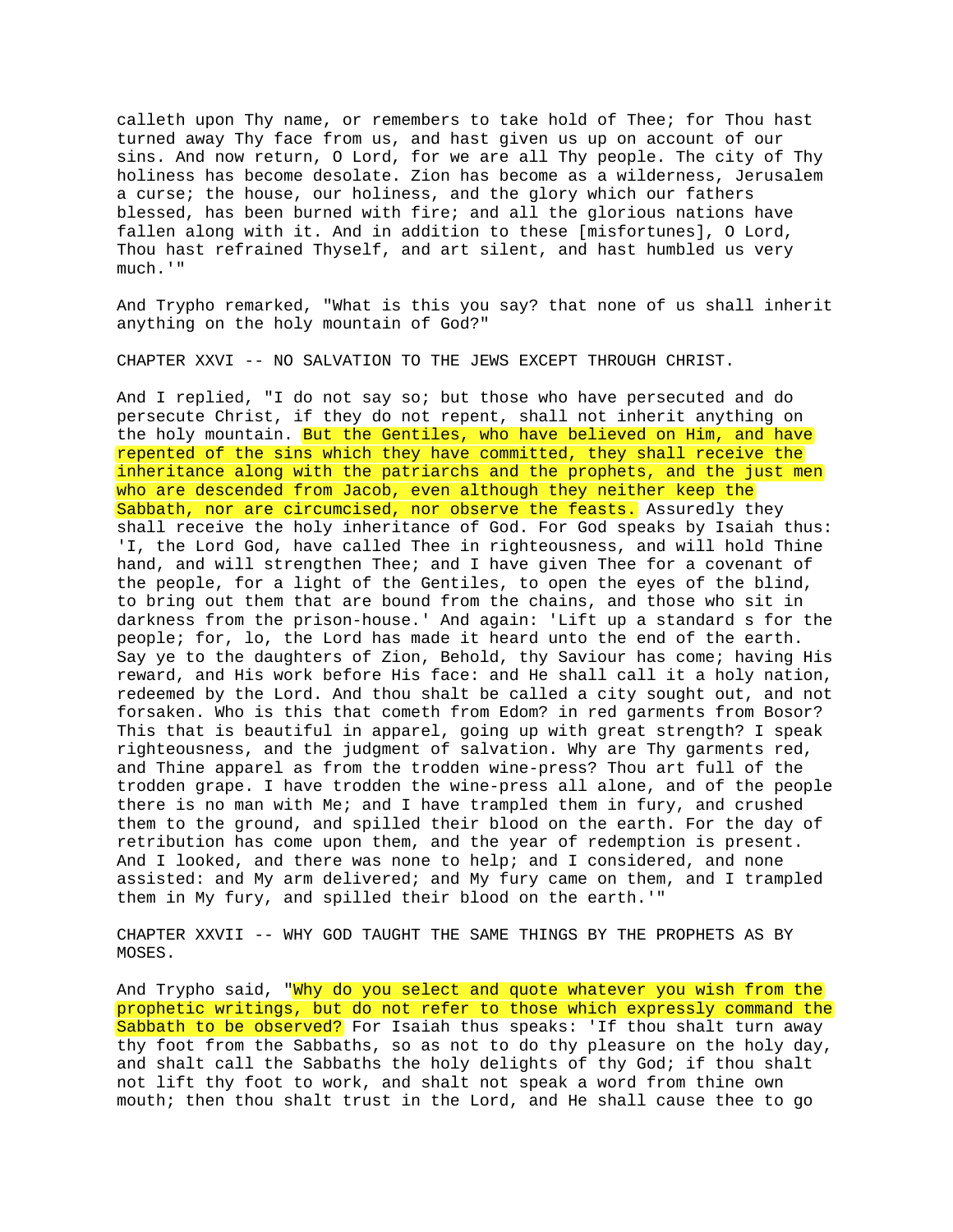up to the good things of the land; and He shall feed thee with the inheritance of Jacob thy father: for the mouth of the Lord hath spoken it.'"

And I replied, "I have passed them by, my friends, not because such prophecies were contrary to me, but because you have understood, and do understand, that although God commands you by all the prophets to do the same things which He also commanded by Moses, it was on account of the hardness of your hearts, and your ingratitude towards Him, that He continually proclaims them, in order that, even in this way, if you repented, you might please Him, and neither sacrifice your children to demons, nor be partakers with thieves, nor lovers of gifts, nor hunters after revenge, nor fail in doing judgment for orphans, nor be inattentive to the justice due to the widow nor have your hands full of blood. 'For the daughters of Zion have walked with a high neck, both sporting by winking with their eyes, and sweeping along their dresses. For they are all gone aside,' He exclaims, 'they are all become useless. There is none that understands, there is not so much as one. With their tongues they have practised deceit, their throat is an open sepulchre, the poison of asps is under their lips, destruction and misery are in their paths, and the way of peace they have not known.' So that, as in the beginning, these things were enjoined you because of your wickedness, in like manner because of your stedfastness in it, or rather your increased proneness to it, by means of the same precepts He calls you to a remembrance or knowledge of it. But you are a people hard-hearted and without understanding, both blind and lame, children in whom is no faith, as He Himself says, honouring Him only with your lips, far from Him in your hearts, teaching doctrines that are your own and not His. For, tell me, did God wish the priests to sin when they offer the sacrifices on the Sabbaths? or those to sin, who are circumcised and do circumcise on the Sabbaths; since He commands that on the eighth day--even though it happen to be a Sabbath--those who are born shall be always circumcised? or could not the infants be operated upon one day previous or one day subsequent to the Sabbath, if He knew that it is a sinful act upon the Sabbaths? Or why did He not teach those--who are called righteous and pleasing to Him, who lived before Moses and Abraham, who were not circumcised in their foreskin, and observed no Sabbaths--to keep these institutions?"

CHAPTER XXVIII -- TRUE RIGHTEOUSNESS IS OBTAINED BY CHRIST.

And Trypho replied, "We heard you adducing this consideration a little ago, and we have given it attention: for, to tell the truth, it is worthy of attention; and that answer which pleases most--namely, that so it seemed good to Him--does not satisfy me. For this is ever the shift to which those have recourse who are unable to answer the question."

Then I said, "Since I bring from the Scriptures and the facts themselves both the proofs and the inculcation of them, do not delay or hesitate to put faith in me, although I am an uncircumcised man; so short a time is left you in which to become proselytes. If Christ's coming shall have anticipated you, in vain you will repent, in vain you will weep; for He will not hear yon. 'Break up your fallow ground,' Jeremiah has cried to the people, 'and sow not among thorns. Circumcise yourselves to the Lord, and circumcise the foreskin of your heart.' Do not sow, therefore, among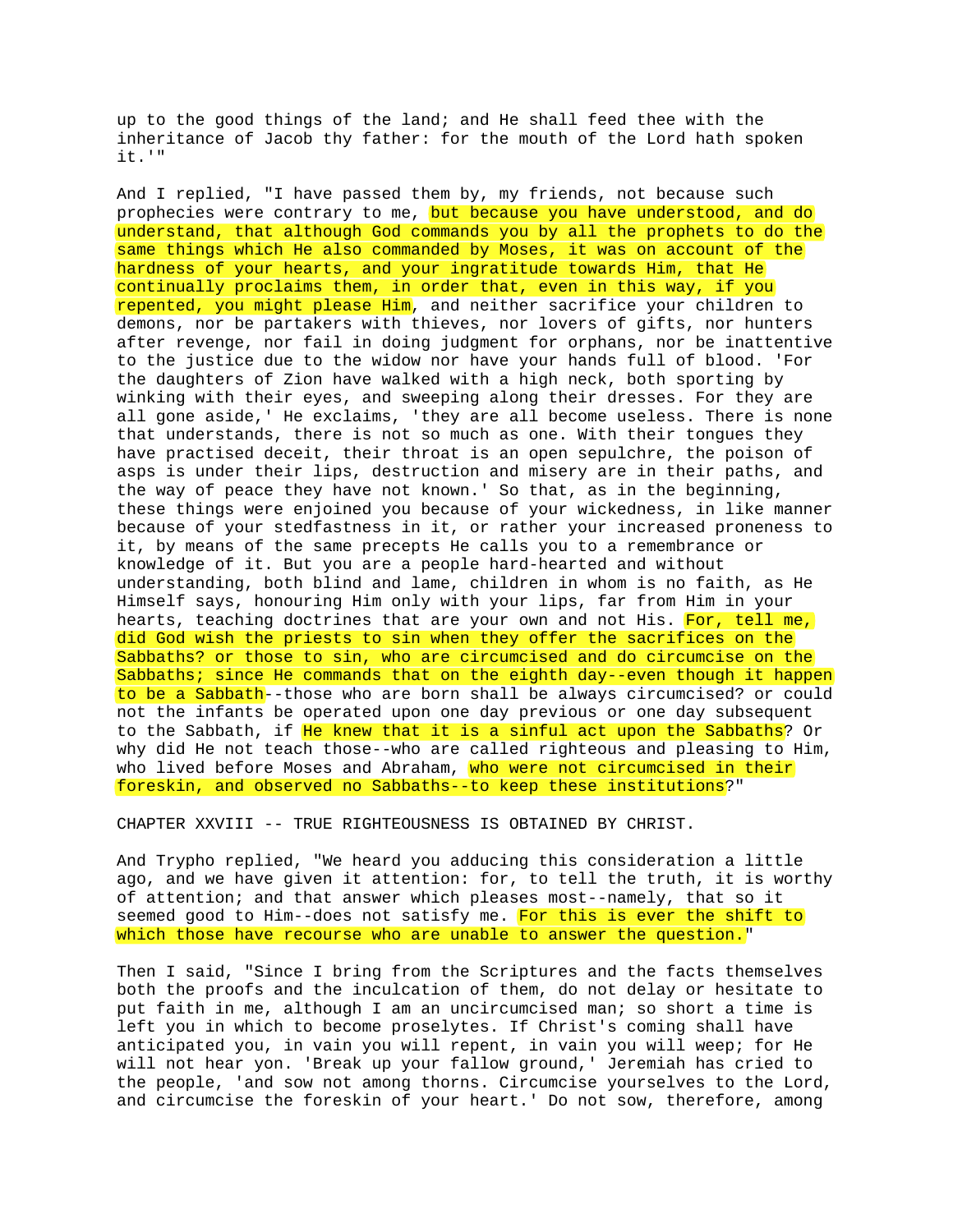thorns, and in untilled ground, whence you can have no fruit. Know Christ; and behold the fallow ground, good, good and fat, is in your hearts. 'For, behold, the days come, saith the Lord, that I will visit all them that are circumcised in their foreskins; Egypt, and Judah, and Edom, and the sons of Moab. For all the nations are uncircumcised, and all the house of Israel are uncircumcised in their hearts.' Do you see how that God does not mean this circumcision which is given for a sign? For it is of no use to the Egyptians, or the sons of Moab, or the sons of Edom. But though a man be a Scythian or a Persian, if he has the

knowledge of God and of His Christ, **and keeps the everlasting righteous** 

**decrees**, he is circumcised with the good and useful circumcision, and is

a friend of God, and God rejoices in his gifts and offerings. But I will lay before you, my friends, the very words of God, when He said to the people by Malachi, one of the twelve prophets, 'I have no pleasure in you, saith the Lord; and I shall not accept your sacrifices at your hands: for from the rising of the sun unto its setting My name shall be glorified among the Gentiles; and in every place a sacrifice is offered unto My name, even a pure sacrifice: for My name is honoured among the Gentiles, saith the Lord; but ye profane it.' And by David He said, 'A people whom I have not known, served Me; at the hearing of the ear they obeyed Me.'

CHAPTER XXIX -- CHRIST IS USELESS TO THOSE WHO OBSERVE THE LAW.

"Let us glorify God, all nations gathered together; for He has also visited us. Let us glorify Him by the King of glory, by the Lord of hosts. For He has been gracious towards the Gentiles also; and our sacrifices He esteems more grateful than yours. What need, then, have I of circumcision, who have been witnessed to by God? What need have I of that other baptism, who have been baptized with the Holy Ghost? I think that while I mention this, I would persuade even those who are possessed of scanty intelligence. For these words have neither been prepared by me, nor embellished by the art of man; but David sung them, Isaiah preached them, Zechariah proclaimed them, and Moses wrote them. Are you acquainted with them, Trypho? They are contained in your Scriptures, or rather not yours, but ours. For we believe them; but you, though you read them, do not catch the spirit that is in them. Be not offended at, or reproach us with, the bodily uncircumcision with which God has created us; and think it not strange that we drink hot water on the Sabbaths, since God directs the government of the universe on this day equally as on all others; and the priests, as on other days, so on this, are ordered to offer sacrifices; and there are so many righteous men who have performed none of these legal ceremonies, and yet are witnessed to by God Himself.

CHAPTER XXX -- CHRISTIANS POSSESS THE TRUE RIGHTEOUSNESS.

"But impute it to your own wickedness, that God even can be accused by those who have no understanding, of not having always instructed all in the same righteous statutes. For such institutions seemed to be unreasonable and unworthy of God to many men, who had not received grace to know that your nation were called to conversion and repentance of spirit, while they were in a sinful condition and labouring under spiritual disease; and that the prophecy which was announced subsequent to the death of Moses is everlasting. And this is mentioned in the Psalm,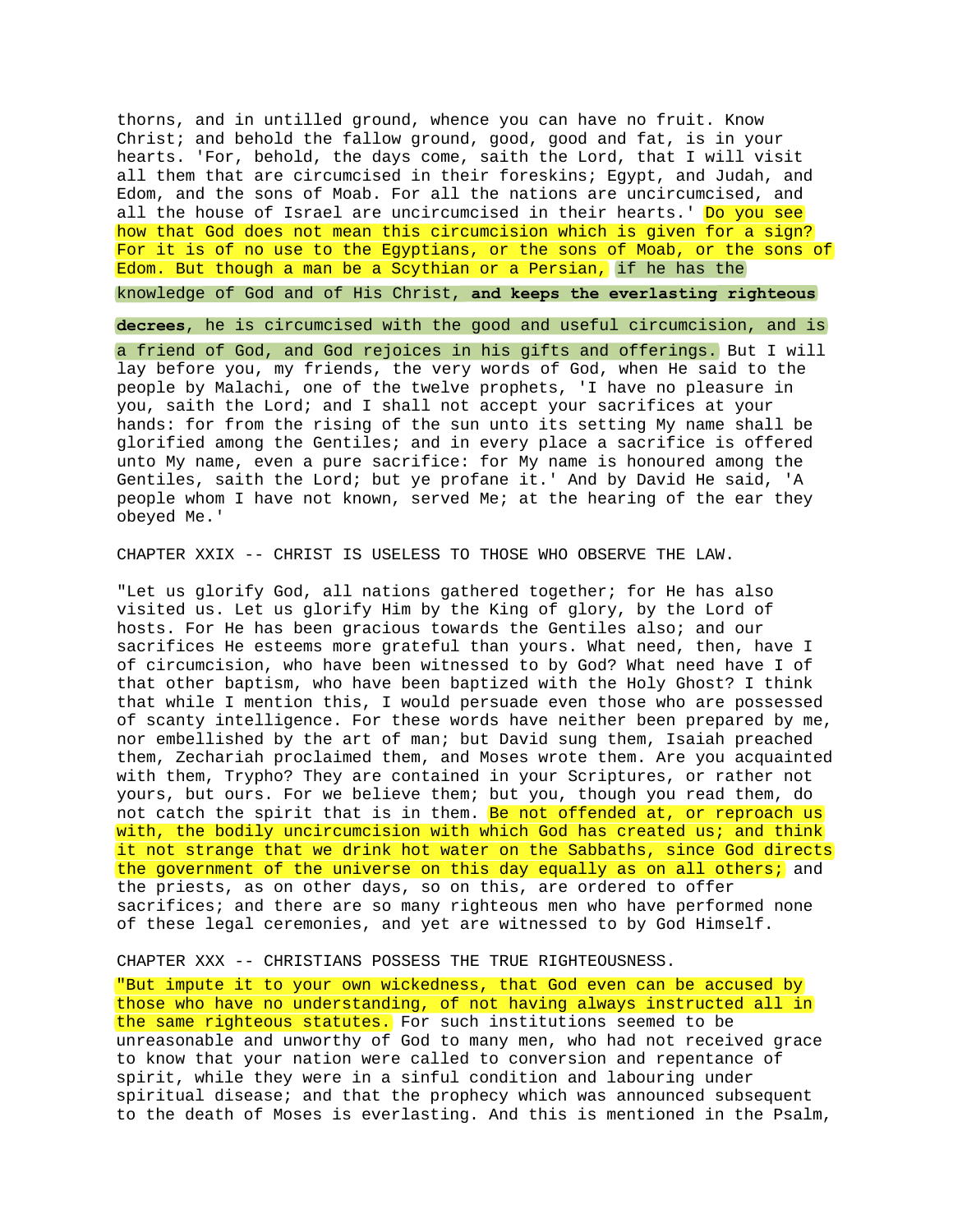my friends. And that we, who have been made wise by them, confess that the statutes of the Lord are sweeter than honey and the honey-comb, is manifest from the fact that, though threatened with death, we do not deny His name. Moreover, it is also manifest to all, that we who believe in Him pray to be kept by Him from strange, i.e., from wicked and deceitful, spirits; as the word of prophecy, personating one of those who believe in Him, figuratively declares. For we do continually beseech God by Jesus Christ to preserve us from the demons which are hostile to the worship of God, and whom we of old time served, in order that, after our conversion by Him to God, we may be blameless. For we call Him Helper and Redeemer, the power of whose name even the demons do fear; and at this day, when they are exorcised in the name of Jesus Christ, crucified under Pontius Pilate, governor of Judaea, they are overcome. And thus it is manifest to all, that His Father has given Him so great power, by virtue of which demons are subdued to His name, and to the dispensation of His suffering.

CHAPTER XXXI -- IF CHRIST'S POWER BE NOW SO GREAT, HOW MUCH GREATER AT THE SECOND ADVENT!

"But if so great a power is shown to have followed and to be still following the dispensation of His suffering, how great shall that be which shall follow His glorious advent! For He shall come on the clouds as the Son of man, so Daniel foretold, and His angels shall come with Him. These are the words: 'I beheld till the thrones were set; and the Ancient of days did sit, whose garment was white as snow, and the hair of His head like the pure wool. His throne was like a fiery flame, His wheels as burning fire. A fiery stream issued and came forth from before Him. Thousand thousands ministered unto Him, and ten thousand times ten thousand stood before Him. The books were opened, and the judgment was set. I beheld then the voice of the great words which the horn speaks: and the beast was beat down, and his body destroyed, and given to the burning flame. And the rest of the beasts were taken away from their dominion, and a period of life was given to the beasts until a season and time. I saw in the vision of the night, and, behold, one like the Son of man coming with the clouds of heaven; and He came to the Ancient of days, and stood before Him. And they who stood by brought Him near; and there were given Him power and kingly honour, and all nations of the earth by their families, and all glory, serve Him. And His dominion is an everlasting dominion, which shall not be taken away; and His kingdom shall not be destroyed. And my spirit was chilled within my frame, and the visions of my head troubled me. I came near unto one of them that stood by, and inquired the precise meaning of all these things. In answer he speaks to me, and showed me the judgment of the matters: These great beasts are four kingdoms, which shall perish from the earth, and shall not receive dominion for ever, even for ever and ever. Then I wished to know exactly about the fourth beast, which destroyed all [the others] and was very terrible, its teeth of iron, and its nails of brass; which devoured, made waste, and stamped the residue with its feet: also about the ten horns upon its head, and of the one which came up, by means of which three of the former fell. And that horn had eyes, and a mouth speaking great things; and its countenance excelled the rest. And I beheld that horn waging war against the saints, and prevailing against them, until the Ancient of days came; and He gave judgment for the saints of the Most High. And the time came, and the saints of the Most High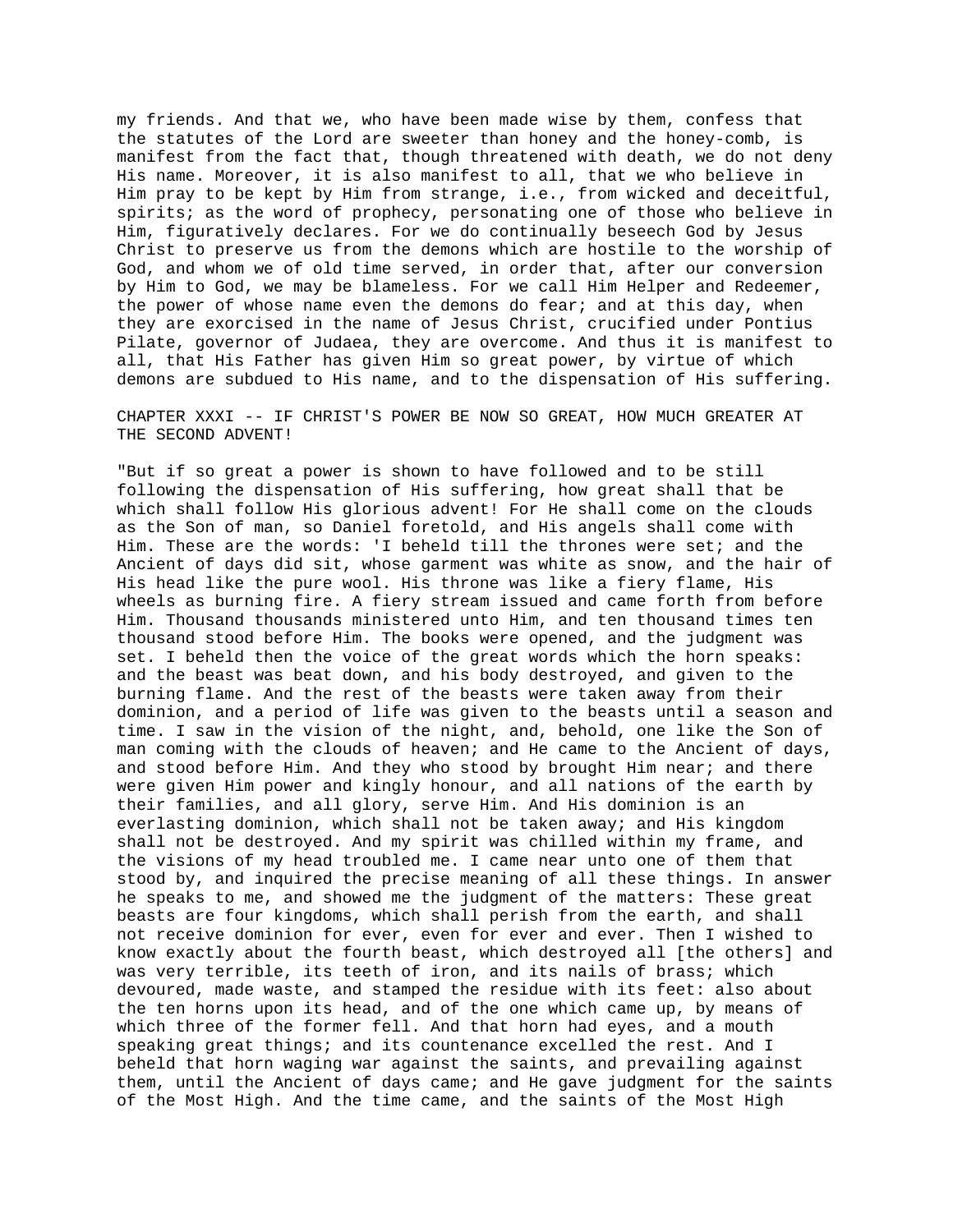possessed the kingdom. And it was told me concerning the fourth beast: There shall be a fourth kingdom upon earth, which shall prevail over all these kingdoms, and shall devour the whole earth, and shall destroy and make it thoroughly waste. And the ten horns are ten kings that shall arise; and one shall arise after them; and he shall surpass the first in evil deeds, and he shall subdue three kings, and he shall speak words against the Most High, and shall overthrow the rest of the saints of the Most High, and shall expect to change the seasons and the times. And it shall be delivered into his hands for a time, and times, and half a time. And the judgment sat, and they shall take away his dominion, to consume and to destroy it unto the end. And the kingdom, and the power, and the great places of the kingdoms under the heavens, were given to the holy people of the Most High, to reign in an everlasting kingdom: and all powers shall be subject to Him, and shall obey Him. Hitherto is the end of the matter. I, Daniel, was possessed with a very great astonishment, and my speech was changed in me; yet I kept the matter in my heart.'"

CHAPTER XXXII -- TRYPHO OBJECTING THAT CHRIST IS DESCRIBED AS GLORIOUS BY DANIEL, JUSTIN DISTINGUISHES TWO ADVENTS.

And when I had ceased, Trypho said, "These and such like Scriptures, sir, compel us to wait for Him who, as Son of man, receives from the Ancient of days the everlasting kingdom. But this so-called Christ of yours was dishonourable and inglorious, so much so that the last curse contained in the law of God fell on him, for he was crucified."

Then I replied to him, "If, sirs, it were not said by the Scriptures which I have already quoted, that His form was inglorious, and His generation not declared, and that for His death the rich would suffer death, and with His stripes we should be healed, and that He would be led away like a sheep; and if I had not explained that there would be two advents of His,--one in which He was pierced by you; a second, when you shall know Him whom you have pierced, and your tribes shall mourn, each tribe by itself, the women apart, and the men apart, --then I must have been speaking dubious and obscure things. But now, by means of the contents of those Scriptures esteemed holy and prophetic amongst you, I attempt to prove all [that I have adduced], in the hope that some one of you may be found to be of that remnant which has been left by the grace of the Lord of Sabaoth for the eternal salvation. In order, therefore, that the matter inquired into may be plainer to you, I will mention to you other words also spoken by the blessed David, from which you will perceive that the Lord is called the Christ by the Holy Spirit of prophecy; and that the Lord, the Father of all, has brought Him again from the earth, setting Him at His own right hand, until He makes His enemies His footstool; which indeed happens from the time that our Lord Jesus Christ ascended to heaven, after He rose again from the dead, the times now running on to their consummation; and he whom Daniel foretells would have dominion for a time, and times, and an half, is even already at the door, about to speak blasphemous and daring things against the Most High. But you, being ignorant of how long he will have dominion, hold another opinion. For you interpret the 'time' as being a hundred years. But if this is so, the man of sin must, at the shortest, reign three hundred and fifty years, in order that we may compute that which is said by the holy Daniel--'and times'--to be two times only. All this I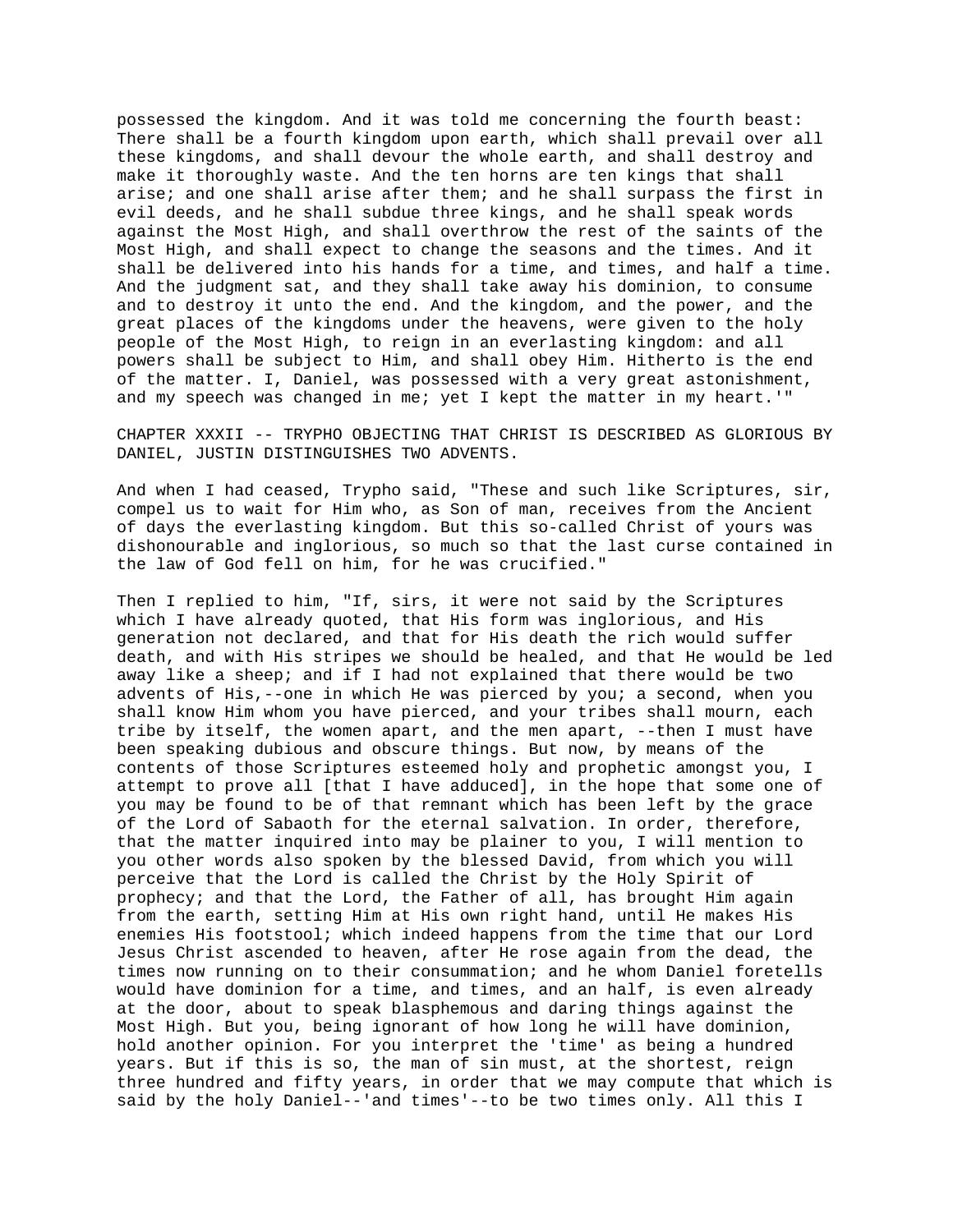have said to you in digression, in order that you at length may be persuaded of what has been declared against you by God, that you are foolish sons; and of this, 'Therefore, behold, I will proceed to take away this people, and shall take them away; and I will strip the wise of their wisdom, and will hide the understanding of their prudent men;' and may cease to deceive yourselves and those who hear you, and may learn of us, who have been taught wisdom by the grace of Christ. The words, then, which were spoken by David, are these: 'The Lord said unto My Lord, Sit Thou at My right hand, until I make Thine enemies Thy footstool. The Lord shall send the rod of Thy strength out of Sion: rule Thou also in the midst of Thine enemies. With Thee shall be, in the day, the chief of Thy power, in the beauties of Thy saints. From the womb, before the morning star, have I begotten Thee. The Lord hath sworn, and will not repent: Thou art a priest for ever after the order of Melchizedek. The Lord is at Thy right hand: He has crushed kings in the day of His wrath: He shall judge among the heathen, He shall fill [with] the dead bodies. He shall drink of the brook in the way; therefore shall He lift up the head.'

CHAPTER XXXIII -- PS, CX. IS NOT SPOKEN OF HEZEKIAH. HE PROVES THAT CHRIST WAS FIRST HUMBLE, THEN SHALL BE GLORIOUS.

"And," I continued, "I am not ignorant that you venture to expound this psalm as if it referred to king Hezekiah; but that you arc mistaken, I shall prove to you from these very words forthwith. 'The Lord hath sworn, and will not repent,' it is said; and, 'Thou art a priest for ever, after the order of Melchizedek,' with what follows and precedes. Not even you will venture to object that Hezekiah was either a priest, or is the everlasting priest of God; but that this is spoken of our Jesus, these expressions show. But your ears are shut up, and your hearts are made dull. For by this statement, 'The Lord hath sworn, and will not repent: Thou art a priest for ever, after the order of Melchizedek,' with an oath God has shown Him (on account of your unbelief) to be the High Priest after the order of Melchizedek; i.e., as Melchizedek was described by Moses as the priest of the Most High, and he was a priest of those who were in uncircumcision, and blessed the circumcised Abraham who brought him tithes, so God has shown that His everlasting Priest, called also by the Hold Spirit Lord, would be Priest of those in uncircumcision. Those too in circumcision who approach Him, that is, believing Him and seeking blessings from Him, He will both receive and bless. And that He shall be first humble as a man, and then exalted, these words at the end of the Psalm show: 'He shall drink of the brook in the way,' and then, 'Therefore shall He lift up the head.'

CHAPTER XXXIV -- NOR DOES PS. LXXII. APPLY TO SOLOMON, WHOSE FAULTS CHRISTIANS SHUDDER AT.

"Further, to persuade you that you have not understood anything of the Scriptures, I will remind you of another psalm, dictated to David by the Holy Spirit, which you say refers to Solomon, who was also your king. But it refers also to our Christ. But you deceive yourselves by the ambiguous forms of speech. For where it is said, 'The law of the Lord is perfect,' you do not understand it of the law which was to be after Moses, but of the law which was given by Moses, although God declared that He would establish a new law and a new covenant. And where it has been said, 'O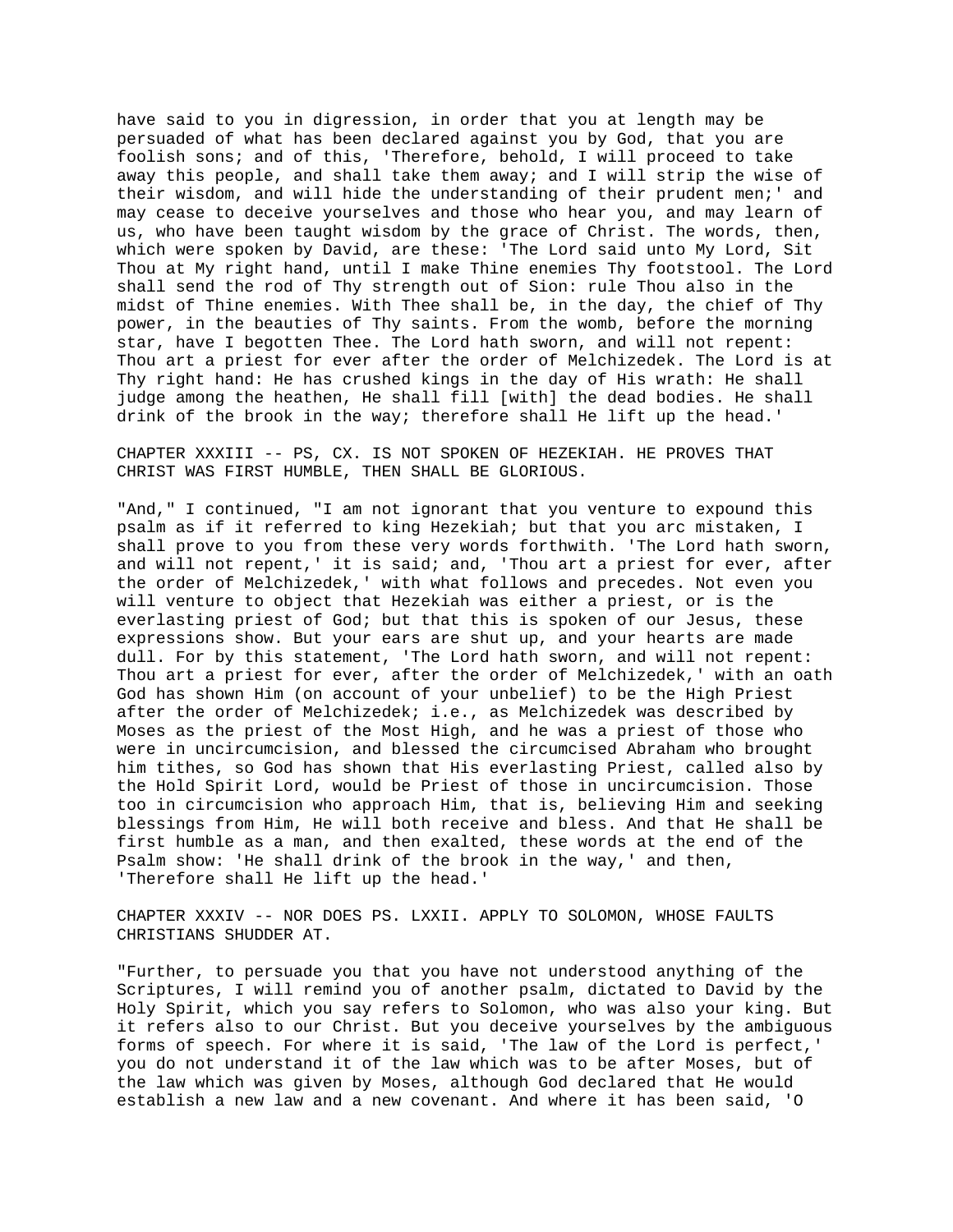God, give Thy judgment to the king,' since Solomon was king, you say that the Psalm refers to him, although the words of the Psalm expressly proclaim that reference is made to the everlasting King, i.e., to Christ. For Christ is King, and Priest, and God, and Lord, and angel, and man, and captain, and stone, and a Son born, and first made subject to suffering, then returning to heaven, and again coming with glory, and He is preached as having the everlasting kingdom: so I prove from all the Scriptures. But that you may perceive what I have said, I quote the words of the Psalm; they are these: 'O God, give Thy judgment to the king, and Thy righteousness unto the king's son, to judge Thy people with righteousness, and Thy poor with judgment. The mountains shall take up peace to the people, and the little hills righteousness. He shall judge the poor of the people, and shah save the children of the needy, and shall abase the slanderer. He shall co-endure with the sun, and before the moon unto all generations. He shall come down like rain upon the fleece, as drops falling on the earth. In His days shall righteousness flourish, and abundance of peace until the moon be taken away. And He shall have dominion from sea to sea, and from the rivers unto the ends of the earth. Ethiopians shall fall down before Him, and His enemies shall lick the dust. The kings of Tarshish and the isles shall offer gifts; the kings of Arabia and Seba shall offer gifts; and all the kings of the earth shall worship Him, and all the nations shall serve Him: for He has delivered the poor from the man of power, and the needy that hath no helper. He shall spare the poor and needy, and shall save the souls of the needy: He shall redeem their souls from usury and injustice, and His name shall be honourable before them. And He shall live, and to Him shall be given of the gold of Arabia, and they shall pray continually for Him: they shall bless Him all the day. And there shall be a foundation on the earth, it shall be exalted on the tops of the mountains: His fruit shall be on Lebanon, and they of the city shall flourish like grass of the earth. His name shah be blessed for ever. His name shall endure before the sun; and all tribes of the earth shall be blessed in Him, all nations shall call Him blessed. Blessed be the Lord, the God of Israel, who only doeth wondrous things; and blessed be His glorious name for ever, and for ever and ever; and the whole earth shall be filled with His glory. Amen, amen.' And at the close of this Psalm which I have quoted, it is written, 'The hymns of David the son of Jesse are ended.' Moreover, that Solomon was a renowned and great king, by whom the temple called that at Jerusalem was built, I know; but that none of those things mentioned in the Psalm happened to him, is evident. For neither did all kings worship him; nor did he reign to the ends of the earth; nor did his enemies, failing before him, lick the dust. Nay, also, I venture to repeat what is written in the book of Kings as committed by him, how through a woman's influence he worshipped the idols of Sidon, which those of the Gentiles who know God, the Maker of all things through Jesus the crucified, do not venture to do, but abide every torture and vengeance even to the extremity of death, rather than worship idols, or eat meat offered to idols."

CHAPTER XXXV -- HERETICS CONFIRM THE CATHOLICS IN THE FAITH.

And Trypho said, "I believe, however, that many of those who say that they confess Jesus, and are called Christians, eat meats offered to idols, and declare that they are by no means injured in consequence." And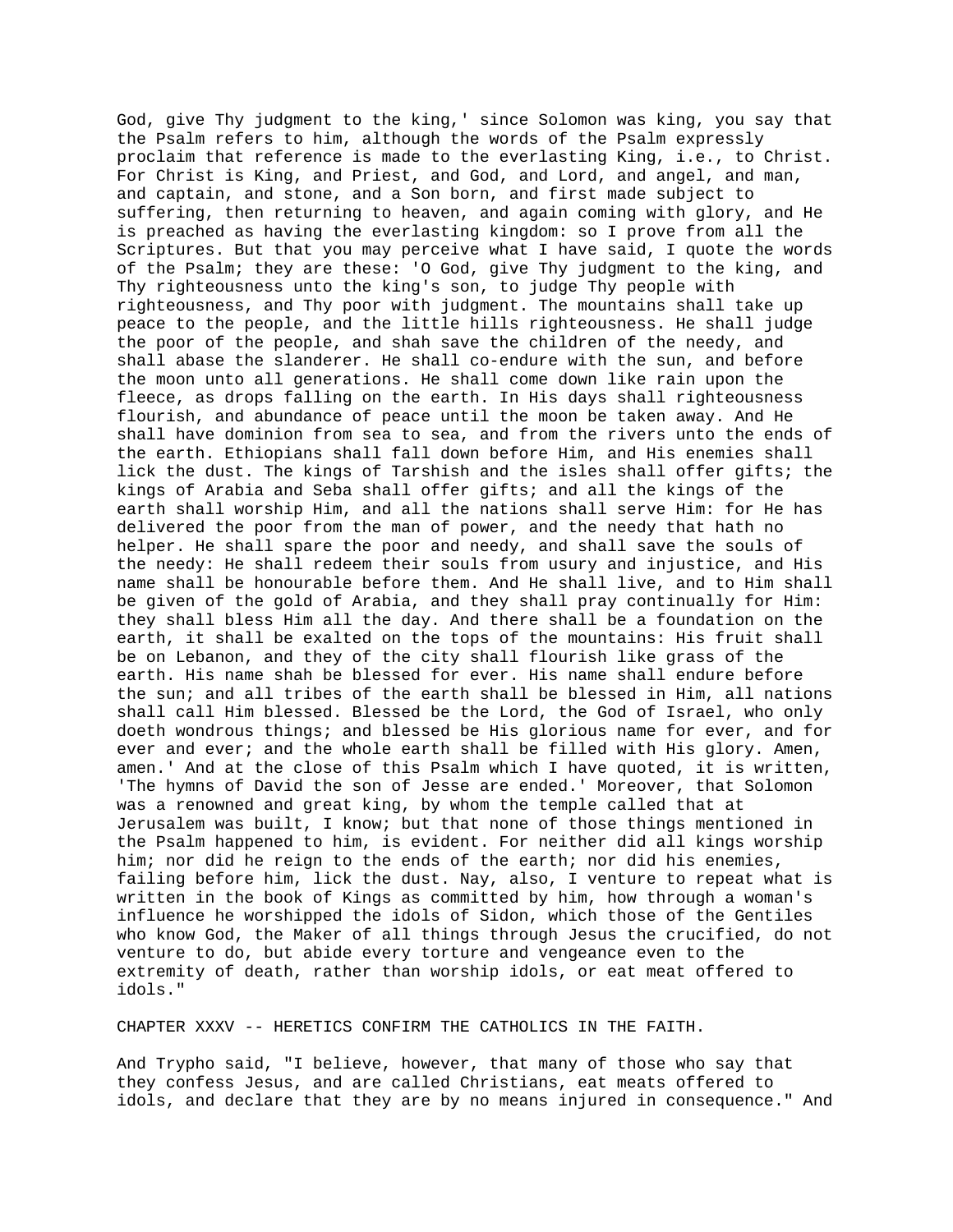I replied, "The fact that there are such men confessing themselves to be Christians, and admitting the crucified Jesus to be both Lord and Christ, yet not teaching His doctrines, but those of the spirits of error, causes us who are disciples of the true and pure doctrine of Jesus Christ, to be more faithful and stedfast in the hope announced by Him. For what things He predicted would take place in His name, these we do see being actually accomplished in our sight. For he said, 'Many shall come in My name, clothed outwardly in sheep's clothing, but inwardly they are ravening wolves." And, 'There shall be schisms and heresies.' And, 'Beware of false prophets, who shall come to you clothed outwardly in sheep's clothing, but inwardly they are ravening wolves.' And, 'Many false Christs and false apostles shall arise, and shall deceive many of the faithful.' There are, therefore, and there were many, my friends, who, coming forward in the name of Jesus, taught both to speak and act impious and blasphemous things; and these are called by us after the name of the men from whom each doctrine and opinion had its origin. (For some in one way, others in another, teach to blaspheme the Maker of all things, and Christ, who was foretold by Him as coming, and the God of Abraham, and of Isaac, and of Jacob, with whom we have nothing in common, since we know them to be atheists, impious, unrighteous, and sinful, and confessors of Jesus in name only, instead of worshippers of Him. Yet they style themselves Christians, just as certain among the Gentiles inscribe the name of God upon the works of their own hands, and partake in nefarious and impious rites.) Some are called Marcians, and some Valentinians, and some Basilidians, and some Saturnilians, and others by other names; each called after the originator of the individual opinion, just as each one of those who consider themselves philosophers, as I said before, thinks he must bear the name of the philosophy which he follows, from the name of the father of the particular doctrine. So that, in consequence of these events, we know that Jesus foreknew what would happen after Him, as well as in consequence of many other events which He foretold would befall those who believed on and confessed Him, the Christ. For all that we suffer, even when killed by friends, He foretold would take place; so that it is manifest no word or act of His can be found fault with. Wherefore we pray for you and for all other men who hate us; in order that you, having repented along with us, may not blaspheme Him who, by His works, by the mighty deeds even now wrought through His name, by the words He taught, by the prophecies announced concerning Him, is the blameless, and in all things irreproachable, Christ Jesus; but, believing on Him, may be saved in His second glorious advent, and may not be condemned to fire by Him."

CHAPTER XXXVI -- HE PROVES THAT CHRIST IS CALLED LORD OF HOSTS.

Then he replied, "Let these things be so as you say--namely, that it was foretold Christ would suffer, and be called a stone; and after His first appearance, in which it had been announced He would suffer, would come in glory, and be Judge finally of all, and eternal King and Priest. Now show if this man be He of whom these prophecies were made."

And I said, "As you wish, Trypho, I shall come to these proofs which you seek in the fitting place; but now you will permit me first to recount the prophecies, which I wish to do in order to prove that Christ is called both God and Lord of hosts, and Jacob, in parable by the Holy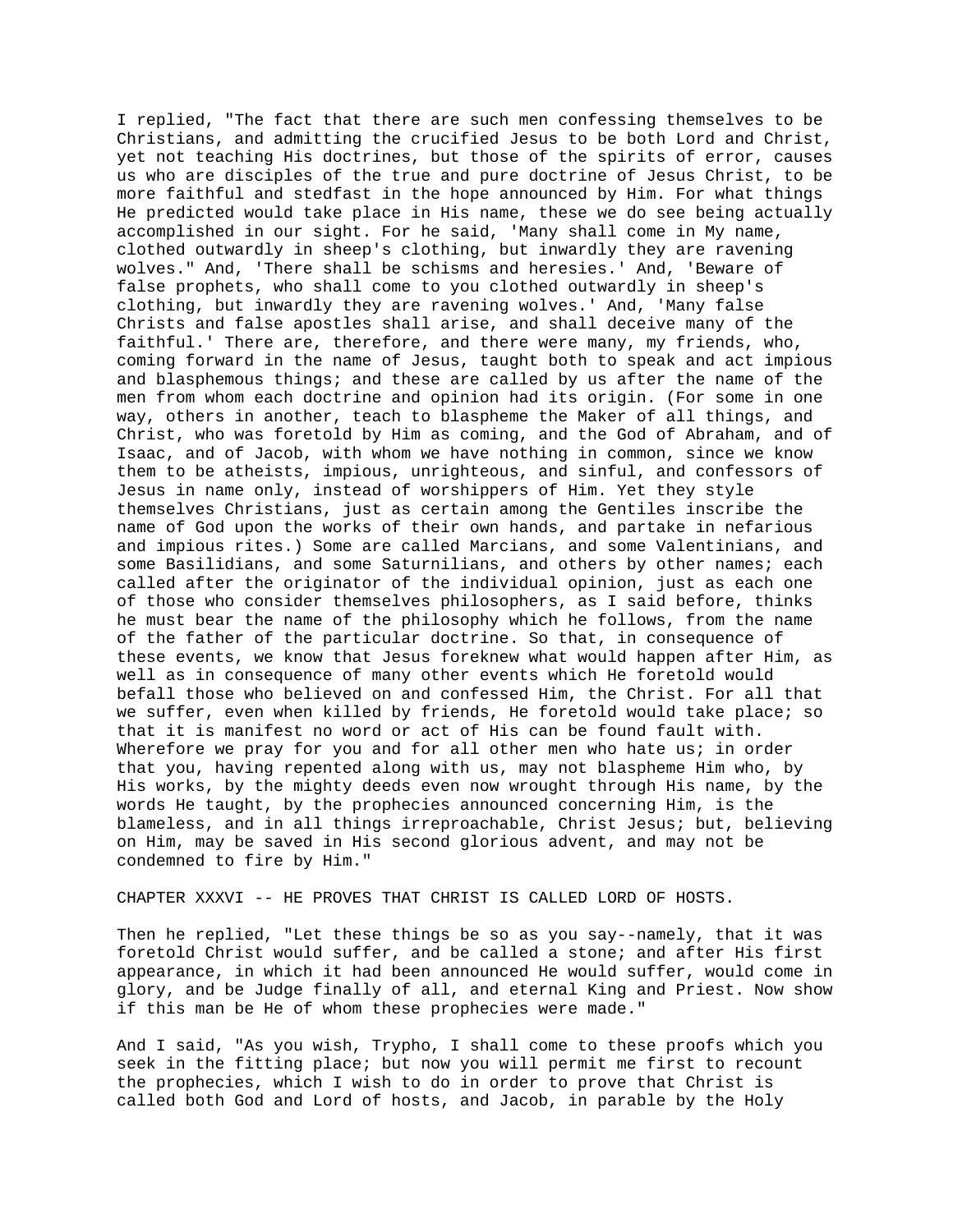Spirit; and your interpreters, as God says, are foolish, since they say that reference is made to Solomon and not to Christ, when he bore the ark of testimony into the temple which he built. The Psalm of David is this: 'The earth is the Lord's, and the fulness thereof; the world, and all that dwell therein. He hath rounded it upon the seas, and prepared it upon the floods. Who shall ascend into the hill of the Lord? or who shall stand in His holy place? He that is clean of hands and pure of heart: who has not received his soul in vain, and has not sworn guilefully to his neighbour: he shall receive blessing from the Lord, and mercy from God his Saviour. This is the generation of them that seek the Lord, that seek the face of the God of Jacob. Lift up your gates, ye rulers; and be ye lift up, ye everlasting doors; and the King of glory shall come in. Who is this King of glory? The Lord strong and mighty in battle. Lift up your gates, ye rulers; and be ye lift up, ye everlasting doors; and the King of glory shall come in. Who is this King of glory? The Lord of hosts, He is the King of glory.' Accordingly, it is shown that Solomon is not the Lord of hosts; but when our Christ rose from the dead and ascended to heaven, the rulers in heaven, under appointment of God, are commanded to open the gates of heaven, that He who is King of glory may enter in, and having ascended, may sit on the right hand of the Father until He make the enemies His footstool, as has been made manifest by another Psalm. For when the rulers of heaven saw Him of uncomely and dishonoured appearance, and inglorious, not recognising Him, they inquired, 'Who is this King of glory?' And the Holy Spirit, either from the person of His Father, or from His own person, answers them, 'The Lord of hosts, He is this King of glory.' For every one will confess that not one of those who presided over the gates of the temple at Jerusalem would venture to say concerning Solomon, though he was so glorious a king, or concerning the ark of testimony, 'Who is this King of glory?'

CHAPTER XXXVII -- THE SAME IS PROVED FROM OTHER PSALMS.

"Moreover, in the diapsalm of the forty-sixth Psalm, reference is thus made to Christ: 'God went up with a shout, the Lord with the sound of a trumpet. Sing ye to our God, sing ye: sing to our King, sing ye; for God is King of all the earth: sing with understanding. God has ruled over the nations. God sits upon His holy throne. The rulers of the nations were assembled along with the God of Abraham, for the strong ones of God are greatly exalted on the earth.' And in the ninety-eighth Psalm, the Holy Spirit reproaches you, and predicts Him whom you do not wish to be king to be King and Lord, both of Samuel, and of Aaron, and of Moses, and, in short, of all the others. And the words of the Psalm are these: 'The Lord has reigned, let the nations be angry: [it is] He who sits upon the cherubim, let the earth be shaken. The Lord is great in Zion, and He is high above all the nations. Let them confess Thy great name, for it is fearful and holy, and the honour of the King loves judgment. Thou hast prepared equity; judgment and righteousness hast Thou performed in Jacob. Exalt the Lord our God, and worship the footstool of His feet; for He is holy. Moses and Aaron among His priests, and Samuel among those who call upon His name. They called (says the Scripture) on the Lord, and He heard them. In the pillar of the cloud He spake to them; for they kept His testimonies, and the commandment which he gave them. O Lord our God, Thou heardest them: O God, Thou wert propitious to them, and [yet] taking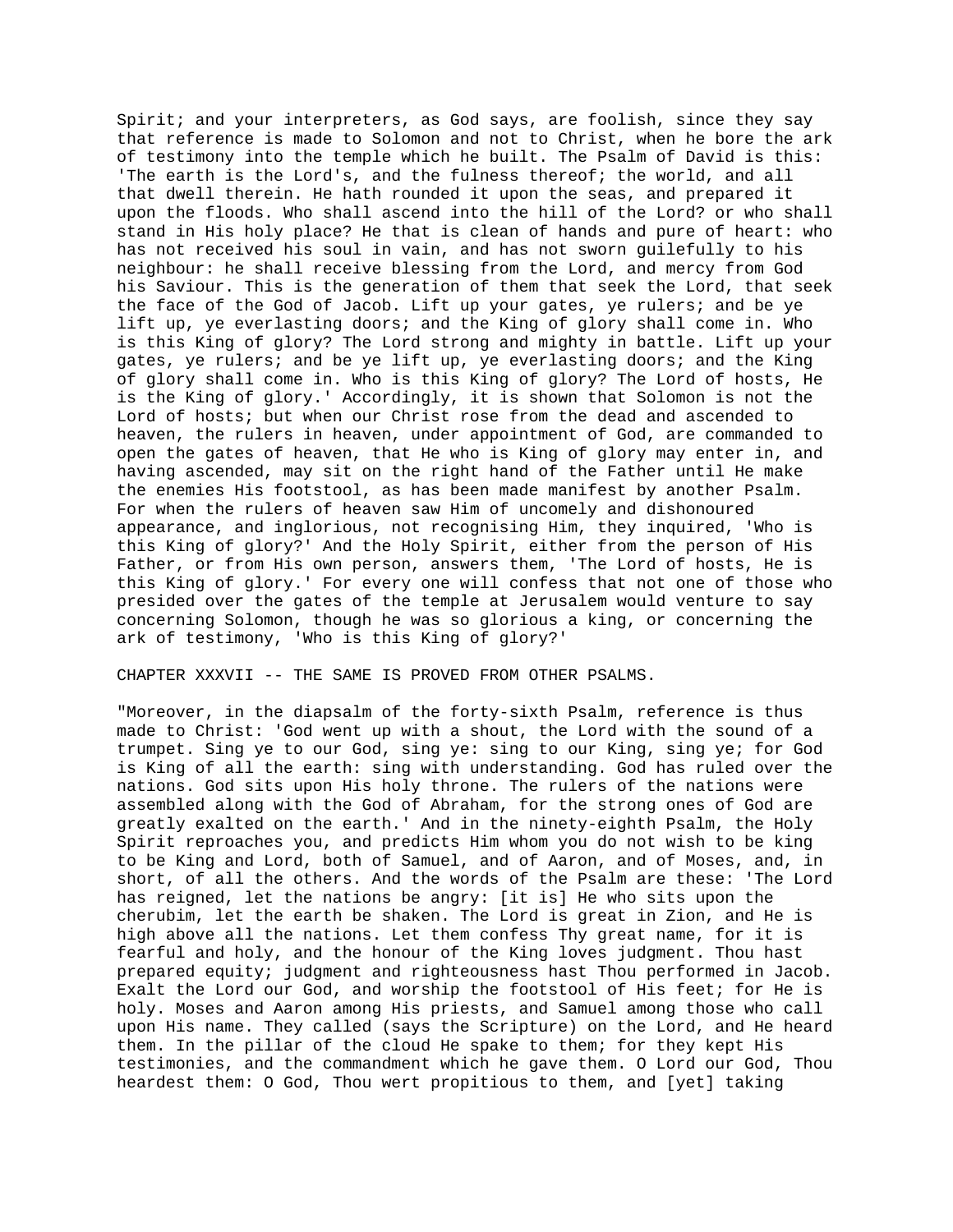vengeance on all their inventions. Exalt the Lord our God, and worship at His holy hill; for the Lord our God is holy.'"

CHAPTER XXXVIII -- IT IS AN ANNOYANCE TO THE JEW THAT CHRIST IS SAID TO BE ADORED. JUSTIN CONFIRMS IT, HOWEVER, FROM PS. XLV.

And Trypho said, "Sir, it were good for us if we obeyed our teachers, who laid down a law that we should have no intercourse with any of you, and that we should not have even any communication with you on these questions. For you utter many blasphemies, in that you seek to persuade us that this crucified man was with Moses and Aaron, and spoke to them in the pillar of the cloud; then that he became man, was crucified, and ascended up to heaven, and comes again to earth, and ought to be worshipped."

Then I answered, "I know that, as the word of God says, this great wisdom of God, the Maker of all things, and the Almighty, is hid from you. Wherefore, in sympathy with you, I am striving to the utmost that you may understand these matters which to you are paradoxical; but if not, that I myself may be innocent in the day of judgment. For you shall hear other words which appear still more paradoxical; but be not confounded, nay, rather remain still more zealous hearers and investigators, despising the tradition of your teachers, since they are convicted by the Holy Spirit of inability to perceive the truths taught by God, and of preferring to teach their own doctrines. Accordingly, in the forty-fourth [forty-fifth] Psalm, these words are in like manner referred to Christ: 'My heart has brought forth a good matter; I tell my works to the King. My tongue is the pen of a ready writer. Fairer in beauty than the sons of men: grace is poured forth into Thy lips: therefore bath God blessed Thee for ever. Gird Thy sword upon Thy thigh, O mighty One. Press on in Thy fairness and in Thy beauty, and prosper and reign, because of truth, and of meekness, and of righteousness: and Thy right hand shall instruct Thee marvellously. Thine arrows are sharpened, O mighty One; the people shall fall under Thee; in the heart of the enemies of the King [the arrows are fixed]. Thy throne, O God, is for ever and ever: a sceptre of equity is the sceptre of Thy kingdom. Thou hast loved righteousness, and hast hated iniquity; therefore thy God hath anointed Thee with the oil of gladness above Thy fellows. [He hath anointed Thee] with myrrh, and oil, and cassia, from Thy garments; from the ivory palaces, whereby they made Thee glad. Kings' daughters are in Thy honour. The queen stood at Thy right hand, clad in garments embroidered with gold. Hearken, O daughter, and behold, and incline thine ear, and forget thy people and the house of thy father: and the King shall desire thy beauty; because He is thy Lord, they shall worship Him also. And the daughter of Tyre [shall be there] with gifts. The rich of the people shall entreat Thy face. All the glory of the King's daughter within, clad in embroidered garments of needlework. The virgins that follow her shall be brought to the King; her neighbours shall be brought unto Thee: they shall be brought with joy and gladness: they shall be led into the King's shrine. Instead of thy fathers, thy sons have been born: Thou shalt appoint them rulers over all the earth. I shall remember Thy name in every generation: therefore the people shall confess Thee for ever, and for ever and ever.'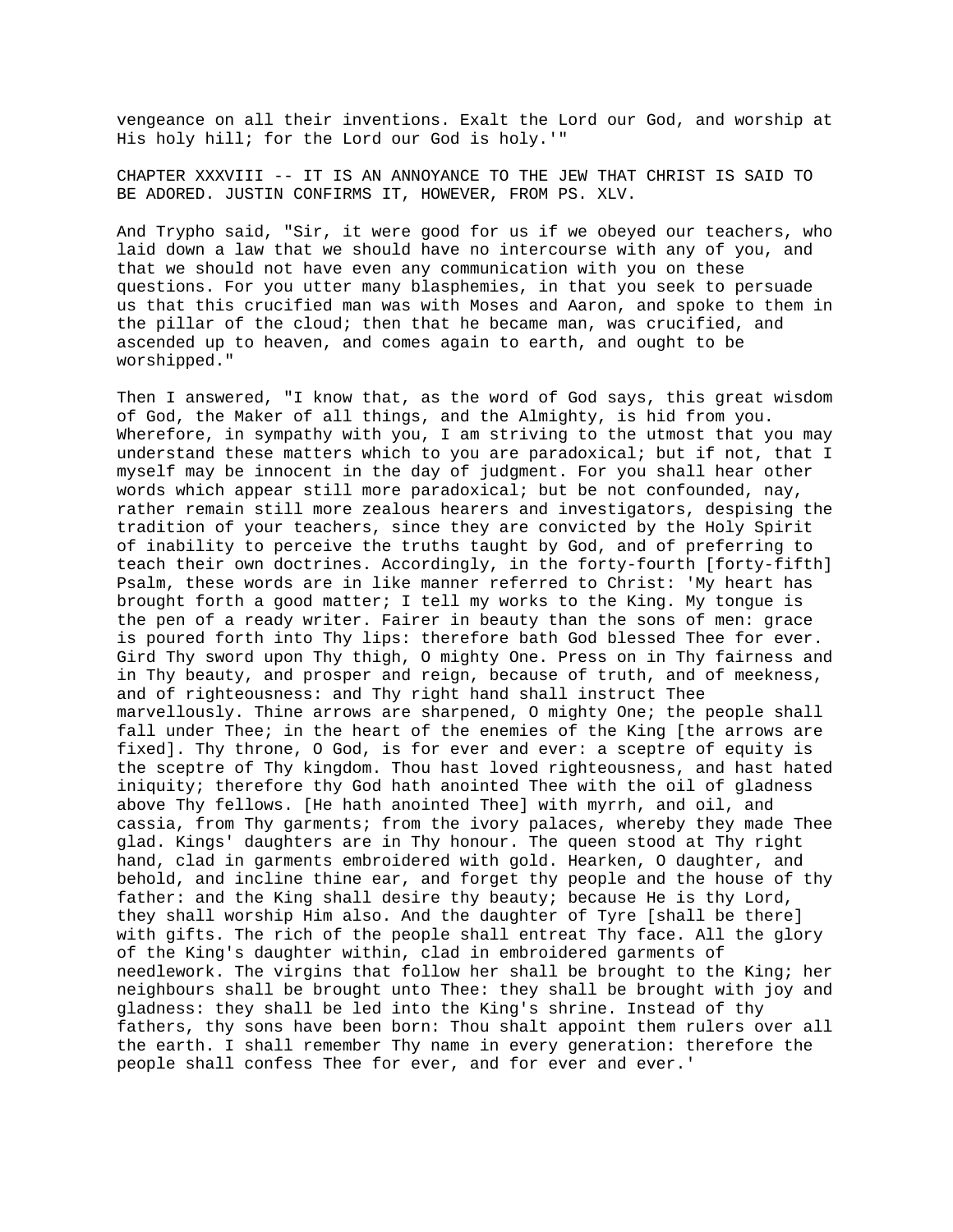CHAPTER XXXIX -- THE JEWS HATE THE CHRISTIANS WHO BELIEVE THIS. HOW GREAT THE DISTINCTION IS BETWEEN BOTH!

"Now it is not surprising," I continued, "that you hate us who hold these opinions, and convict you of a continual hardness of heart. For indeed Elijah, conversing with God concerning you, speaks thus: 'Lord, they have slain Thy prophets, and digged down Thine altars: and I am left alone, and they seek my life.' And He answers him: 'I have still seven thousand men who have not bowed the knee to Baal.' Therefore, just as God did not inflict His anger on account of those seven thousand men, even so He has now neither yet inflicted judgment, nor does inflict it, knowing that daily some [of you] are becoming disciples in the name of Christ, and quitting the path of error; who are also receiving gifts, each as he is worthy, illumined through the name of this Christ. For one receives the spirit of understanding, another of counsel, another of strength, another of healing, another of foreknowledge, another of teaching, and another of the fear of God."

To this Trypho said to me, "I wish you knew that you are beside yourself, talking these sentiments."

And I said to him, "Listen, O friend, for I am not mad or beside myself; but it was prophesied that, after the ascent of Christ to heaven, He would deliver us from error and give us gifts. The words are these: 'He ascended up on high; He led captivity captive; He gave gifts to men.' Accordingly, we who have received gifts from Christ, who has ascended up on high, prove from the words of prophecy that you, 'the wise in yourselves, and the men of understanding in your own eyes,' are foolish, and honour God and His Christ by lip only. But we, who are instructed in the whole truth, honour Them both in acts, and in knowledge, and in heart, even unto death. But you hesitate to confess that He is Christ, as the Scriptures and the events witnessed and done in His name prove, perhaps for this reason, lest you be persecuted by the rulers, who, under the influence of the wicked and deceitful spirit, the serpent, will not cease putting to death and persecuting those who confess the name of Christ until He come again, and destroy them all, and render to each his deserts."

And Trypho replied, "Now, then, render us the proof that this man who you say was crucified and ascended into heaven is the Christ of God. For you have sufficiently proved by means of the Scriptures previously quoted by you, that it is declared in the Scriptures that Christ must suffer, and come again with glory, and receive the eternal kingdom over all the nations, every kingdom being made subject to Him: now show us that this man is He."

And I replied, "It has been already proved, sirs, to those who have ears, even from the facts which have been conceded by you; but that you may not think me at a loss, and unable to give proof of what you ask, as I promised, I shall do so at a fitting place. At present, I resume the consideration of the subject which I was discussing.

CHAPTER XL -- HE RETURNS TO THE MOSAIC LAWS, AND PROVES THAT THEY WERE FIGURES OF THE THINGS WHICH PERTAIN TO CHRIST.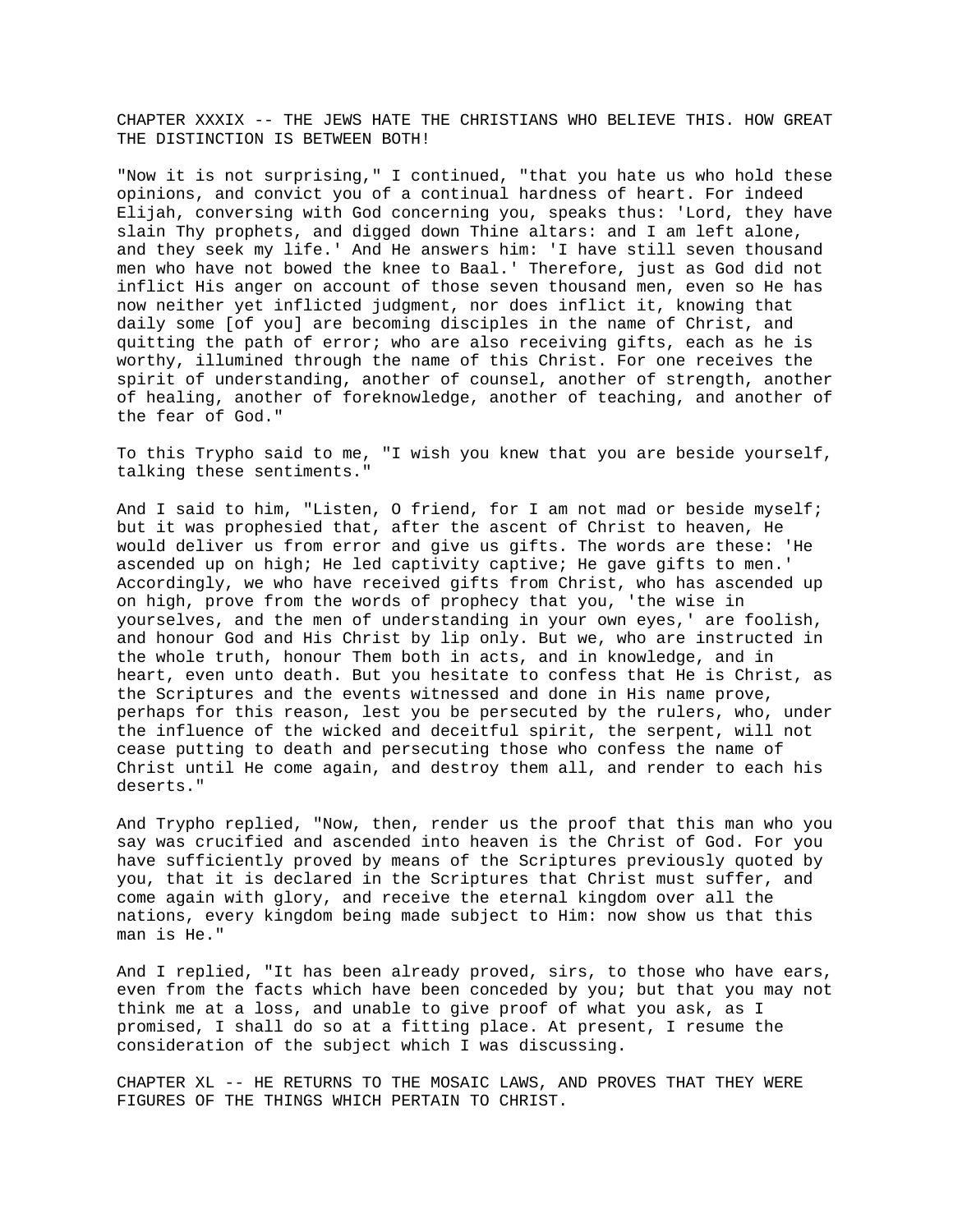"The mystery, then, of the lamb which God enjoined to be sacrificed as the passover, was a type of Christ; with whose blood, in proportion to their faith in Him, they anoint their houses, i.e., themselves, who believe on Him. For that the creation which God created--to wit, Adam- was a house for the spirit which proceeded from God, you all can understand. And that this injunction was temporary, I prove thus. God does not permit the lamb of the passover to be sacrificed in any other place than where His name was named; knowing that the days will come, after the suffering of Christ, when even the place in Jerusalem shall be given over to your enemies, and all the offerings, in short, shall cease; and that lamb which was commanded to be wholly roasted was a symbol of the suffering of the cross which Christ would undergo. For the lamb, which is roasted, is roasted and dressed up in the form of the cross. For one spit is transfixed right through from the lower parts up to the head, and one across the back, to which are attached the legs of the lamb. And the two goats which were ordered to be offered during the fast, of which one was sent away as the scape [goat], and the other sacrificed, were similarly declarative of the two appearances of Christ: the first, in which the elders of your people, and the priests, having laid hands on Him and put Him to death, sent Him away as the scope [goat]; and His second appearance, because in the same place in Jerusalem you shall recognise Him whom you have dishonoured, and who was an offering for all sinners willing to repent, and keeping the fast which Isaiah speaks of, loosening the terms of the violent contracts, and keeping the other precepts, likewise enumerated by him, and which I have quoted, which those believing in Jesus do. And further, you are aware that the offering of the two goats, which were enjoined to be sacrificed at the fast, was not permitted to take place similarly anywhere else, but only in Jerusalem.

CHAPTER XLI -- THE OBLATION OF FINE FLOUR WAS A FIGURE OF THE EUCHARIST.

"And the offering of fine flour, sirs," I said, "which was prescribed to be presented on behalf of those purified from leprosy, was a type of the bread of the Eucharist, the celebration of which our Lord Jesus Christ prescribed, in remembrance of the suffering which He endured on behalf of those who are purified in soul from all iniquity, in order that we may at the same time thank God for having created the world, with all things therein, for the sake of man, and for delivering us from the evil in which we were, and for utterly overthrowing principalities and powers by Him who suffered according to His will. Hence God speaks by the mouth of Malachi, one of the twelve [prophets], as I said before, about the sacrifices at that time presented by you: 'I have no pleasure in you, saith the Lord; and I will not accept your sacrifices at your hands: for, from the rising of the sun unto the going down of the same, My name has been glorified among the Gentiles, and in every place incense is offered to My name, and a pure offering: for My name is great among the Gentiles, saith the Lord: but ye profane it.' He then speaks of those Gentiles, namely us, who in every place offer sacrifices to Him, i.e., the bread of the Eucharist, and also the cup of the Eucharist, affirming both that we glorify His name, and that you profane . The command of circumcision, again, bidding [them] always circumcise the children on the eighth day, was a type of the true circumcision, by which we are circumcised from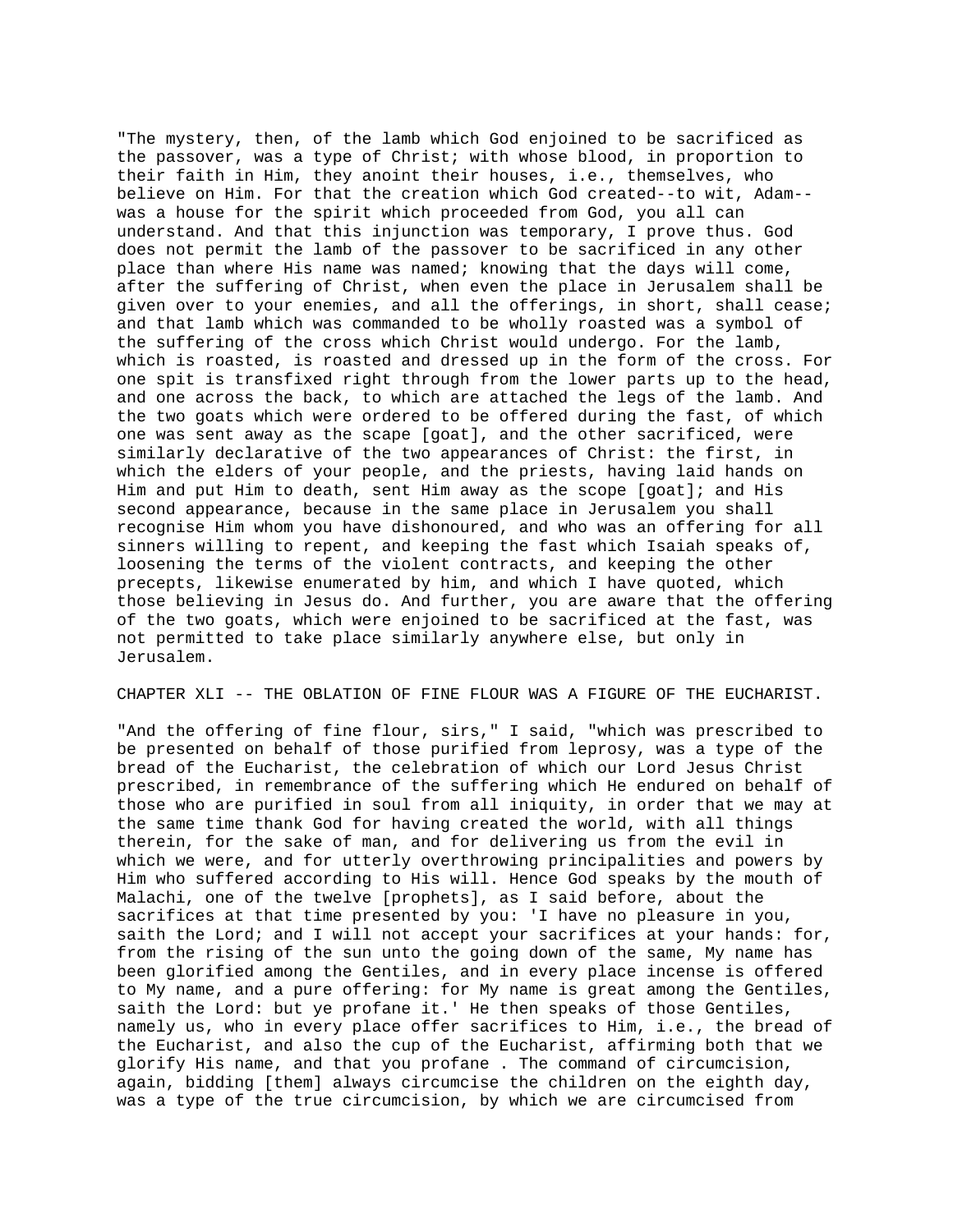deceit and iniquity through Him who rose from the dead on the first day after the Sabbath, [namely through] our Lord Jesus Christ. For the first day after the Sabbath, **remaining the first of all the days, is called, however, the eighth**, according to the number of all the days of the cycle, and [yet] remains the first.

CHAPTER XLII -- THE BELLS ON THE PRIEST'S ROBE WERE A FIGURE OF THE APOSTLES.

"Moreover, the prescription that twelve bells be attached to the [robe] of the high priest, which hung down to the feet, was a symbol of the twelve apostles, who depend on the power of Christ, the eternal Priest; and through their voice it is that all the earth has been filled with the glory and grace of God and of His Christ. Wherefore David also says: 'Their sound has gone forth into all the earth, and their words to the ends of the world.' And Isaiah speaks as if he were personating the apostles, when they say to Christ that they believe not in their own report, but in the power of Him who sent them. And so he says: 'Lord, who hath believed our report? and to whom is the arm of the Lord revealed? We have preached before Him as if [He were] a child, as if a root in a dry ground.' (And what follows in order of the prophecy already quoted.) But when the passage speaks as from the lips of many, 'We have preached before Him,' and adds, 'as if a child,' it signifies that the wicked shall become subject to Him, and shall obey His command, and that all shall become as one child. Such a thing as you may witness in the body: although the members are enumerated as many, all are called one, and are a body. For, indeed, a commonwealth and a church, though many individuals in number, are in fact as one, called and addressed by one appellation. And in short, sirs," said I, "by enumerating all the other appointments of Moses I can demonstrate that they were types, and symbols, and declarations of those things which would happen to Christ, of those who it was foreknown were to believe in Him, and of those things which would also be done by Christ Himself. But since what I have now enumerated appears to me to be sufficient, I revert again to the order of the discourse.

CHAPTER XLIII -- HE CONCLUDES THAT THE LAW HAD AN END IN CHRIST, WHO WAS BORN OF THE VIRGIN.

"As, then, circumcision began with Abraham, and the Sabbath and sacrifices and offerings and feasts with Moses, and it has been proved they were enjoined on account of the hardness of your people's heart, so it was necessary, in accordance with the Father's will, that they should have an end in Him who was born of a virgin, of the family of Abraham and tribe of Judah, and of David; in Christ the Son of God, who was proclaimed as about to come to all the world, to be the everlasting law and the everlasting covenant, even as the forementioned prophecies show. And we, who have approached God through Him, have received not carnal, but spiritual circumcision, which Enoch and those like him observed. And we have received it through baptism, since we were sinners, by God's mercy; and all men may equally obtain it. But since the mystery of His birth now demands our attention I shall speak of it. Isaiah then asserted in regard to the generation of Christ, that it could not be declared by man, in words already quoted: 'Who shall declare His generation? for His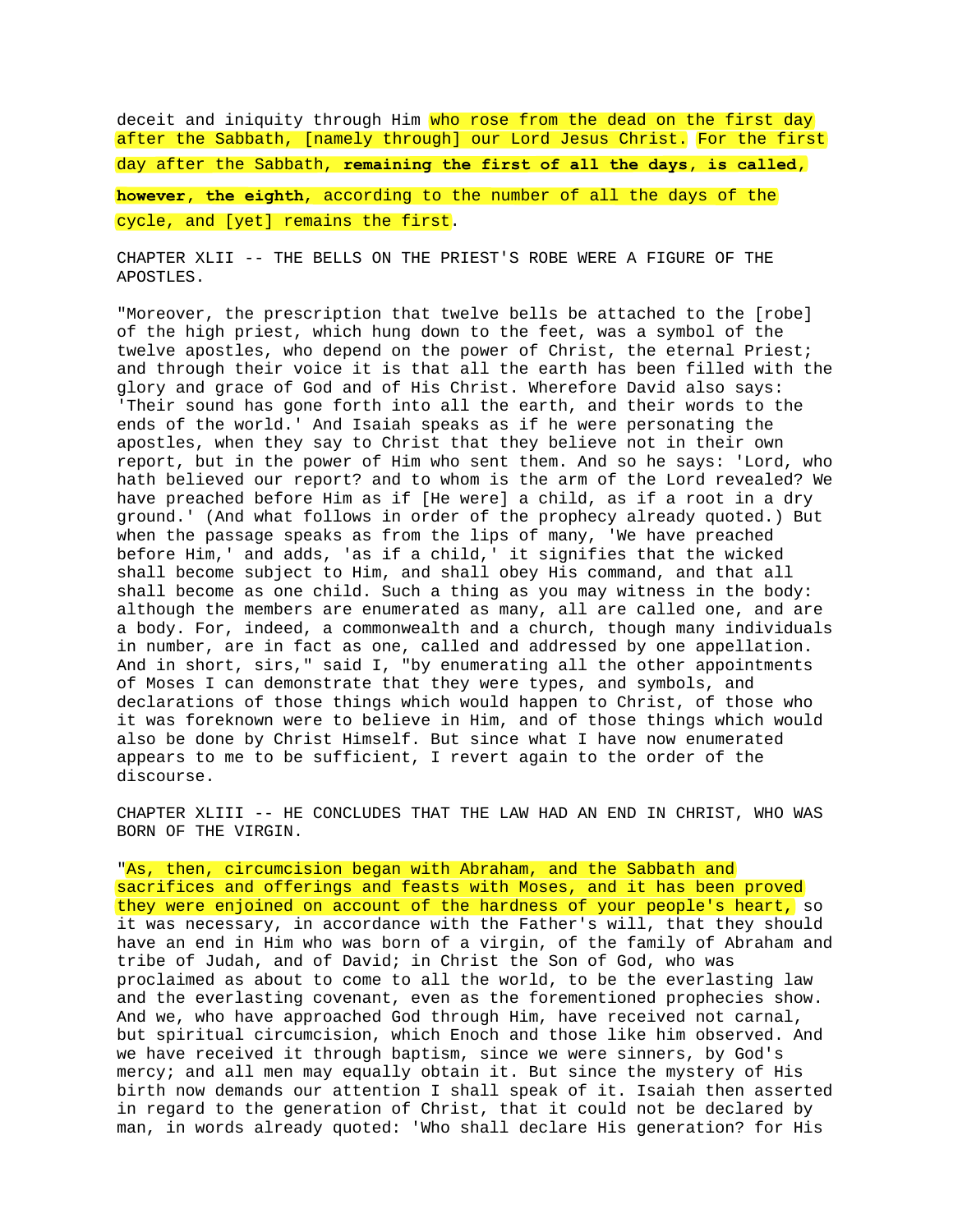life is taken from the earth: for the transgressions of my people was He led to death.' The Spirit of prophecy thus affirmed that the generation of Him who was to die, that we sinful men might be healed by His stripes, was such as could not be declared. Furthermore, that the men who believe in Him may possess the knowledge of the manner in which He came into the world, the Spirit of prophecy by the same Isaiah foretold how it would happen thus: 'And the Lord spoke again to Ahaz, saying, Ask for thyself a sign from the Lord thy God, in the depth, or in the height. And Ahaz said, I will not ask, neither will I tempt the Lord. And Isaiah said, Hear then, O house of David; Is it a small thing for you to contend with men, and how do you contend with the Lord? Therefore the Lord Himself will give you a sign. Behold, the virgin shall conceive, and shall bear a son, and his name shall be called Immanuel. Butter and honey shall he eat, before he knows or prefers the evil, and chooses out the good; for before the child knows good or ill, he rejects evil by choosing out the good. For before the child knows how to call father or mother, he shall receive the power of Damascus and the spoil of Samaria in presence of the king of Assyria. And the land shall be forsaken, which thou shalt with difficulty endure in consequence of the presence of its two kings. But God shall bring on thee, and on thy people, and on the house of thy father, days which have not yet come upon thee since the day in which Ephraim took away from Judah the king of Assyria.' Now it is evident to all, that in the race of Abraham according to the flesh no one has been born of a virgin, or is said to have been born [of a virgin], save this our Christ. But since you and your teachers venture to affirm that in the prophecy of Isaiah it is not said, 'Behold, the virgin shall conceive,' but, 'Behold, the young woman shall conceive, and bear a son;' and [since] you explain the prophecy as if [it referred] to Hezekiah, who was your king, I shall endeavor to [discuss shortly this point in opposition to you, and to show that reference is made to Him who is acknowledged by us as Christ.

CHAPTER XLIV -- THE JEWS IN VAIN PROMISE THEMSELVES SALVATION, WHICH CANNOT BE OBTAINED EXCEPT THROUGH CHRIST.

"For thus, so far as you are concerned, I shall be found in all respects innocent, if I strive earnestly to persuade you by bringing forward demonstrations. But if you remain hard-hearted, or weak in [forming] a resolution, on account of death, which is the lot of the Christians, and are unwilling to assent to the truth, you shall appear as the authors of your own [evils]. And you deceive yourselves while you fancy that, because you are the seed of Abraham after the flesh, therefore you shall fully inherit the good things announced to be bestowed by God through Christ. For no one, not even of them, has anything to look for, but only those who in mind are assimilated to the faith of Abraham, and who have recognised all the mysteries: for I say, that some injunctions were laid on you in reference to the worship of God and practice of righteousness; but some injunctions and acts were likewise mentioned in reference to the mystery of Christ, on account of the hardness of your people's hearts. And that this is so, God makes known in Ezekiel, [when] He said concerning it: 'If Noah and Jacob and Daniel should beg either sons or daughters, the request would not be granted them.' And in Isaiah, of the very same matter He spake thus: 'The Lord God said, they shall both go forth and look on the members [of the bodies] of the men that have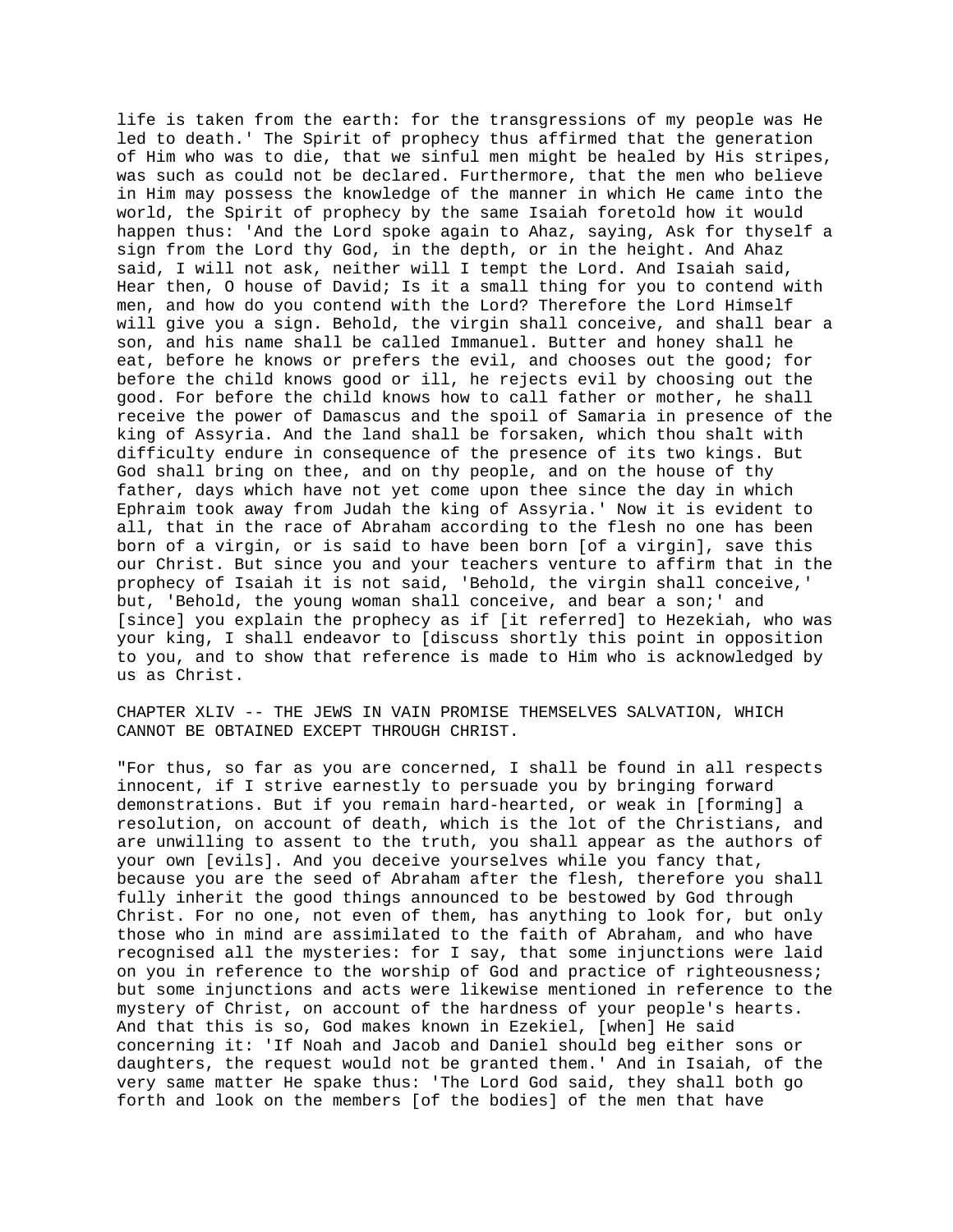transgressed. For their worm shall not die, and their fire shall not be quenched, and they shall be a gazing-stock to all flesh.' So that it becomes you to eradicate this hope from your souls, and hasten to know in what way forgiveness of sins, and a hope of inheriting the promised good things, shall be yours. But there is no other [way] than this,--to become acquainted with this Christ, to be washed in the fountain spoken of by Isaiah for the remission of sins; and for the rest, to live sinless lives."

CHAPTER XLV -- THOSE WHO WERE RIGHTEOUS BEFORE AND UNDER THE LAW SHALL BE SAVED BY CHRIST.

And Trypho said, "If I seem to interrupt these matters, which you say must be investigated, yet the question which I mean to put is urgent. Suffer me first."

And I replied, "Ask whatever you please, as it occurs to you; and I shall endeavour, after questions and answers, to resume and complete the discourse."

Then he said, "Tell me, then, shall those who lived according to the law given by Moses, live in the same manner with Jacob, Enoch, and Noah, in the resurrection of the dead, or not?"

I replied to him, "When I quoted, sir, the words spoken by Ezekiel, that 'even if Noah and Daniel and Jacob were to beg sons and daughters, the request would not be granted them,' but that each one, that is to say, shall be saved by his own righteousness, I said also, that those who regulated their lives by the law of Moses would in like manner be saved. For what in the law of Moses is naturally good, and pious, and righteous, and has been prescribed to be done by those who obey it; and what was appointed to be performed by reason of the hardness of the people's hearts; was similarly recorded, and done also by those who were under the law. Since those who did that which is universally, naturally, and eternally good are pleasing to God, they shall be saved through this Christ in the resurrection equally with those righteous men who were before them, namely Noah, and Enoch, and Jacob, and whoever else there be, along with those who have known this Christ, Son of God, who was before the morning star and the moon, and submitted to become incarnate, and be born of this virgin of the family of David, in order that, by this dispensation, the serpent that sinned from the beginning, and the angels like him, may be destroyed, and that death may be contemned, and for ever quit, at the second coming of the Christ Himself, those who believe in Him and live acceptably,--and be no more: when some are sent to be punished unceasingly into judgment and condemnation of fire; but others shall exist in freedom from suffering, from corruption, and from grief, and in immortality."

CHAPTER XLVI -- TRYPHO ASKS WHETHER A MAN WHO KEEPS THE LAW EVEN NOW WILL BE SAVED. JUSTIN PROVES THAT IT CONTRIBUTES NOTHING TO RIGHTEOUSNESS.

"But if some, even now, wish to live in the observance of the institutions given by Moses, and yet believe in this Jesus who was crucified, recognising Him to be the Christ of God, and that it is given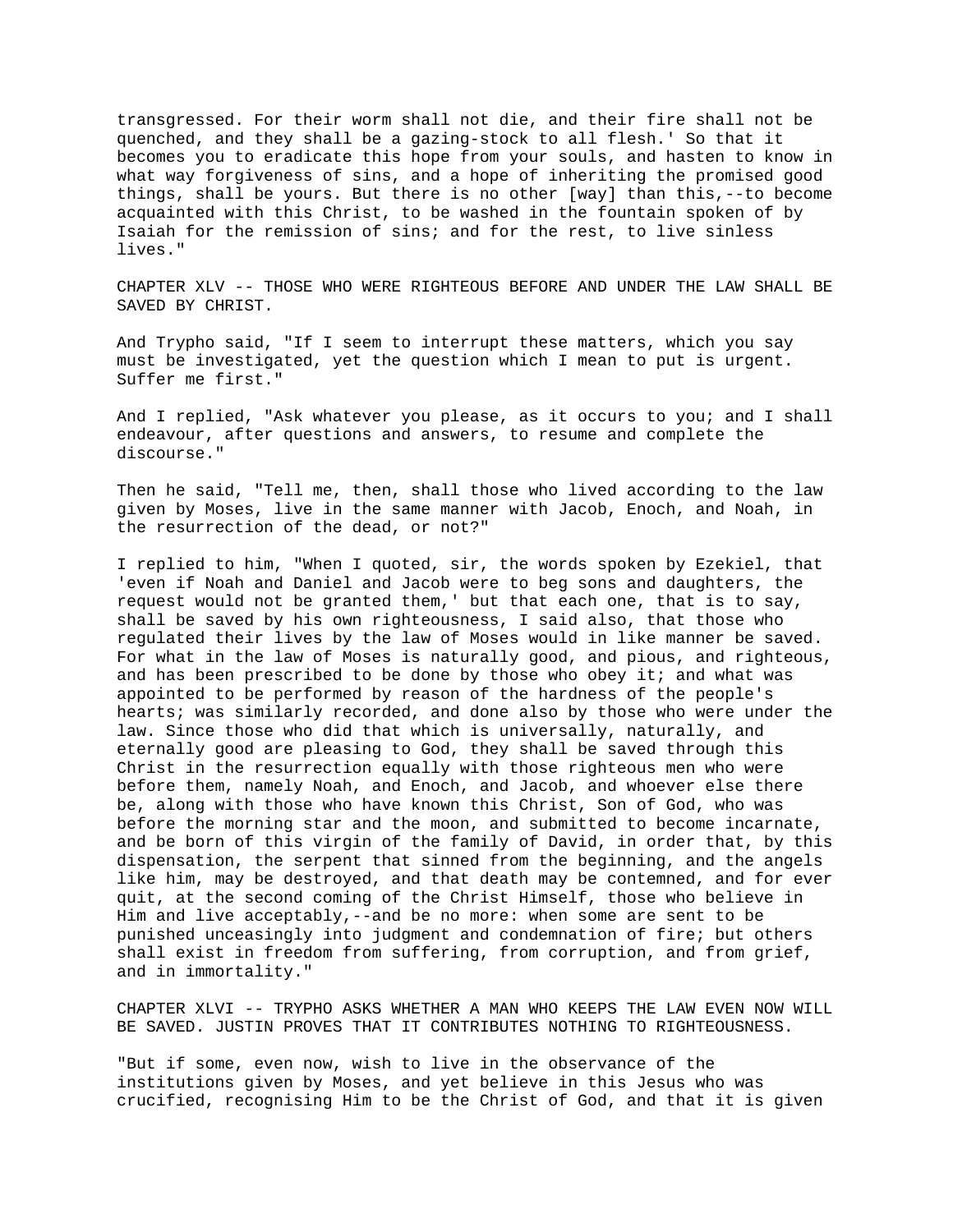to Him to be absolute Judge of all, and that His is the everlasting kingdom, can they also be saved?" he inquired of me.

And I replied, "Let us consider that also together, whether one may now observe all the Mosaic institutions."

And he answered, "No. For we know that, as you said, it is not possible either anywhere to sacrifice the lamb of the passover, or to offer the goats ordered for the fast; or, in short, [to present] all the other offerings."

And I said, "Tell then yourself, I pray, some things which can be observed; for you will be persuaded that, though a man does not keep or has not performed the eternal decrees, he may assuredly be saved."

Then he replied, "To keep the Sabbath, to be circumcised, to observe months, and to be washed if you touch anything prohibited by Moses, or after sexual intercourse."

And I said, "Do you think that Abraham, Isaac, Jacob, Noah, and Job, and all the rest before or after them equally righteous, also Sarah the wife of Abraham, Rebekah the wife of Isaac, Rachel the wife of Jacob, and Leah, and all the rest of them, until the mother of Moses the faithful servant, who observed none of these [statutes], will be saved?"

And Trypho answered, "Were not Abraham and his descendants circumcised?"

And I said, "I know that Abraham and his descendants were circumcised. The reason why circumcision was given to them I stated at length in what has gone before; and if what has been said does not convince you, let us again search into the matter. But you are aware that, up to Moses, no one in fact who was righteous observed any of these rites at all of which we are talking, or received one commandment to observe, except that of circumcision, which began from Abraham."

And he replied, "We know it, and admit that they are saved."

Then I returned answer, "You perceive that God by Moses laid all such ordinances upon you on account of the hardness of your people's hearts, in order that, by the large number of them, you might keep God continually, and in every action, before your eyes, and never begin to act unjustly or impiously. For He enjoined you to place around you [a fringe] of purple dye, in order that you might not forget God; and He commanded you to wear a phylactery, certain characters, which indeed we consider holy, being engraved on very thin parchment; and by these means stirring you up to retain a constant remembrance of God: at the same time, however, convincing you, that in your hearts you have not even a faint remembrance of God's worship. Yet not even so were you dissuaded from idolatry: for in the times of Elijah, when [God] recounted the number of those who had not bowed the knee to Baal, He said the number was seven thousand; and in Isaiah He rebukes you for having sacrificed your children to idols. But we, because we refuse to sacrifice to those to whom we were of old accustomed to sacrifice, undergo extreme penalties, and rejoice in death,--believing that God will raise us up by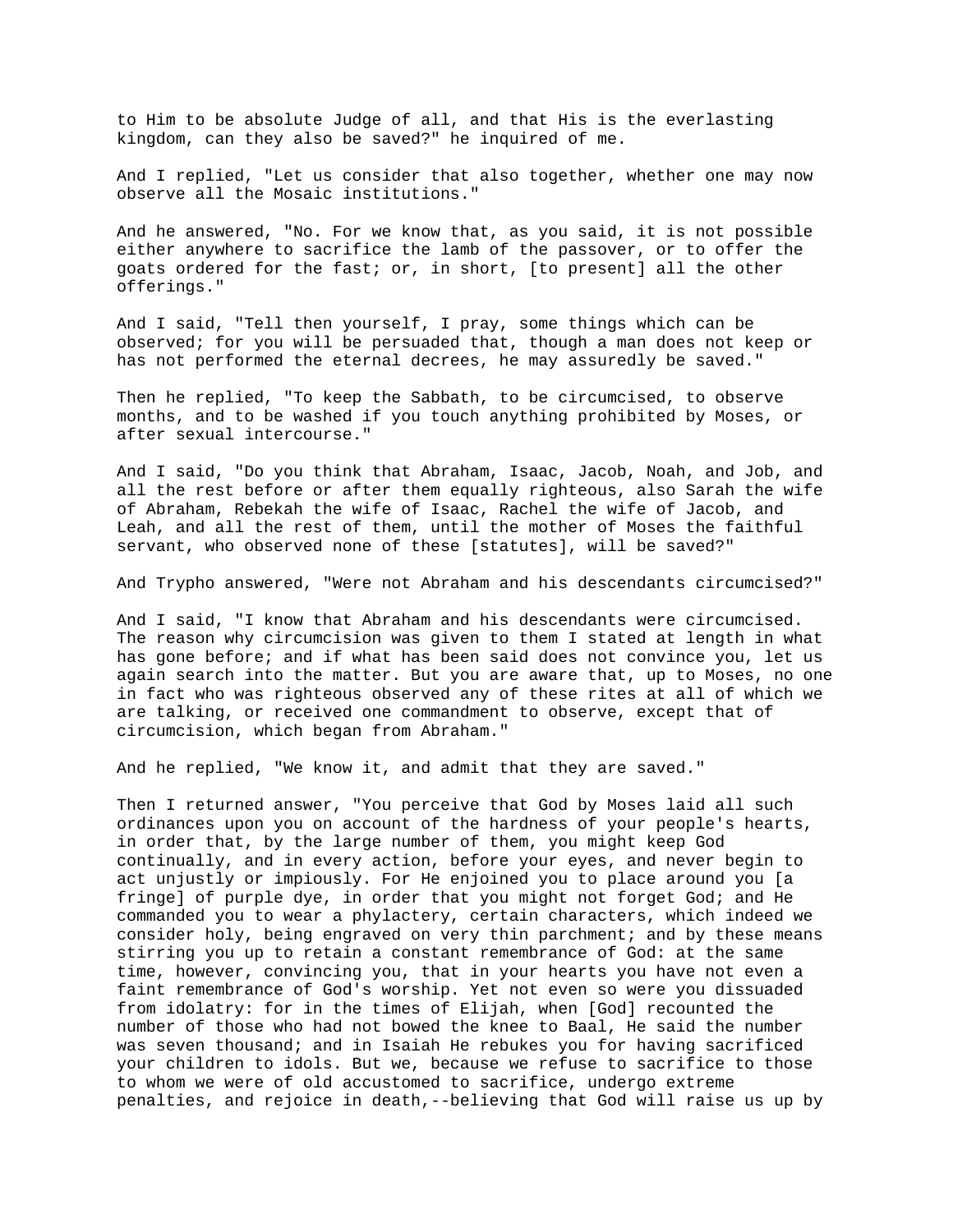His Christ, and will make us incorruptible, and undisturbed, and immortal; and we know that the ordinances imposed by reason of the hardness of your people's hearts, contribute nothing to the performance of righteousness and of piety."

CHAPTER XLVII -- JUSTIN COMMUNICATES WITH CHRISTIANS WHO OBSERVE THE LAW. NOT A FEW CATHOLICS DO OTHERWISE.

And Trypho again inquired, "But if some one, knowing that this is so, after he recognises that this man is Christ, and has believed in and obeys Him, wishes, however, to observe these [institutions], will he be saved?"

I said, "In my opinion, Trypho, such an one will be saved, if he does not strive in every way to persuade other men,--I mean those Gentiles who have been circumcised from error by Christ, to observe the same things as himself, telling them that they will not be saved unless they do so. This you did yourself at the commencement of the discourse, when you declared that I would not be saved unless I observe these institutions."

Then he replied, "Why then have you said, 'In my opinion, such an one will be saved,' unless there are some who affirm that such will not be saved?"

"There are such people, Trypho," I answered; "and these do not venture to have any intercourse with or to extend hospitality to such persons; but I do not agree with them. But if some, through weak-mindedness, wish to observe such institutions as were given by Moses, from which they expect some virtue, but which we believe were appointed by reason of the hardness of the people's hearts, along with their hope in this Christ, and [wish to perform] the eternal and natural acts of righteousness and piety, yet choose to live with the Christians and the faithful, as I said before, not inducing them either to be circumcised like themselves, or to keep the Sabbath, or to observe any other such ceremonies, then I hold that we ought to join ourselves to such, and associate with them in all things as kinsmen and brethren. But if, Trypho," I continued, "some of your race, who say they believe in this Christ, compel those Gentiles who believe in this Christ to live in all respects according to the law given by Moses, or choose not to associate so intimately with them, I in like manner do not approve of them. But I believe that even those, who have been persuaded by them to observe the legal dispensation along with their confession of God in Christ, shall probably be saved. And I hold, further, that such as have confessed and known this man to be Christ, yet who have gone back from some cause to the legal dispensation, and have denied that this man is Christ, and have repented not before death, shall by no means be saved. Further, I hold that those of the seed of Abraham who live according to the law, and do not believe in this Christ before death, shall likewise not be saved, and especially those who have anathematized and do anathematize this very Christ in the synagogues, and everything by which they might obtain salvation and escape the vengeance of fire. For the goodness and the loving-kindness of God, and His boundless riches, hold righteous and sinless the man who, as Ezekiel tells, repents of sins; and reckons sinful, unrighteous, and impious the man who fails away from piety and righteousness to unrighteousness and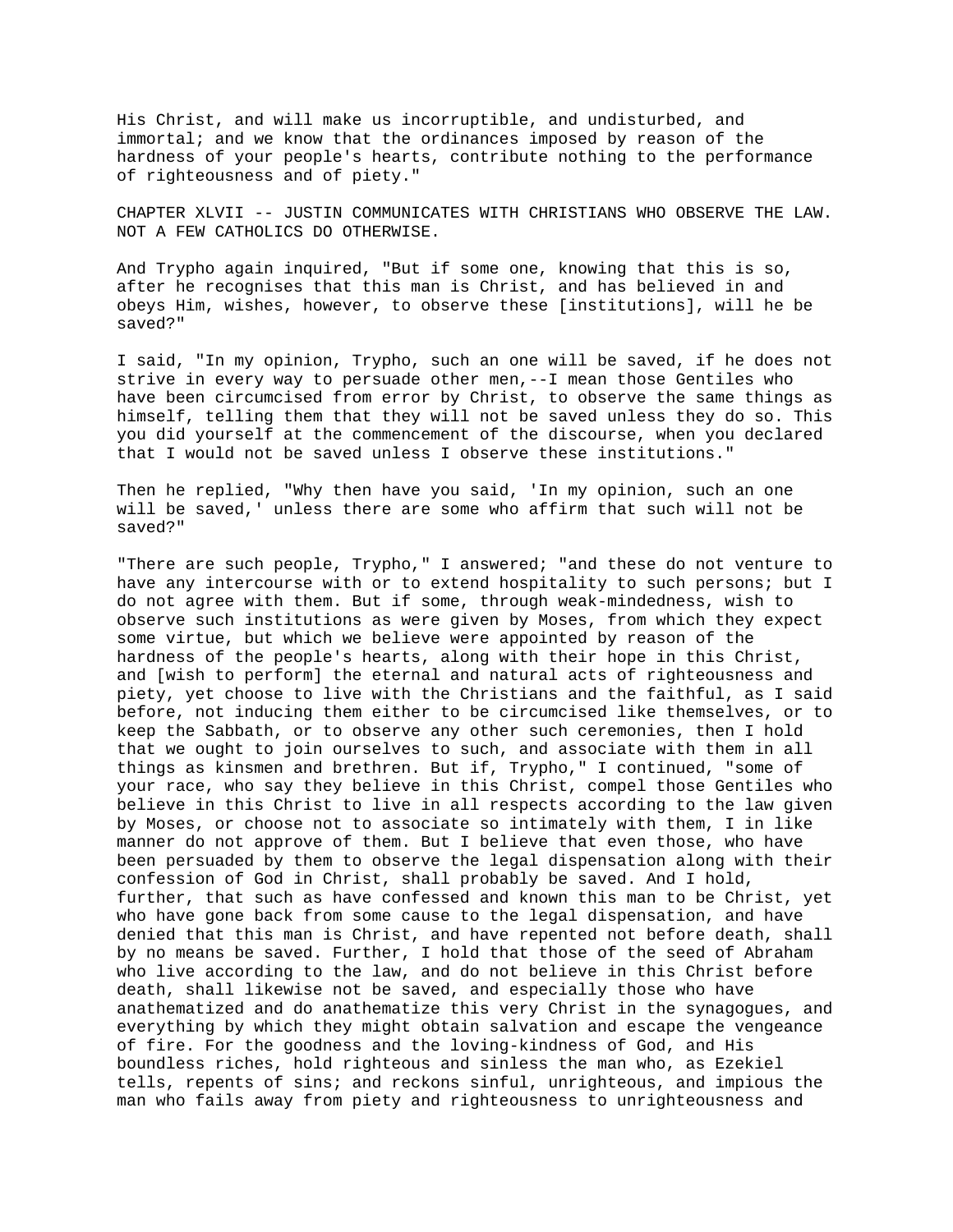ungodliness. Wherefore also our Lord Jesus Christ said, 'In whatsoever things I shall take you, in these I shall judge you.' "

CHAPTER XLVIII -- BEFORE THE DIVINITY OF CHRIST IS PROVED, HE [TRYPHO] DEMANDS THAT IT BE SETTLED THAT HE IS CHRIST.

And Trypho said, "We have heard what you think of these matters. Resume the discourse where you left off, and bring it to an end. For some of it appears to me to be paradoxical, and wholly incapable of proof. For when you say that this Christ existed as God before the ages, then that He submitted to be born and become man, yet that He is not man of man, this[assertion] appears to me to be not merely paradoxical, but also foolish."

And I replied to this, "I know that the statement does appear to be paradoxical, especially to those of your race, who are ever unwilling to understand or to perform the[requirements] of God, but[ready to perform] those of your teachers, as God Himself declares. Now assuredly, Trypho," I continued,"[the proof] that this man is the Christ of God does not fail, though I be unable to prove that He existed formerly as Son of the Maker of all things, being God, and was born a man by the Virgin. But since I have certainly proved that this man is the Christ of God, whoever He be, even if I do not prove that He pre-existed, and submitted to be born a man of like passions with us, having a body, according to the Father's will; in this last matter alone is it just to say that I have erred, and not to deny that He is the Christ, though it should appear that He was born man of men, and[nothing more] is proved[than this], that He has become Christ by election. For there are some, my friends," I said, "of our race, who admit that He is Christ, while holding Him to be man of men; with whom I do not agree, nor would I, even though most of those who have[now] the same opinions as myself should say so; since we were enjoined by Christ Himself to put no faith in human doctrines, but in those proclaimed by the blessed prophets and taught by Himself."

CHAPTER XLIX -- TO THOSE WHO OBJECT THAT ELIJAH HAS NOT YET COME, HE REPLIES THAT HE IS THE PRECURSOR OF THE FIRST ADVENT.

And Trypho said, "Those who affirm him to have been a man, and to have been anointed by election, and then to have become Christ, appear to me to speak more plausibly than you who hold those opinions which you express. For we all expect that Christ will be a man[born] of men, and that Elijah when he comes will anoint him. But if this man appear to be Christ, he must certainly be known as man[born] of men; but from the circumstance that Elijah has not yet come, I infer that this man is not He[the Christ]."

Then I inquired of him, "Does not Scripture, in the book of Zechariah, say that Elijah shall come before the great and terrible day of the Lord?"

And he answered, "Certainly."

"If therefore Scripture compels you to admit that two advents of Christ were predicted to take place,--one in which He would appear suffering,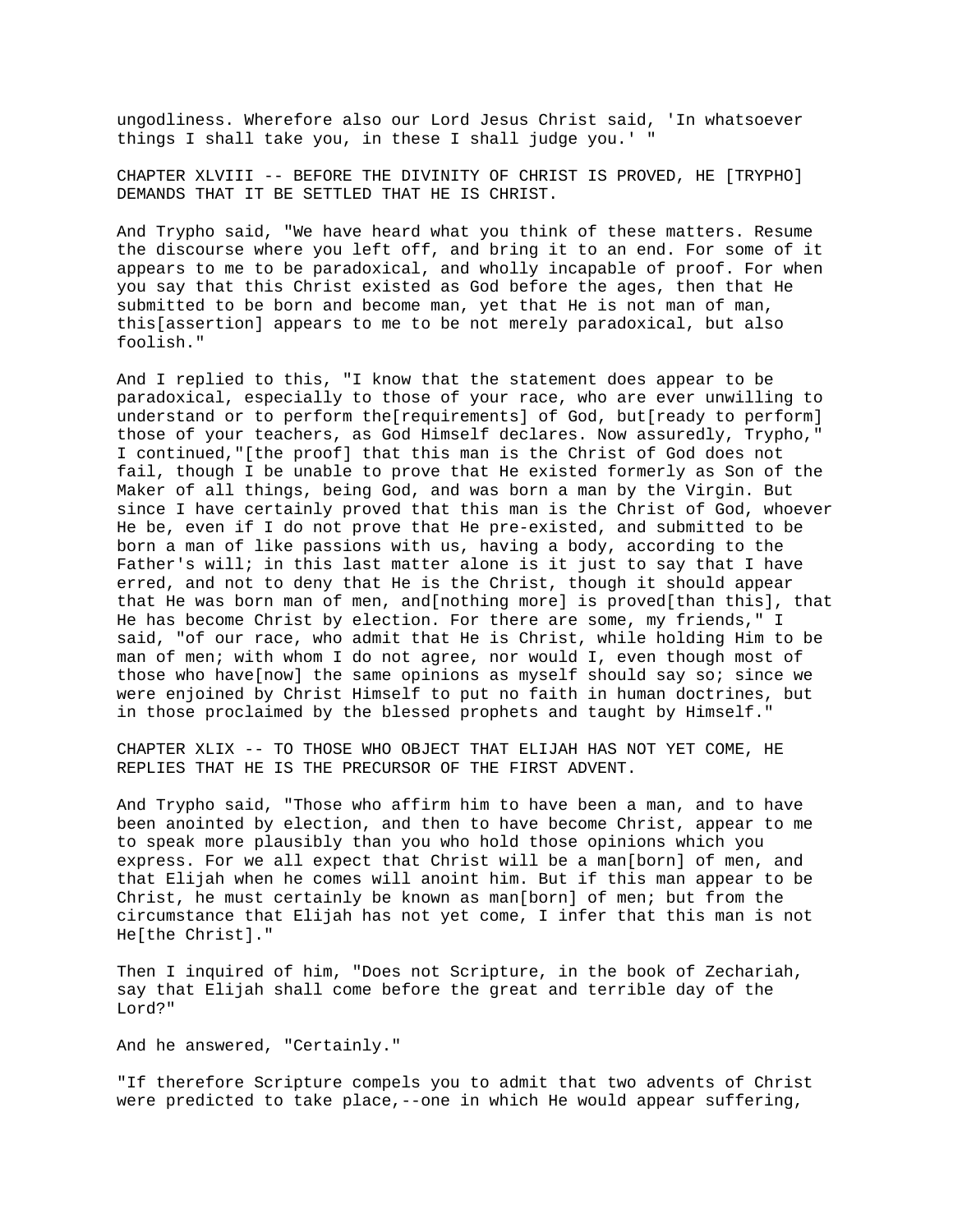and dishonoured, and without comeliness; but the other in which He would come glorious. and Judge of all, as has been made manifest in many of the forecited passages,--shall we not suppose that the word of God has proclaimed that Elijah shall be the precursor of the great and terrible day, that is, of His second advent?"

"Certainly," he answered.

"And, accordingly, our Lord in His teaching," I continued, "proclaimed that this very thing would take place, saying that Elijah would also come. And we know that this shall take place when our Lord Jesus Christ shall come in glory from heaven; whose first manifestation the Spirit of God who was in Elijah preceded as herald in[the person of] John, a prophet among your nation; after whom no other prophet appeared among you. He cried, as he sat by the river Jordan: 'I baptize you with water to repentance; but He that is stronger than I shall come, whose shoes I am not worthy to bear: He shall baptize you with the Holy Ghost and with fire: whose fan is in His hand, and He will thoroughly purge His floor, and will gather the wheat into the barn; but the chaff He will burn up with unquenchable fire.' And this very prophet your king Herod had shut up in prison; and when his birthday was celebrated, and the niece of the same Herod by her dancing had pleased him, he told her to ask whatever she pleased. Then the mother of the maiden instigated her to ask the head of John, who was in prison; and having asked it,[Herod] sent and ordered the head of John to be brought in on a charger. Wherefore also our Christ said,[when He was] on earth, to those who were affirming that Elijah must come before Christ: 'Elijah shall come, and restore all things; but I say unto you, that Elijah has already come, and they knew him not, but have done to him whatsoever they chose.' And it is written, 'Then the disciples understood that He spake to them about John the Baptist.' "

And Trypho said, "This statement also seems to me paradoxical; namely, that the prophetic Spirit of God, who was in Elijah, was also in John."

To this I replied, "Do you not think that the same thing happened in the case of Joshua the son of Nave(Nun), who succeeded to the command of the people after Moses, when Moses was commanded to lay his hands on Joshua, and God said to him, I will take of the spirit which is in thee, and put it on him?' "

And he said, "Certainly."

"As therefore," I say, "while Moses was still among men, God took of the spirit which was in Moses and put it on Joshua, even so God was able to cause[the spirit] of Elijah to come upon John; in order that, as Christ at His first coming appeared inglorious, even so the first coming of the spirit, which remained always pure in Elijah s like that of Christ, might be perceived to be inglorious. For the Lord said He would wage war against Amalek with concealed hand; and you will not deny that Amalek fell. But if it is said that only in the glorious advent of Christ war will be waged with Amalek, how great will the fulfilment of Scripture be which says, 'God will wage war against Amalek with concealed hand!' You can perceive that the concealed power of God was in Christ the crucified,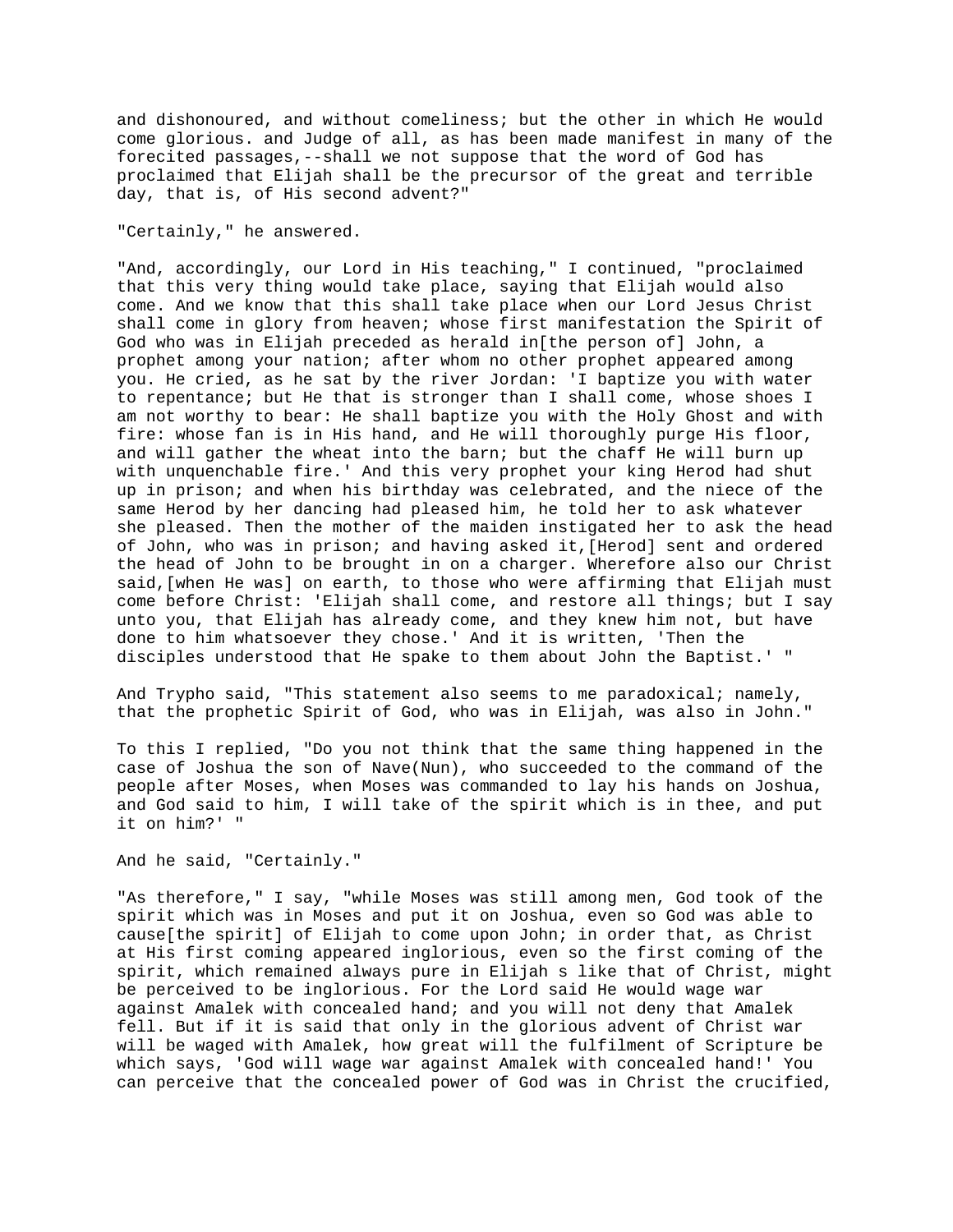before whom demons, and all the principalities and powers of the earth, tremble."

CHAPTER L -- IT IS PROVED FROM ISAIAH THAT JOHN IS THE PRECURSOR OF CHRIST.

And Trypho said, "You seem to me to have come out of a great conflict with many persons about all the points we have been searching into, and therefore quite ready to return answers to all questions put to you. Answer me then, first, how you can show that there is another God besides the Maker of all things; and then you will show,[further], that He submitted to be born of the Virgin."

I replied, "Give me permission first of all to quote certain passages from the prophecy of Isaiah, which refer to the office of forerunner discharged by John the Baptist and prophet before this our Lord Jesus Christ."

"I grant it," said he.

Then I said, "Isaiah thus foretold John's forerunning: 'And Hezekiah said to Isaiah, Good is the word of the Lord which He spake: Let there be peace and righteousness in my days.' And, 'Encourage the people; ye priests, speak to the heart of Jerusalem, and encourage her, because her humiliation is accomplished. Her sin is annulled; for she has received of the Lord's hand double for her sins. A voice of one crying in the wilderness, Prepare the ways of the Lord; make straight the paths of our God. Every valley shall be filled up, and every mountain and hill shall be brought low: and the crooked shall be made straight, and the rough way shall be plain ways; and the glory of the Lord thall be seen, and all flesh shall see the salvation of God: for the Lord hath spoken it. A voice of one saying, Cry; and I said, What shall I cry? All flesh is grass, and all the glory of man as the flower of grass. The grass has withered, and the flower of it has fallen away; but the word of the Lord endureth for ever. Thou that bringest good tidings to Zion, go up to the high mountain; thou that bringest good tidings to Jerusalem, lift up thy voice with strength. Lift ye up, be not afraid; tell the cities of Judah, Behold your God! Behold, the Lord comes with strength, and[His] arm comes with authority. Behold, His reward is with Him, and His work before Him. As a shepherd He will tend His flock, and will gather the lambs with[His] arm, and cheer on her that is with young. Who has measured the water with[his] hand, and the heaven with a span, and all the earth with[his] fist? Who has weighed the mountains, and[put] the valleys into a balance? Who has known the mind of the Lord? And who has been His counsellor, and who shall advise Him? Or with whom did He take counsel, and he instructed Him? Or who showed Him judgment? Or who made Him to know the way of understanding? All the nations are reckoned as a drop of a bucket, and as a turning of a balance, and shall be reckoned as spittle. But Lebanon is not sufficient to burn, nor the beasts sufficient for a burnt-offering; and all the nations are considered nothing, and for nothing.' "

CHAPTER LI -- IT IS PROVED THAT THIS PROPHECY HAS BEEN FULFILLED.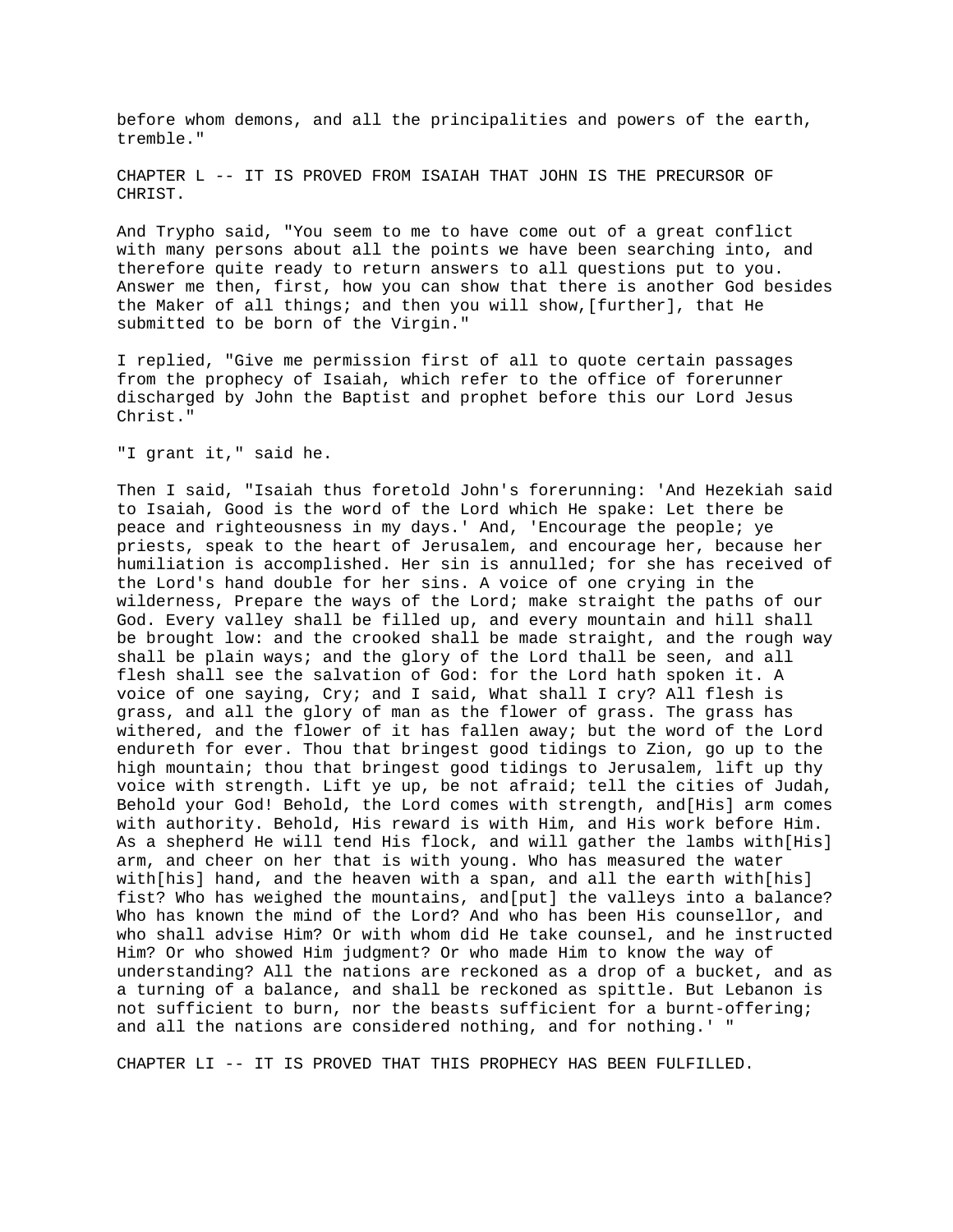And when I ceased, Trypho said, "All the words of the prophecy you repeat, sir, are ambiguous, and have no force in proving what you wish to prove." Then I answered, "If the prophets had not ceased, so that there were no more in your nation, Trypho, after this John, it is evident that what I say in reference to Jesus Christ might be regarded perhaps as ambiguous. But if John came first calling on men to repent, and Christ, while[John] still sat by the river Jordan, having come, put an end to his prophesying and baptizing, and preached also Himself, saying that the kingdom of heaven is at hand, and that He must suffer many things from the Scribes and Pharisees, and be crucified, and on the third day rise again, and would appear again in Jerusalem, and would again eat and drink with His disciples; and foretold that in the interval between His[first and second] advent, as I previously said, priests and false prophets would arise in His name, which things do actually appear; then how can they be ambiguous, when you may be persuaded by the facts? Moreover, He referred to the fact that there would be no longer in your nation any prophet, and to the fact that men recognised how that the New Testament, which God formerly announced[His intention of] promulgating, was then present, i.e., Christ Himself; and in the following terms: 'The law and the prophets were until John the Baptist; from that time the kingdom of heaven suffereth violence, and the violent take it by force. And if you can receive it, he is Elijah, who was to come. He that hath ears to hear, let him hear.'

CHAPTER LII -- JACOB PREDICTED TWO ADVENTS OF CHRIST.

"And it was prophesied by Jacob the patriarch that there would be two advents of Christ, and that in the first He would suffer, and that after He came there would be neither prophet nor king in your nation(I proceeded), and that the nations who believed in the suffering Christ would look for His future appearance. And for this reason the Holy Spirit had uttered these truths in a parable, and obscurely: for," I added, "it is said, 'Judah, thy brethren have praised thee: thy hands[shall be] on the neck of thine enemies; the sons of thy father shall worship thee. Judah is a lion's whelp; from the germ, my son, thou art sprung up. Reclining, he lay down like a lion, and like [a lion's] whelp: who shall raise him up? A ruler shall not depart from Judah, or a leader from his thighs, until that which is laid up in store for him shah come; and he shall be the desire of nations, binding his foal to the vine, and the foal of his ass to the tendril of the vine. He shall wash his garments in wine, and his vesture in the blood of the grape. His eyes shall be bright with s wine, and his teeth white like milk.' Moreover, that in your nation there never failed either prophet or ruler, from the time when they began until the time when this Jesus Christ appeared and suffered, you will not venture shamelessly to assert, nor can you prove it. For though you affirm that Herod, after whose[reign] He suffered, was an Ashkelonite, nevertheless you admit that there was a high priest in your nation; so that you then had one who presented offerings according to the law of Moses, and observed the other legal ceremonies; also[you had] prophets in succession until John,(even then, too, when your nation was carried captive to Babylon, when your land was ravaged by war, and the sacred vessels carried off); there never failed to be a prophet among you, who was lord, and leader, and ruler of your nation. For the Spirit which was in the prophets anointed your kings, and established them. But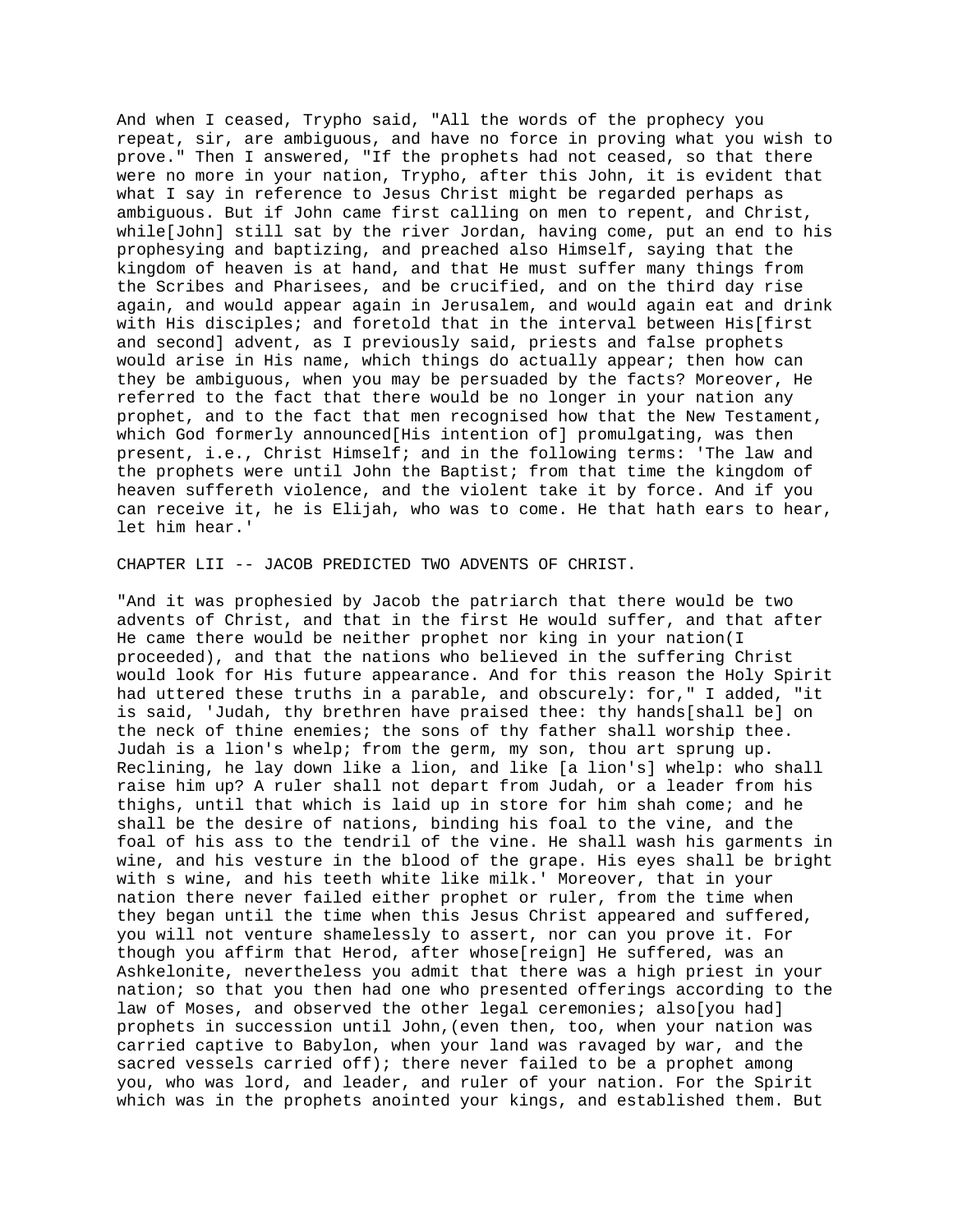after the manifestation and death of our Jesus Christ in your nation, there was and is nowhere any prophet: nay, further, you ceased to exist under your own king, your land was laid waste, and forsaken like a lodge m a vineyard; and the statement of Scripture, in the mouth of Jacob, 'And He shall be the desire of nations,' meant symbolically His two advents, and that the nations would believe in Him; which facts you may now at length discern. For those out of all the nations who are pious and righteous through the faith of Christ, look for His future appearance.

CHAPTER LIII -- JACOB PREDICTED THAT CHRIST WOULD RIDE ON AN ASS, AND ZECHARIAH CONFIRMS IT.

"And that expression, 'binding his foal to the vine, and the ass's foal to the vine tendril,' was a declaring beforehand both of the works wrought by Him at His first advent, and also of that belief in Him which the nations would repose. For they were like an unharnessed foal, which was not bearing a yoke on its neck, until this Christ came, and sent His disciples to instruct them; and they bore the yoke of His word, and yielded the neck to endure all[hardships], for the sake of the good things promised by Himself, and expected by them. And truly our Lord Jesus Christ, when He intended to go into Jerusalem, requested His disciples to bring Him a certain ass, along with its foal, which was bound in an entrance of a village called Bethphage; and having seated Himself on it, He entered into Jerusalem. And as this was done by Him in the manner in which it was prophesied in precise terms that it would be done by the Christ, and as the fulfilment was recognised, it became a clear proof that He was the Christ. And though all this happened and is proved from Scripture, you are still hard-hearted. Nay, it was prophesied by Zechariah, one of the twelve[prophets], that such would take place, in the following words: 'Rejoice greatly, daughter of Zion; shout, and declare, daughter of Jerusalem; behold, thy King shall come to thee, righteous, bringing salvation, meek, and lowly, riding on an ass, and the foal of an ass.' Now, that the Spirit of prophecy, as well as the patriarch Jacob, mentioned both an ass and its foal, which would be used by Him; and, further, that He, as I previously said, requested His disciples to bring both beasts;[this fact] was a prediction that you of the synagogue, along with the Gentiles, would believe in Him. For as the unharnessed colt was a symbol of the Gentiles even so the harnessed ass was a symbol of your nation. For you possess the law which was imposed[upon you] by the prophets. Moreover, the prophet Zechariah foretold that this same Christ would be smitten, and His disciples scattered: which also took place. For after His crucifixion, the disciples that accompanied Him were dispersed, until He rose from the dead, and persuaded them that so it had been prophesied concerning Him, that He would suffer; and being thus persuaded, they went into all the world, and taught these truths. Hence also we are strong in His faith and doctrine, since we have[this our] persuasion both from the prophets, and from those who throughout the world are seen to be worshippers of God in the name of that crucified One. The following is said, too, by Zechariah: 'O sword, rise up against My Shepherd, and against the man of My people, saith the Lord of hosts. Smite the Shepherd, and His flock shall be scattered.' CHAP, LIV -- WHAT THE BLOOD OF THE GRAPE SIGNIFIES.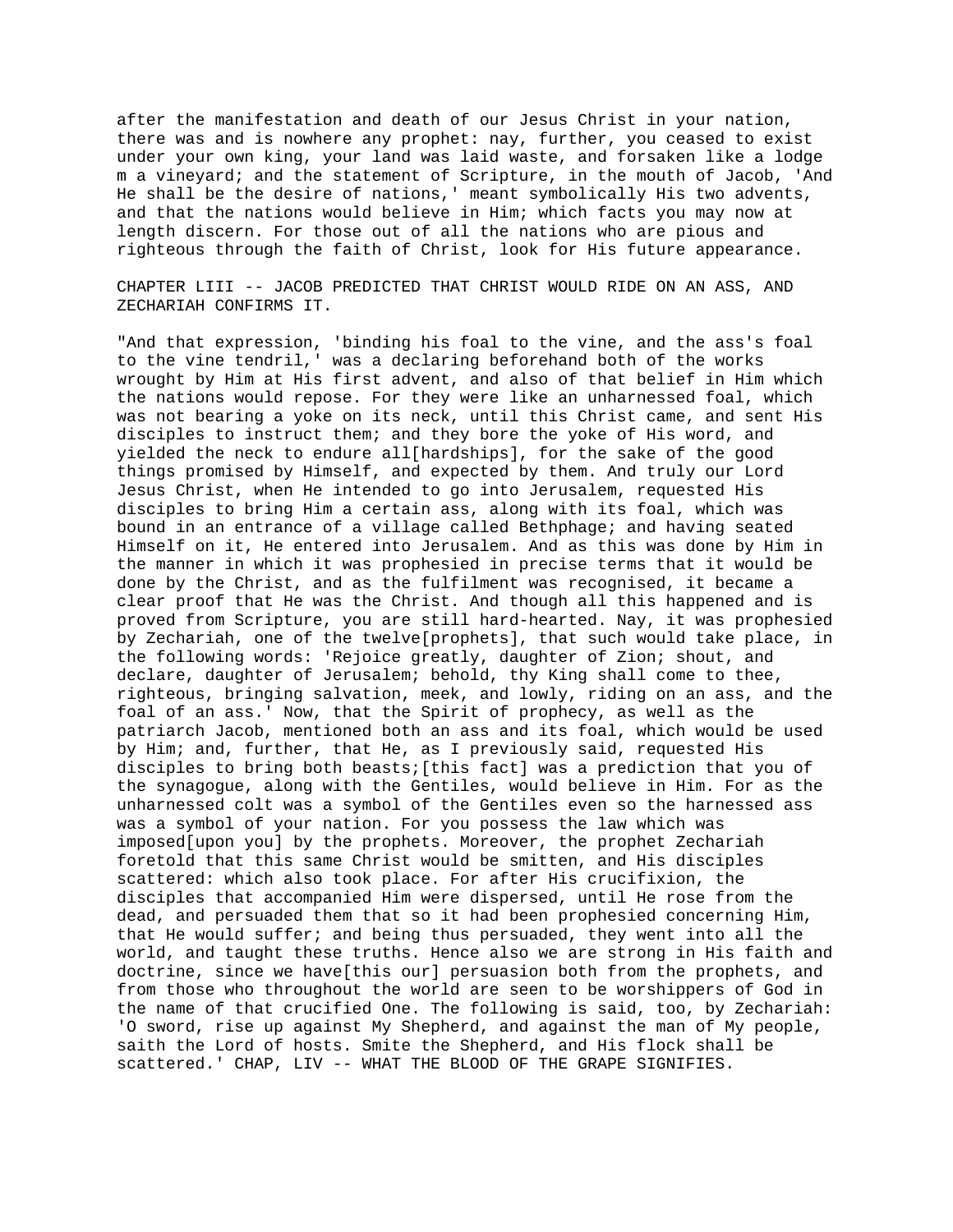"And that expression which was committed to writing by Moses, and prophesied by the patriarch Jacob, namely, 'He shall wash His garments with wine, and His vesture with the blood of the grape,' signified that He would wash those that believe in Him with His own blood. For the Holy Spirit called those who receive remission of sins through Him, His garments; amongst whom He is always present in power, but will be manifestly present at His second coming. That the Scripture mentions the blood of the grape has been evidently designed, because Christ derives blood not from the seed of man, but from the power of God. For as God, and not man, has produced the blood of the vine, so also[the Scripture] has predicted that the blood of Christ would be not of the seed of man, but of the power of God. But this prophecy, sirs, which I repeated, proves that Christ is not man of men, begotten in the ordinary course of humanity."

CHAPTER LV -- TRYPHO ASKS THAT CHRIST BE PROVED GOD, BUT WITHOUT METAPHOR. JUSTIN PROMISES TO DO SO.

And Trypho answered, "We shall remember this your exposition, if you strengthen[your solution of] this difficulty by other arguments: but now resume the discourse, and show us that the Spirit of prophecy admits another God sides the Maker of all things, taking care not to speak of the sun and moon, which, it is written, God has given to the nations to worship as gods; and oftentimes the prophets, employing this manner of speech, say that 'thy God is a God of gods, and a Lord of lords,' adding frequently, 'the great and strong and terrible[God].' For such expressions are used, not as if they really were gods, but because the Scripture is teaching us that the true God, who made all things, is Lord alone of those who are reputed gods and lords. And in order that the Holy Spirit may convince of this, He said by the holy David, 'The gods of the nations, reputed gods, are idols of demons, and not gods;' and He denounces a curse on those who worship them."

And I replied, "I would not bring forward these proofs, Trypho, by which I am aware those who worship these[idols] and such like are condemned, but such[proofs] as no one could find any objection to. They will appear strange to you, although you read them every day; so that even from this fact we understand that, because of your wickedness, God has withheld from you the ability to discern the wisdom of His Scriptures; yet[there are] some exceptions, to whom, according to the grace of His longsuffering, as Isaiah said, He has left a seed of salvation, lest your race be utterly destroyed, like Sodom and Gomorrah. Pay attention, therefore, to what I shall record out of the holy Scriptures, which do not need to be expounded, but only listened to.

CHAPTER LVI -- GOD WHO APPEARED TO MOSES IS DISTINGUISHED FROM GOD THE FATHER.

"Moses, then, the blessed and faithful servant of God, declares that He who appeared to Abraham under the oak in Mamre is God, sent with the two angels in His company to judge Sodom by Another who remains ever in the supercelestial places, invisible to all men, holding personal intercourse with none, whom we believe to be Maker and Father of all things; for he speaks thus: 'God appeared to him under the oak in Mature, as he sat at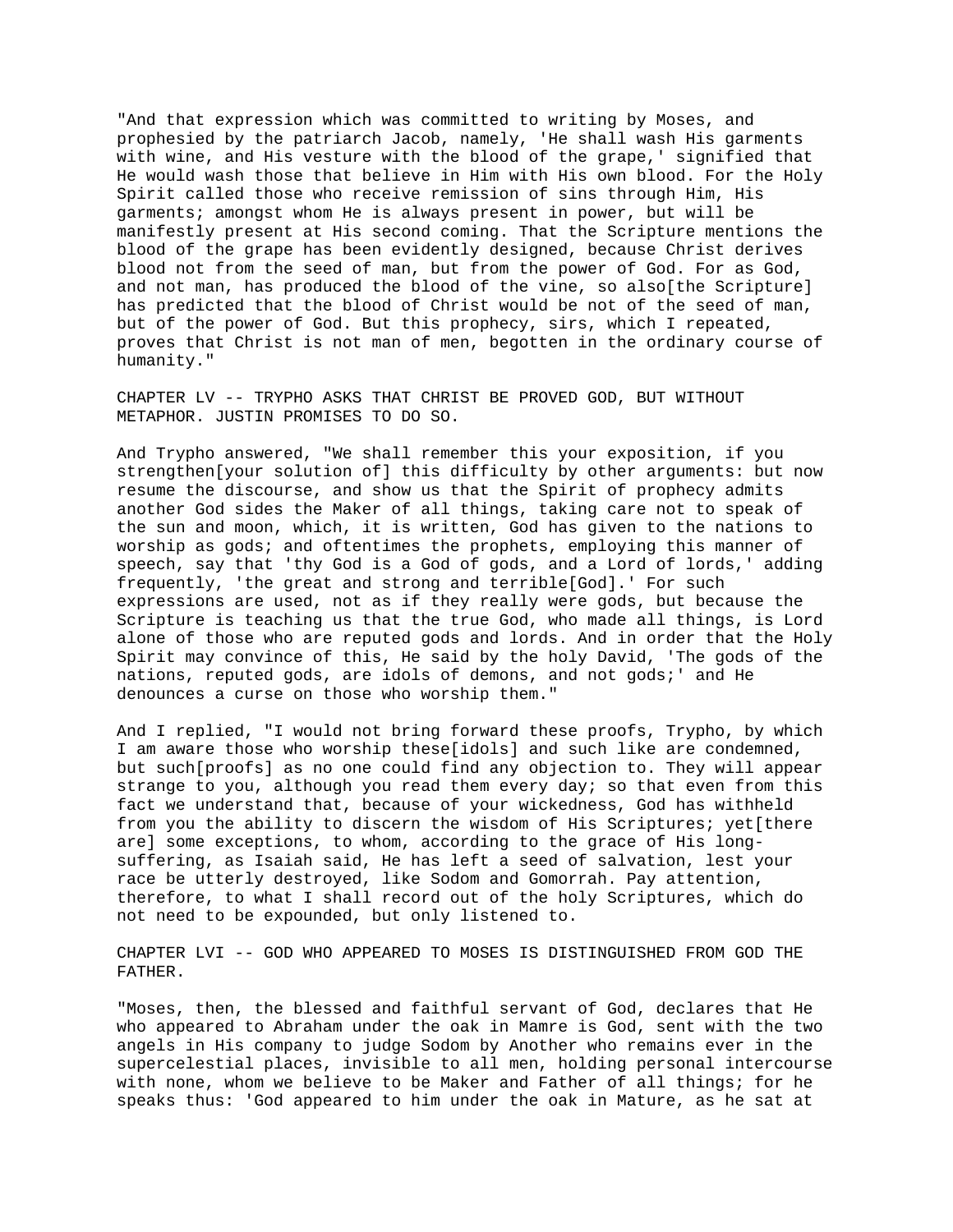his tent-door at noontide. And lifting up his eyes, he saw, and behold, three men stood before him; and when he saw them, he ran to meet them from the door of his tent; and he bowed himself toward the ground, and said;' "(and so on;) " 'Abraham gat up early in the morning to the place where he stood before the Lord: and he looked toward Sodom and Gomorrah, and toward the adjacent country, and beheld, and, lo, a flame went up from the earth, like the smoke of a furnace.'" And when I had made an end of quoting these words, I asked them if they had understood them.

And they said they had understood them, but that the passages adduced brought forward no proof that there is any other God or Lord, or that the Holy Spirit says so, besides the Maker of all things.

Then I replied, "I shall attempt to persuade you, since you have understood the Scriptures,[of the truth] of what I say, that there is, and that there is said to be, another God and Lord subject to the Maker of all things; who is also called an Angel, because He announces to men whatsoever the Maker of all things--above whom there is no other God- wishes to announce to them." And quoting once more the previous passage, I asked Trypho, "Do you think that God appeared to Abraham under the oak in Mature, as the Scripture asserts?"

He said, "Assuredly."

"Was He one of those three," I said, "whom Abraham saw, and whom the Holy Spirit of prophecy describes as men?"

He said, "No; but God appeared to him, before the vision of the three. Then those three whom the Scripture calls men, were angels; two of them sent to destroy Sodom, and one to announce the joyful tidings to Sarah, that she would bear a son; for which cause he was sent, and having accomplished his errand, went away."

"How then," said I, "does the one of the three, who was in the tent, and who said, 'I shall return to thee hereafter, and Sarah shall have a son,' appear to have returned when Sarah had begotten a son, and to be there declared, by the prophetic word, God? But that you may clearly discern what I say, listen to the words expressly employed by Moses; they are these: 'And Sarah saw the son of Hagar the Egyptian bond-woman, whom she bore to Abraham, sporting with Isaac her son, and said to Abraham, Cast out this bond-woman and her son; for the son of this bond-woman shall not share the inheritance of my son Isaac. And the matter seemed very grievous in Abraham's sight, because of his son. But God said to Abraham, Let it not be grievous in thy sight because of the son, and because of the bond-woman. In all that Sarah hath said unto thee, hearken to her voice; for in Isaac shall thy seed be called.' Have you perceived, then, that He who said under the oak that He would return, since He knew it would be necessary to advise Abraham to do what Sarah wished him, came back as it is written; and is God, as the words declare, when they so speak: 'God said to Abraham, Let it not be grievous in thy sight because of the son, and because of the bond-woman?' " I inquired. And Trypho said, "Certainly; but you have not proved from this that there is another God besides Him who appeared to Abraham, and who also appeared to the other patriarchs and prophets. You have proved, however, that we were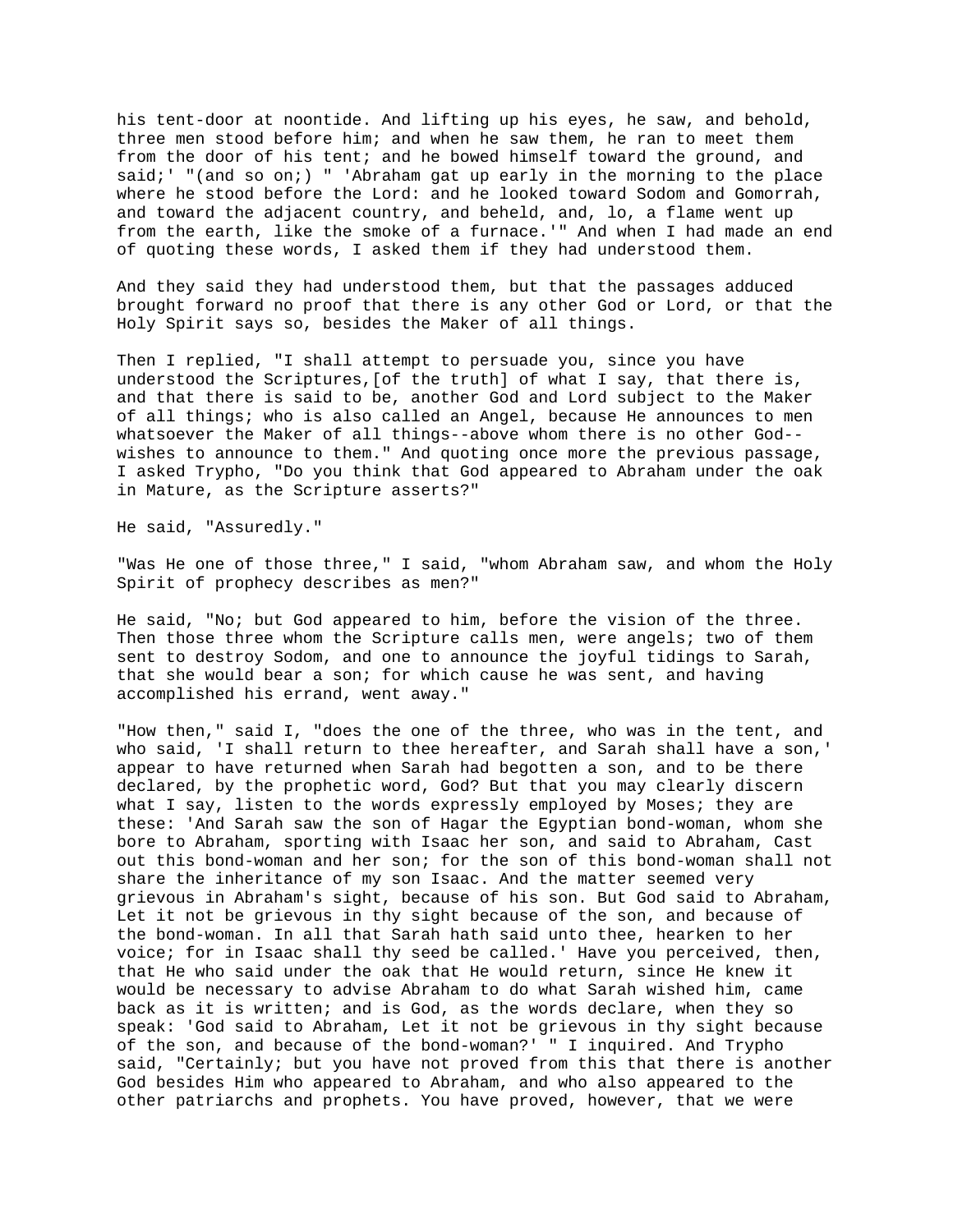wrong in believing that the three who were in the tent with Abraham were all angels."

I replied again, "If I could not have proved to you from the Scriptures that one of those three is God, and is called Angel, because, as I already said, He brings messages to those to whom God the Maker of all things wishes[messages to be brought], then in regard to Him who appeared to Abraham on earth in human form in like manner as the two angels who came with Him, and who was God even before the creation of the world, it were reasonable for you to entertain the same belief as is entertained by the whole of your nation."

"Assuredly," he said, "for up to this moment this has been our belief."

Then I replied, "Reverting to the Scriptures, I shall endeavour to persuade you, that He who is said to have appeared to Abraham, and to Jacob, and to Moses, and who is called God, is distinct from Him who made all things,--numerically, I mean, not[distinct] in will. For I affirm that He has never at any time done anything which He who made the world- above whom there is no other God--has not wished Him both to do and to engage Himself with."

And Trypho said, "Prove now that this is the case, that we also may agree with you. For we do not understand you to affirm that He has done or said anything contrary to the will of the Maker of all things."

Then I said, "The Scripture just quoted by me will make this plain to you. It is thus: 'The sun was risen on the earth, and Lot entered into Segor(Zoar); and the Lord rained on Sodom sulphur and fire from the Lord out of heaven, and overthrew these cities and all the neighbourhood.' "

Then the fourth of those who had remained with Trypho said, "It must therefore necessarily be said that one of the two angels who went to Sodom, and is named by Moses in the Scripture Lord, is different from Him who also is God and appeared to Abraham."

"It is not on this ground solely," I said, "that it must be admitted absolutely that some other one is called Lord by the Holy Spirit besides Him who is considered Maker of all things; not solely[for what is said] by Moses, but also[for what is said] by David. For there is written by him: 'The Lord says to my Lord, Sit on My right hand, until I make Thine enemies Thy footstool,' as I have already quoted. And again, in other words: 'Thy throne, O God, is for ever and ever. A sceptre of equity is the sceptre of Thy kingdom: Thou hast loved righteousness and hated iniquity: therefore God, even Thy God, hath anointed Thee with the oil of gladness above Thy fellows.' If, therefore, you assert that the Holy Spirit calls some other one God and Lord, besides the Father of all things and His Christ, answer me; for I undertake to prove to you from Scriptures themselves, that He whom the Scripture calls Lord is not one of the two angels that went to Sodom, but He who was with them, and is called God, that appeared to Abraham."

And Trypho said, "Prove this; for, as you see, the day advances, and we are not prepared for such perilous replies; since never yet have we heard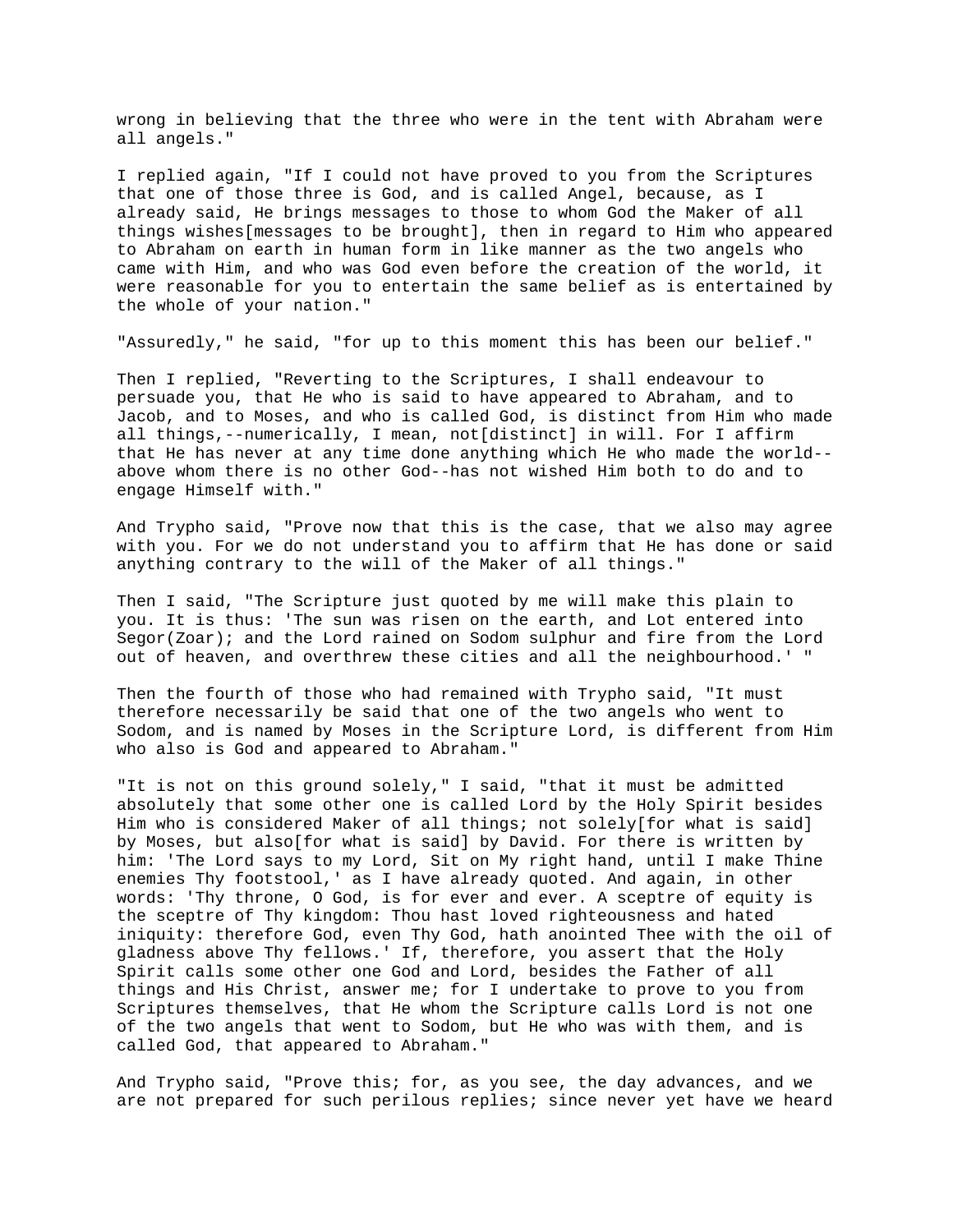any man investigating, or searching into, or proving these matters; nor would we have tolerated your conversation, had you not referred everything to the Scriptures: for you are very zealous in adducing proofs from them; and you are of opinion that there is no God above the Maker of all things."

Then I replied, "You are aware, then, that the Scripture says, 'And the Lord said to Abraham, Why did Sarah hugh, saying, Shall I truly conceive? for I am old. Is anything impossible with God? At the time appointed shall I return to thee according to the time of life, and Sarah shall have a son.' And after a little interval: 'And the men rose up from thence, and looked towards Sodom and Gomorrah; and Abraham went with them, to bring them on the way. And the Lord said, I will not conceal from Abraham, my servant, what I do.' And again, after a little, it thus says: 'The Lord said, The cry of Sodom and Gomorrah is great, and their sins are very grievous. I will go down now, and see whether they have done altogether according to their cry which has come unto me; and if not, that I may know. And the men turned away thence, and went to Sodom. But Abraham was standing before the Lord; and Abraham drew near, and said, Wilt Thou destroy the righteous with the wicked?' "(and so on, for I do not think fit to write over again the same words, having written them all before, but shall of necessity give those by which I established the proof to Trypho and his companions. Then I proceeded to what follows, in which these words are recorded:) " 'And the Lord went His way as soon as He had left communing with Abraham; and[Abraham] went to his place. And there came two angels to Sodom at even. And Lot sat in the gate of Sodom;' and what follows until, 'But the men put forth their hands, and pulled Lot into the house to them, and shut to the door of the house;' and what follows till, 'And the angels laid hold on his hand, and on the hand of his wife, and on the hands of his daughters, the Lord being merciful to him. And it came to pass, when they had brought them forth abroad, that they said, Save, save thy life. Look not behind thee, nor stay in all the neighbourhood; escape to the mountain, lest thou be taken along with[them]. And Lot said to them, I beseech[Thee], O Lord, since Thy servant bath found grace in Thy sight, and Thou hast magnified Thy righteousness, which Thou showest towards me in saving my life; but I cannot escape to the mountain, lest evil overtake me, and I die. Behold, this city is near to flee unto, and it is small: there I shall be safe, since it is small; and any soul shall live. And He said to him, Behold, I have accepted thee also in this matter, so as not to destroy the city for which thou hast spoken. Make haste to save thyself there; for I shall not do anything till thou be come thither. Therefore he called the name of the city Segor(Zoar). The sun was risen upon the earth; and Lot entered into Segor(Zoar). And the Lord rained on Sodom and Gomorrah sulphur and fire from the Lord out of heaven; and He overthrew these cities, and all the neighbourhood.'" And after another pause I added: "And now have you not perceived, my friends, that one of the three, who is both God and Lord, and ministers to Him who is in the heavens, is Lord of the two angels? For when[the angels] proceeded to Sodom, He remained behind, and communed with Abraham in the words recorded by Moses; and when He departed after the conversation, Abraham went back to his place. And when he came[to Sodom], the two angels no longer conversed with Lot, but Himself, as the Scripture makes evident; and He is the Lord who received commission from the Lord who[remains] in the heavens, i.e.,the Maker of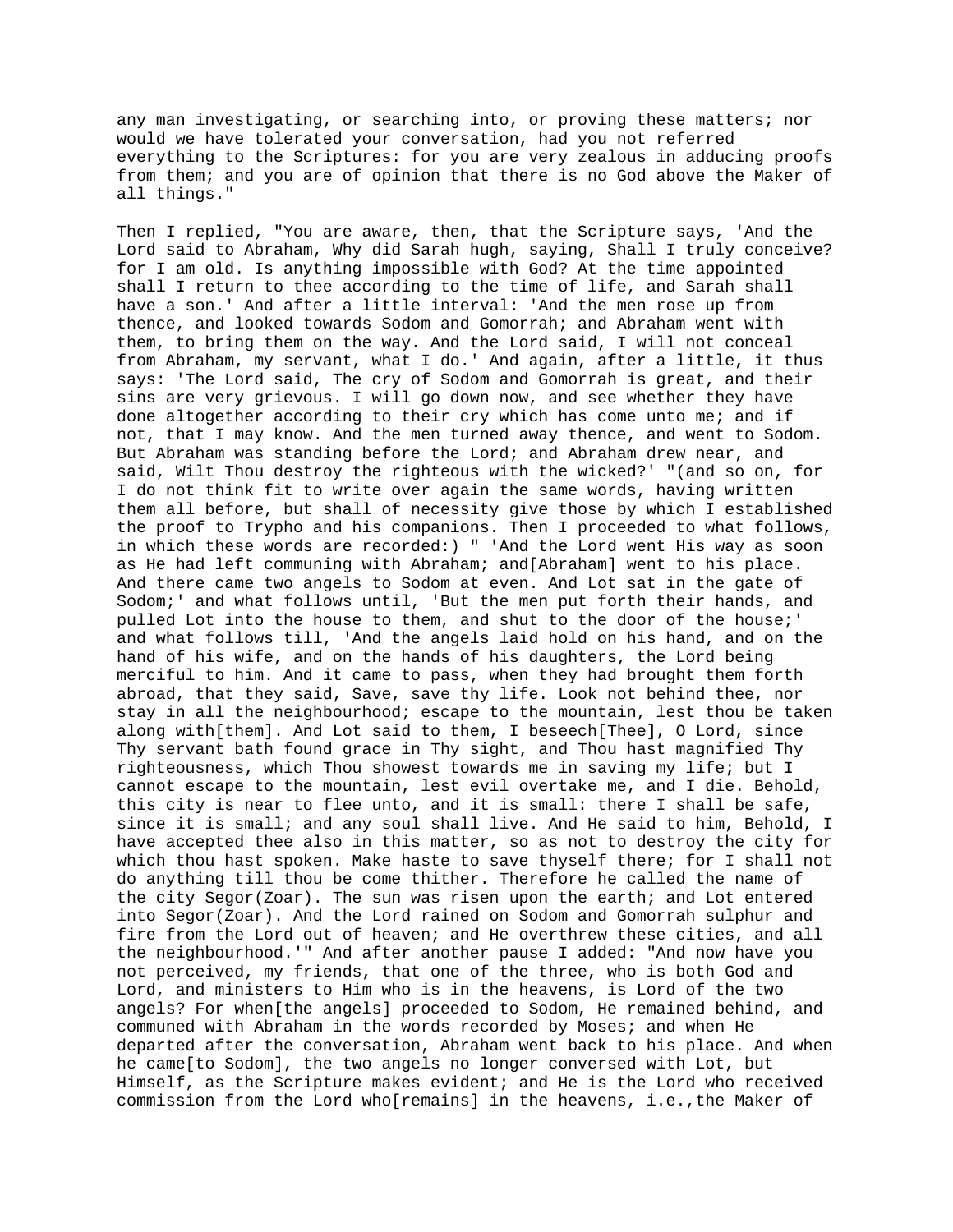all things, to inflict upon Sodom and Gomorrah the[judgments] which the Scripture describes in these terms:'The Lord rained down upon Sodom and Gomorrah sulphur and fire from the Lord out of heaven.' "

CHAPTER LVII -- THE JEW OBJECTS, WHY IS HE SAID TO HAVE EATEN, IF HE BE GOD? ANSWER OF JUSTIN.

Then Trypho said when I was silent, "That Scripture compels us to admit this, is manifest; but there is a matter about which we are deservedly at a loss--namely, about what was said to the effect that[the Lord] ate what was prepared and placed before him by Abraham; and you would admit this."

I answered, "It is written that they ate; and if we believe that it is said the three ate, and not the two alone--who were really angels, and are nourished in the heavens, as is evident to us, even though they are not nourished by food similar to that which mortals use--(for, concerning the sustenance of manna which supported your fathers in the desert, Scripture speaks thus, that they ate angels'food):[if we believe that three ate], then I would say that the Scripture which affirms they ate bears the same meaning as when we would say about fire that it has devoured all things; yet it is not certainly understood that they ate, masticating with teeth and jaws. So that not even here should we be at a loss about anything, if we are acquainted even slightly with figurative modes of expression, and able to rise above them."

And Trypho said, "It is possible that[the question] about the mode of eating may be thus explained:[the mode, that is to say,] in which it is written, they took and ate what had been prepared by Abraham: so that you may now proceed to explain to us how this God who appeared to Abraham, and is minister to God the Maker of all things, being born of the Virgin, became man, of like passions with all, as you said previously."

Then I replied, "Permit me first, Trypho, to collect some other proofs on this head, so that you, by the large number of them, may be persuaded of[the truth of] it, and thereafter I shall explain what you ask."

And he said, "Do as seems good to you; for I shall be thoroughly pleased."

CHAPTER LVIII -- THE SAME IS PROVED FROM THE VISIONS WHICH APPEARED TO JACOB.

Then I continued, "I purpose to quote to you Scriptures, not that I am anxious to make merely an artful display of words; for I possess no such faculty, but God's grace alone has been granted to me to the understanding of His Scriptures, of which grace I exhort all to become partakers freely and bounteously, in order that they may not, through want of it, incur condemnation in the judgment which God the Maker of all things shall hold through my Lord Jesus Christ."

And Trypho said, "What you do is worthy of the worship of God; but you appear to me to feign ignorance when you say that you do not possess a store of artful words."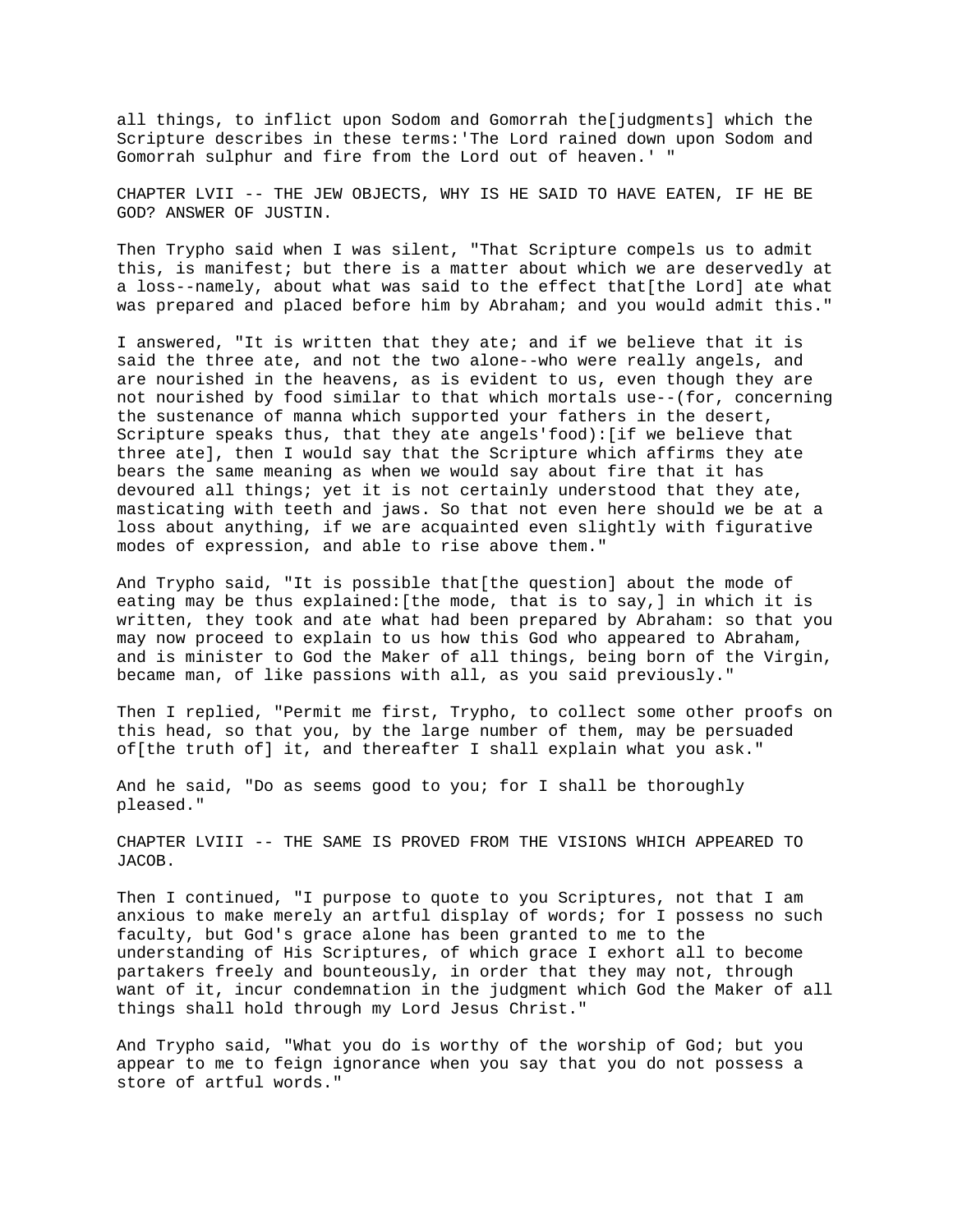I again replied, "Be it so, since you think so; yet I am persuaded that I speak the truth. But give me your attention, that I may now rather adduce the remaining proofs."

"Proceed," said he.

And I continued: "It is again written by Moses, my brethren, that He who is called God and appeared to the patriarchs is called both Angel and Lord, in order that from this you may understand Him to be minister to the Father of all things, as you have already admitted, and may remain firm, persuaded by additional arguments. The word of God, therefore,[recorded] by Moses, when referring to Jacob the grandson of Abraham, speaks thus: 'And it came to pass, when the sheep conceived, that I saw them with my eyes in the dream: And, behold, the he-goats and the rams which leaped upon the sheep and she-goats were spotted with white, and speckled and sprinkled with a dun colour. And the Angel of God said to me in the dream, Jacob, Jacob. And I said, What is it, Lord? And He said, Lift up thine eyes, and see that the he-goats and rams leaping on the sheep and she-goats are spotted with white, speckled, and sprinkled with a dun colour. For I have seen what Laban doeth unto thee. I am the God who appeared to thee in Bethel, where thou anointedst a pillar and vowedst a vow unto Me. Now therefore arise, and get thee out of this land, and depart to the land of thy birth, and I shall be with thee. And again, in other words, speaking of the same Jacob, it thus says: 'And having risen up that night, he took the two wives, and the two women-servants, and his eleven children, and passed over the ford Jabbok; and he took them and went over the brook, and sent over all his belongings. But Jacob was left behind alone, and an Angel wrestled with him until morning. And He saw that He is not prevailing against him, and He touched the broad part of his thigh; and the broad part of Jacob's thigh grew stiff while he wrestled with Him. And He said, Let Me go, for the day breaketh. But he said, I will not let Thee go, except Thou bless me. And He said to him, What is thy name? And he said, Jacob. And He said, Thy name shall be called no more Jacob, but Israel shall be thy name; for thou hast prevailed with God, and with men shalt be powerful. And Jacob asked Him, and said, Tell me Thy name. But he said, Why dost thou ask after My name? And He blessed him there. And Jacob called the name of that place Peniel, for I saw God face to face, and my soul rejoiced.' And again, in other terms, referring to the same Jacob, it says the following: 'And Jacob came to Luz, in the land of Canaan, which is Bethel, he and all the people that were with him. And there he built an altar, and called the name of that place Bethel; for there God appeared to him when he fled from the face of his brother Esau. And Deborah, Rebekah's nurse, died, and was buried beneath Bethel under an oak: and Jacob called the name of it The Oak of Sorrow. And God appeared again to Jacob in Luz, when he came out from Mesopotamia in Syria, and He blessed him. And God said to him, Thy name shall be no more called Jacob, but Israel shall he thy name.' He is called God, and He is and shall be God." And when all had agreed on these grounds, I continued: "Moreover, I consider it necessary to repeat to you the words which narrate how He who is both Angel and God and Lord, and who appeared as a man to Abraham, and who wrestled in human form with Jacob, was seen by him when he fled from his brother Esau. They are as follows: 'And Jacob went out from the well of the oath, and went toward Charran. And he lighted on a spot, and slept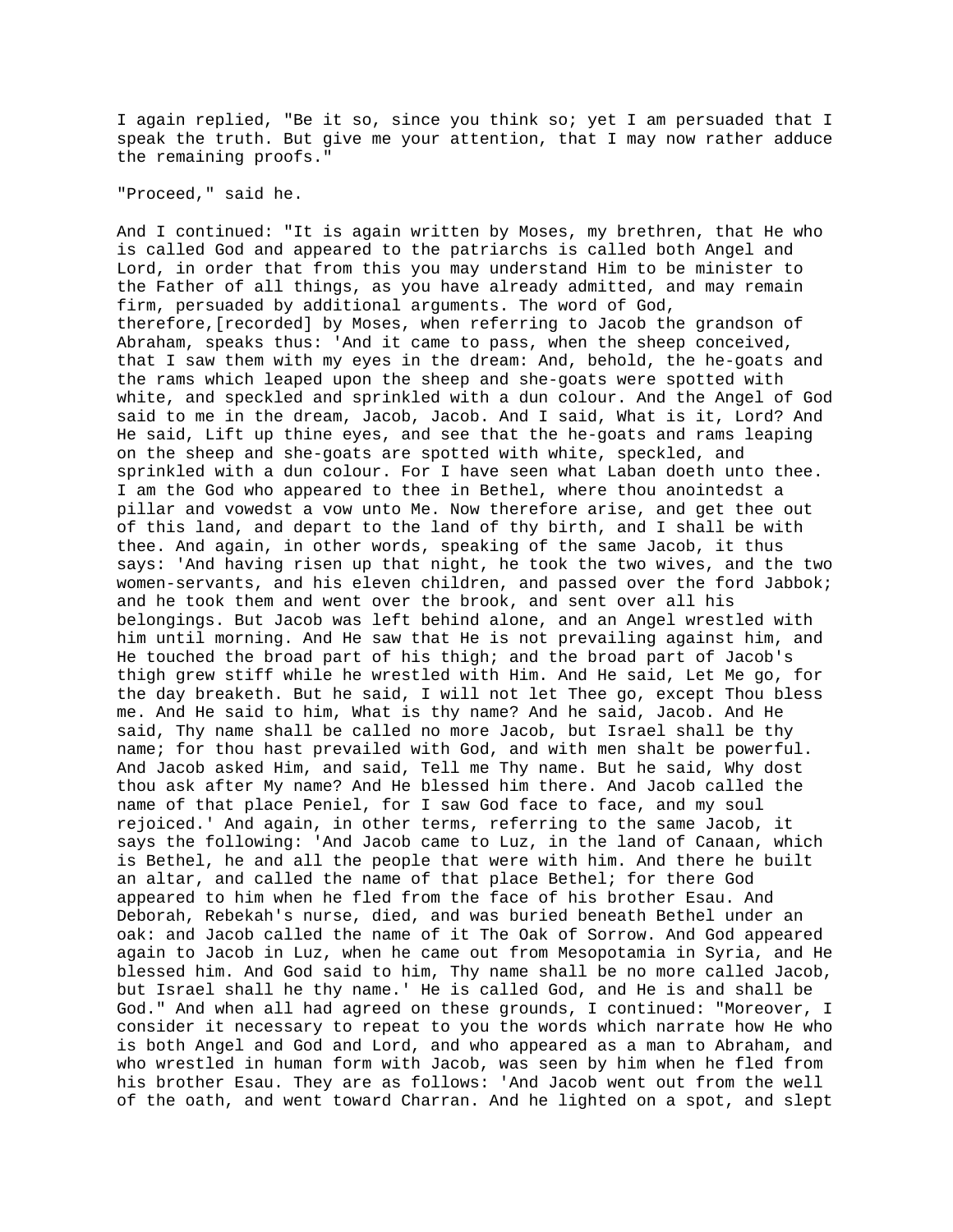there, for the sun was set; and he gathered of the stones of the place, and put them under his head. And he slept in that place; and he dreamed, and, behold, a ladder was set up on the earth, whose top reached to heaven; and the angels of God ascended and descended upon it. And the Lord stood above it, and He said, I am the Lord, the God of Abraham thy father, and of Isaac; be not afraid: the land whereon thou liest, to thee will I give it, and to thy seed; and thy seed shall be as the dust of the earth, and shall be extended to the west, and south, and north, and east: and in thee, and in thy seed, shall all families of the earth be blessed. And, behold, I am with thee, keeping thee in every way wherein thou goest, and will bring thee again into this land; for I will not leave thee, until I have done all that I have spoken to thee of. And Jacob awaked out of his sleep, and said, Surely the Lord is in this place, and I knew it not. And he was afraid, and said, How dreadful is this place! this is none other than the house of God, and this is the gate of heaven. And Jacob rose up in the morning, and took the stone which he had placed under his head, and he set it up for a pillar, and poured oil upon the top of it; and Jacob called the name of the place The House of God, and the name of the city formerly was Ulammaus.'"

CHAPTER LIX -- GOD DISTINCT FROM THE FATHER CONVERSED WITH MOSES.

When I had spoken these words, I continued: "Permit me, further, to show you from the book of Exodus how this same One, who is both Angel, and God, and Lord, and man, and who appeared in human form to Abraham and Isaac, appeared in a flame of fire from the bush, and conversed with Moses." And after they said they would listen cheerfully, patiently, and eagerly, I went on: "These words are in the book which bears the title of Exodus: 'And after many days the king of Egypt died, and the children of Israel groaned by reason of the works;' and so on until,'Go and gather the elders of Israel, and thou shalt say unto them, The Lord God of your fathers, the God of Abraham, the God of Isaac, and the God of Jacob, hath appeared to me, saying, I am surely beholding you, and the things which have befallen you in Egypt.'" In addition to these words, I went on: "Have you perceived, sirs, that this very God whom Moses speaks of as an Angel that talked to him in the flame of fire, declares to Moses that He is the God of Abraham, of Isaac, and of Jacob?"

CHAPTER LX -- OPINIONS OF THE JEWS WITH REGARD TO HIM WHO APPEARED IN THE BUSH.

Then Trypho said, "We do not perceive this from the passage quoted by you, but[only this], that it was an angel who appeared in the flame of fire, but God who conversed with Moses; so that there were really two persons in company with each other, an angel and God, that appeared in that vision."

I again replied, "Even if this were so, my friends, that an angel and God were together in the vision seen by Moses, yet, as has already been proved to you by the passages previously quoted, it will not be the Creator of all things that is the God that said to Moses that He was the God of Abraham, and the God of Isaac, and the God of Jacob, but it will be He who has been proved to you to have appeared to Abraham, ministering to the will of the Maker of all things, and likewise carrying into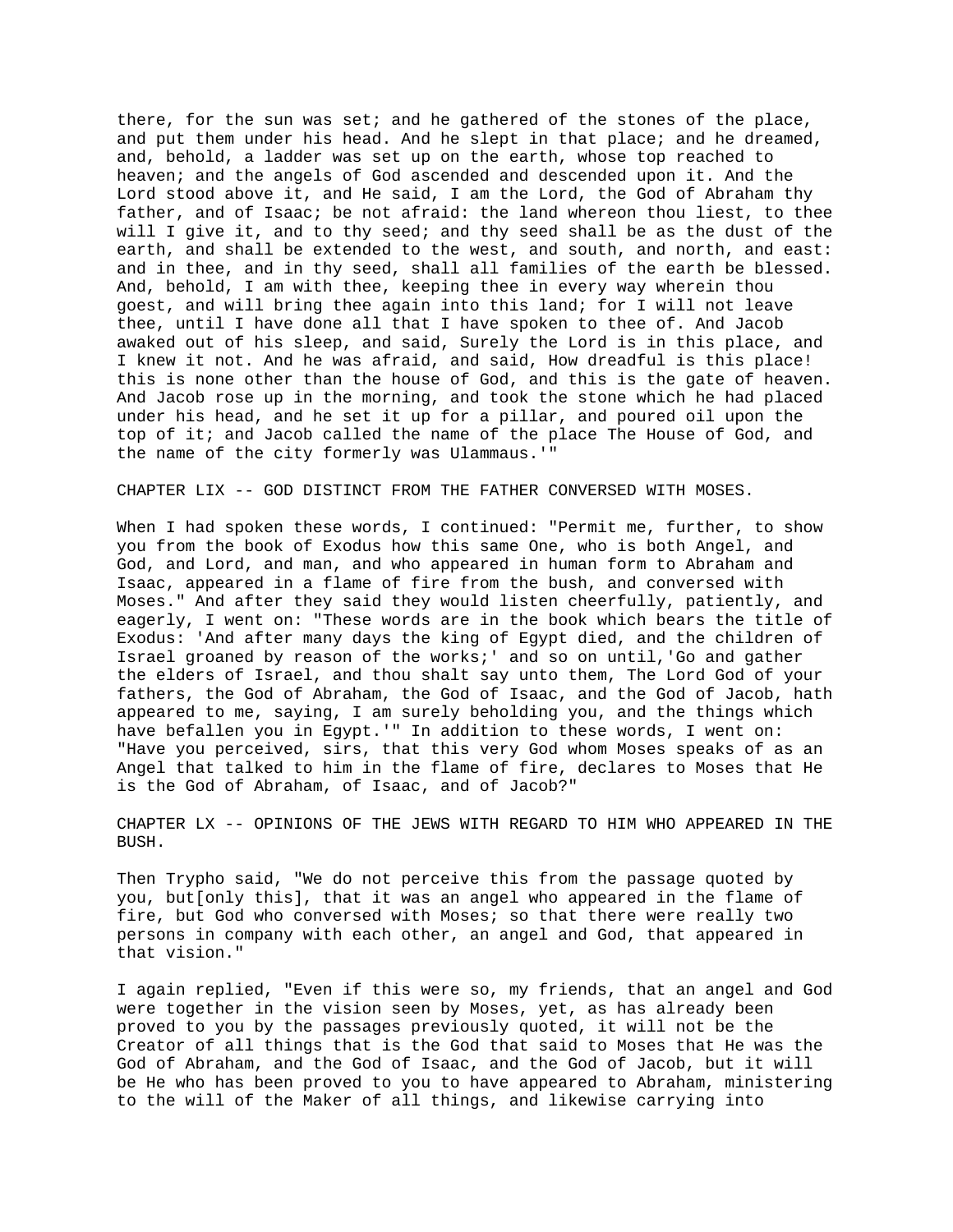execution His counsel in the judgment of Sodom; so that, even though it be as you say, that there were two--an angel and God--he who has but the smallest intelligence will not venture to assert that the Maker and Father of all things, having left all supercelestial matters, was visible on a little portion of the earth."

And Trypho said, "Since it has been previously proved that He who is called God and Lord, and appeared to Abraham, received from the Lord, who is in the heavens, that which He inflicted on the land of Sodom, even although an angel had accompanied the God who appeared to Moses, we shall perceive that the God who communed with Moses from the bush was not the Maker of all things, but He who has been shown to have manifested Himself to Abraham and to Isaac and to Jacob; who also is called and is perceived to be the Angel of God the Maker of all things, because He publishes to men the commands of the Father and Maker of all things."

And I replied, "Now assuredly, Trypho, I shall show that, in the vision of Moses, this same One alone who is called an Angel, and who is God, appeared to and communed with Moses. For the Scripture says thus:'The Angel of the Lord appeared to him in a flame of fire from the bush; and he sees that the bush bums with fire, but the bush was not consumed. And Moses said, I will turn aside and see this great sight, for the bush is not burnt. And when the Lord saw that he is turning aside to behold, the Lord called to him out of the bush.' In the same manner, therefore, in which the Scripture calls Him who appeared to Jacob in the dream an Angel, then[says] that the same Angel who appeared in the dream spoke to him, saying,'I am the God that appeared to thee when thou didst flee from the face of Esau thy brother;'and[again] says that, in the judgment which befell Sodom in the days of Abraham, the Lord had inflicted the punishment of the Lord who[dwells] in the heavens;--even so here, the Scripture, in announcing that the Angel of the Lord appeared to Moses, and in afterwards declaring him to be Lord and God, speaks of the same One, whom it declares by the many testimonies already quoted to be minister to God, who is above the world, above whom there is no other[God].

CHAPTER LXI--WISDOM IS BEGOTTEN OF THE FATHER, AS FIRE FROM FIRE.

"I shall give you another testimony, my friends," said I, "from the Scriptures, that God begat before all creatures a Beginning,[who was] a certain rational power[proceeding] from Himself, who is called by the Holy Spirit, now the Glory of the Lord, now the Son, again Wisdom, again an Angel, then God, and then Lord and Logos; and on another occasion He calls Himself Captain, when He appeared in human form to Joshua the son of Nave(Nun). For He can be called by all those names, since He ministers to the Father's will, and since He was begotten of the Father by an act of will; just as we see happening among ourselves: for when we give out some word, we beget the word; yet not by abscission, so as to lessen the word[which remains] in us, when we give it out: and just as we see also happening in the case of a fire, which is not lessened when it has kindled[another], but remains the same; and that which has been kindled by it likewise appears to exist by itself, not diminishing that from which it was kindled. The Word of Wisdom, who is Himself this God begotten of the Father of all things, and Word, and Wisdom, and Power,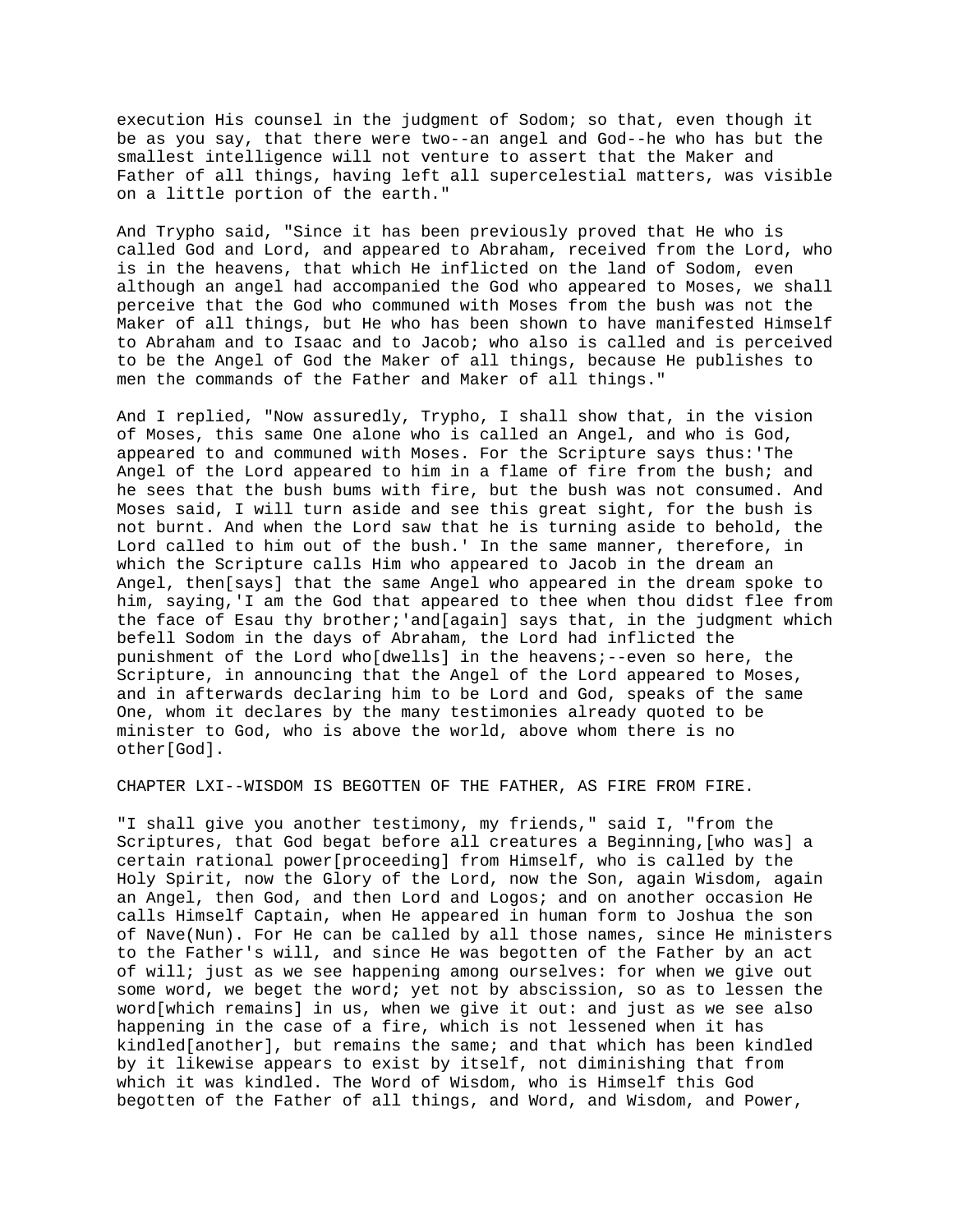and the Glory of the Begetter, will bear evidence to me, when He speaks by Solomon the following: 'If I shall declare to you what happens daily, I shall call to mind events from everlasting, and review them. The Lord made me the beginning of His ways for His works. From everlasting He established me in the beginning, before He had made the earth, and before He had made the deeps, before the springs of the waters had issued forth, before the mountains had been established. Before all the hills He begets me. God made the country, and the desert, and the highest inhabited places under the sky. When He made ready the heavens, I was along with Him, and when He set up His throne on the winds: when He made the high clouds strong, and the springs of the deep safe, when He made the foundations of the earth, I was with Him arranging. I was that in which He rejoiced; daily and at all times I delighted in His countenance, because He delighted in the finishing of the habitable world, and delighted in the sons of men. Now, therefore, O son, hear me. Blessed is the man who shall listen to me, and the mortal who shall keep my ways, watching daily at my doors, observing the posts of my ingoings. For my outgoings are the outgoings of life, and will has been prepared by the Lord. But they who sin against me, trespass against their own souls; and they who hate me love death.'

CHAPTER LXII -- THE WORDS "LET US MAKE MAN" AGREE WITH THE TESTIMONY OF PROVERBS.

"And the same sentiment was expressed, my friends, by the word of God[written] by Moses, when it indicated to us, with regard to Him whom it has pointed out, that God speaks in the creation of man with the very same design, in the following words:'Let Us make man after our image and likeness. And let them have dominion over the fish of the sea, and over the fowl of the heaven, and over the cattle, and over all the earth, and over all the creeping things that creep on the earth. And God created man: after the image of God did He create him; male and female created He them. And God blessed them, and said, Increase and multiply, and fill the earth, and have power over it. And that you may not change the[force of the] words just quoted, and repeat what your teachers assert,--either that God said to Himself,'Let Us make,'just as we, when about to do something, oftentimes say to ourselves,'Let us make;'or that God spoke to the elements, to wit, the earth and other similar substances of which we believe man was formed,'Let Us make,'--I shall quote again the words narrated by Moses himself, from which we can indisputably learn that[God] conversed with some one who was numerically distinct from Himself, and also a rational Being. These are the words:'And God said, Behold, Adam has become as one of us, to know good and evil.' In saying, therefore,'as one of us,'[Moses] has declared that[there is a certain] number of persons associated with one another, and that they are at least two. For I would not say that the dogma of that heresy which is said to be among you is true, or that the teachers of it can prove that[God] spoke to angels, or that the human frame was the workmanship of angels. But this Offspring, which was truly brought forth from the Father, was with the Father before all the creatures, and the Father communed with Him; even as the Scripture by Solomon has made clear, that He whom Solomon calls Wisdom, was begotten as a Beginning before all His creatures and as Offspring by God, who has also declared this same thing in the revelation made by Joshua the son of Nave(Nun). Listen, therefore, to the following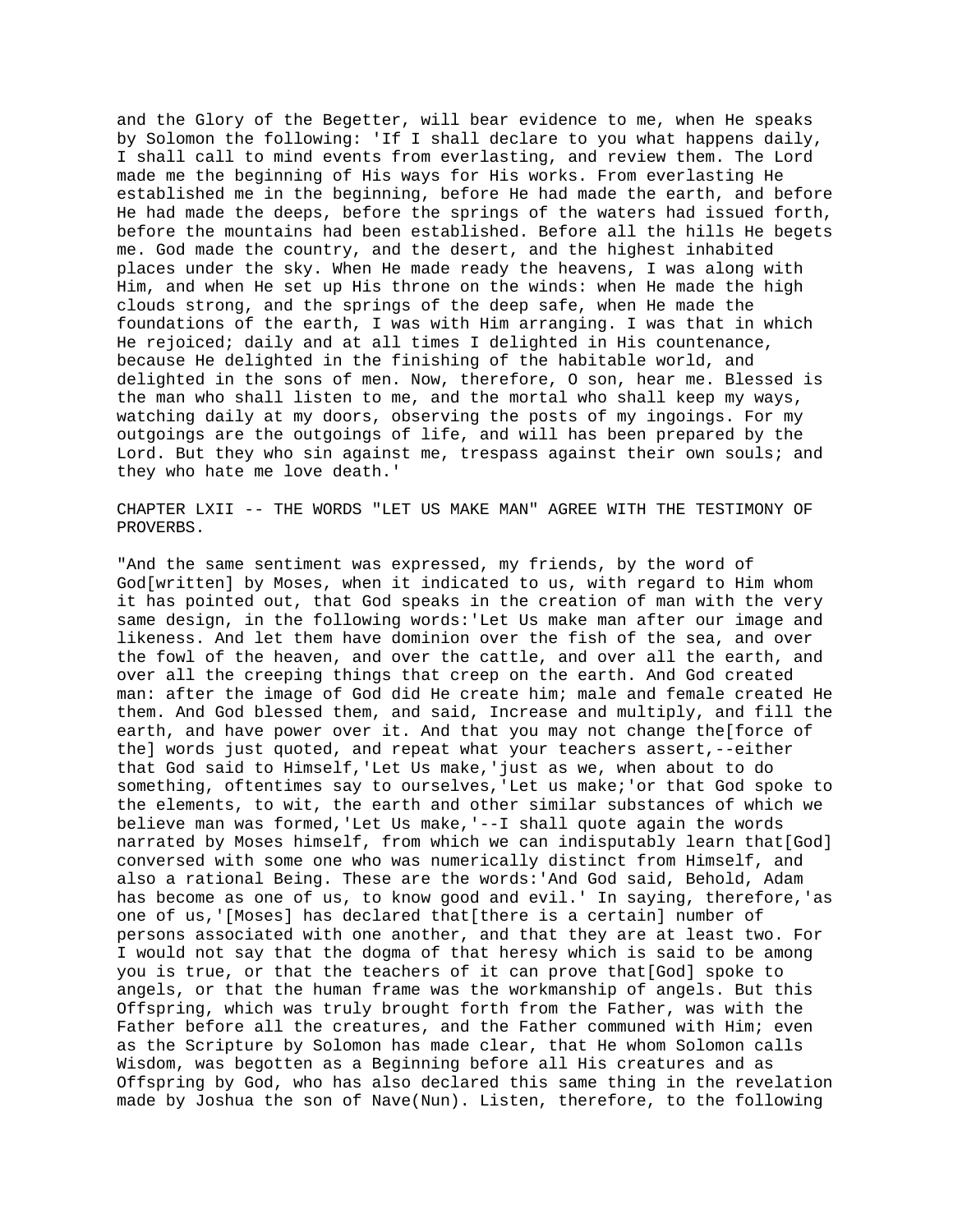from the book of Joshua, that what I say may become manifest to you; it is this: 'And it came to pass, when Joshua was near Jericho, he lifted up his eyes, and sees a man standing over against him. And Joshua approached to Him, and said, Art thou for us, or for our adversaries? And He said to him, I am Captain of the Lord's host: now have I come. And Joshua fell on his face on the ground, and said to Him, Lord, what commandest Thou Thy servant? And the Lord's Captain says to Joshua, Loose the shoes off thy feet; for the place whereon thou standest is holy ground. And Jericho was shut up and fortified, and no one went out of it. And the Lord said to Joshua, Behold, I give into thine hand Jericho, and its king,[and] its mighty men.'"

CHAPTER LXIII -- IT IS PROVED THAT THIS GOD WAS INCARNATE.

And Trypho said, "This point has been proved to me forcibly, and by many arguments, my friend. It remains, then, to prove that He submitted to become man by the Virgin, according to the will of His Father; and to be crucified, and to die. Prove also clearly, that after this He rose again and ascended to heaven." I answered, "This, too, has been already demonstrated by me in the previously quoted words of the prophecies, my friends; which, by recalling and expounding for your sakes, I shall endover to lead you to agree with me also about this matter. The passage, then, which Isaiah records,'Who shall declare His generation? for His life is taken away from the earth,--does it not appear to you to refer to One who, not having descent from men, was said to be delivered over to death by God for the transgressions of the people?--of whose blood, Moses(as I mentioned before), when speaking in parable, said, that He would wash His garments in the blood of the grape; since His blood did not spring from the seed of man, but from the will of God. And then, what is said by David,'In the splendours of Thy holiness have I begotten Thee from the womb, before the morning star. The Lord hath sworn, and will not repent, Thou art a priest for ever, after the order of Melchizedek,'- does this not declare to you that[He was] from of old, and that the God and Father of all things intended Him to be begotten by a human womb? And speaking in other words, which also have been already quoted,[he says]:'Thy throne, O God, is for ever and ever: a sceptre of rectitude is the sceptre of Thy kingdom. Thou hast loved righteousness, and hast hated iniquity: therefore God, even thy God, hath anointed Thee with the oil of gladness above Thy fellows.[He hath anointed Thee] with myrrh, and oil, and cassia from Thy garments, from the ivory palaces, whereby they made Thee glad. Kings' daughters are in Thy honour. The queen stood at Thy right hand, clad in garments embroidered with gold. Hearken, O daughter, and behold, and incline thine ear, and forget thy people and the house of thy father; and the King shall desire thy beauty: because he is thy Lord, and thou shalt worship Him.' Therefore these words testify explicitly that He is witnessed to by Him who established these things, as deserving to be worshipped, as God and as Christ. Moreover, that the word of God speaks to those who believe in Him as being one soul, and one synagogue, and one church, as to a daughter; that it thus addresses the church which has sprung from His name and partakes of His name(for we are all called Christians), is distinctly proclaimed in like manner in the following words, which teach us also to forget[our] old ancestral customs, when they speak thus:'Hearken, O daughter, and behold, and incline thine ear;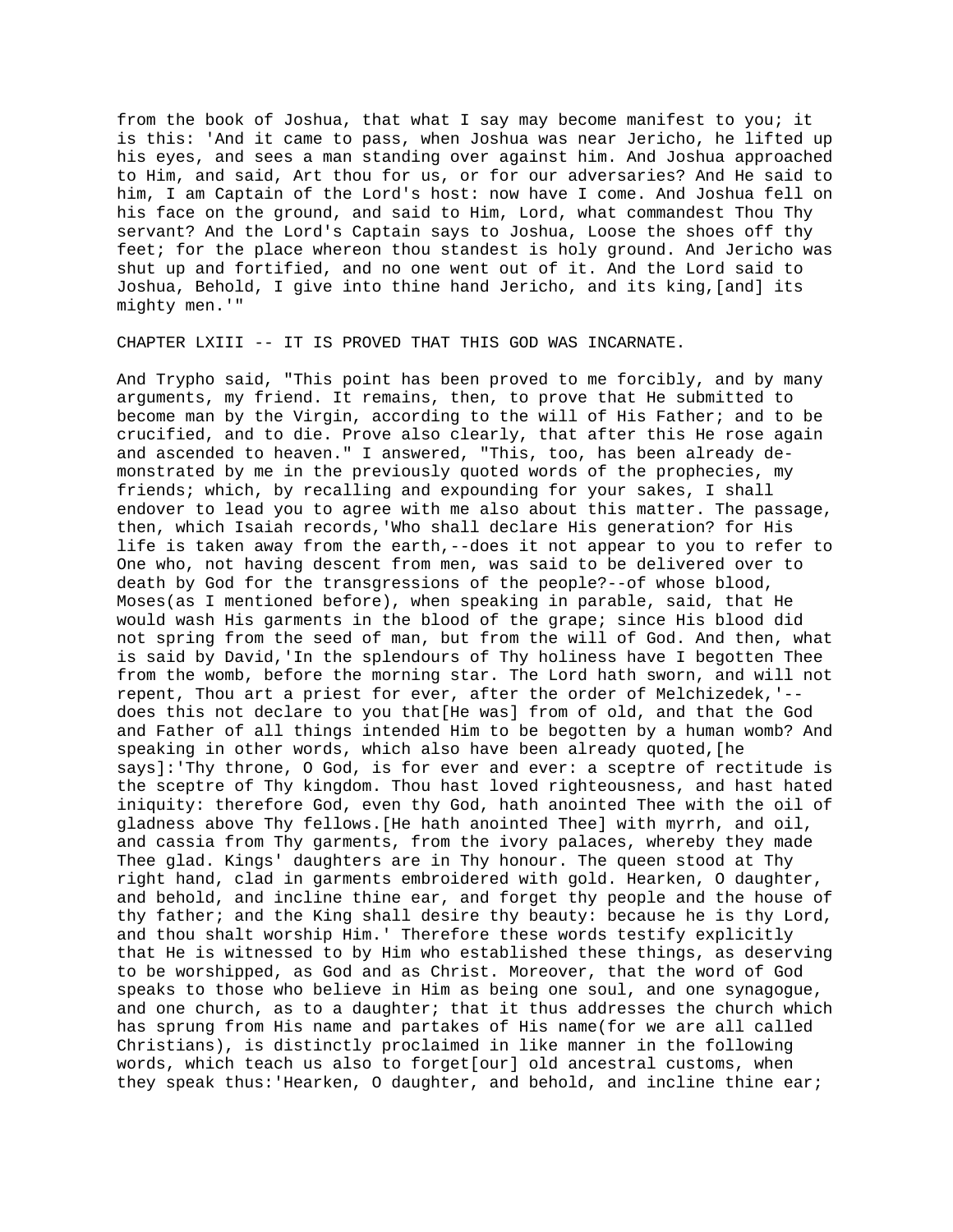forget thy people and the house of thy father, and the King shall desire thy beauty: because He is thy Lord, and thou shalt worship Him.'"

CHAPTER LXIV -- JUSTIN ADDUCES OTHER PROOFS TO THE JEW, WHO DENIES THAT HE NEEDS THIS CHRIST.

Here Trypho said, "Let Him be recognised as Lord and Christ and God, as the Scriptures declare, by you of the Gentiles, who have from His name been all called Christians; but we who are servants of God that made this same[Christ], do not require to confess or worship Him."

To this I replied, "If I were to be quarrelsome and light-minded like you, Trypho, I would no longer continue to converse with you, since you are prepared not to understand what has been said, but only to return some captious answer; but now, since I fear the judgment of God, I do not state an untimely opinion concerning any one of your nation, as to whether or not some of them may be saved by the grace of the Lord of Sabaoth. Therefore, although you act wrongfully, I shall continue to reply to any proposition you shall bring forward, and to any contradiction which you make; and, in fact, I do the very same to all men of every nation, who wish to examine along with me, or make inquiry at me, regarding this subject. Accordingly, if you had bestowed attention on the Scriptures previously quoted by me, you would already have understood, that those who are saved of your own nation are saved through this[man], and partake of His lot; and you would not certainly have asked me about this matter. I shall again repeat the words of David previously quoted by me, and beg of you to comprehend them, and not to act wrongfully, and stir each other up to give merely some contradiction. The words which David speaks, then, are these:'The Lord has reigned; let the nations be angry:[it is] He who sits upon the cherubim; let the earth be shaken. The Lord is great in Zion; and He is high above all the nations. Let them confess Thy great name, for it is fearful and holy; and the honour of the king loves judgment. Thou hast prepared equity; judgment and righteousness hast Thou performed in Jacob. Exalt the Lord our God, and worship the footstool of His feet; for He is holy. Moses and Aaron among His priests, and Samuel among them that call upon His name; they called on the Lord, and He heard them. In the pillar of the cloud He spake to them; for they kept His testimonies and His commandments which He gave them.' And from the other words of David, also previously quoted, which you foolishly affirm refer to Solomon,[because] inscribed for Solomon, it can be proved that they do not refer to Solomon, and that this[Christ] existed before the sun, and that those of your nation who are saved shall be saved through Him.[The words] are these:'O God, give Thy judgment to the king, and Thy righteousness unto the king's son. He shall judge Thy people with righteousness, and Thy poor with judgment. The mountains shall take up peace to the people, and the little hills righteousness. He shall judge the poor of the people, and shall save the children of the needy, and shall abase the slanderer: and He shall coendure with the sun, and before the moon unto all generations; and so on until, 'His name endureth before the sun, and all tribes of the earth shall be blessed in Him. All nations shall call Him blessed. Blessed be the Lord, the God of Israel, who only doeth wondrous things: and blessed be His glorious name for ever and ever: and the whole earth shall be filled with His glory. Amen, Amen.' And you remember from other words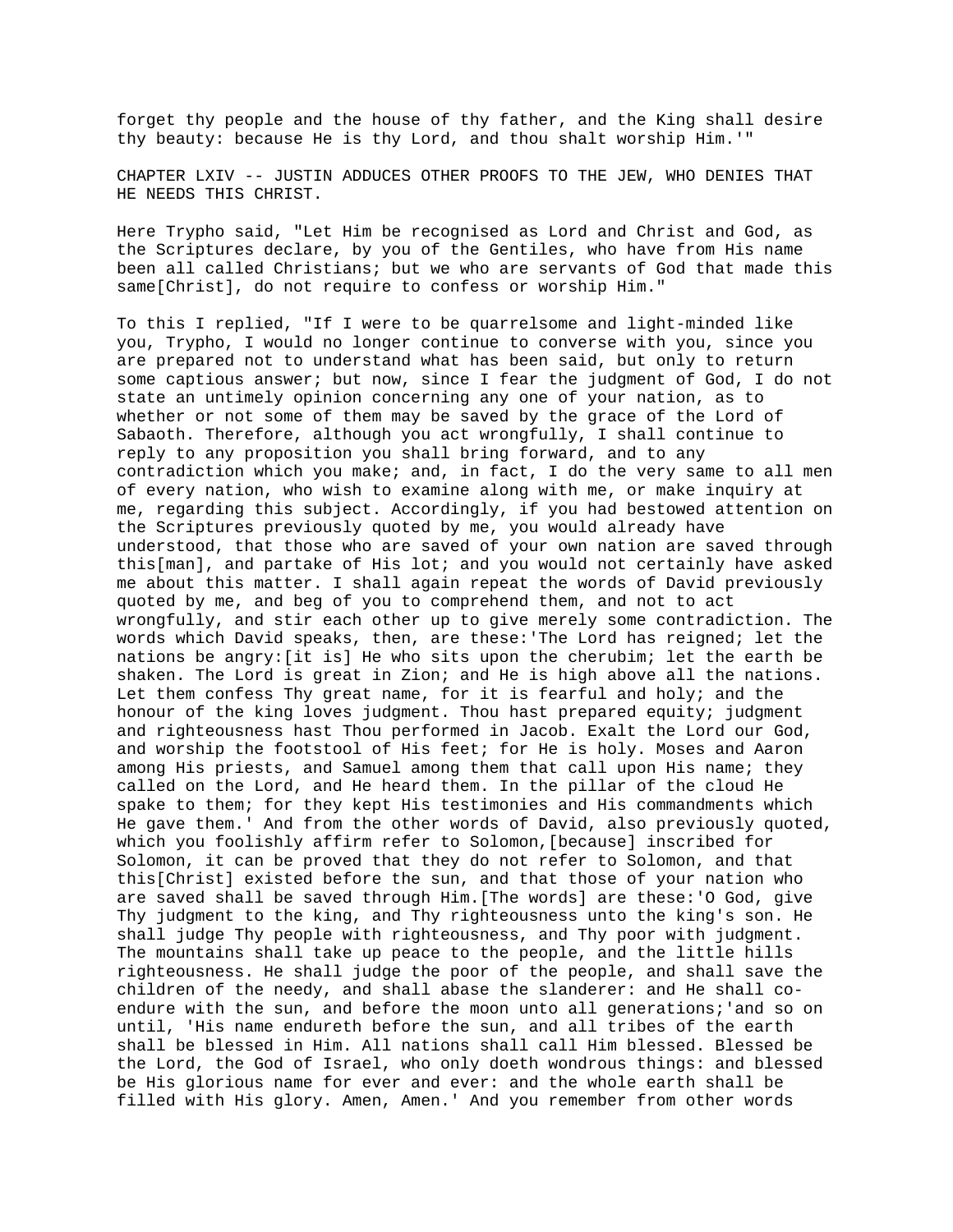also spoken by David, and which I have mentioned before, how it is declared that He would come forth from the highest heavens, and again return to the same places, in order that you may recognise Him as God coming forth from above, and man living among men; and[how it is declared] that He will again appear, and they who pierced Him shall see Him, and shall bewail Him.[The words] are these: 'The heavens declare the glory of God, and the firmament showeth His handiwork. Day unto day uttereth speech, and night unto night showeth knowledge: They are not speeches or words whose voices are heard. Their sound has gone out through all the earth, and their words to the ends of the world. In the sun has he set his habitation; and he, like a bridegroom going forth from his chamber, will rejoice as a giant to run his race: from the highest heaven is his going forth, and he returns to the highest heaven, and there is not one who shall be hidden from his heat.' "

CHAPTER LXV -- THE JEW OBJECTS THAT GOD DOES NOT GIVE HIS GLORY TO ANOTHER. JUSTIN EXPLAINS THE PASSAGE.

And Trypho said, "Being shaken by so many Scriptures, I know not what to say about the Scripture which Isaiah writes, in which God says that He gives not His glory to another, speaking thus 'I am the Lord God; this is my name; my glory will I not give to another, nor my virtues.'"

And I answered, "If you spoke these words, Trypho, and then kept silence in simplicity and with no ill intent, neither repeating what goes before nor adding what comes after, you must be forgiven; but if[you have done so] because you imagined that you could throw doubt on the passage, in order that I might say the Scriptures contradicted each other, you have erred. But I shall not venture to suppose or to say such a thing; and if a Scripture which appears to be of such a kind be brought forward, and if there be a pretext[for saying] that it is contrary[to some other], since I am entirely convinced that no Scripture contradicts another, I shall admit rather that I do not understand what is recorded, and shall strive to persuade those who imagine that the Scriptures are contradictory, to be rather of the same opinion as myself. With what intent, then, you have brought forward the difficulty, God knows. But I shall remind you of what the passage says, in order that you may recognise even from this very[place] that God gives glory to His Christ alone. And I shall take up some short passages, sirs, those which are in connection with what has been said by Trypho, and those which are also joined on in consecutive order. For I will not repeat those of another section, but those which are joined together in one. Do you also give me your attention.[The words] are these:'Thus saith the Lord, the God that created the heavens, and made them fast, that established the earth, and that which is in it; and gave breath to the people upon it, and spirit to them who walk therein: I the Lord God have called Thee in righteousness, and will hold Thine hand, and will strengthen Thee; and I have given Thee for a covenant of the people, for a light of the Gentiles, to open the eyes of the blind, to bring out them that are bound from the chains, and those who sit in darkness from the prison-house. I am the Lord God; this is my name: my glory will I not give to another, nor my virtues to graven images. Behold, the former things are come to pass; new things which I announce, and before they are announced they are made manifest to you. Sing unto the Lord a new song: His sovereignty from the end of the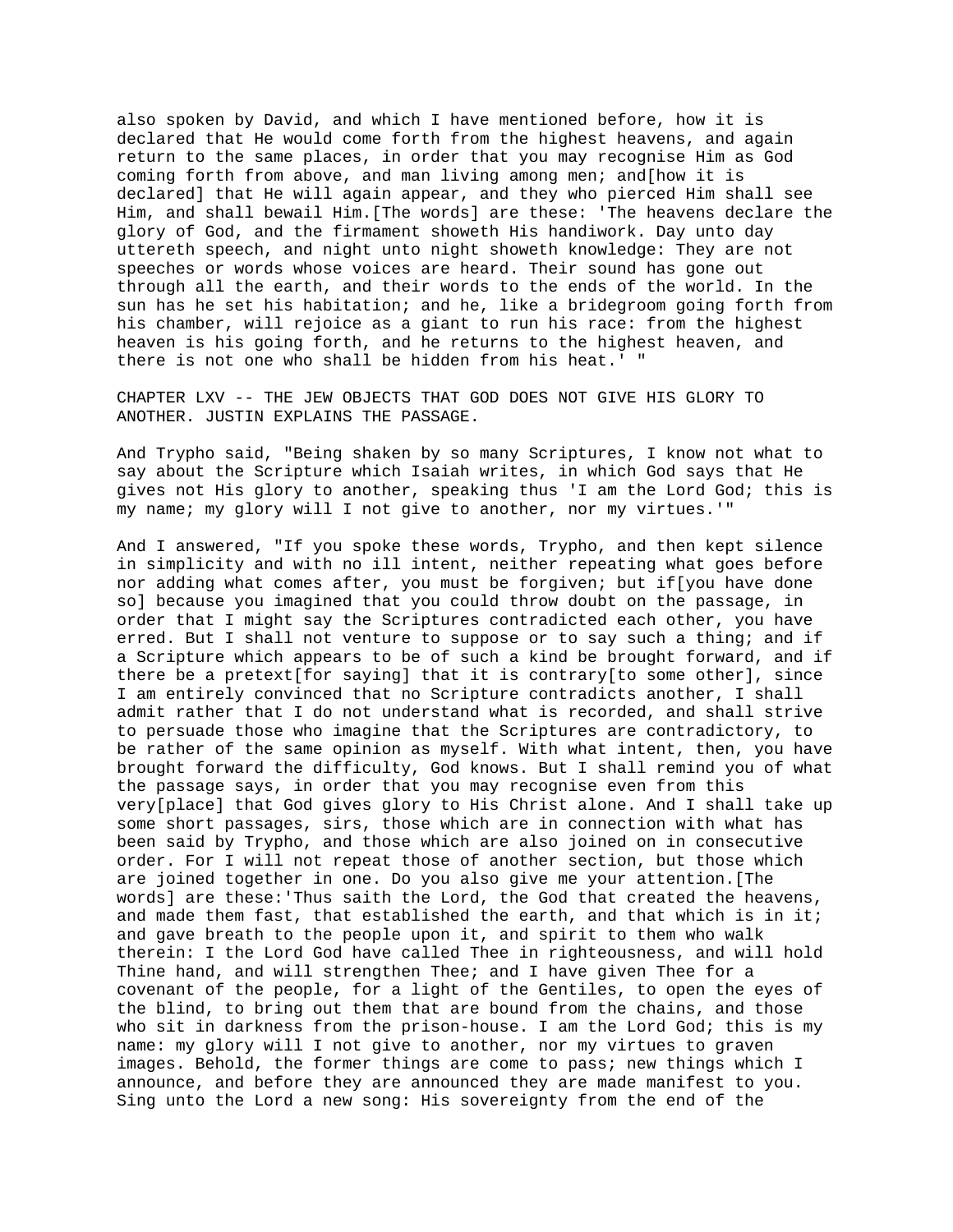earth.[Sing], ye who descend into the sea, and continually sail[on it]; ye islands, and inhabitants thereof. Rejoice, O wilderness, and the villages thereof, and the houses; and the inhabitants of Cedar shall rejoice, and the inhabitants of the rock shall cry aloud from the top of the mountains: they shall give glory to God; they shall publish His virtues among the islands. The Lord God of hosts shall go forth, He shall destroy war utterly, He shall stir up zeal, and He shall cry aloud to the enemies with strength.' " And when I repeated this, I said to them, "Have you perceived, my friends, that God says He will give Him whom He has established as a light of the Gentiles, glory, and to no other; and not, as Trypho said, that God was retaining the glory to Himself?"

Then Trypho answered, "We have perceived this also; pass on therefore to the remainder of the discourse."

CHAPTER LXVI -- HE PROVES FROM ISAIAH THAT GOD WAS BORN FROM A VIRGIN.

And I, resuming the discourse where I had left off at a previous stage, when proving that He was born of a virgin, and that His birth of a virgin had been predicted by Isaiah, quoted again the same prophecy. It is as follows 'And the Lord spoke again to Ahaz, saying, Ask for thyself a sign from the Lord thy God, in the depth or in the height. And Ahaz said I will not ask, neither will I tempt the Lord. And Isaiah said, Hear then, O house of David; Is it no small thing for you to contend with men? And how do you contend with the Lord? Therefore the Lord Himself will give you a sign; Behold, the virgin shall conceive, and shall bear a son, and they shall call his name Immanuel. Butter and honey shall he eat; before he knows or prefers the evil he will choose out the good. For before the child knows ill or good, he rejects evil by choosing out the good. For before the child knows how to call father or mother, he shall receive the power of Damascus, and the spoil of Samaria, in presence of the king of Assyria. And the land shall be forsaken, which thou shalt with difficulty endure in consequence of the presence of its two kings. But God shall bring on thee, and on thy people, and on the house of thy father, days which have not yet come upon thee since the day in which Ephraim took away from Judah the king of Assyria.' " And I continued: "Now it is evident to all, that in the race of Abraham according to the flesh no one has been born of a virgin, or is said to have been born[of a virgin], save this our Christ."

CHAPTER LXVII -- TRYPHO COMPARES JESUS WITH PERSEUS; AND WOULD PREFER[TO SAY] THAT HE WAS ELECTED[TO BE CHRIST] ON ACCOUNT OF OBSERVANCE OF THE LAW. JUSTIN SPEAKS OF THE LAW AS FORMERLY.

And Trypho answered, "The Scripture has not, 'Behold, the virgin shall conceive, and bear a son,' but, 'Behold, the young woman shall conceive, and bear a son,' and so on, as you quoted. But the whole prophecy refers to Hezekiah, and it is proved that it was fulfilled in him, according to the terms of this prophecy. Moreover, in the fables of those who are called Greeks, it is written that Perseus was begotten of Danae, who was a virgin; he who was called among them Zeus having descended on her in the form of a golden shower. And you ought to feel ashamed when you make assertions similar to theirs, and rather[should] say that this Jesus was born man of men. And if you prove from the Scriptures that He is the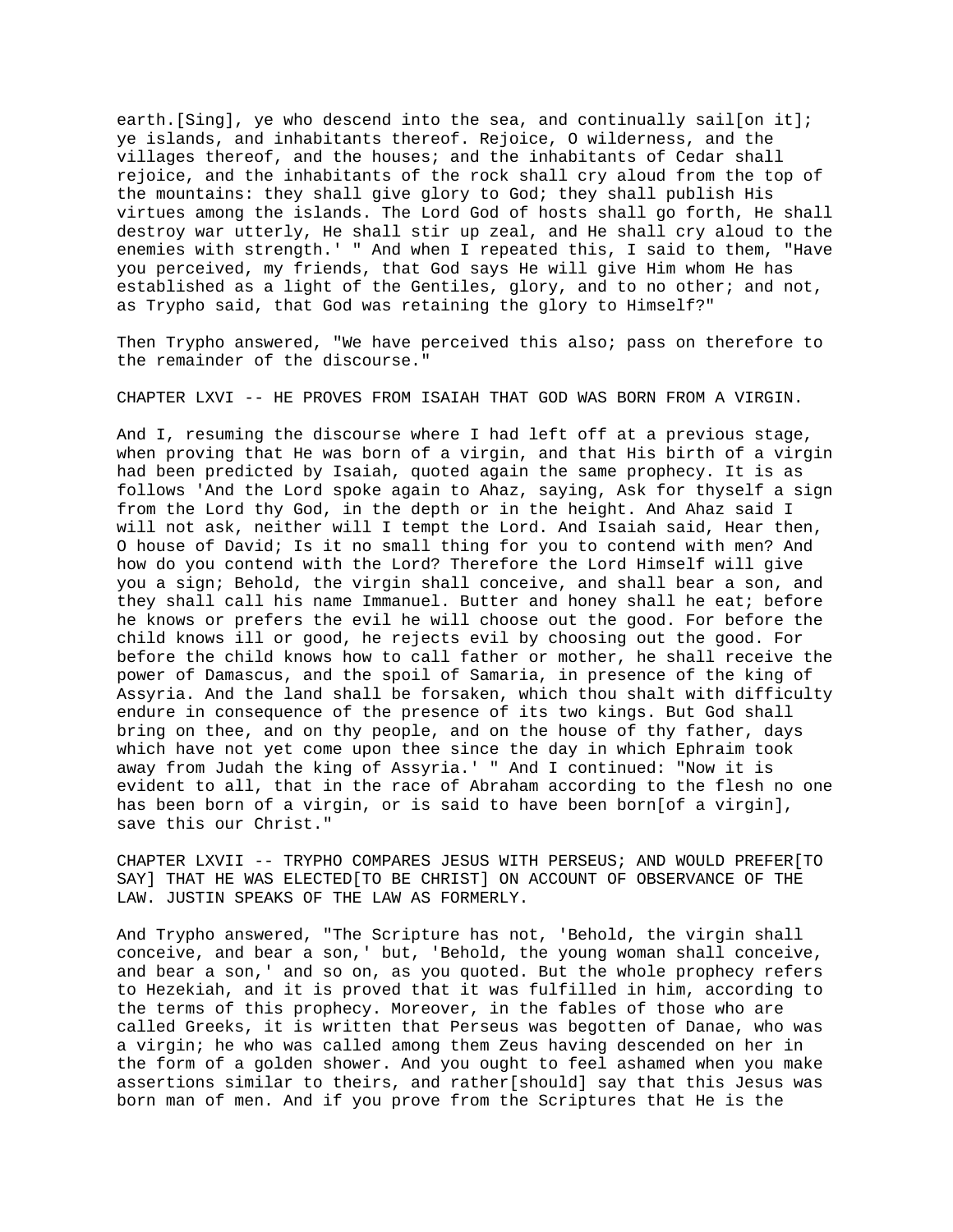Christ, and that on account of having led a life conformed to the law, and perfect, He deserved the honour of being elected to be Christ,[it is well]; but do not venture to tell monstrous phenomena, lest you be convicted of talking foolishly like the Greeks."

Then I said to this, "Trypho, I wish to persuade you, and all men in short, of this, that even though you talk worse things in ridicule and in jest, you will not move me from my fixed design; but I shall always adduce from the words which you think can be brought forward[by you] as proof[of your own views], the demonstration of what I have stated along with the testimony of the Scriptures. You are not, however, acting fairly or truthfully in attempting to undo those things in which there has been constantly agreement between us; namely, that certain commands were instituted by Moses on account of the hardness of your people's hearts. For you said that, by reason of His living conformably to law, He was elected and became Christ, if indeed He were proved to be so."

And Trypho said, "You admitted to us that He was both circumcised, and observed the other legal ceremonies ordained by Moses."

And I replied, "I have admitted it, and do admit it: yet I have admitted that He endured all these not as if He were justified by them, but completing the dispensation which His Father, the Maker of all things, and Lord and God, wished Him[to complete]. For I admit that He endured crucifixion and death, and the incarnation, and the suffering of as many afflictions as your nation put upon Him. But since again you dissent from that to which you but lately assented, Trypho, answer me: Are those righteous patriarchs who lived before Moses, who observed none of those[ordinances] which, the Scripture shows, received the commencement of[their] institution from Moses, saved,[and have they attained to] the inheritance of the blessed?"

And Trypho said, "The Scriptures compel me to admit it."

"Likewise I again ask you," said I, "did God enjoin your fathers to present the offerings and sacrifices because He had need of them, or because of the hardness of their hearts and tendency to idolatry?"

"The latter," said he, "the Scriptures in like manner compel us to admit."

"Likewise," said I, "did not the Scriptures predict that God promised to dispense a new covenant besides that which[was dispensed] in the mountain Horeb?"

This, too, he replied, had been predicted.

Then I said again, "Was not the old covenant laid on your fathers with fear and trembling, so that they could not give ear to God?"

He admitted it.

"What then?" said I: "God promised that there would be another covenant, not like that old one, and said that it would be laid on them without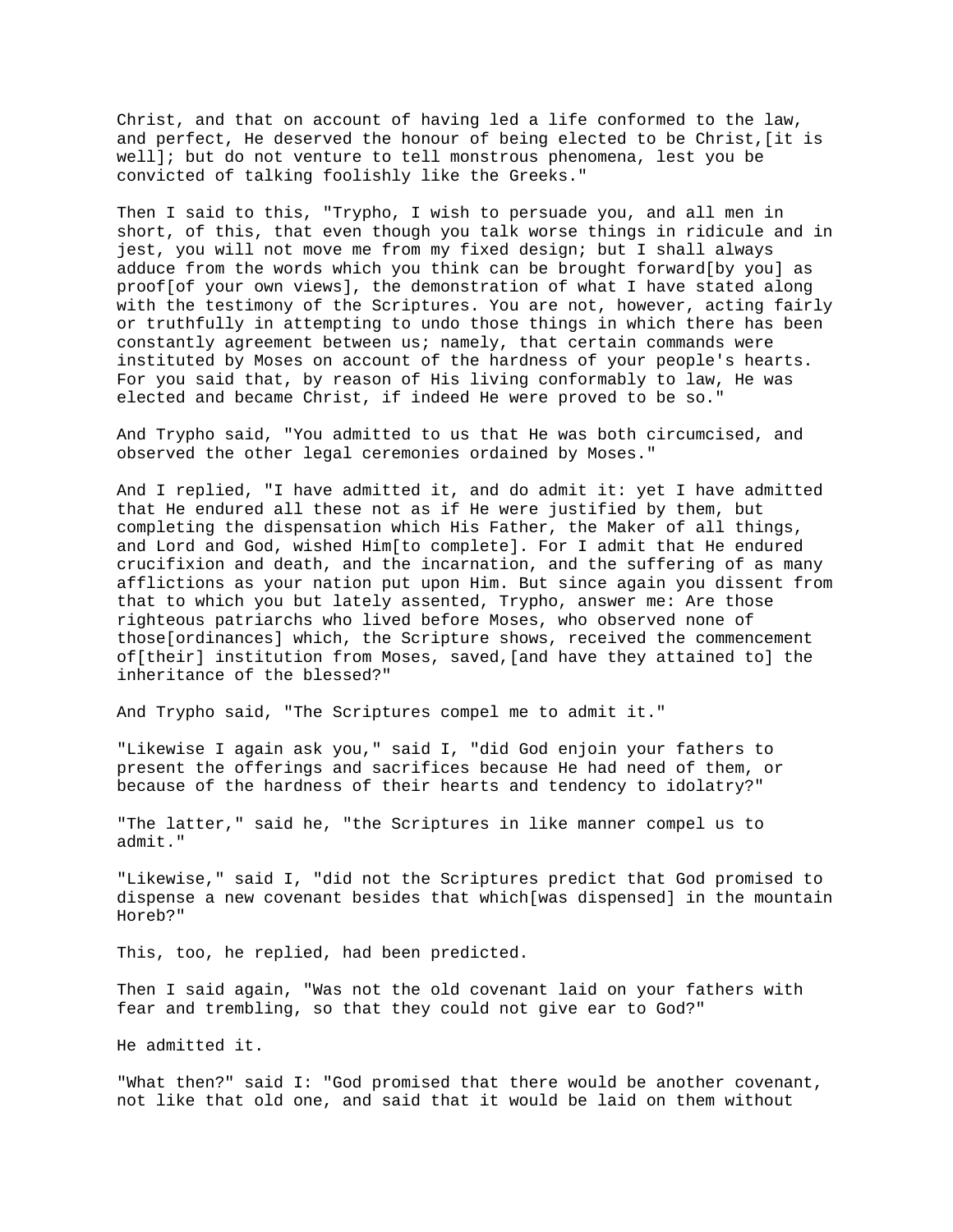fear, and trembling, and lightnings, and that it would be such as to show what kind of commands and deeds God knows to be eternal and suited to every nation, and what commandments He has given, suiting them to the hardness of your people's hearts, as He exclaims also by the prophets."

"To this also," said he, "those who are lovers of truth and not lovers of strife must assuredly assent."

Then I replied, "I know not how you speak of persons very fond of strife,[since] you yourself oftentimes were plainly acting in this very manner, frequently contradicting what you had agreed to."

CHAPTER LXVIII -- HE COMPLAINS OF THE OBSTINACY OF TRYPHO; HE ANSWERS HIS OBJECTION; HE CONVICTS THE JEWS OF BAD FAITH.

And Trypho said, "You endeavour to prove an incredible and well-nigh impossible thing;[namely], that God endured to be born and become man."

"If I undertook," said I, "to prove this by doctrines or arguments of man, you should not bear with me. But if I quote frequently Scriptures, and so many of them, referring to this point, and ask you to comprehend them, you are hard-hearted in the recognition of the mind and will of God. But if you wish to remain for ever so, I would not be injured at all; and for ever retaining the same[opinions] which I had before I met with you, I shall leave you."

And Trypho said," Look, my friend, you made yourself master of these[truths] with much labour and toil. And we accordingly must diligently scrutinize all that we meet with, in order to give our assent to those things which the Scriptures compel us[to believe]."

Then I said to this, "I do not ask you not to strive earnestly by all means, in making an investigation of the matters inquired into; but[I ask you], when you have nothing to say, not to contradict those things which you said you had admitted."

And Trypho said, "So we shall endeavour to do."

I continued again: "In addition to the questions I have just now put to you, I wish to put more: for by means of these questions I shall strive to bring the discourse to a speedy termination."

And Trypho said, "Ask the questions."

Then I said, "Do you think that any other one is said to be worthy of worship and called Lord and God in the Scriptures, except the Maker of all, and Christ, who by so many Scriptures was proved to you to have become man?"

And Trypho replied, "How can we admit this, when we have instituted so great an inquiry as to whether there is any other than the Father alone?"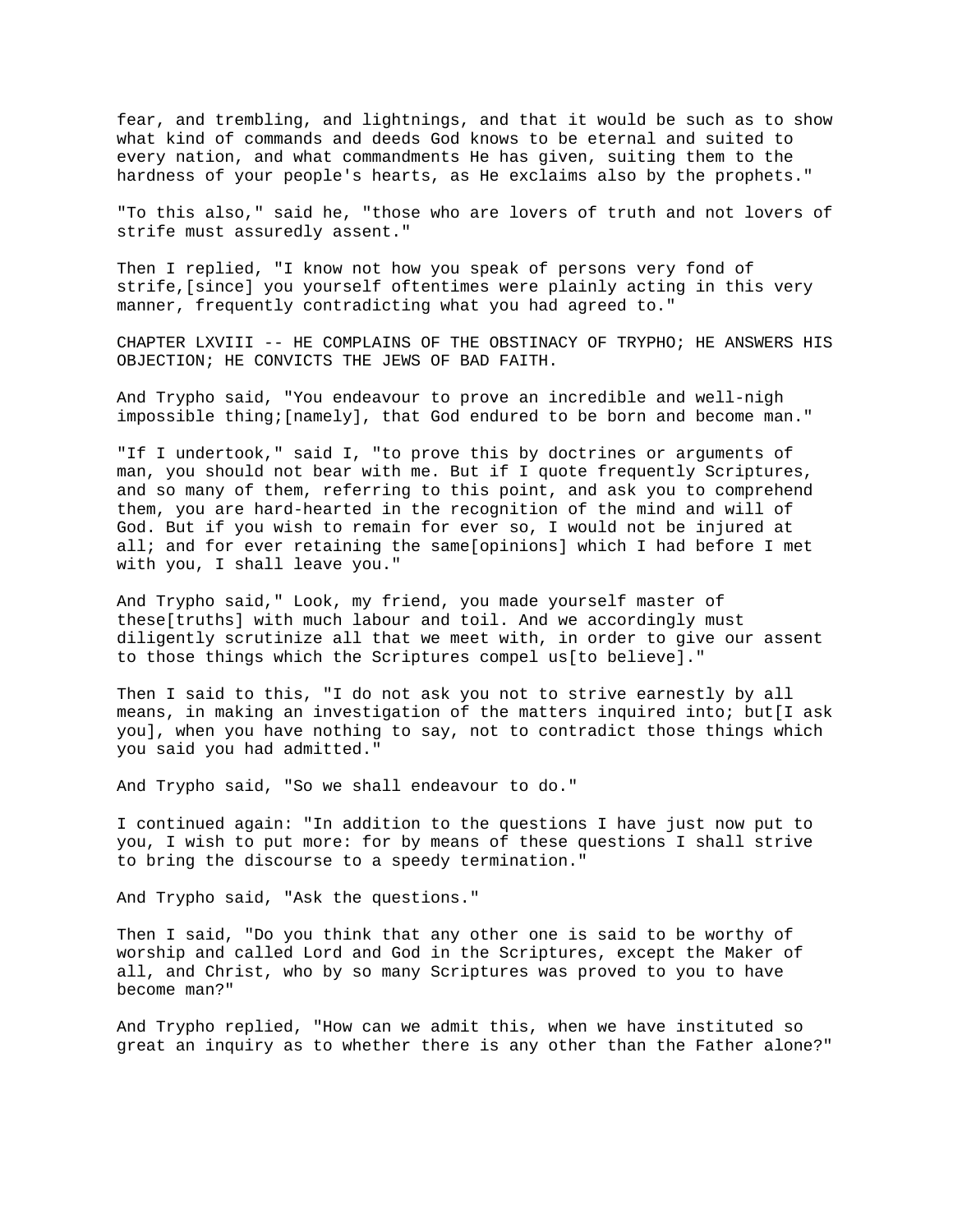Then I again said, "I must ask you this also, that I may know whether or not you are of a different opinion from that which you admitted some time ago."

He replied, "It is not, sir."

Then again I, "Since you certainly admit these things, and since Scripture says, 'Who shall declare His generation?' ought you not now to suppose that He is not the seed of a human race?"

And Trypho said, "How then does the Word say to David, that out of his loins God shall take to Himself a Son, and shall establish His kingdom, and shall set Him on the throne of His glory?"

And I said, "Trypho, if the prophecy which Isaiah uttered, "Behold, the virgin shall conceive,' is said not to the house of David, but to another house of the twelve tribes, perhaps the matter would have some difficulty; but since this prophecy refers to the house of David, Isaiah has explained how that which was spoken by God to David in mystery would take place. But perhaps you are not aware of this, my friends, that there were many sayings written obscurely, or parabolically, or mysteriously, and symbolical actions, which the prophets who lived after the persons who said or did them expounded." "Assuredly," said Trypho.

"If therefore, I shall show that this prophecy of Isaiah refers to our Christ, and not to Hezekiah, as you say, shall I not in this matter, too,

compel you not to believe your teachers, who venture to assert that the explanation which your seventy elders that were with Ptolemy the king of the Egyptians gave, is untrue in certain respects? For some statements in the Scriptures, which appear explicitly to convict them of a foolish and vain opinion, these they venture to assert have not been so written. But other statements, which they fancy they can distort and harmonize with human actions, these, they say, refer not to this Jesus Christ of ours, but to him of whom they are pleased to explain them. Thus, for instance, they have taught you that this Scripture which we are now discussing refers to Hezekiah, in which, as I promised, I shall show they are wrong. And since they are compelled, they agree that some Scriptures which we mention to them, and which expressly prove that Christ was to suffer, to be worshipped, and[to be called] God, and which I have already recited to you, do refer indeed to Christ, but they venture to assert that this man is not Christ. But they admit that He will come to suffer, and to reign, and to be worshipped, and to be God; and this opinion I shall in like manner show to be ridiculous and silly. But since I am pressed to answer first to what was said by you in jest, I shall make answer to it, and shall afterwards give replies to what follows.

CHAPTER LXIX -- THE DEVIL, SINCE HE EMULATES THE TRUTH, HAS INVENTED FABLES ABOUT BACCHUS, HERCULES, AND SCULAPIUS.

"Be well assured, then, Trypho," I continued, "that I am established in the knowledge of and faith in the Scriptures by those counterfeits which he who is called the devil is said to have performed among the Greeks; just as some were wrought by the Magi in Egypt, and others by the false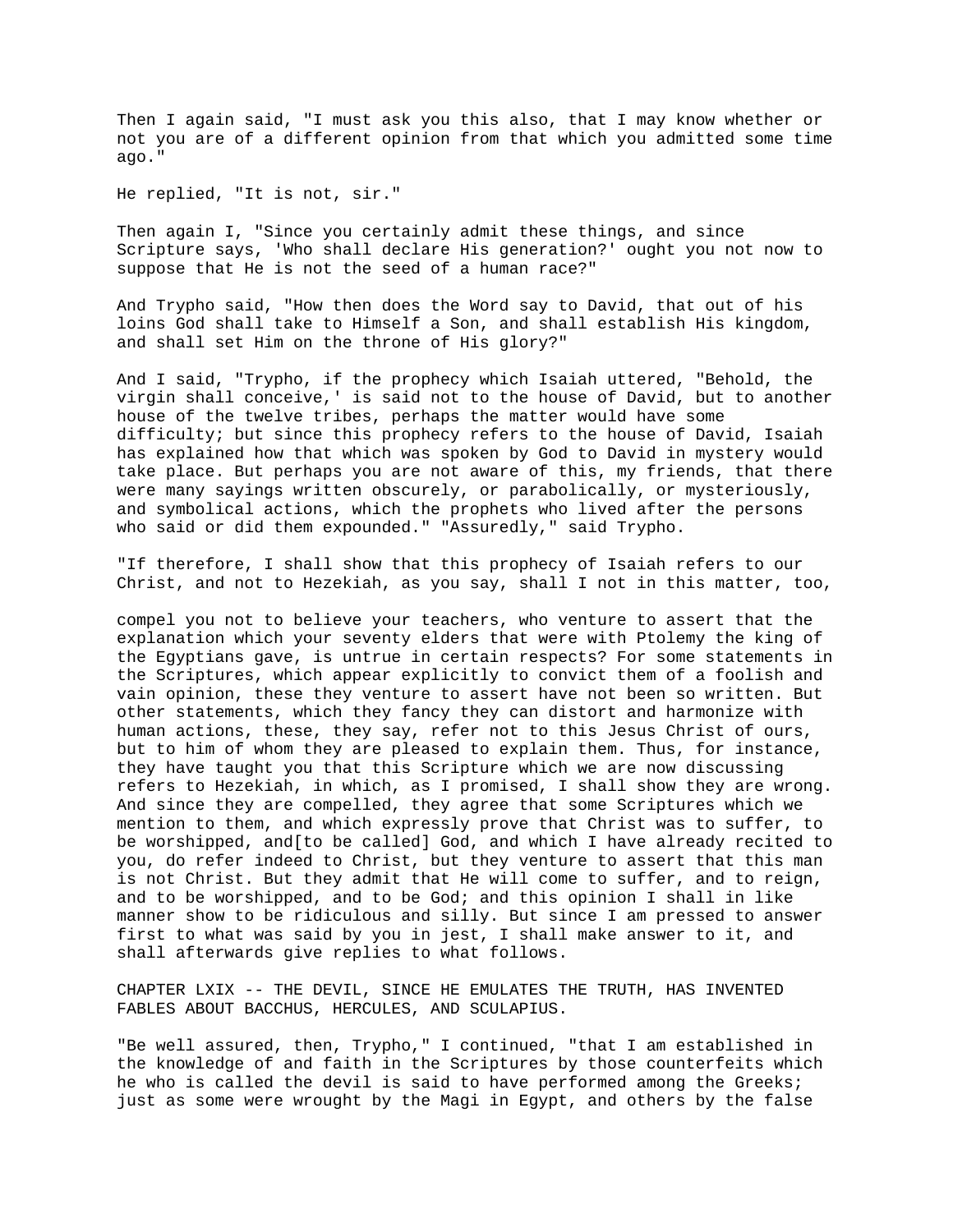prophets in Elijah's days. For when they tell that Bacchus, son of Jupiter, was begotten by[Jupiter's] intercourse with Semele, and that he was the discoverer of the vine; and when they relate, that being torn in pieces, and having died, he rose again, and ascended to heaven; and when they introduce wine into his mysteries, do I not perceive that[the devil] has imitated the prophecy announced by the patriarch Jacob, and recorded by Moses? And when they tell that Hercules was strong, and travelled over all the world, and was begotten by Jove of Alcmene, and ascended to heaven when he died, do I not perceive that the Scripture which speaks of Christ, 'strong as a giant to run his race,' has been in like manner imitated? And when he[the devil] brings forward sculapius as the raiser of the dead and healer of all diseases, may I not say that in this matter likewise he has imitated the prophecies about Christ? But since I have not quoted to you such Scripture as tells that Christ will do these things, I must necessarily remind you of one such: from which you can understand, how that to those destitute of a knowledge of God, I mean the Gentiles, who, 'having eyes, saw not, and having a heart, understood not,' worshipping the images of wood,[how even to them] Scripture prophesied that they would renounce these[vanities], and hope in this Christ. It is thus written: 'Rejoice, thirsty wilderness: let the wilderness be glad, and blossom as the lily: the deserts of the Jordan shall both blossom and be glad: and the glory of Lebanon was given to it, and the honour of Carmel. And my people shall see the exaltation of the Lord, and the glory of God. Be strong, ye careless hands and enfeebled knees. Be comforted, ye faint in soul: be strong, fear not. Behold, our God gives, and will give, retributive judgment. He shall come and save us. Then the eyes of the blind shall be opened, and the ears of the deaf shall hear. Then the lame shall leap as an hart, and the tongue of the stammerers shall be distinct: for water has broken forth in the wilderness, and a valley in the thirsty land; and the parched ground shall become pools, and a spring of water shall[rise up] in the thirsty land.' The spring of living water which gushed forth from God in the land destitute of the knowledge of God, namely the land of the Gentiles, was this Christ, who also appeared in your nation, and healed those who were maimed, and deaf, and lame in body from their birth, causing them to leap, to hear, and to see, by His word. And having raised the dead, and causing them to live, by His deeds He compelled the men who lived at that time to recognise Him. But though they saw such works, they asserted it was magical art. For they dared to call Him a magician, and a deceiver of the people. Yet He wrought such works, and persuaded those who were[destined to] believe on Him; for even if any one be labouring under a defect of body, yet be an observer of the doctrines delivered by Him, He shall raise him up at His second advent perfectly sound, after He has made him immortal, and incorruptible, and free from grief.

CHAPTER LXX -- SO ALSO THE MYSTERIES OF MITHRAS ARE DISTORTED FROM THE PROPHECIES OF DANIEL AND ISAIAH.

"And when those who record the mysteries of Mithras say that he was begotten of a rock, and call the place where those who believe in him are initiated a cave, do I not perceive here that the utterance of Daniel, that a stone without hands was cut out of a great mountain, has been imitated by them, and that they have attempted likewise to imitate the whole of Isaiah's words? For they contrived that the words of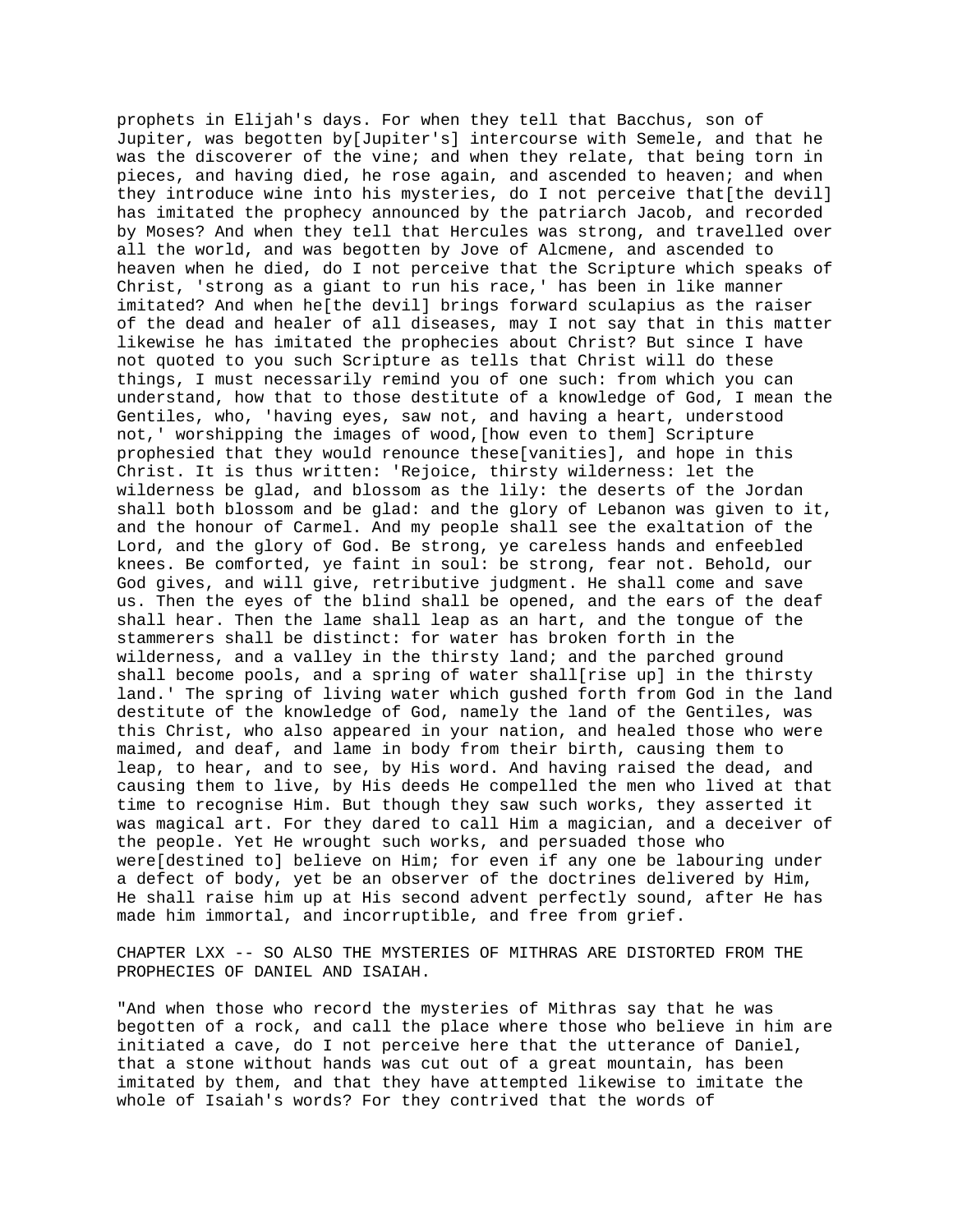righteousness be quoted also by them. But I must repeat to you the words of Isaiah referred to, in order that from them you may know that these things are so. They are these: 'Hear, ye that are far off, what I have done; those that are near shall know my might. The sinners in Zion are removed; trembling shall seize the impious. Who shall announce to you the everlasting place? The man who walks in righteousness, speaks in the right way, hates sin and unrighteousness, and keeps his hands pure from bribes, stops the ears from hearing the unjust judgment of blood closes the eyes from seeing unrighteousness: he shall dwell in the lofty cave of the strong rock. Bread shall be given to him, and his water[shall be] sure. Ye shall see the King with glory, and your eyes shall look far off. Your soul shall pursue diligently the fear of the Lord. Where is the scribe? where are the counsellors? where is he that numbers those who are nourished,--the small and great people? with whom they did not take counsel, nor knew the depth of the voices, so that they heard not. The people who are become depreciated, and there is no understanding in him who hears.' Now it is evident, that in this prophecy[allusion is made] to the bread which our Christ gave us to eat, in remembrance of His being made flesh for the sake of His believers, for whom also He suffered; and to the cup which He gave us to drink, in remembrance of His own blood, with giving of thanks. And this prophecy proves that we shall behold this very King with glory; and the very terms of the prophecy declare loudly, that the people foreknown to believe in Him were fore-known to pursue diligently the fear of the Lord. Moreover, these Scriptures are equally explicit in saying, that those who are reputed to know the writings of the Scriptures, and who hear the prophecies, have no understanding. And when I hear, Trypho," said I, "that Perseus was begotten of a virgin, I understand that the deceiving serpent counterfeited also this.

CHAPTER LXXI -- THE JEWS REJECT THE INTERPRETATION OF THE LXX., FROM WHICH, MOREOVER, THEY HAVE TAKEN AWAY SOME PASSAGES.

"But I am far from putting reliance in your teachers, who refuse to admit that the interpretation made by the seventy elders who were with Ptolemy[king] of the Egyptians is a correct one; and they attempt to frame another. And I wish you to observe, that they have altogether taken away many Scriptures from the translations effected by those seventy elders who were with Ptolemy, and by which this very man who was crucified is proved to have been set forth expressly as God, and man, and as being crucified, and as dying; but since I am aware that this is denied by all of your nation, I do not address myself to these points, but I proceed to carry on my discussions by means of those passages which are still admitted by you. For you assent to those which I have brought before your attention, except that you contradict the statement, 'Behold, the virgin shall conceive,' and say it ought to be read, 'Behold, the young woman shall conceive.' And I promised to prove that the prophecy referred, not, as you were taught, to Hezekiah, but to this Christ of mine: and now I shall go to the proof."

Here Trypho remarked, "We ask you first of all to tell us some of the Scriptures which you allege have been completely cancelled."

CHAPTER LXXII -- PASSAGES HAVE BEEN REMOVED BY THE JEWS FROM ESDRAS AND JEREMIAH.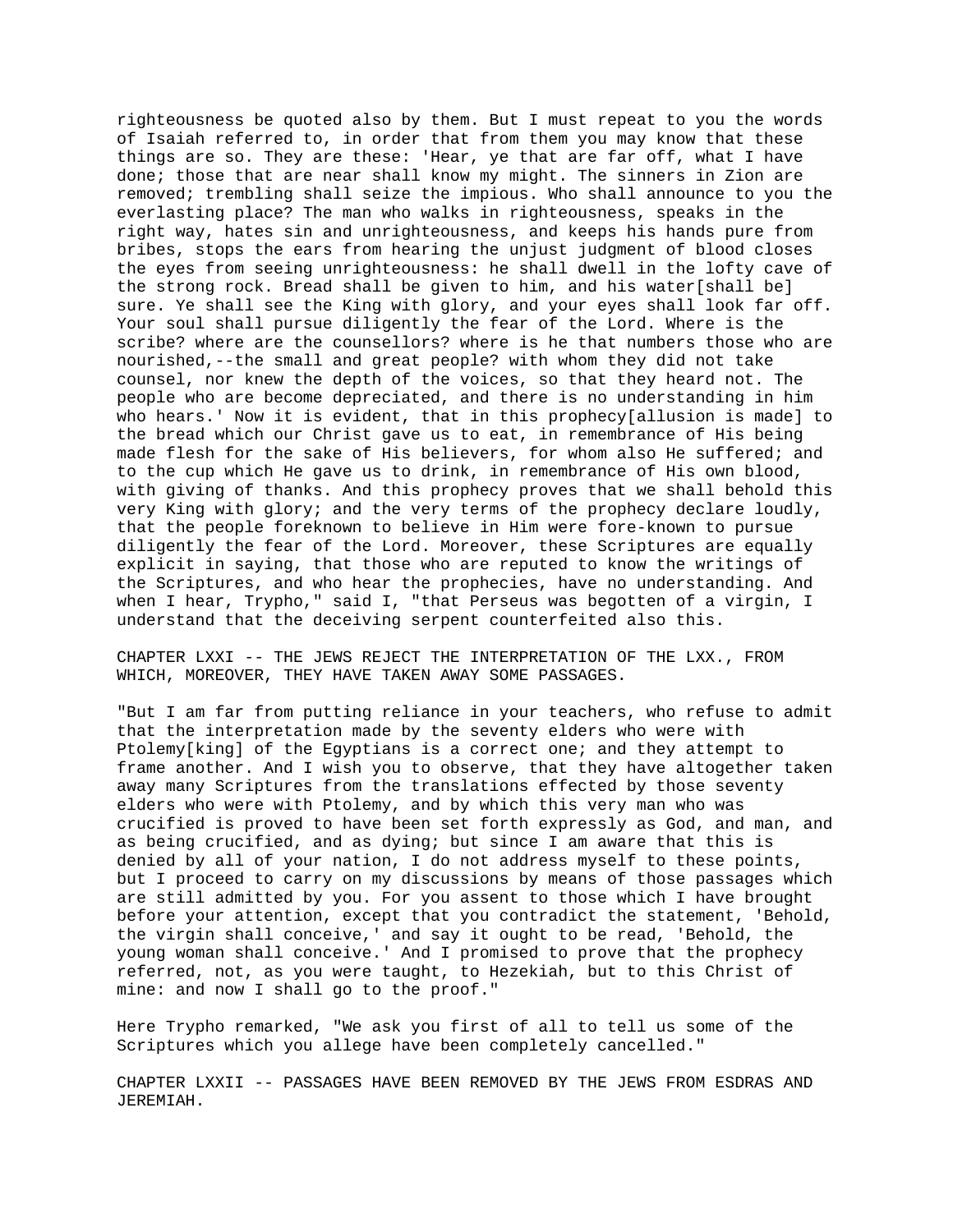And I said, "I shall do as you please. From the statements, then, which Esdras made in reference to the law of the passover, they have taken away the following: 'And Esdras said to the people, This passover is our Saviour and our refuge. And if you have understood, and your heart has taken it in, that we shall humble Him on a standard, and thereafter hope in Him, then this place shall not be forsaken for ever, says the God of hosts. But if you will not believe Him, and will not listen to His declaration, you shall be a laughing-stock to the nations.' And from the sayings of Jeremiah they have cut out the following: 'I[was] like a lamb that is brought to the slaughter: they devised a device against me, saying, Come, let us lay on wood on His bread, and let us blot Him out from the land of the living; and His name shall no more be remembered.' And since this passage from the sayings of Jeremiah is still written in some copies [of the Scriptures] in the synagogues of the Jews(for it is only a short time since they were cut out), and since from these words it is demonstrated that the Jews deliberated about the Christ Himself, to crucify and put Him to death, He Himself is both declared to be led as a sheep to the slaughter, as was predicted by Isaiah, and is here represented as a harmless lamb; but being in a difficulty about them, they give themselves over to blasphemy. And again, from the sayings of the same Jeremiah these have been cut out: 'The Lord God remembered His dead people of Israel who lay in the graves; and He descended to preach to them His own salvation.'

CHAPTER LXXIII -- [THE WORDS] "FROM THE WOOD" HAVE BEEN CUT OUT OF PS. XCVI

"And from the ninety-fifth(ninety-sixth) Psalm they have taken away this short saying of the words of David: 'From the wood.' For when the passage said, 'Tell ye among the nations, the Lord hath reigned from the wood,' they have left, 'Tell ye among the nations, the Lord hath reigned.' Now no one of your people has ever been said to have reigned as God and Lord among the nations, with the exception of Him only who was crucified, of whom also the Holy Spirit affirms in the same Psalm that He was raised again, and freed from[the grave], declaring that there is none like Him among the gods of the nations: for they are idols of demons. But I shall repeat the whole Psalm to you, that you may perceive what has been said. It is thus: 'Sing unto the Lord a new song; sing unto the Lord, all the earth. Sing unto the Lord, and bless His name; show forth His salvation from day to day. Declare His glory among the nations, His wonders among all people. For the Lord is great, and greatly to be praised: He is to be feared above all the gods. For all the gods of the nations are demons but the Lord made the heavens. Confession and beauty are in His presence; holiness and magnificence are in His sanctuary. Bring to the Lord, O ye countries of the nations, bring to the Lord glory and honour, bring to the Lord glory in His name. Take sacrifices, and go into His courts; worship the Lord in His holy temple. Let the whole earth be moved before Him tell ye among the nations, the Lord hath reigned. For He hath established the world, which shall not be moved; He shall judge the nations with equity. Let the heavens rejoice, and the earth be glad; let the sea and its fulness shake. Let the fields and all therein be joyful. Let all the trees of the wood be glad before the Lord: for He comes, for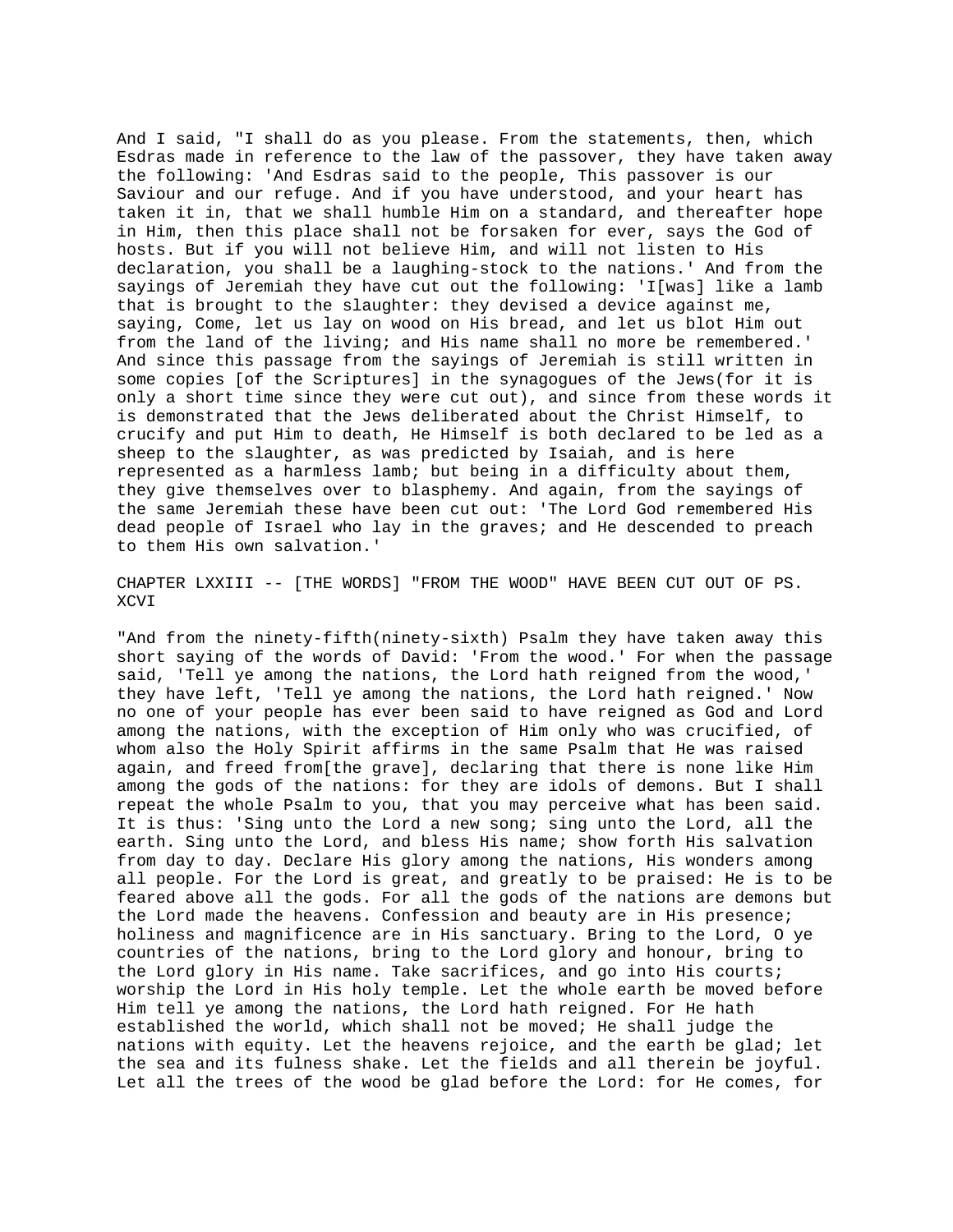He comes to judge the earth. He shall judge the world with righteousness, and the people with His truth.'"

Here Trypho remarked, "Whether[or not] the rulers of the people have erased any portion of the Scriptures, as you affirm, God knows; but it seems incredible."

"Assuredly," said I, "it does seem incredible. For it is more horrible than the calf which they made, when satisfied with manna on the earth; or than the sacrifice of children to demons; or than the slaying of the prophets. But," said I, "you appear to me not to have heard the Scriptures which I said they had stolen away. For such as have been quoted are more than enough to prove the points in dispute, besides those which are retained by us, and shall yet be brought forward."

CHAPTER LXXIV -- THE BEGINNING OF PS. XCVI. IS ATTRIBuTED TO THE FATHER[BY TRYPHO]. BUT[IT REFERS] TO CHRIST BY THESE WORDS: "TELL YE AMONG THE NATIONS THAT THE LORD," ETC.

Then Trypho said, "We know that you quoted these because we asked you. But it does not appear to me that this Psalm which you quoted last from the words of David refers to any other than the Father and Maker of the heavens and earth. You, however, asserted that it referred to Him who suffered, whom you also are eagerly endeavouring to prove to be Christ."

And I answered, "Attend to me, I beseech you, while I speak of the statement which the Holy Spirit gave utterance to in this Psalm; and you shall know that I speak not sinfully, and that we are not really bewitched; for so you shall be enabled of yourselves to understand many other statements made by the Holy Spirit. 'Sing unto the Lord a new song; sing unto the Lord, all the earth: sing unto the Lord, and bless His name; show forth His salvation from day to day, His wonderful works among all people.' He bids the inhabitants of all the earth, who have known the mystery of this salvation, i.e., the suffering of Christ, by which He saved them, sing and give praises to God the Father of all things, and recognise that He is to be praised and feared, and that He is the Maker of heaven and earth, who effected this salvation in behalf of the human race, who also was crucified and was dead, and who was deemed worthy by Him(God) to reign over all the earth. As[is clearly seen] also by the land into which[He said] He would bring[your fathers];[for He thus speaks]: 'This people[shall go a whoring after other gods], and shall forsake Me, and shall break my covenant which I made with them in that day; and I will forsake them, and will turn away My face from them; and they shall be devoured, and many evils and afflictions shall find them out; and they shall say in that day, Because the Lord my God is not amongst us, these misfortunes have found us out. And I shall certainly turn away My face from them in that day, on account of all the evils which they have committed, in that they have turned to other gods.'

CHAPTER LXXV -- IT IS PROVED THAT JESUS WAS THE NAME OF GOD IN THE BOOK OF EXODUS.

"Moreover, in the book of Exodus we have also perceived that the name of God Himself which, He says, was not revealed to Abraham or to Jacob, was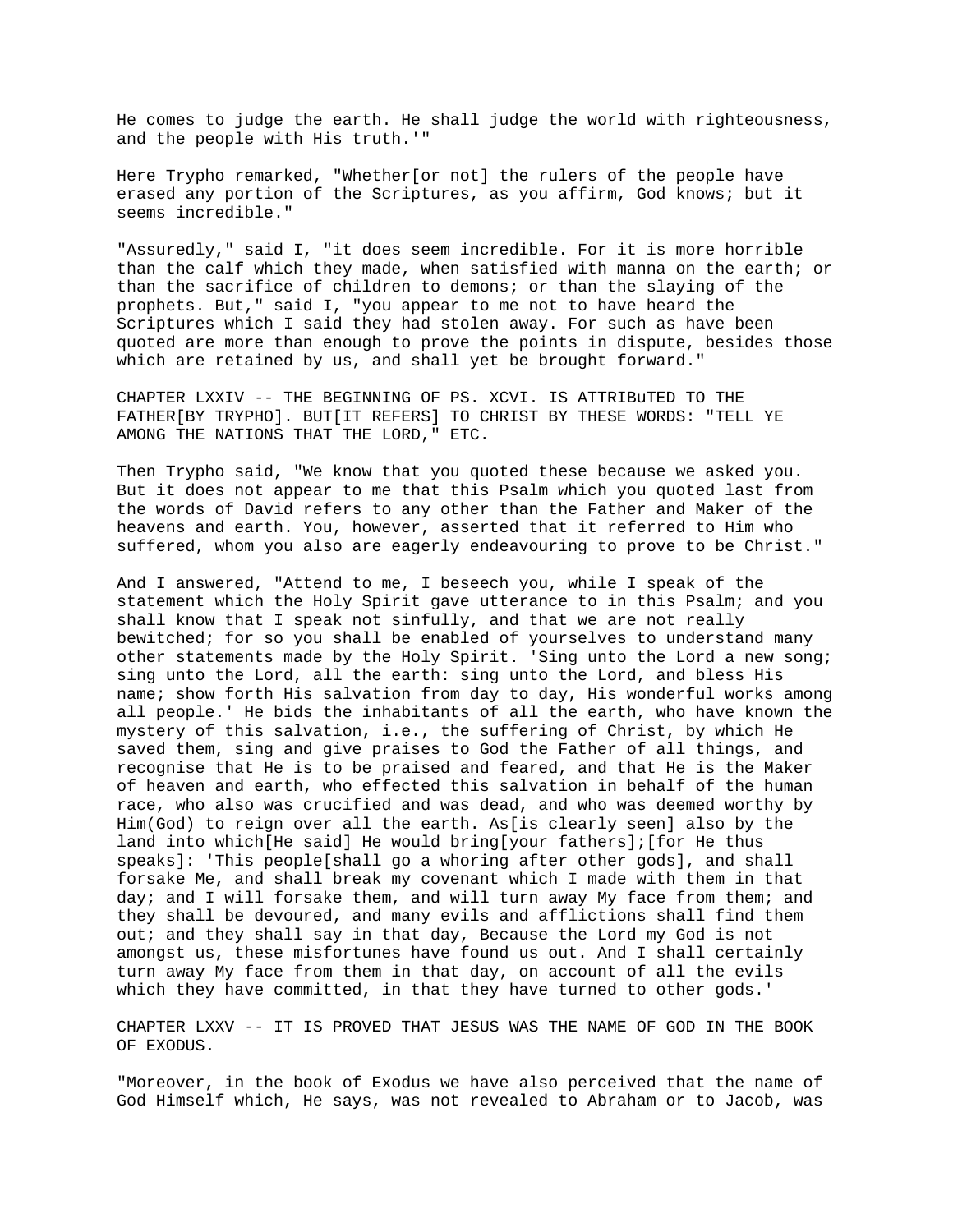Jesus, and was declared mysteriously through Moses. Thus it is written: 'And the Lord spake to Moses, Say to this people, Behold, I send My angel before thy face, to keep thee in the way, to bring thee into the land which I have prepared for thee. Give heed to Him, and obey Him; do not disobey Him. For He will not draw back from you; for My name is in Him.' Now understand that He who led your fathers into the land is called by this name Jesus, and first called Auses(Oshea). For if you shall understand this, you shall likewise perceive that the name of Him who said to Moses, 'for My name is in Him,' was Jesus. For, indeed, He was also called Israel, and Jacob's name was changed to this also. Now Isaiah shows that those prophets who are sent to publish tidings from God are called His angels and apostles. For Isaiah says in a certain place, 'Send me.' And that the prophet whose name was changed, Jesus[Joshua], was strong and great, is manifest to all. If, then, we know that God revealed Himself in so many forms to Abraham, and to Jacob, and to Moses, how are we at a loss, and do not believe that, according to the will of the Father of all things, it was possible for Him to be born man of the Virgin, especially after we have such Scriptures, from which it can be plainly perceived that He became so according to the will of the Father?

CHAPTER LXXVI -- FROM OTHER PASSAGES THE SAME MAJESTY AND GOVERNMENT OF CHRIST ARE PROVED.

"For when Daniel speaks of 'one like unto the Son of man' who received the everlasting kingdom, does he not hint at this very thing? For he declares that, in saying 'like unto the Son of man,' He appeared, and was man, but not of human seed. And the same thing he proclaimed in mystery when he speaks of this stone which was cut out without hands. For the expression 'it was cut out without hands' signified that it is not a work of man, but[a work] of the will of the Father and God of all things, who brought Him forth. And when Isaiah says, 'Who shall declare His generation?' he meant that His descent could not be declared. Now no one who is a man of men has a descent that cannot be declared. And when Moses says that He will wash His garments in the blood of the grape, does not this signify what I have now often told you is an obscure prediction, namely, that He had blood, but not from men; just as not man, but God, has begotten the blood of the vine? And when Isaiah calls Him the Angel of mighty l counsel, did he not foretell Him to be the Teacher of those truths which He did teach when He came[to earth]? For He alone taught openly those mighty counsels which the Father designed both for all those who have been and shall be well-pleasing to Him, and also for those who have rebelled against His will, whether men or angels, when He said: 'They shall come from the east[and from the west], and shall sit down with Abraham, and Isaac, and Jacob, in the kingdom of heaven: but the children of the kingdom shall be cast out into outer darkness.' And, 'Many shall say to Me in that day, Lord, Lord, have we not eaten, and drunk, and prophesied, and cast out demons in Thy name? And I will say to them, Depart from Me.' Again, in other words, by which He shall condemn those who are unworthy of salvation, He said, Depart into outer darkness, which the Father has prepared for Satan and his, angels.' And again, in other words, He said, 'I give unto you power to tread on serpents, and on scorpions, and on scolopendras, and on all the might of the enemy.' And now we, who believe on our Lord Jesus, who was crucified under Pontius Pilate, when we exorcise all demons and evil spirits, have them subjected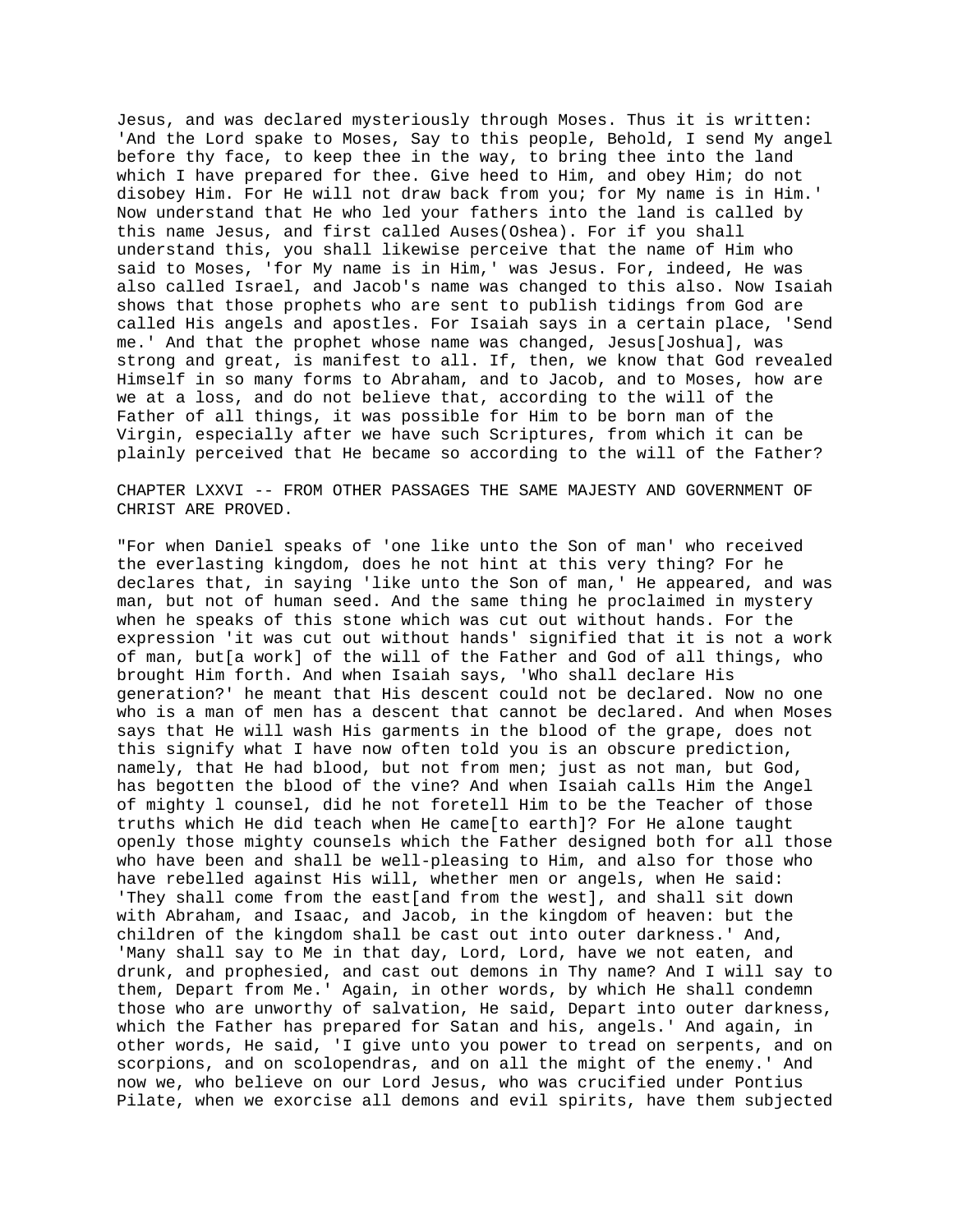to us. For if the prophets declared obscurely that Christ would suffer, and thereafter be Lord of all, yet that[declaration] could not be understood by any man until He Himself persuaded the apostles that such statements were expressly related in the Scriptures. For He exclaimed before His crucifixion: 'The Son of man must suffer many things, and be rejected by the Scribes and Pharisees, and be crucified, and on the third day rise again.' And David predicted that He would be born from the womb before sun and moon, according to the Father's will, and made Him known, being Christ, as God strong and to be worshipped."

CHAPTER LXXVII -- HE RETURNS TO EXPLAIN THE PROPHECY OF ISAIAH.

Then Trypho said, "I admit that such and so great arguments are sufficient to persuade one; but I wish[you] to know that I ask you for the proof which you have frequently proposed to give me. Proceed then to make this plain to us, that we may see how you prove that that [passage] refers to this Christ of yours. For we assert that the prophecy relates to Hezekiah." And I replied, "I shall do as you wish. But show me yourselves first of all how it is said of Hezekiah, that before he knew how to call father or mother, he received the power of Damascus and the spoils of Samaria in the presence of the king of Assyria. For it will not be conceded to you, as you wish to explain it, that Hezekiah waged war with the inhabitants of Damascus and Samaria in presence of the king of Assyria. 'For before the child knows how to call father or mother,' the prophetic word said, 'He shall take the power of Damascus and spoils of Samaria in presence of the king of Assyria.' For if the Spirit of prophecy had not made the statement with an addition, 'Before the child knows how to call father or mother, he shall take the power of Damascus and spoils of Samaria,' but had only said, 'And shall bear a son, and he shall take the power of Damascus and spoils of Samaria,' then you might say that God foretold that he would take these things, since He fore-knew it. But now the prophecy has stated it with this addition: 'Before the child knows how to call father or mother, he shall take the power of Damascus and spoils of Samaria.' And you cannot prove that such a thing ever happened to any one among the Jews. But we are able to prove that it happened in the case of our Christ. For at the time of His birth, Magi who came from Arabia worshipped Him, coming first to Herod, who then was sovereign in your land, and whom the Scripture calls king of Assyria on account of his ungodly and sinful character. For you know," continued I, "that the Holy Spirit oftentimes announces such events by parables and similitudes; just as He did towards all the people in Jerusalem, frequently saying to them, 'Thy father is an Amorite, and thy mother a Hittite.

CHAPTER LXXVIII -- HE PROVES THAT THIS PROPHECY HARMONIZES WITH CHRIST ALONE, FROM WHAT IS AFTERWARDS WRITTEN.

"Now this king Herod, at the time when the Magi came to him from Arabia, and said they knew from a star which appeared in the heavens that a King had been born in your country, and that they had come to worship Him, learned from the elders of your people that it was thus written regarding Bethlehem in the prophet: 'And thou, Bethlehem, in the land of Judah, art by no means least among the princes of Judah; for out of thee shall go forth the leader who shall feed my people.' Accordingly the Magi from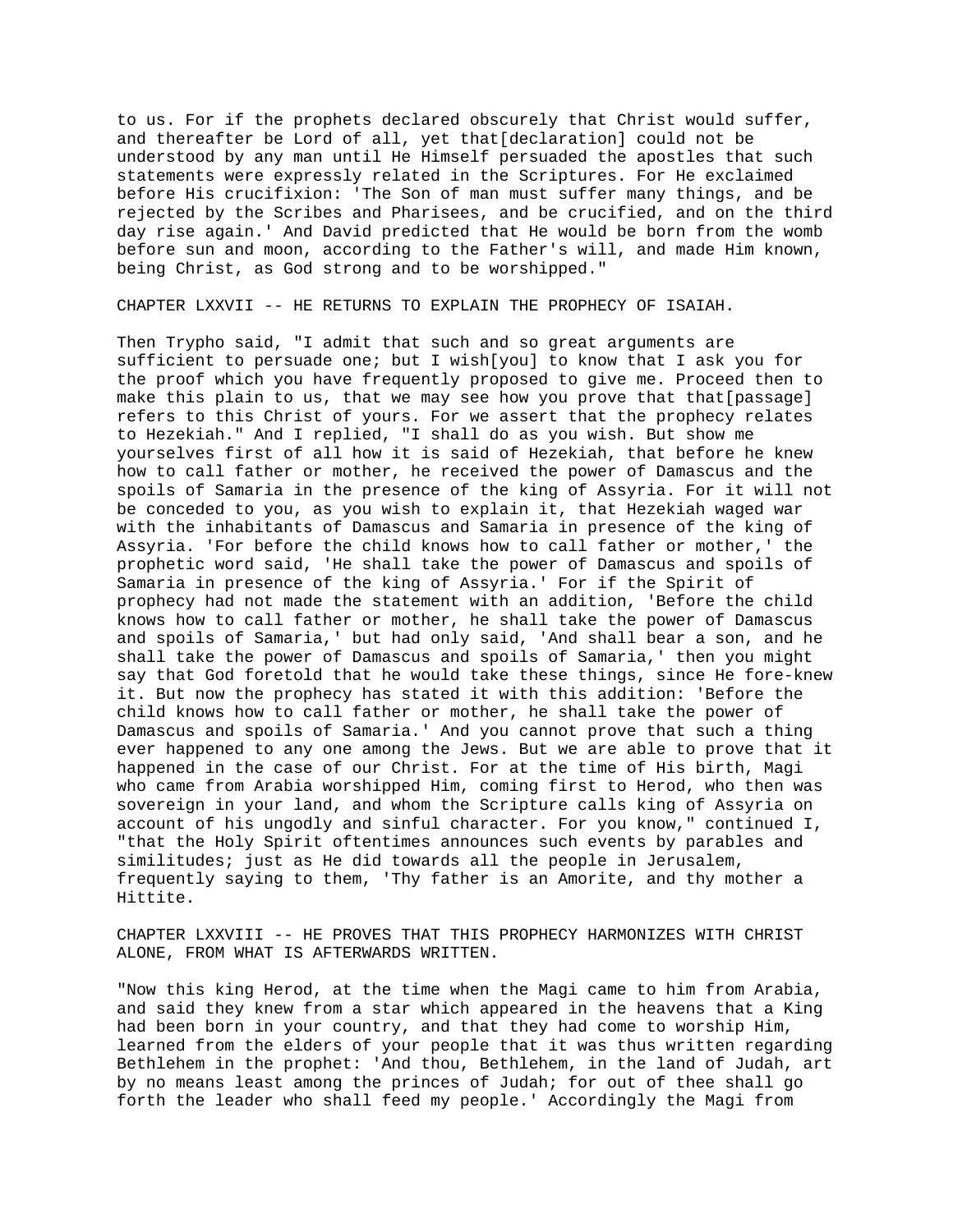Arabia came to Bethlehem and worshipped the Child, and presented Him with gifts, gold and frankincense, and myrrh; but returned not to Herod, being warned in a revelation after worshipping the Child in Bethlehem. And Joseph, the spouse of Mary, who wished at first to put away his betrothed Mary, supposing her to be pregnant by intercourse with a man, i.e., from fornication, was commanded in a vision not to put away his wife; and the angel who appeared to him told him that what is in her womb is of the Holy Ghost. Then he was afraid, and did not put her away; but on the occasion of the first census which was taken in Jud a, under Cyrenius, he went up from Nazareth, where he lived, to Bethlehem, to which he belonged, to be enrolled; for his family was of the tribe of Judah, which then inhabited that region. Then along with Mary he is ordered to proceed into Egypt, and remain there with the Child until another revelation warn them to return into Jud a. But when the Child was born in Bethlehem, since Joseph could not find a lodging in that village, he took up his quarters in a certain cave near the village; and while they were there Mary brought forth the Christ and placed Him in a manger, and here the Magi who came from Arabia found Him. I have repeated to you," I continued, "what Isaiah foretold about the sign which foreshadowed the cave; but for the sake of those who have come with us to-day, I shall again remind you of the passage." Then I repeated the passage from Isaiah which I have already written, adding that, by means of those words, those who presided over the mysteries of Mithras were stirred up by the devil to say that in a place, called among them a cave, they were initiated by him. "So Herod, when the Magi from Arabia did not return to him, as he had asked them to do, but had departed by another way to their own country, according to the commands laid on them; and when Joseph, with Mary and the Child, had now gone into Egypt, as it was revealed to them to do; as he did not know the Child whom the Magi had gone to worship, ordered simply the whole of the children then in Bethlehem to be massacred. And Jeremiah prophesied that this would happen, speaking by the Holy Ghost thus: 'A voice was heard in Ramah, lamentation and much wailing, Rachel weeping for her children; and she would not be comforted, because they are not.' Therefore, on account of the voice which would be heard from Ramah, i.e., from Arabia(for there is in Arabia at this very time a place called Rama), wailing would come on the place where Rachel the wife of Jacob called lsrael, the holy patriarch, has been buried, i.e., on Bethlehem; while the women weep for their own slaughtered children, and have no consolation by reason of what has happened to them. For that expression of Isaiah 'He shall take the power of Damascus and spoils of Samaria,' foretold that the power of the evil demon that dwelt in Damascus should be overcome by Christ as soon as He was born; and this is proved to have happened. For the Magi, who were held in bondage for the commission of all evil deeds through the power of that demon, by coming to worship Christ, shows that they have revolted from that dominion which held them captive; and this[dominion] the Scripture has showed us to reside in Damascus. Moreover, that sinful and unjust power is termed well in parable, Samaria. And none of you can deny that Damascus was, and is, in the region of Arabia, although now it belongs to what is called Syrophoenicia. Hence it would be becoming for you, sirs, to learn what you have not perceived, from those who have received grace from God, namely, from us Christians; and not to strive in every way to maintain your own doctrines, dishonouring those of God. Therefore also this grace has been transferred to us, as Isaiah says, speaking to the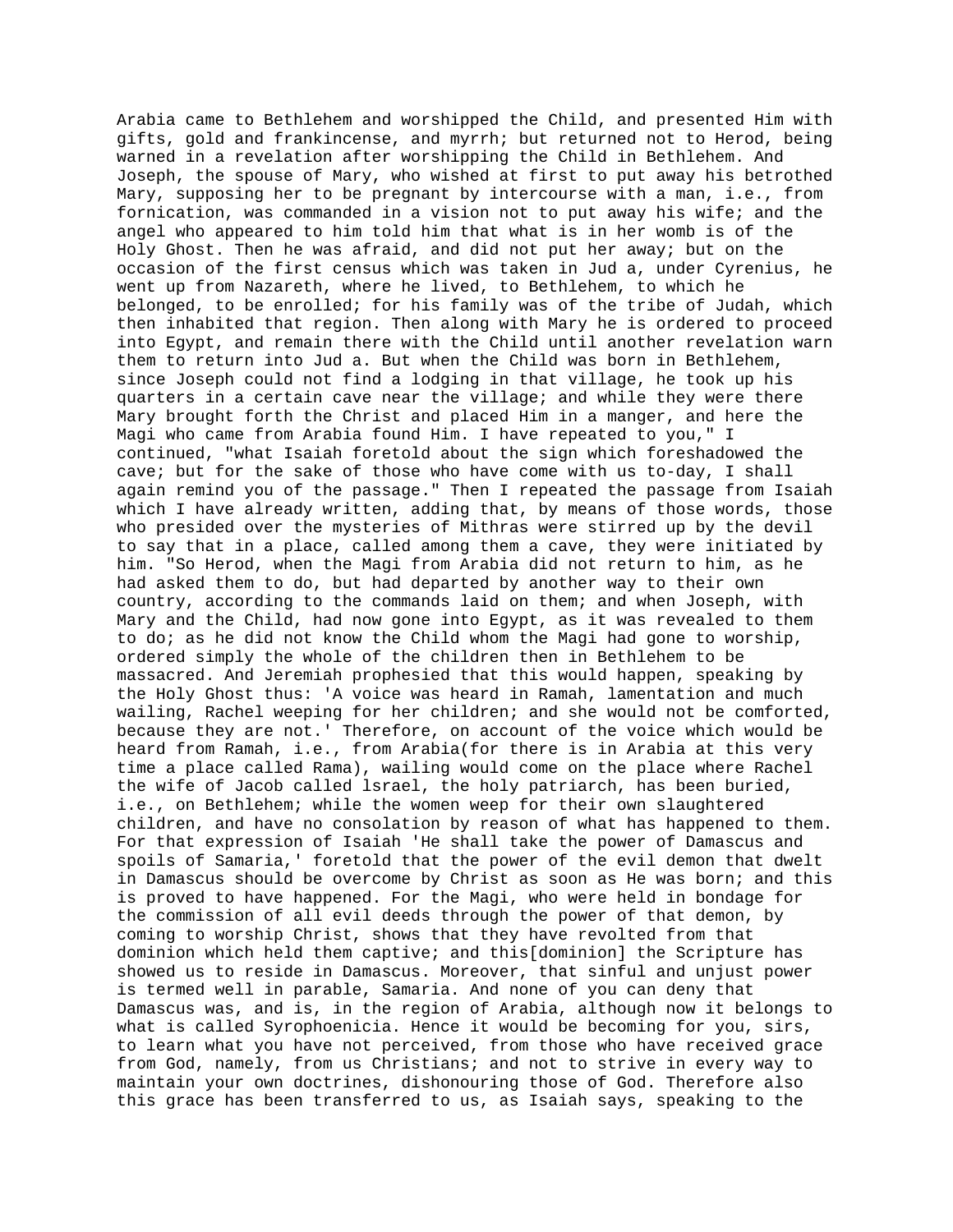following effect: 'This people draws near to Me, they honour Me with their lips, but their heart is far from Me; but in vain they worship Me, teaching the commands and doctrines of men. Therefore, behold, I will proceed to remove this people, and I shall remove them; and I shall take away the wisdom of their wise men, and bring to nothing the understanding of the prudent men.' "

CHAPTER LXXIX -- HE PROVES AGAINST TRYPHO THAT THE WICKED ANGELS HAVE REVOLTED FROM GOD.

On this, Trypho, who was somewhat angry, but respected the Scriptures, as was manifest from his countenance, said to me, "The utterances of God are holy, but your expositions are mere contrivances, as is plain from what has been explained by you; nay, even blasphemies, for you assert that angels sinned and revolted from God."

And I, wishing to get him to listen to me, answered in milder tones, thus: "I admire, sir, this piety of yours; and I pray that you may entertain the same disposition towards Him to whom angels are recorded to minister, as Daniel says; for[one] like the Son of man is led to the Ancient of days, and every kingdom is given to Him for ever and ever. But that you may know, sir," continued I, "that it is not our audacity which has induced us to adopt this exposition, which you reprehend, I shall give you evidence from Isaiah himself; for he affirms that evil angels have dwelt and do dwell in Tanis, in Egypt. These are[his] words: 'Woe to the rebellious children! Thus saith the Lord, You have taken counsel, but not through Me; and[made] agreements, but not through My Spirit, to add sins to sins; who have sinned in going down to Egypt(but they have not inquired at Me), that they may be assisted by Pharaoh, and be covered with the shadow of the Egyptians. For the shadow of Pharaoh shall be a disgrace to you, and a reproach to those who trust in the Egyptians; for the princes in Tanis are evil angels. In vain will they labour for a people which will not profit them by assistance, but[will be] for a disgrace and a reproach[to them].' And, further, Zechariah tells, as you yourself have related, that the devil stood on the right hand of Joshua the priest, to resist him; and[the Lord] said, 'The Lord, who has taken Jerusalem, rebuke thee.' And again, it is written in Job, as you said yourself, how that the angels came to stand before the Lord, and the devil came with them. And we have it recorded by Moses in the beginning of Genesis, that the serpent beguiled Eve, and was cursed. And we know that in Egypt there were magicians who emulated the mighty power displayed by God through the faithful servant Moses. And you are aware that David said, 'The gods of the nations are demons.'"

CHAPTER LXXX -- THE OPINION OF JUSTIN WITH REGARD TO THE REIGN OF A THOUSAND YEARS. SEVERAL CATHOLICS REJECT IT.

And Trypho to this replied, "I remarked to you sir, that you are very anxious to be safe in all respects, since you cling to the Scriptures. But tell me, do you really admit that this place, Jerusalem, shall be rebuilt; and do you expect your people to be gathered together, and made joyful with Christ and the patriarchs, and the prophets, both the men of our nation, and other proselytes who joined them before your Christ came?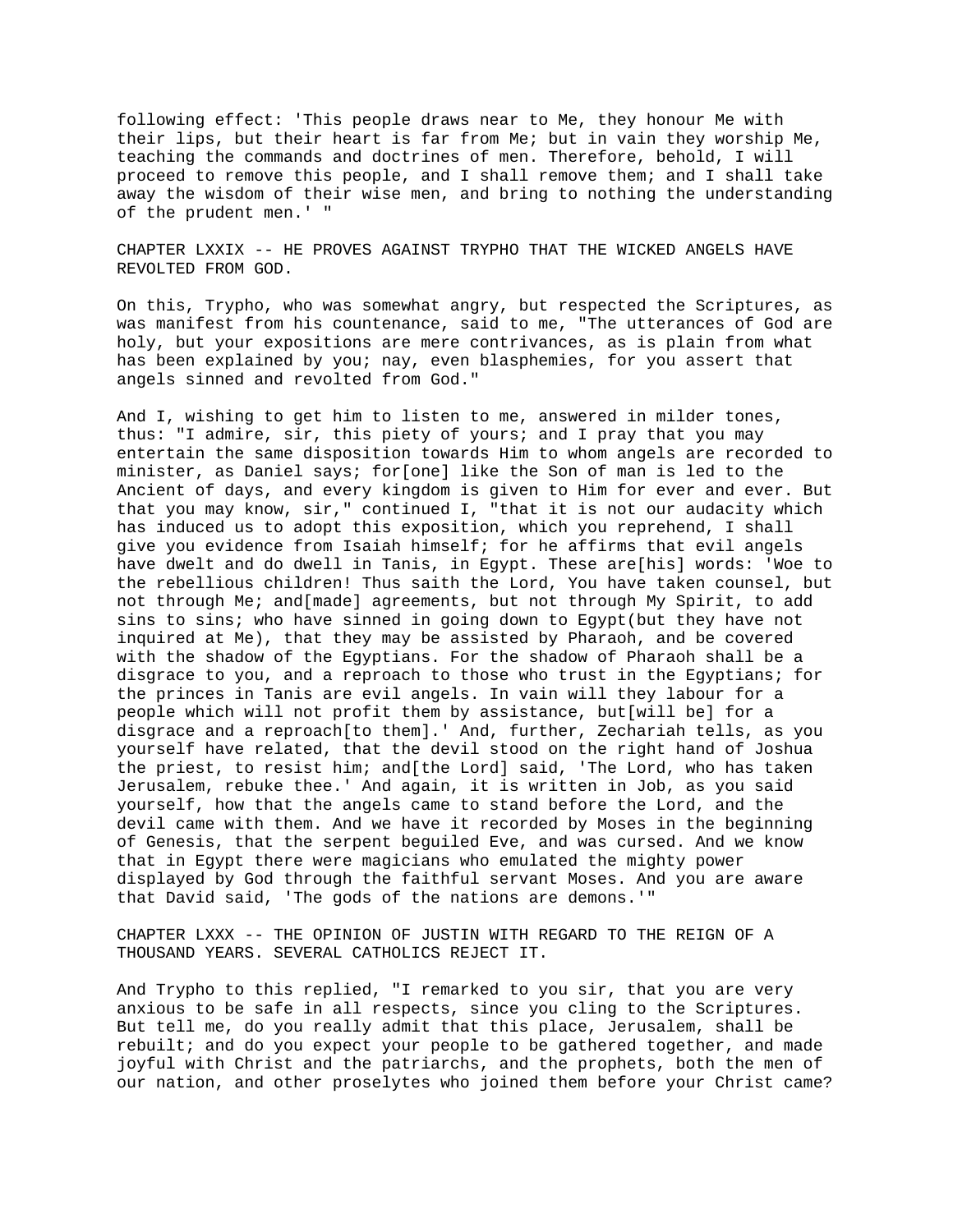or have you given way, and admitted this in order to have the appearance of worsting us in the controversies?"

Then I answered, "I am not so miserable a fellow, Trypho, as to say one thing and think another. I admitted to you formerly, that I and many others are of this opinion, and[believe] that such will take place, as you assuredly are aware; but, on the other hand, I signified to you that many who belong to the pure and pious faith, and are true Christians, think otherwise. Moreover, I pointed out to you that some who are called Christians, but are godless, impious heretics, teach doctrines that are in every way blasphemous, atheistical, and foolish. But that you may know that I do not say this before you alone, I shall draw up a statement, so far as I can, of all the arguments which have passed between us; in which I shall record myself as admitting the very same things which I admit to you. For I choose to follow not men or men's doctrines, but God and the doctrines[delivered] by Him. For if you have fallen in with some who are called Christians, but who do not admit this[truth], and venture to blaspheme the God of Abraham, and the God of Isaac, and the God of Jacob; who say there is no resurrection of the dead, and that their souls, when they die, are taken to heaven; do not imagine that they are Christians, even as one, if he would rightly consider it, would not admit that the Sadducees, or similar sects of Genist , Meristae,Gelilaeans, Hellenists, Pharisees, Baptists, are Jews(do not hear me impatiently when I tell you what I think), but are[only] called Jews and children of Abraham, worshipping God with the lips, as God Himself declared, but the heart was far from Him. But I and others, who are right-minded Christians on all points, are assured that there will be a resurrection of the dead, and a thousand years in Jerusalem, which will then be built, adorned, and enlarged, the prophets Ezekiel and Isaiah and others declare.

CHAPTER LXXXI -- HE ENDEAVOURS TO PROVE THIS OPINION FROM ISAIAH AND THE APOCALYPSE.

"For Isaiah spake thus concerning this space of a thousand years: 'For there shall be the new heaven and the new earth, and the former shall not be remembered, or come into their heart; but they shall find joy and gladness in it, which things I create. For, Behold, I make Jerusalem a rejoicing, and My people a joy; and I shall rejoice over Jerusalem, and be glad over My I people. And the voice of weeping shall be no more heard in her, or the voice of crying. And there shall be no more there a person of immature years, or an old man who shall not fulfil his days. For the young man shall be an hundred years old; but the sinner who dies an hundred years old, he shall be accursed. And they shall build houses, and shall themselves inhabit them; and they shall plant vines, and shall themselves eat the produce of them, and drink the wine. They shall not build, and others inhabit; they shall not plant, and others eat. For according to the days of the tree of life shall be the days of my people; the works of their toil shall abound. Mine elect shall not toil fruitlessly, or beget children to be cursed; for they shall be a seed righteous and blessed by the Lord, and their offspring with them. And it shall come to pass, that before they call I will hear; while they are still speaking, I shall say, What is it? Then shall the wolves and the lambs feed together, and the lion shall eat straw like the ox; but the serpent[shall eat] earth as bread. They shall not hurt or maltreat each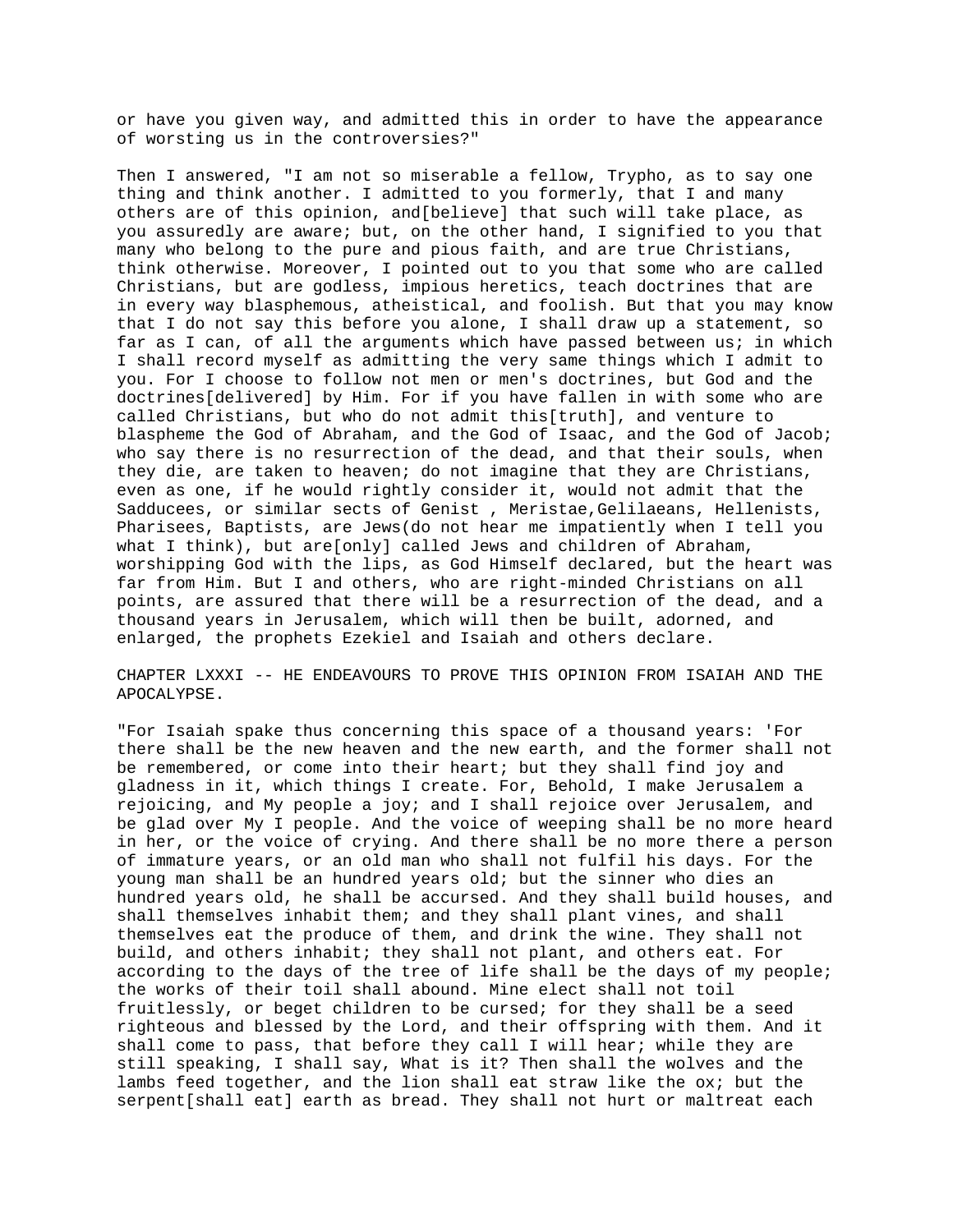other on the holy mountain, i saith the Lord.' Now we have understood that the expression used among these words, 'According to the days of the tree[of life] shall be the days of my people; the works of their toil shall abound' obscurely predicts a thousand years. For as Adam was told that in the nay fie ate of the tree he would die, we know that he did not complete a thousand years. We have perceived, moreover, that the expression, 'The day of the Lord is as a thousand years,' is connected with this subject. And further, there was a certain man with us, whose name was John, one of the apostles of Christ, who prophesied, by a revelation that was made to him, that those who believed in our Christ would dwell a thousand years in Jerusalem; and that thereafter the general, and, in short, the eternal resurrection and judgment of all men would likewise take place. Just as our Lord also said, 'They shall neither marry nor be given in marriage, but shall be equal to the angels, the children of the God of the resurrection.'

CHAPTER LXXXII -- THE PROPHETICAL GIFTS OF THE JEWS WERE TRANSFERRED TO THE CHRISTIANS.

"For the prophetical gifts remain with us, even to the present time. And hence you ought to understand that[the gifts] formerly among your nation have been transferred to us. And just as there were false prophets contemporaneous with your holy prophets, so are there now many false teachers amongst us, of whom our Lord forewarned us to beware; so that in no respect are we deficient, since we know that He foreknew all that would happen to us after His resurrection from the dead and ascension to heaven. For He said we would be put to death, and hated for His name's sake; and that many false prophets and false Christs would appear in His name, and deceive many: and so has it come about. For many have taught godless, blasphemous, and unholy doctrines, forging them in His name; have taught, too, and even yet are teaching, those things which proceed from the unclean spirit of the devil, and which were put into their hearts. Therefore we are most anxious that you be persuaded not to be misled by such persons, since we know that every one who can speak the truth, and yet speaks it not, shall be judged by God, as God testified by Ezekiel, when He said, 'I have made thee a watchman to the house of Judah. If the sinner sin, and thou warn him not, he himself shall die in his sin; but his blood will I require at thine hand. But if thou warn him, thou shalt be innocent.' And on this account we are, through fear, very earnest in desiring to converse[with men] according to the Scriptures, but not from love of money, or of glory, or of pleasure. For no man can convict us of any of these[vices]. No more do we wish to live like the rulers of your people, whom God reproaches when He says, 'Your rulers are companions of thieves, lovers of bribes, followers of the rewards.' Now, if you know certain amongst us to be of this sort, do not for their sakes blaspheme the Scriptures and Christ, and do not assiduously strive to give falsified interpretations.

CHAPTER LXXXIII -- IT IS PROVED THAT THE PSALM, "THE LORD SAID TO MY LORD," ETC., DOES NOT SUIT HEZEKIAH.

"For your teachers have ventured to refer the passage, 'The Lord says to my Lord, Sit at my right hand, till I make Thine enemies Thy footstool,' to Hezekiah; as if he were requested to sit on the right side of the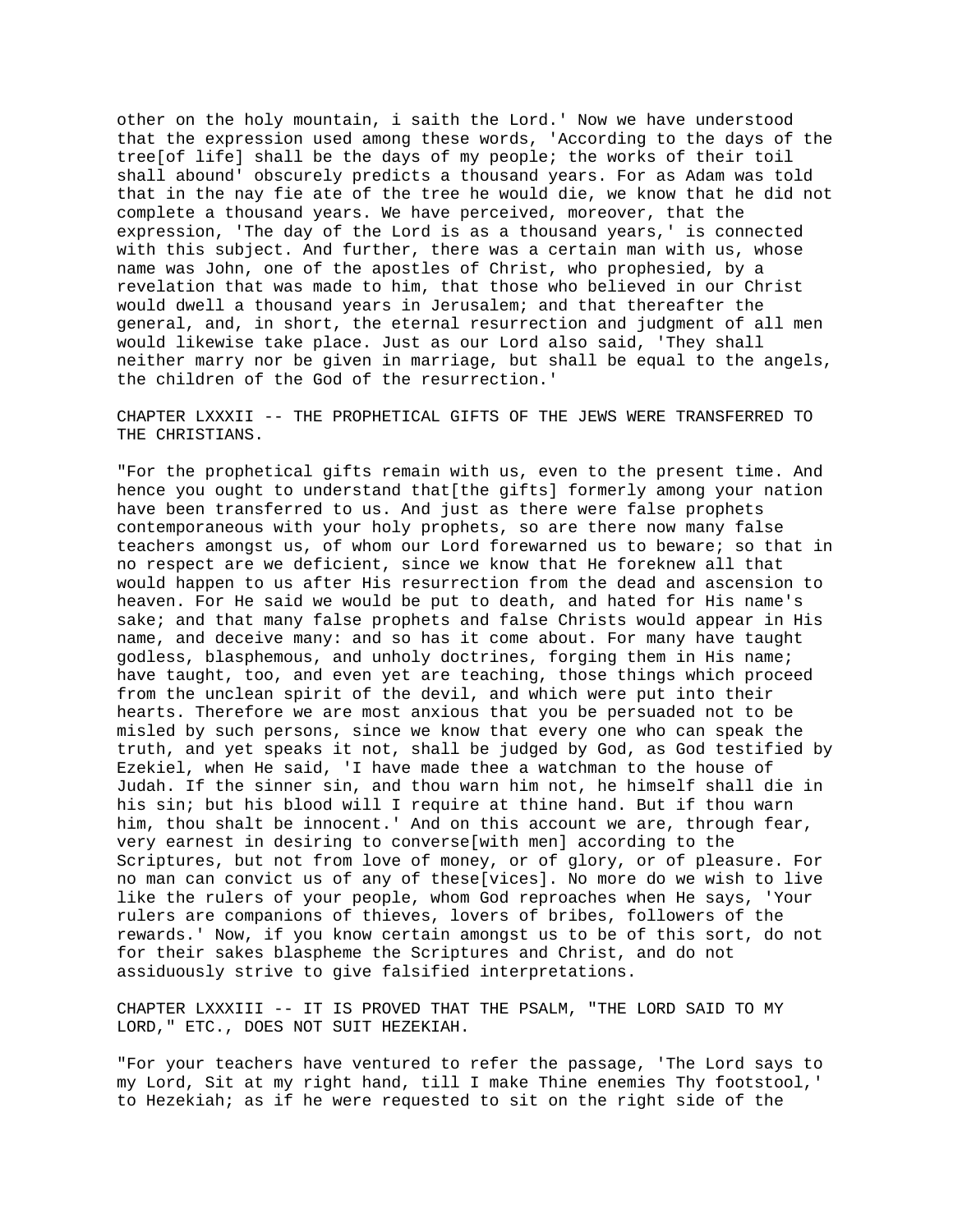temple, when the king of Assyria sent to him and threatened him; and he was told by Isaiah not to be afraid. Now we know and admit that what Isaiah said took place; that the king of Assyria desisted from waging war against Jerusalem in Hezekiah's days, and the angel of the Lord slew about 185,000 of the host of the Assyrians. But it is manifest that the Psalm does not refer to him. For thus it is written, 'The Lord says to my Lord, Sit at My right hand, till I make Thine enemies Thy footstool. He shall send forth a rod of power over Jerusalem, and it shall rule in the midst of Thine enemies. In the splendour of the saints before the morning star have I begotten Thee. The Lord hath sworn, and will not repent, Thou art a priest for ever after the order of Melchizedek.' Who does not admit, then, that Hezekiah is no priest for ever after the order of Melchizedek? And who does not know that he is not the redeemer of Jerusalem? And who does not know that he neither sent a rod of power into Jerusalem, nor ruled in the midst of his enemies; but that it was God who averted from him the enemies, after he mourned and was afflicted? But our Jesus, who has not yet come in glory, has sent into Jerusalem a rod of power, namely, the word of calling and repentance[meant] for all nations over which demons held sway, as David says, 'The gods of the nations are demons.' And His strong word has prevailed on many to forsake the demons whom they used to serve, and by means of it to believe in the Almighty God because the gods of the nations are demons. And we mentioned formerly that the statement, 'In the splendour of the saints before the morning star have I begotten Thee from the womb,' is made to Christ.

CHAPTER LXXXIV -- THAT PROPHECY, "BEHOLD, A VIRGIN," ETC., SUITS CHRIST ALONE.

"Moreover, the prophecy, 'Behold, the virgin shall conceive, and bear a son,' was uttered respecting Him. For if He to whom Isaiah referred was not to be begotten of a virgin, of whom did the Holy Spirit declare, 'Behold, the Lord Himself shall give us a sign: behold, the virgin shall conceive, and bear a son?' For if He also were to be begotten of sexual intercourse, like all other first-born sons, why did God say that He would give a sign which is not common to all the first-born sons? But that which is truly a sign, and which was to be made trustworthy to mankind,--namely, that the first-begotten of all creation should become incarnate by the Virgin's womb, and be a child,--this he anticipated by the Spirit of prophecy, and predicted it, as I have repeated to you, in various ways; in order that, when the event should take place, it might be known as the operation of the power and will of the Maker of all things; just as Eve was made from one of Adam's ribs, and as all living beings were created in the beginning by the word of God. But you in these matters venture to pervert the expositions which your elders that were with Ptolemy king of Egypt gave forth, since you assert that the Scripture is not so as they have expounded it, but says, 'Behold, the young woman shall conceive,' as if great events were to be inferred if a woman should beget from sexual intercourse: which indeed all young women, with the exception of the barren, do; but even these, God, if He wills, is able to cause[to bear]. For Samuel's mother, who was barren, brought forth by l the will of God; and so also the wife of the holy patriarch Abraham; and Elisabeth, who bore John the Baptist, and other such. So that you must not suppose that it is impossible for God to do anything He wills. And especially when it was predicted that this would take place,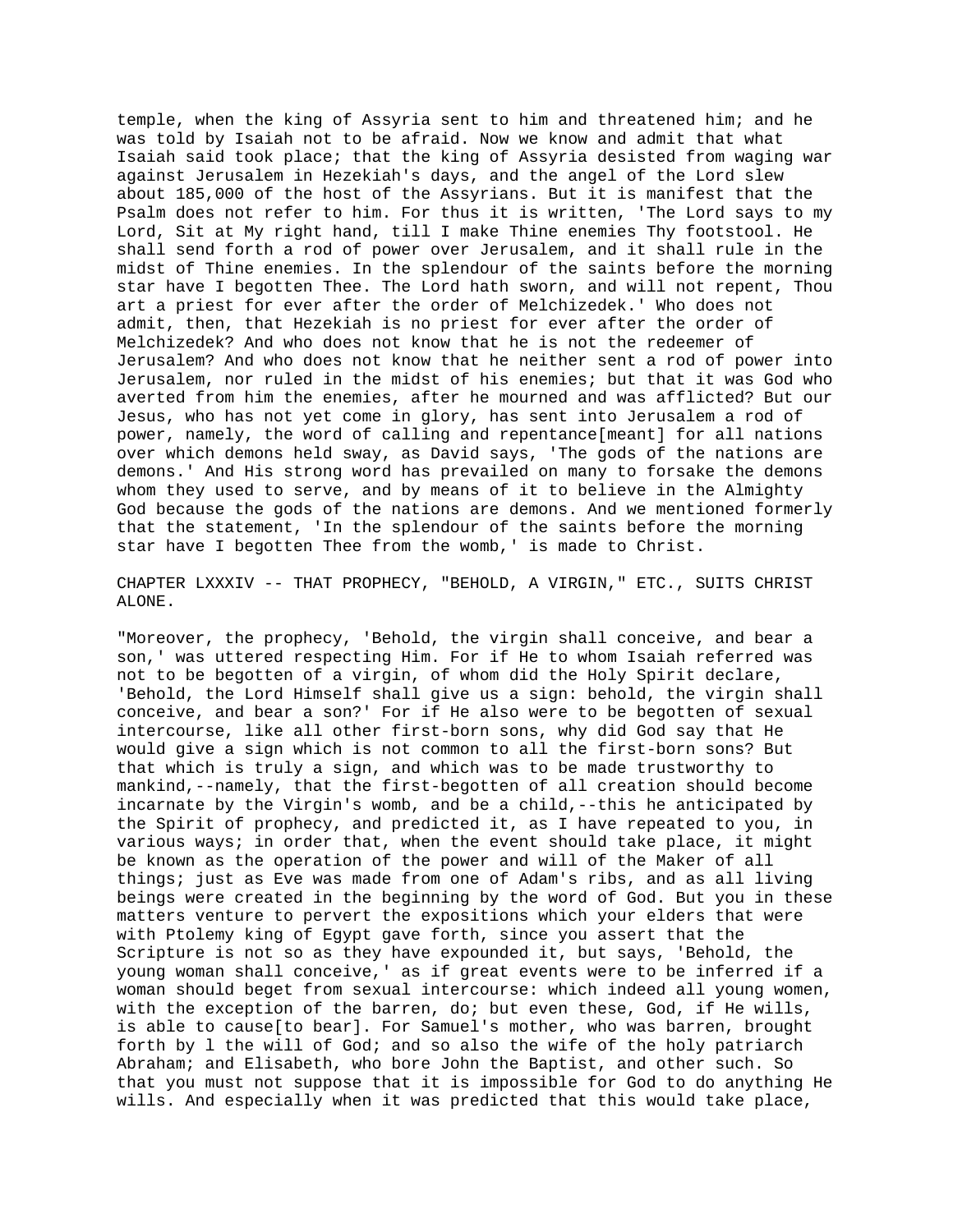do not venture to pervert or misinterpret the prophecies, since you will injure yourselves alone, and will not harm God.

CHAPTER LXXXV -- HE PROVES THAT CHRIST IS THE LORD OF HOSTS FROM PS. XXIV., AND FROM HIS AUTHORITY OVER DEMONS.

"Moreover, some of you venture to expound the prophecy which runs, 'Lift up your gates, ye rulers; and be ye lift up, ye everlasting doors, that the King of glory may enter,' as if it referred likewise to Hezekiah, and others of you[expound it] of Solomon; but neither to the latter nor to the former, nor, in short, to any of your kings, can it be proved to have reference, but to this our Christ alone, who appeared without comeliness, and inglorious, as Isaiah and David and all the Scriptures said; who is the Lord of hosts, by the will of the Father who conferred on Him[the dignity]; who also rose from the dead, and ascended to heaven, as the Psalm and the other Scriptures manifested when they announced Him to be Lord of hosts; and of this you may, if you will, easily be persuaded by the occurrences which take place before your eyes. For every demon, when exorcised in the name of this very Son of God--who is the First-born of every creature, who became man by the Virgin, who suffered, and was crucified under Pontius Pilate by your nation, who died, who rose from the dead, and ascended into heaven--is overcome and subdued. But though you exorcise any demon in the name of any of those who were amongst you- either kings, or righteous men, or prophets, or patriarchs--it will not be subject to you. But if any of you exorcise it in[the name of] the God of Abraham, and the God of Isaac, and the God of Jacob, it will perhaps be subject to you. Now assuredly your exorcists, I have said, make use of craft when they exorcise, even as the Gentiles do, and employ fumigations and incantations. But that they are angels and powers whom the word of prophecy by David[commands] to lift up the gates, that He who rose from the dead, Jesus Christ, the Lord of hosts, according to the will of the Father, might enter, the word of David has likewise showed; which I shall again recall to your attention for the sake of those who were not with us yesterday, for whose benefit, moreover, I sum up many things I said yesterday. And now, if I say this to you, although I have repeated it many times, I know that it is not absurd so to do. For it is a ridiculous thing to see the sun, and the moon, and the other stars, continually keeping the same course, and bringing round the different seasons; and to see the computer who may be asked how many are twice two, because he has frequently said that they are four, not ceasing to say again that they late four; and equally so other things, which are confidently admitted, to be continually mentioned and admitted in like manner; yet that he who founds his discourse on the prophetic Scriptures should leave them and abstain from constantly referring to the same Scriptures, because it is thought he can bring forth something better than Scripture. The passage, then, by which I proved that God reveals that there are both angels and hosts in heaven is this: 'Praise the Lord from the heavens: praise Him in the highest. Praise Him, all His angels: praise Him, all His hosts.' "

Then one of those who had come with them on the second day, whose name was Mnaseas, said, "We are greatly pleased that you undertake to repeat the same things on our account."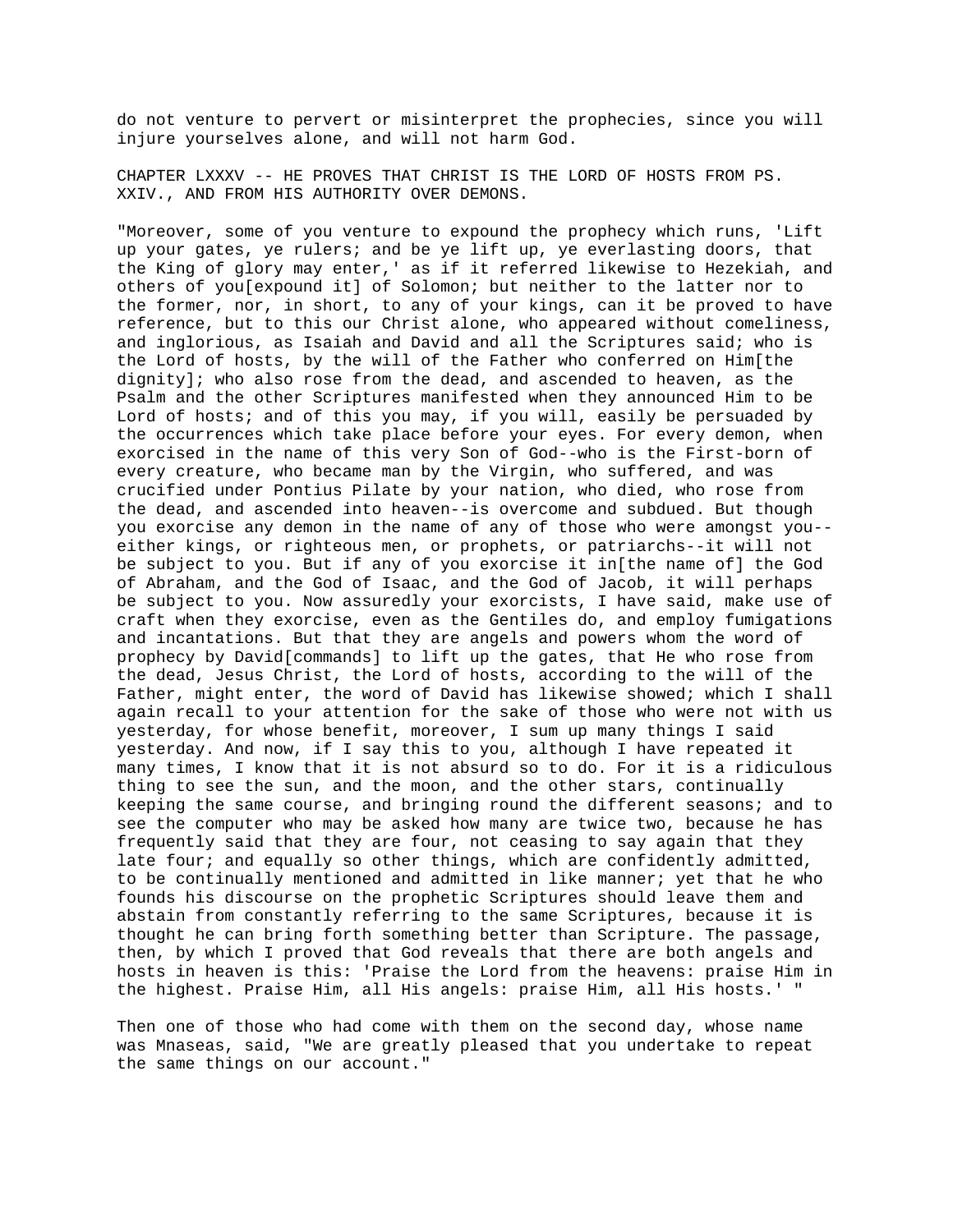And I said, "Listen, my friends, to the Scripture which induces me to act thus. Jesus commanded to love even[our] enemies, as was predicted by Isaiah in many passages, in which also is contained the mystery of our own regeneration, as well, in fact, as the regeneration of all who expect that Christ will appear in Jerusalem, and by their works endeavour earnestly to please Him. These are the words spoken by Isaiah: 'Hear the word of the Lord, ye that tremble at His word. Say, our brethren, to them that hate you and detest you, that the name of the Lord has been glorified. He has appeared to your joy, and they shall be ashamed. A voice of noise from the city, a voice from the temple, a voice of the Lord who rendereth recompense to the proud. Before she that travailed brought forth, and before the pains of labour came, she brought forth a male child. Who hath heard such a thing? and who hath seen such a thing? has the earth brought forth in one day? and has she produced a nation at once? for Zion has travailed and borne her children. But I haye given such an expectation even to her that does not bring forth, said the Lord. Behold, I have made her that begetteth, and her that is barren, saith the Lord. Rejoice, O Jerusalem, and hold a joyous assembly, all ye that love her. Be glad, all ye that mourn for her, that ye may suck and be filled with the breast of her consolation, that having suck ye may be delighted with the entrance of His glory.' "

CHAPTER LXXXVI -- THERE ARE VARIOUS FIGURES IN THE OLD TESTAMENT OF THE WOOD OF THE CROSS BY WHICH CHRIST REIGNED.

And when I had quoted this, I added, "Hear, then, how this Man, of whom the Scriptures declare that He will come again in glory after His crucifixion, was symbolized both by the tree of life, which was said to have been planted in paradise, and by those events which should happen to all the just. Moses was sent with a rod to effect the redemption of the people; and with this in his hands at the head of the people, he divided the sea. By this he saw the water gushing out of the rock; and when he cast a tree into the waters of Marah, which were bitter, he made them sweet. Jacob, by putting rods into the water-troughs, caused the sheep of his uncle to conceive, so that he should obtain their young. With his rod the same Jacob boasts that he had crossed the river. He said he had seen a ladder, and the Scripture has declared that God stood above it. But that this was not the Father, we have proved from the Scriptures. And Jacob, having poured oil on a stone in the same place, is testified to by the very God who appeared to him, that he had anointed a pillar to the God who appeared to him. And that the stone symbolically proclaimed Christ, we have also proved by many Scriptures; and that the unguent, whether it was of oil, or of stacte, or of any other compounded sweet balsams, had reference to Him, we have also proved, inasmuch as the word says: 'Therefore God, even Thy God, hath anointed Thee with the oil of gladness above Thy fellows.' For indeed all kings and anointed persons obtained from Him their share in the names of kings and anointed: just as He Himself received from the Father the titles of King, and Christ, and Priest, and Angel, and such like other titles which He bears or did bear. Aaron's rod, which blossomed, declared him to be the high priest. Isaiah prophesied that a rod would come forth from the root of Jesse,[and this was] Christ. And David says that the righteous man is 'like the tree that is planted by the channels of waters, which should yield its fruit in its season, and whose leaf should not fade.' Again, the righteous is said to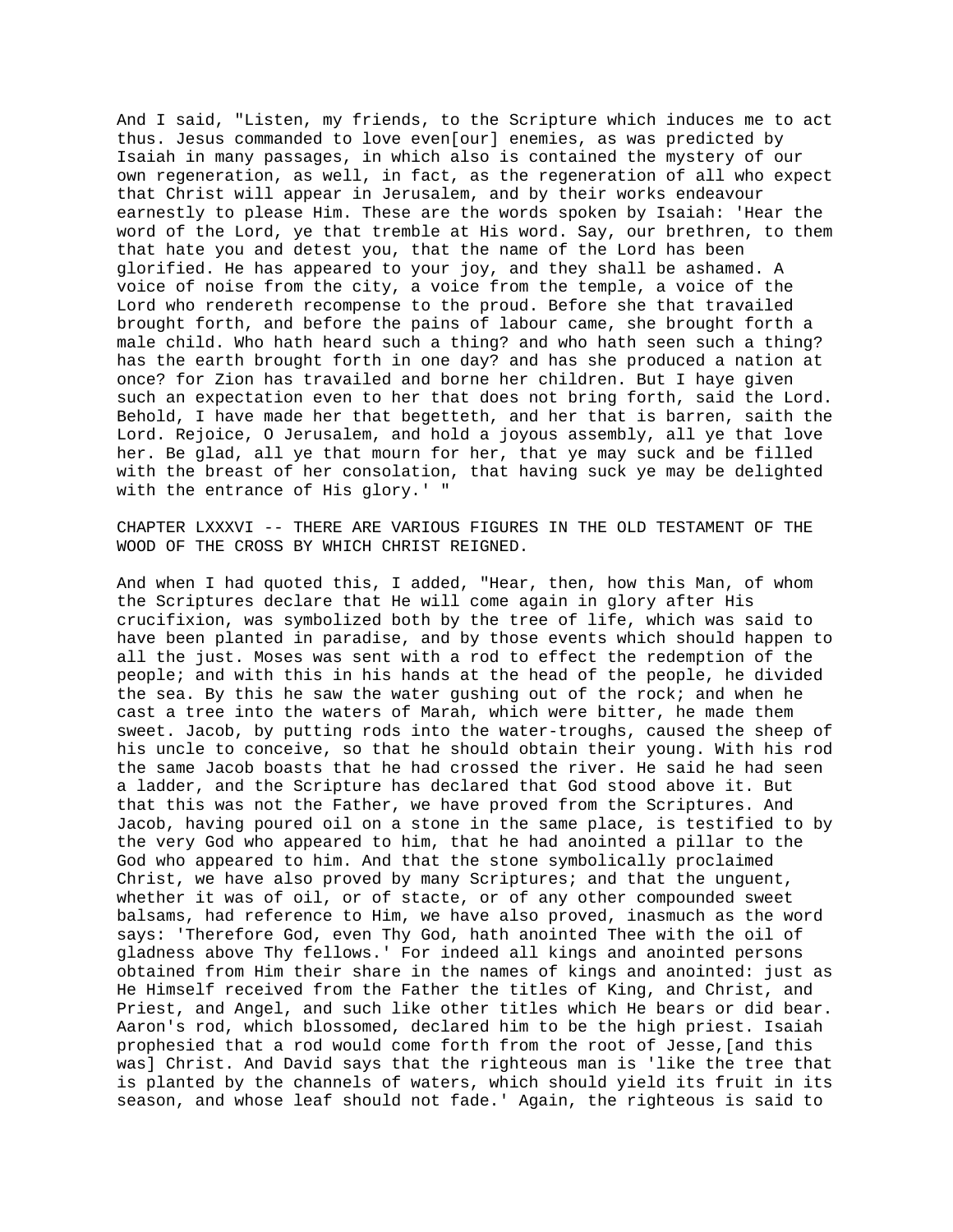flourish like the palm-tree. God appeared from a tree to Abraham, as it is written, near the oak in Mature. The people found seventy willows and twelve springs after crossing the Jordan. David affirms that God comforted him with a rod and staff. Elisha, by casting a stick into the river Jordan, recovered the iron part of the axe with which the sons of the prophets had gone to cut down trees to build the house in which they wished to read and study the law and commandments of God; even as our Christ, by being crucified on the tree, and by purifying with water, has redeemed us, though plunged in the direst offences which we have committed, and has made a house of prayer and adoration. Moreover, it was a rod that pointed out Judah to be the father of Tamar's sons by a great mystery."

CHAPTER LXXXVII -- TRYPHO MAINTAINS IN OBJECTION THESE WORDS: "AND SHALL REST ON HIM," ETC. THEY ARE EXPLAINED BY JUSTIN.

Hereupon Trypho, after I had spoken these words, said, "Do not now suppose that I am endeavouring, by asking what I do ask, to overturn the statements you have made; but I wish to receive information respecting those very points about which I now inquire. Tell me, then, how, when the Scripture asserts by Isaiah, 'There shall come forth a rod from the root of Jesse; and a flower shall grow up from the root of Jesse; and the Spirit of God shall rest upon Him, the spirit of wisdom and understanding, the spirit of counsel and might, the spirit of knowledge and piety: and the spirit of the fear of the Lord shall fill Him:' (now you admitted to me," continued he, "that this referred to Christ, and you maintain Him to be pre-existent God, and having become incarnate by God's will, to be born man by the Virgin:) how He can be demonstrated to have been pre-existent, who is filled with the powers of the Holy Ghost, which the Scripture by Isaiah enumerates, as if He were in lack of them?"

Then I replied, "You have inquired most discreetly and most prudently, for truly there does seem to be a difficulty; but listen to what I say, that you may perceive the reason of this also. The Scripture says that these enumerated powers of the Spirit have come on Him, not because He stood in need of them, but because they would rest in Him, i.e., would find their accomplishment in Him, so that there would be no more prophets in your nation after the ancient custom: and this fact you plainly perceive. For after Him no prophet has arisen among you. Now, that [you may know that] your prophets, each receiving some one or two powers from God, did and spoke the things which we have learned from the Scriptures, attend to the following remarks of mine. Solomon possessed the spirit of wisdom, Daniel that of understanding and counsel, Moses that of might and piety, Elijah that of fear, and Isaiah that of knowledge; and so with the others: each possessed one power, or one joined alternately with another; also Jeremiah, and the twelve [prophets], and David, and, in short, the rest who existed amongst you. Accordingly He rested, i.e., ceased, when He came, after whom, in the times of this dispensation wrought out by Him amongst men, it was requisite that such gifts should cease from you; and having received their rest in Him, should again, as had been predicted, become gifts which, from the grace of His Spirit's power, He imparts to those who believe in Him, according as He deems each man worthy thereof. I have already said, and do again say, that it had been prophesied that this would be done by Him after His ascension to heaven. It is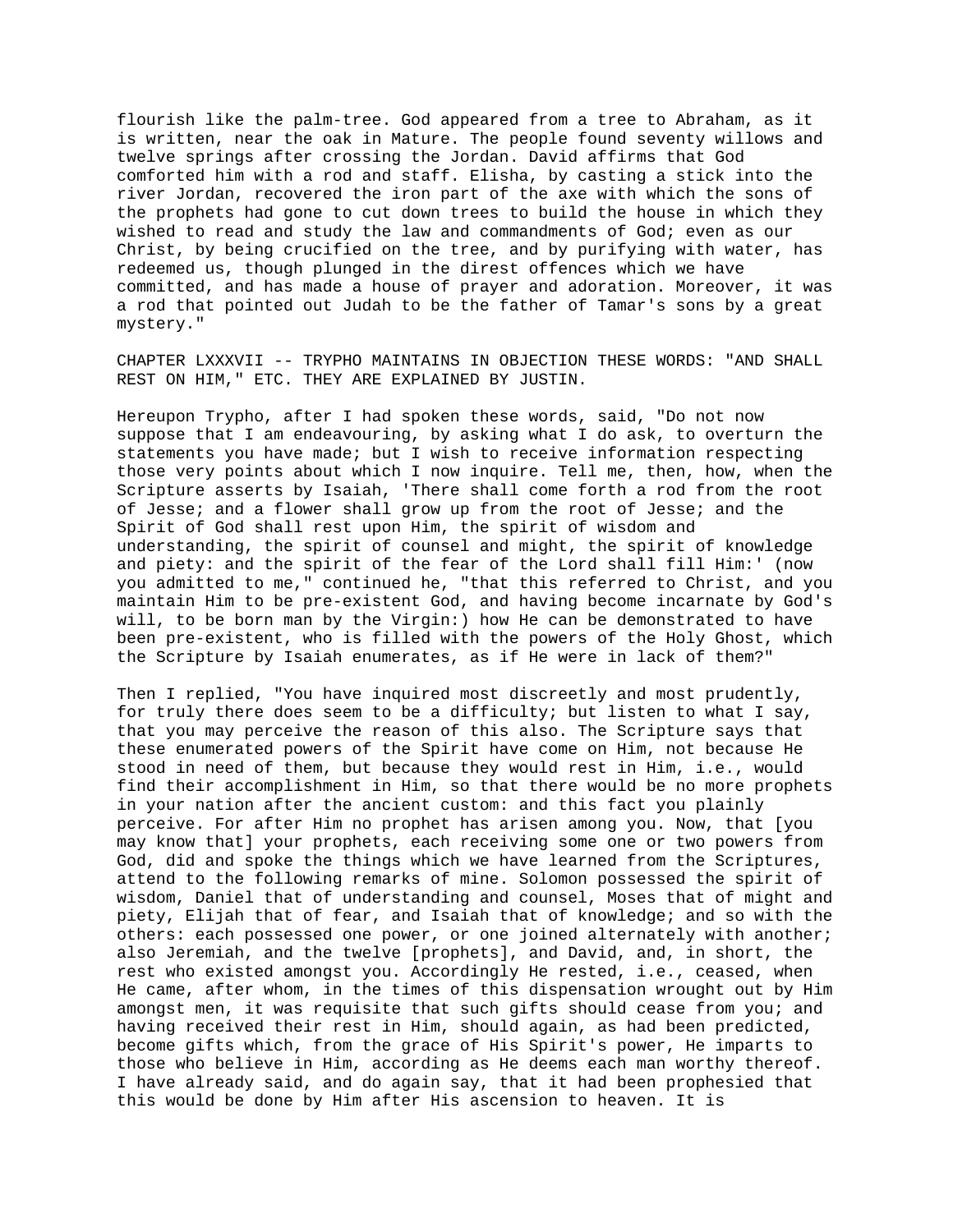accordingly said, 'He ascended on high, He led captivity captive, He gave gifts unto the sons of men.' And again, in another prophecy it is said: 'And it shall come to pass after this, I will pour out My Spirit on all flesh, and on My servants, and on My handmaids, and they shall prophesy.'

CHAPTER LXXXVIII -- CHRIST HAS NOT RECEIVED THE HOLY SPIRIT ON ACCOUNT OF POVERTY.

"Now, it is possible to see amongst us women and men who possess gifts of the Spirit of God; so that it was prophesied that the powers enumerated by Isaiah would come upon Him, not because He needed power, but because these would not continue after Him. And let this be a proof to you, namely, what I told you was done by the Magi from Arabia, who as soon as the Child was born came to worship Him, for even at His birth He was in possession of His power; and as He grew up like all other men, by using the fitting means, He assigned its own [requirements] to each development, and was sustained by all kinds of nourishment, and waited for thirty years, more or less, until John appeared before Him as the herald of His approach, and preceded Him in the way of baptism, as I have already shown. And then, when Jesus had gone to the river Jordan, where John was baptizing, and when He had stepped into the water, a fire was kindled in the Jordan; and when He came out of the water, the Holy Ghost lighted on Him like a dove, the apostles of this very Christ of ours wrote. Now, we know that he did not go to the river because He stood in need of baptism, or of the descent of the Spirit like a dove; even as He submitted to be born and to be crucified, not because He needed such things, but because of the human race, which from Adam had fallen under the power of death and the guile of the serpent, and each one of which had committed personal transgression. For God, wishing both angels and men, who were endowed with freewill, and at their own disposal, to do whatever He had strengthened each to do, made them so, that if they chose the things acceptable to Himself, He would keep them free from death and from punishment; but that if they did evil, He would punish each as He sees fit. For it was not His entrance into Jerusalem sitting on an ass, which we have showed was prophesied, that empowered Him to be Christ, but it furnished men with a proof that He is the Christ; just as it was necessary in the time of John that men have proof, that they might know who is Christ. For when John remained by the Jordan, and preached the baptism of repentance, wearing only a leathern girdle and a vesture made of camels' hair, eating nothing but locusts and wild honey, men supposed him to be Christ; but he cried to them, 'I am not the Christ, but the voice of one crying; for He that is stronger than I shall come, whose shoes I am not worthy to bear.' And when Jesus came to the Jordan, He was considered to be the son of Joseph the carpenter; and He appeared without comeliness, as the Scriptures declared; and He was deemed a carpenter (for He was in the habit of working as a carpenter when among men, making ploughs and yokes; by which He taught the symbols of righteousness and an active life); but then the Holy Ghost, and for man's sake, as I formerly stated, lighted on Him in the form of a dove, and there came at the same instant from the heavens a voice, which was uttered also by David when he spoke, personating Christ, what the Father would say to Him: 'Thou art My Son: this day have I begotten Thee;' [the Father] saying that His generation would take place for men, at the time when they would become acquainted with Him: 'Thou art My Son; this day have I begotten thee.' "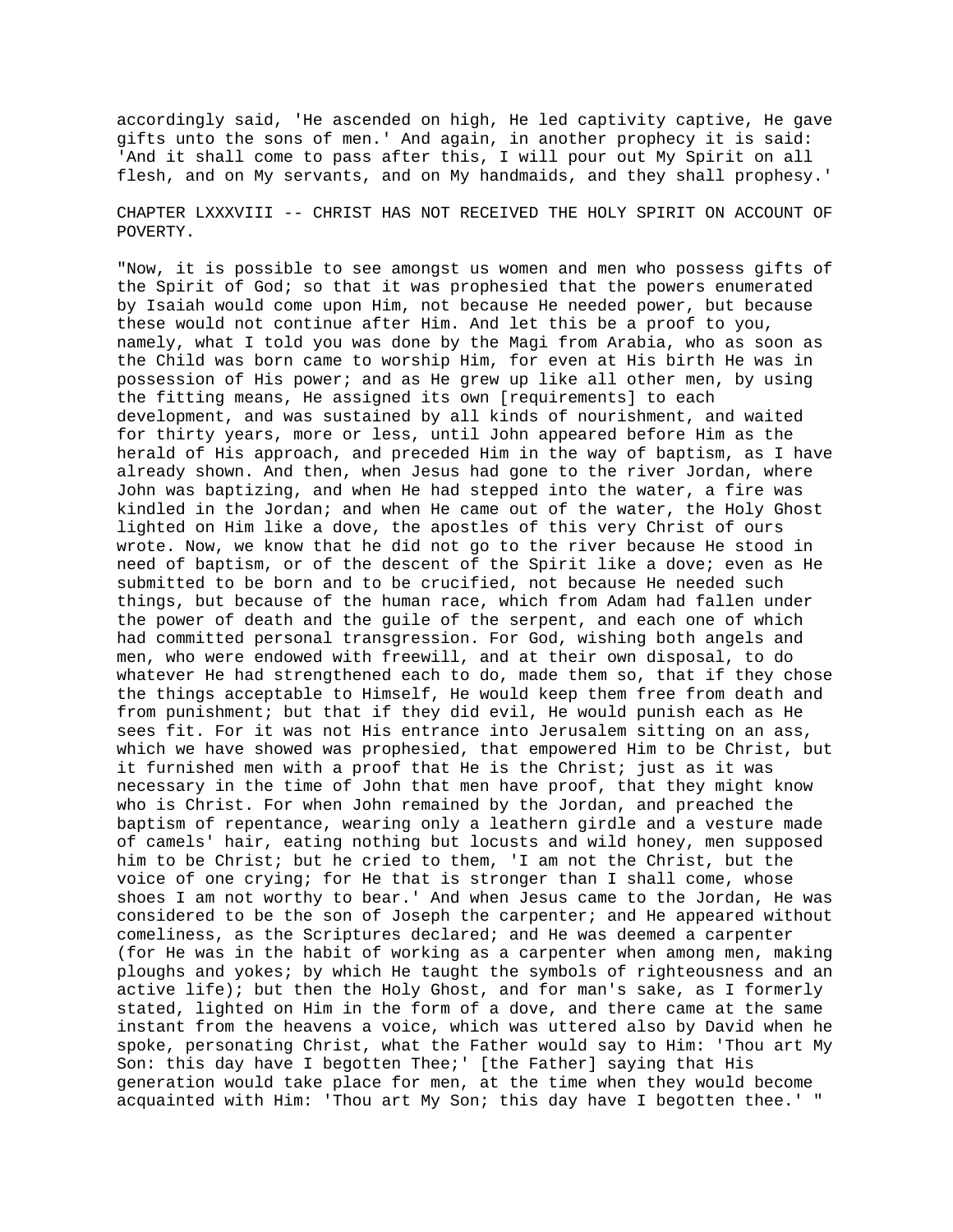CHAPTER LXXXIX -- THE CROSS ALONE IS OFFENSIVE TO TRYPHO ON ACCOUNT OF THE CURSE, YET IT PROVES THAT JESUS IS CHRIST.

Then Trypho remarked, "Be assured that all our nation waits for Christ; and we admit that all the Scriptures which you have quoted refer to Him. Moreover, I do also admit that the name of Jesus, by which the the son of Nave (Nun) was called, has inclined me very strongly to adopt this view. But whether Christ should be so shamefully crucified, this we are in doubt about. For whosoever is crucified is said in the law to be accursed, so that I am exceedingly incredulous on this point. It is quite clear, indeed, that the Scriptures announce that Christ had to suffer; but we wish to learn if you can prove it to us whether it was by the suffering cursed in the law."

I replied to him, "If Christ was not to suffer, and the prophets had not foretold that He would be led to death on account of the sins of the people, and be dishonoured and scourged, and reckoned among the transgressors, and as a sheep be led to the slaughter, whose generation, the prophet says, no man can declare, then you would have good cause to wonder. But if these are to be characteristic of Him and mark Him out to all, how is it possible for us to do anything else than believe in Him most confidently? And will not as many as have understood the writings of the prophets, whenever they hear merely that He was crucified, say that this is He and no other?"

CHAPTER XC -- THE STRETCHED-OUT HANDS OF MOSES SIGNIFIED BEFOREHAND THE CROSS.

"Bring us on, then," said [Trypho], "by the Scriptures, that we may also be persuaded by you; for we know that He should suffer and be led as a sheep. But prove to us whether He must be crucified and die so disgracefully and so dishonourably by the death cursed in the law. For we cannot bring ourselves even to think of this."

"You know," said I, "that what the prophets said and did they veiled by parables and types, as you admitted to us; so that it was not easy for all to understand the most [of what they said], since they concealed the truth by these means, that those who are eager to find out and learn it might do so with much labour."

They answered, "We admitted this."

"Listen, therefore," say I, "to what follows; for Moses first exhibited this seeming curse of Christ's by the signs which he made."

"Of what [signs] do you speak?" said he.

"When the people," replied I, "waged war with Amalek, and the son of Nave (Nun) by name Jesus (Joshua), led the fight, Moses himself prayed to God, stretching out both hands, and Hur with Aaron supported them during the whole day, so that they might not hang down when he got wearied. For if he gave up any part of this sign, which was an imitation of the cross, the people were beaten, as is recorded in the writings of Moses; but if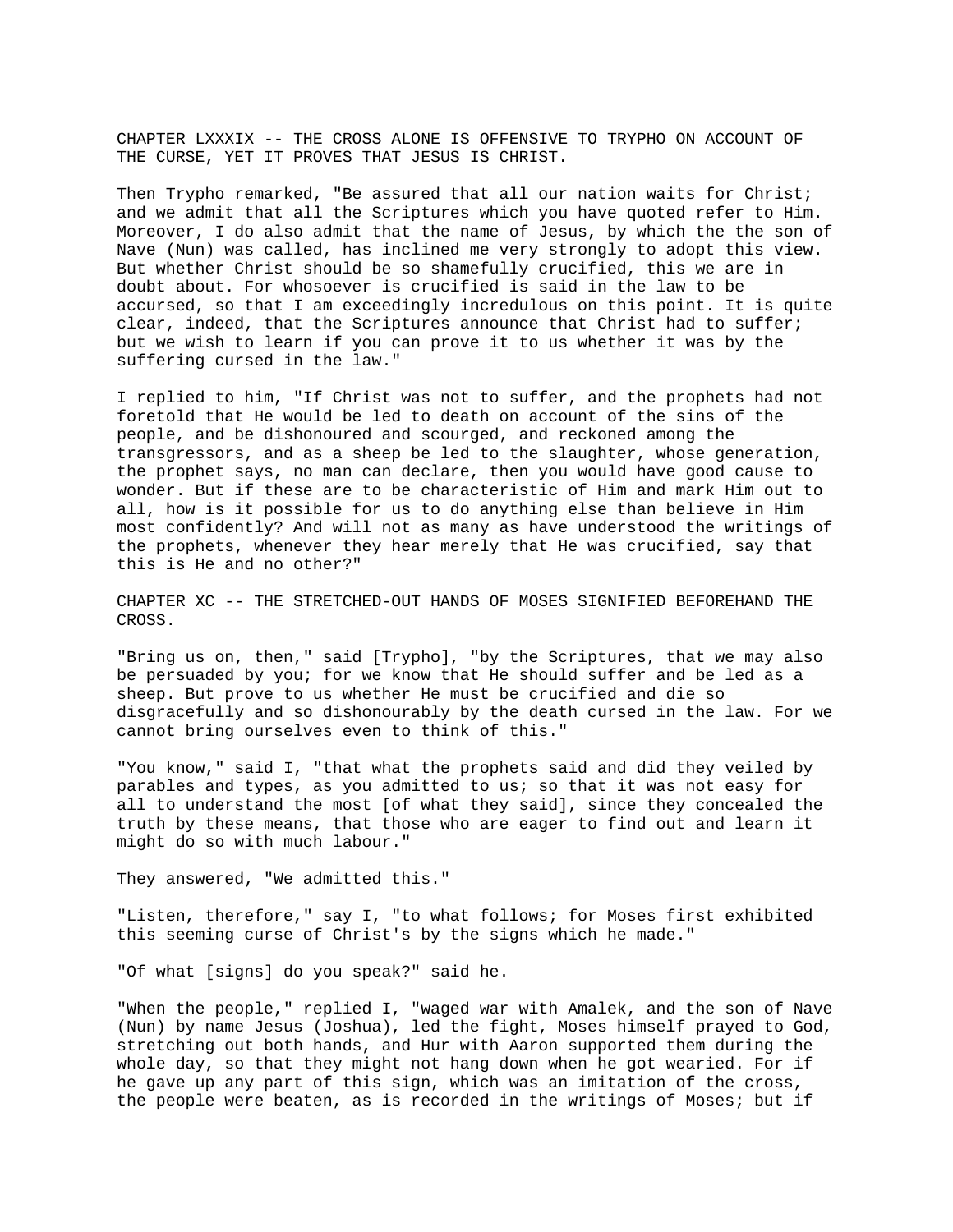he remained in this form, Amalek was proportionally defeated, and he who prevailed prevailed by the cross. For it was not because Moses so prayed that the people were stronger, but because, while one who bore the name of Jesus (Joshua) was in the forefront of the battle, he himself made the sign of the cross. For who of you knows not that the prayer of one who accompanies it with lamentation and tears, with the body prostrate, or with bended knees, propitiates God most of all? But in such a manner neither he nor any other one, while sitting on a stone, prayed. Nor even the stone symbolized Christ, as I have shown.

CHAPTER XCI -- THE CROSS WAS FORETOLD IN THE BLESSINGS OF JOSEPH, AND IN THE SERPENT THAT WAS LIFTED UP..

"And God by Moses shows in another way the force of the mystery of the cross, when He said in the blessing wherewith Joseph was blessed, 'From the blessing of the Lord is his land; for the seasons of heaven, and for the dews, and for the deep springs from beneath, and for the seasonable fruits of the sun, and for the coming together of the months, and for the heights of the everlasting mountains, and for the heights of the hills, and for the ever-flowing rivers, and for the fruits of the fatness of the earth; and let the things accepted by Him who appeared in the bush come on the head and crown of Joseph. Let him be glorified among his brethren; his beauty is [like] the firstling of a bullock; his horns the horns of an unicorn: with these shall he push the nations from one end of the earth to another.' Now, no one could say or prove that the horns of an unicorn represent any other fact or figure than the type which portrays the cross. For the one beam is placed upright, from which the highest extremity is raised up into a horn, when the other beam is fitted on to it, and the ends appear on both sides as horns joined on to the one horn. And the part which is fixed in the centre, on which are suspended those who are crucified, also stands out like a horn; and it also looks like a horn conjoined and fixed with the other horns. And the expression, 'With these shall he push as with horns the nations from one end of the earth to another,' is indicative of what is now the fact among all the nations. For some out of all the nations, through the power of this mystery, having been so pushed, that is, pricked in their hearts, have turned from vain idols and demons to serve God. But the same figure is revealed for the destruction and condemnation of the unbelievers; even as Amalek was defeated and Israel victorious when the people came out of Egypt, by means of the type of the stretching out of Moses' hands, and the name of Jesus (Joshua), by which the son of Nave (Nun) was called. And it seems that the type and sign, which was erected to counteract the serpents which bit Israel, was intended for the salvation of those who believe that death was declared to come thereafter on the serpent through Him that would be crucified, but salvation to those who had been bitten by him and had betaken themselves to Him that sent His Son into the world to be crucified. For the Spirit of prophecy by Moses did not teach us to believe in the serpent, since it shows us that he was cursed by God from the beginning; and in Isaiah tells us that he shall be put to death as an enemy by the mighty sword, which is Christ.

CHAPTER XCII -- UNLESS THE SCRIPTURES BE UNDERSTOOD THROUGH GOD'S GREAT GRACE, GOD WILL NOT APPEAR TO HAVE TAUGHT ALWAYS THE SAME RIGHTEOUSNESS..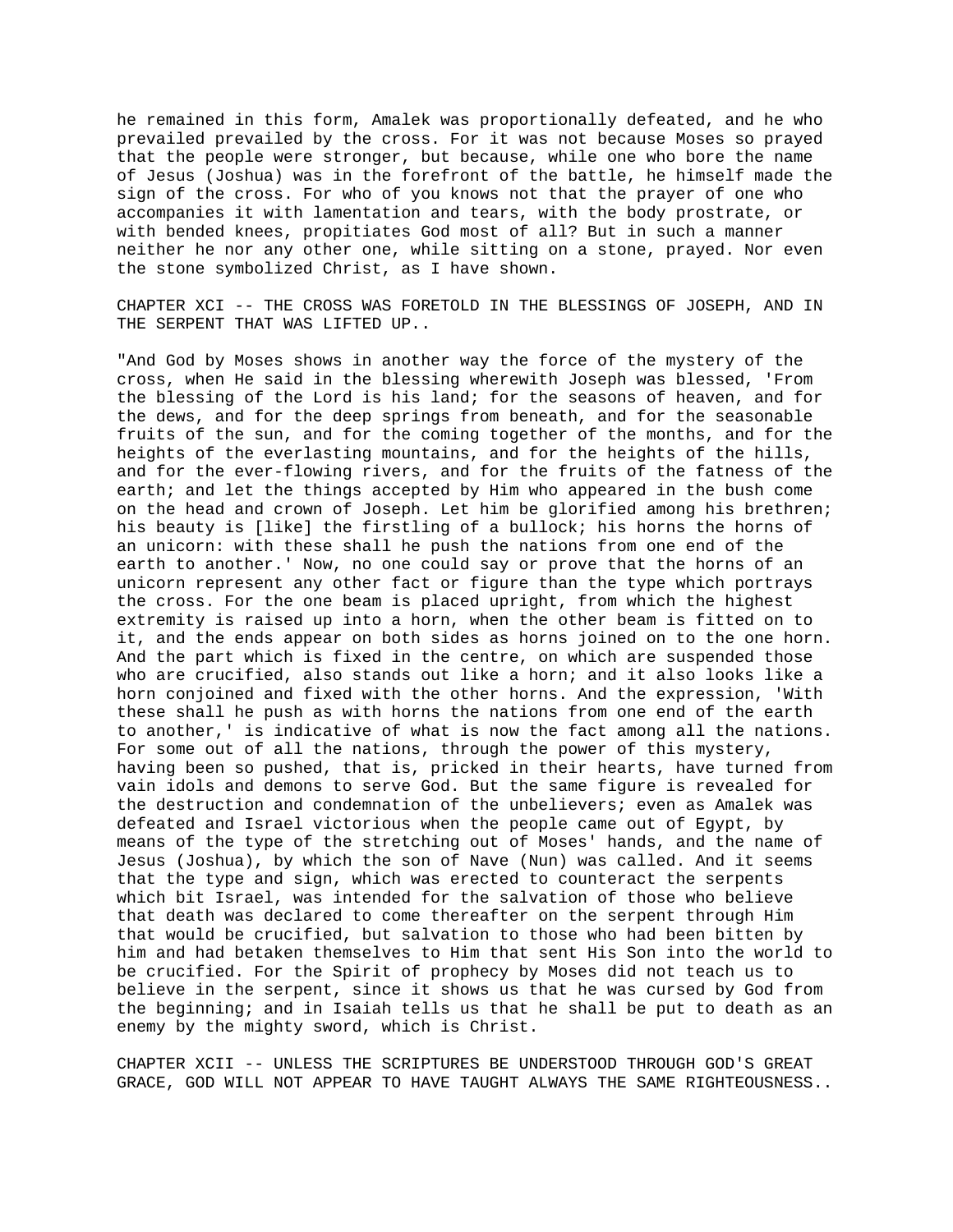"Unless, therefore, a man by God's great grace receives the power to understand what has been said and done by the prophets, the appearance of being able to repeat the words or the deeds will not profit him, if he cannot explain the argument of them. And will they not assuredly appear contemptible to many, since they are related by those who understood them not? For if one should wish to ask you why, since Enoch, Noah with his sons, and all others in similar circumstances, who neither were circumcised nor kept the Sabbath, pleased God, God demanded by other leaders, and by the giving of the law after the lapse of so many generations, that those who lived between the times of Abraham and of Moses be justified by circumcision, and that those who lived after Moses be justified by circumcision and the other ordinances--to wit, the Sabbath, and sacrifices, and libations, and offerings; [God will be slandered] unless you show, as I have already said, that God who foreknew was aware that your nation would deserve expulsion from Jerusalem, and that none would be permitted to enter into it.(For you are not distinguished in any other way than by the fleshly circumcision, as I remarked previously. For Abraham was declared by God to be righteous, not on account of circumcision, but on account of faith. For before he was circumcised the following statement was made regarding him: 'Abraham believed God, and it was accounted unto him for righteousness.' And we, therefore, in the uncircumcision of our flesh, believing God through Christ, and having that circumcision which is of advantage to us who have acquired it--namely, that of the heart--we hope to appear righteous before and well-pleasing to God: since already we have received His testimony through the words of the prophets.) [And, further, God will be slandered unless you show] that you were commanded to observe the Sabbath, and to present offerings, and that the Lord submitted to have a place called by the name of God, in order that, as has been said, you might not become impious and godless by worshipping idols and forgetting God, as indeed you do always appear to have been. (Now, that God enjoined the ordinances of Sabbaths and offerings for these reasons, I have proved in what I previously remarked; but for the sake of those who came to-day, I wish to repeat nearly the whole.) For if this is not the case, God will be slandered, as having no foreknowledge, and as not teaching all men to know and to do the same acts of righteousness (for many. generations of men appear to have existed before Moses); and the Scripture is not true which affirms that 'God is true and righteous, and all His ways are judgments, and there is no unrighteousness in him.' But since the Scripture is true, God is always willing that such even as you be neither foolish nor lovers of yourselves, in order that you may obtain the salvation of Christ, who pleased God, and received testimony from Him, as I have already said, by alleging proof from the holy words of prophecy.

CHAPTER XCIII -- THE SAME KIND OF RIGHTEOUSNESS IS BESTOWED ON ALL. CHRIST COMPREHENDS IT IN TWO PRECEPTS.

"For [God] sets before every race of mankind that which is always and universally just, as well as all righteousness; and every race knows that adultery, and fornication, and homicide, and such like, are sinful; and though they all commit such practices, yet they do not escape from the knowledge that they act unrighteously whenever they so do, with the exception of those who are possessed with an unclean spirit, and who have been debased by education, by wicked customs, and by sinful institutions,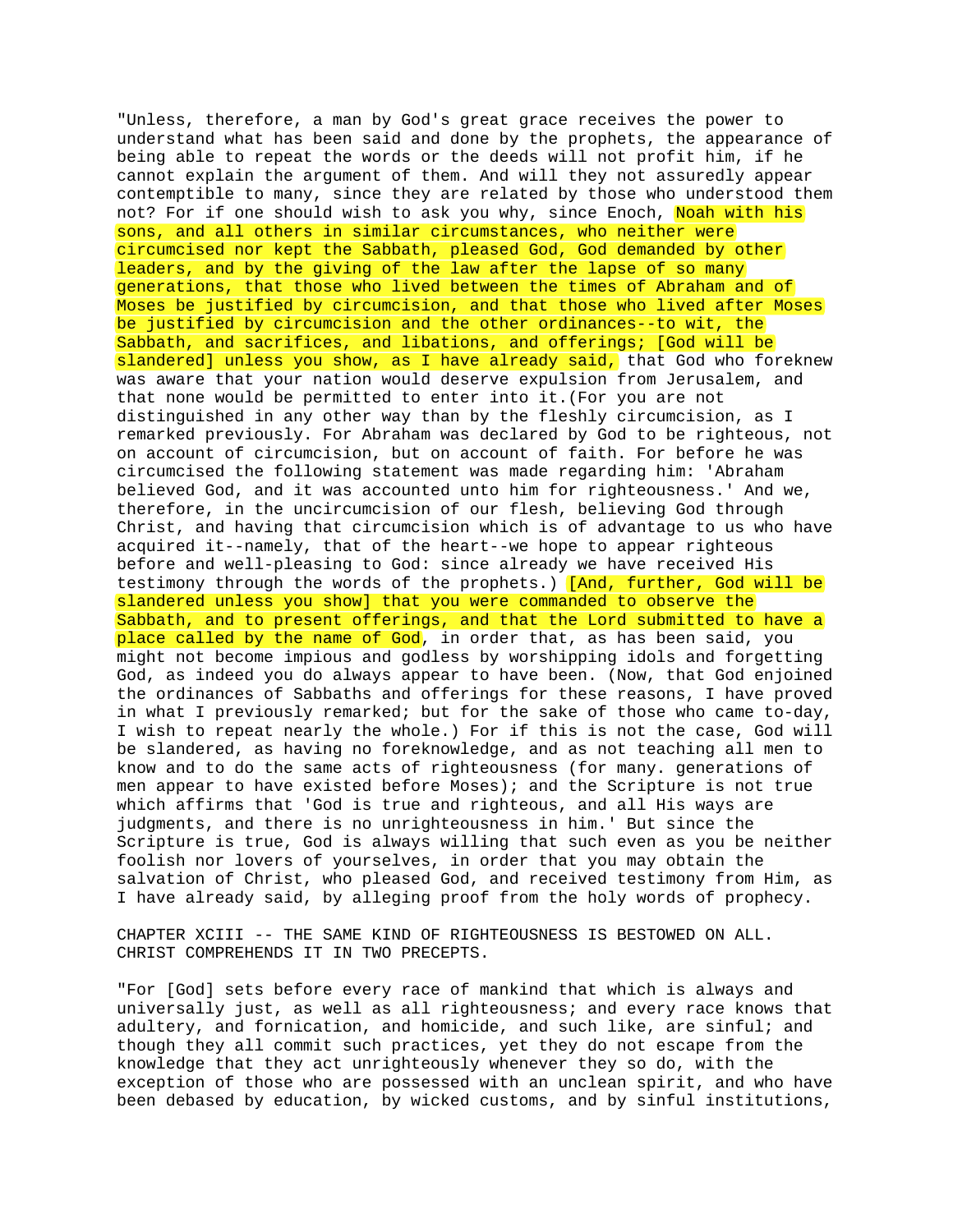and who have lost, or rather quenched and put under, their natural ideas. For we may see that such persons are unwilling to submit to the same things which they inflict upon others, and reproach each other with hostile consciences for the acts which they perpetrate. And hence I think that our Lord and Saviour Jesus Christ spoke well when He summed up all righteousness and piety in two commandments. They are these: 'Thou shalt love the Lord thy God with all thy heart, and with all thy strength, and thy neighbour as thyself.' For the man who loves God with all the heart, and with all the strength, being filled with a God-fearing mind, will reverence no other god; and since God wishes it, he would reverence that angel who is beloved by the same Lord and God. And the man who loves his neighbour as himself will wish for him the same good things that he wishes for himself, and no man will wish evil things for himself. Accordingly, he who loves his neighbour would pray and labour that his neighbour may be possessed of the same benefits as himself. Now nothing else is neighbour to man than that similarly-affectioned and reasonable being--man. Therefore, since all righteousness is divided into two branches, namely, in so far as it regards God and men, whoever, says the Scripture, loves the Lord God with all the heart, and all the strength, and his neighbour as himself, would be truly a righteous man. But you were never shown to be possessed of friendship or love either towards God, or towards the prophets, or towards yourselves, but, as is evident, you are ever found to be idolaters and murderers of righteous men, so that you laid hands even on Christ Himself; and to this very day you abide in your wickedness, execrating those who prove that this man who was crucified by you is the Christ. Nay, more than this, you suppose that He was crucified as hostile to and cursed by God, which supposition is the product of your most irrational mind. For though you have the means of understanding that this man is Christ from the signs given by Moses, yet you will not; but, in addition, fancying that we can have no arguments, you put whatever question comes into your minds, while you yourselves are at a loss for arguments whenever you meet with some firmly established Christian.

CHAPTER XCIV -- IN WHAT SENSE HE WHO HANGS ON A TREE IS CURSED.

"For tell me, was it not God who commanded by Moses that no image or likeness of anything which was in heaven above or which was on the earth should be made, and yet who caused the brazen serpent to be made by Moses in the wilderness, and set it up for a sign by which those bitten by serpents were saved? Yet is He free from unrighteousness. For by this, as I previously remarked, He proclaimed the mystery, by which He declared that He would break the power of the serpent which occasioned the transgression of Adam, and [would bring] to them that believe on Him [who was foreshadowed] by this sign, i.e., Him who was to be crucified, salvation from the fangs of the serpent, which are wicked deeds, idolatries, and other unrighteous acts. Unless the matter be so understood, give me a reason why Moses set up the brazen serpent for a sign, and bade those that were bitten gaze at it, and the wounded were healed; and this, too, when he had himself commanded that no likeness of anything whatsoever should be made."

On this, another of those who came on the second day said, "You have spoken truly: we cannot give a reason. For I have frequently interrogated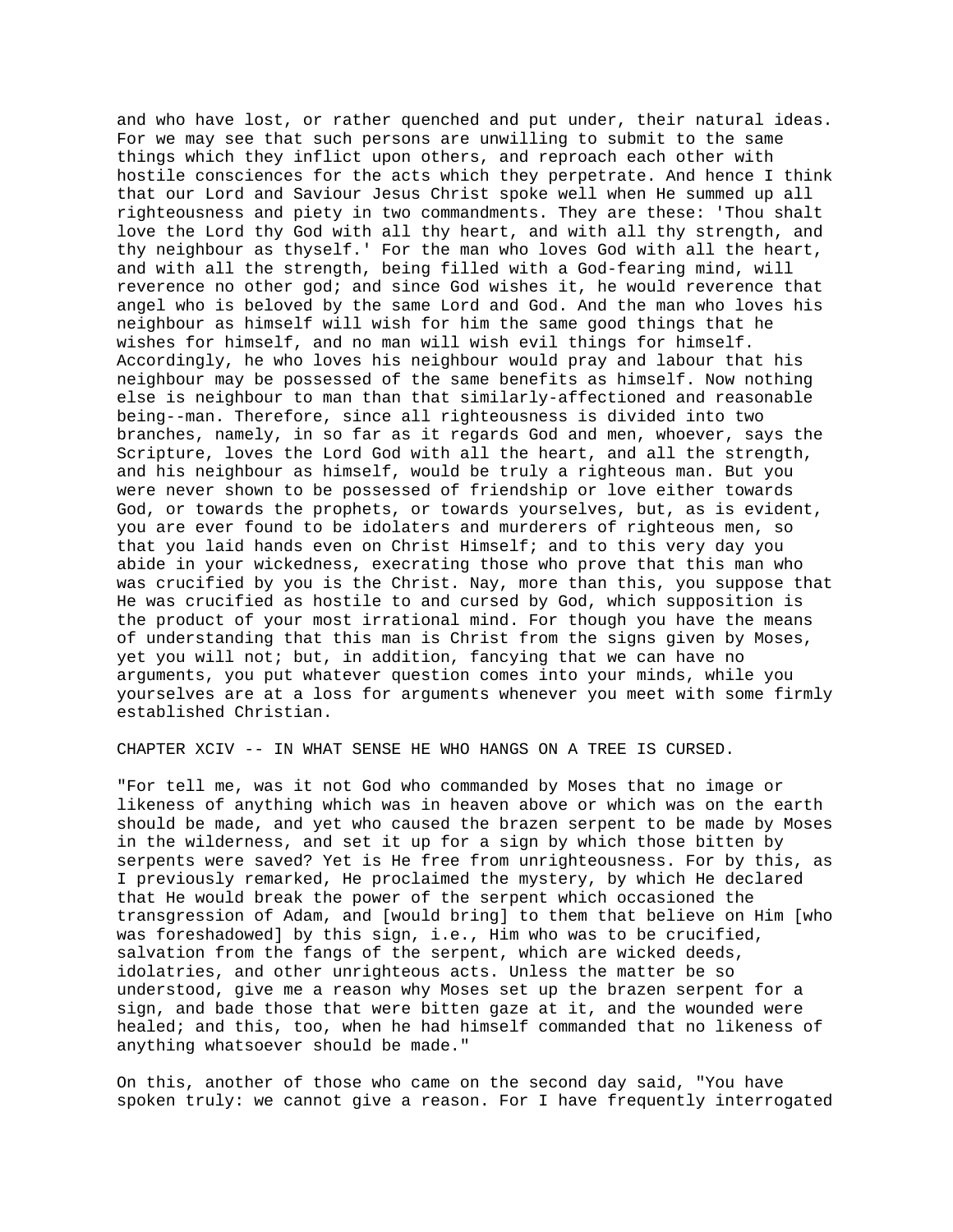the teachers about this matter, and none of them gave me a reason: therefore continue what you are speaking; for we are paying attention while you unfold the mystery, on account of which the doctrines of the prophets are falsely slandered."

Then I replied, "Just as God commanded the sign to be made by the brazen serpent, and yet He is blameless; even so, though a curse lies in the law against persons who are crucified, yet no curse lies on the Christ of God, by whom all that have committed things worthy of a curse are saved.

CHAPTER XCV -- CHRIST TOOK UPON HIMSELF THE CURSE DUE TO US.

"For the whole human race will be found to be under a curse. For it is written in the law of Moses, 'Cursed is every one that continueth not in all things that are written in the book of the law to do them.' And no one has accurately done all, nor will you venture to deny this; but some more and some less than others have observed the ordinances enjoined. But if those who are under this law appear to be under a curse for not having observed all the requirements, how much more shall all the nations appear to be under a curse who practise idolatry, who seduce youths, and commit other crimes? If, then, the Father of all wished His Christ for the whole human family to take upon Him the curses of all, knowing that, after He had been crucified and was dead, He would raise Him up, why do you argue about Him, who submitted to suffer these things according to the Father's will, as if He were accursed, and do not rather bewail yourselves? For although His Father caused Him to suffer these things in behalf of the human family, yet you did not commit the deed as in obedience to the will of God. For you did not practise piety when you slew the prophets. And let none of you say: If His Father wished Him to suffer this, in order that by His stripes the human race might be healed, we have done no wrong. If, indeed, you repent of your sins, and recognise Him to be Christ, and observe His commandments, then you may assert this; for, as I have said before, remission of sins shall be yours. But if you curse Him and them that believe on Him, and, when you have the power, put them to death, how is it possible that requisition shall not be made of you, as of unrighteous and sinful men, altogether hard-hearted and without understanding, because you laid your hands on Him?

CHAPTER XCVI -- THAT CURSE WAS A PREDICTION OF THE THINGS WHICH THE JEWS WOULD DO.

"For the statement in the law, 'Cursed is every one that hangeth on a tree,' confirms our hope which depends on the crucified Christ, not because He who has been crucified is cursed by God, but because God foretold that which would be done by you all, and by those like to your, who do not know that this is He who existed before all, who is the eternal Priest of God, and King, and Christ. And you clearly see that this has come to pass. For you curse in your synagogues all those who are called from Him Christians; and other nations effectively carry out the curse, putting to death those who simply confess themselves to be Christians; to all of whom we say, You are our brethren; rather recognise the truth of God. And while neither they nor you are persuaded by us, but strive earnestly to cause us to deny the name of Christ, we choose rather and submit to death, in the full assurance that all the good which God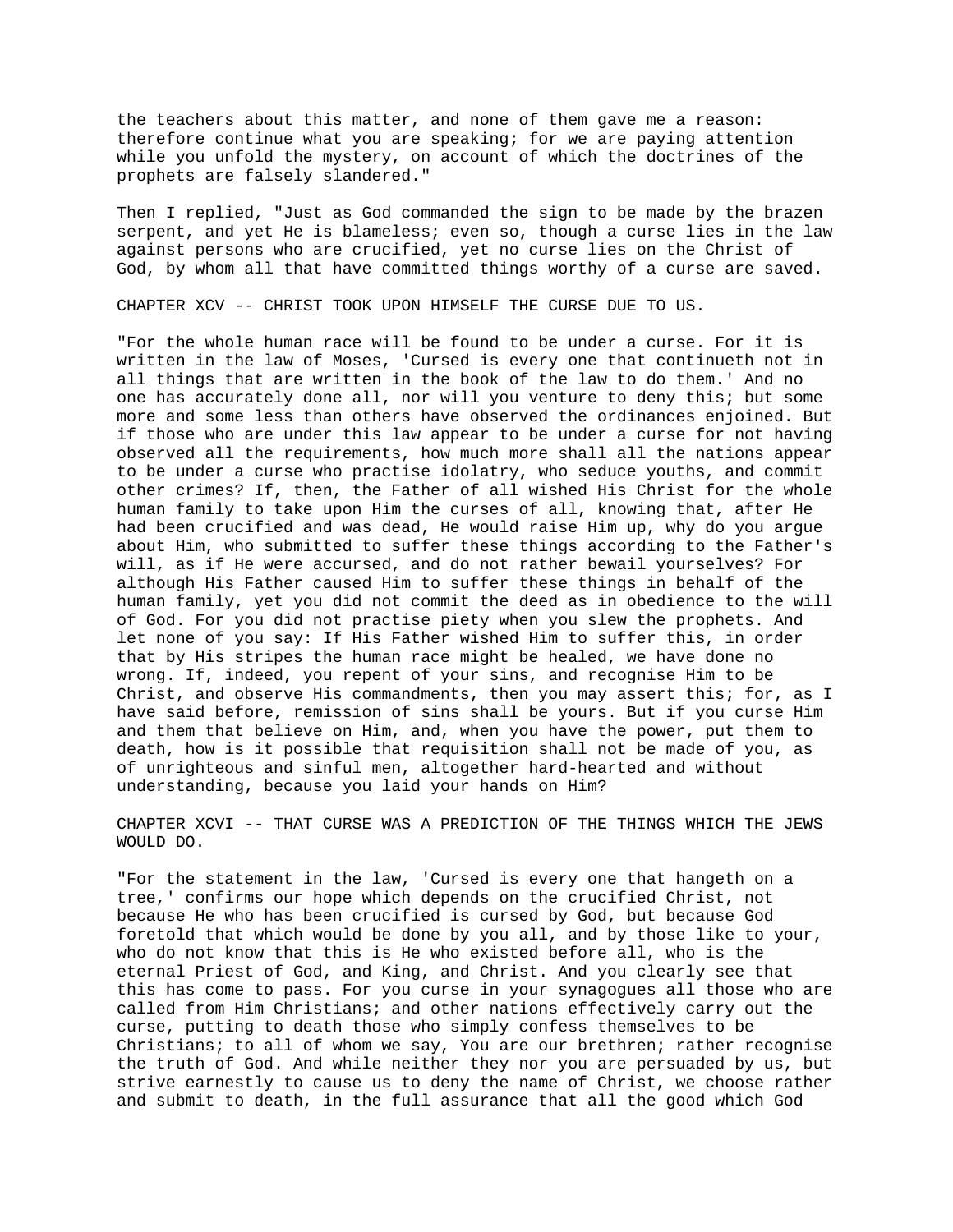has promised through Christ He will reward us with. And in addition to all this we pray for you, that Christ may have mercy upon you. For He taught us to pray for our enemies also, saying, 'Love your enemies; be kind and merciful, as your heavenly Father is.' For we see that the Almighty God is kind and merciful, causing His sun to rise on the unthankful and on the righteous, and sending rain on the holy and on the wicked; all of whom He has taught us He will judge.

CHAPTER XCVII -- OTHER PREDICTIONS OF THE CROSS OF CHRIST.

"For it was not without design that the prophet Moses, when Hur and Aaron upheld his hands, remained in this form until evening. For indeed the Lord remained upon the tree almost until evening, and they buried Him at eventide; then on the third day He rose again. This was declared by David thus: 'With my voice I cried to the Lord, and He heard me out of His holy hill. I laid me down, and slept; I awaked, for the Lord sustained me.' And Isaiah likewise mentions concerning Him the manner in which He would die, thus: 'I have spread out My hands unto a people disobedient, and gainsaying, that walk in a way which is not good.' And that He would rise again, Isaiah himself said: 'His burial has been taken away from the midst, and I will give the rich for His death.' And again, in other words, David in the twenty-first Psalm thus refers to the suffering and to the cross in a parable of mystery: 'They pierced my hands and my feet; they counted all my bones. They considered and gazed on me; they parted my garments among themselves, and cast lots upon my vesture.' For when they crucified Him, driving in the nails, they pierced His hands and feet; and those who crucified Him parted His garments among themselves, each casting lots for what he chose to have, and receiving according to the decision of the lot. And this very Psalm you maintain does not refer to Christ; for you are in all respects blind, and do not understand that no one in your nation who has been called King or Christ has ever had his hands or feet pierced while alive, or has died in this mysterious fashion--to wit, by the cross--save this Jesus alone.

CHAPTER XCVIII -- PREDICTIONS OF CHRIST IN PS. XXII.

"I shall repeat the whole Psalm, in order that you may hear His reverence to the Father, and how He refers all things to Him, and prays to be delivered by Him from this death; at the same time declaring in the Psalm who they are that rise up against Him, and showing that He has truly become man capable of suffering. It is as follows: 'O God, my God, attend to me why hast Thou forsaken me? The words of my transgressions are far from my salvation. O my God, I will cry to Thee in the day-time, and Thou wilt not hear; and in the night-season, and it is not for want of understanding in me. But Thou, the Praise of Israel, inhabitest the holy place. Our fathers trusted in Thee; they trusted, and Thou didst deliver them. They cried unto Thee, and were delivered: they trusted in Thee, and were not confounded. But I am a worm, and no man; a reproach of men, and despised of the people. All they that see me laughed me to scorn; they spake with the lips, they shook the head: He trusted on the Lord: let Him deliver him, let Him save him, since he desires Him. For Thou art He that took me out of the womb; my hope from the breasts of my mother I was cast upon Thee from the womb. Thou art my God from my mother's belly: be not far from me, for trouble is near; for there is none to help. Many calves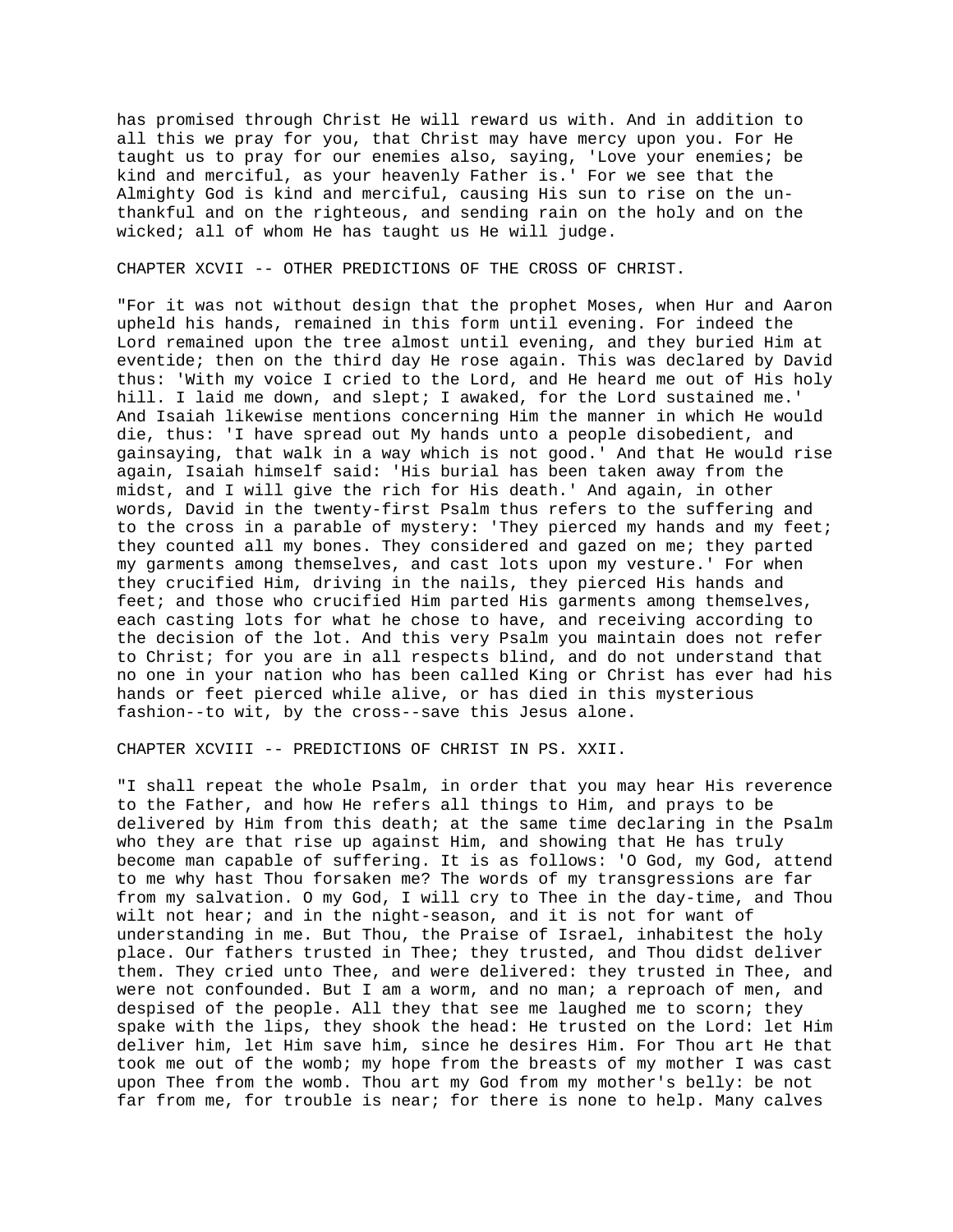have compassed me; fat bulls have beset me round. They opened their mouth upon me, as a ravening and roaring lion. All my bones are poured out and dispersed like water. My heart has become like wax melting in the midst of my belly. My strength is dried up like a potsherd; and my tongue has cleaved to my throat; and Thou hast brought me into the dust of death. For many dogs have surrounded me; the assembly of the wicked have beset me round. They pierced my hands and my feet, they did tell all my bones. They did look and stare upon me; they parted my garments among them, and cast lots upon my vesture. But do not Thou remove Thine assist-ante from me, O Lord: give heed to help me; deliver my soul from the sword, and my only-begotten from the hand of the dog. Save me from the lion's mouth, and my humility from the horns of the unicorns. I will declare Thy name to my brethren; in the midst of the Church will I praise Thee. Ye that fear the Lord, praise Him: all ye the seed of Jacob, glorify Him. Let all the seed of Israel fear Him.' "

CHAPTER XCIX -- IN THE COMMENCEMENT OF THE PSALM ARE CHRIST'S DYING WORDS.

And when I had said these words, I continued: "Now I will demonstrate to you that the whole Psalm refers thus to Christ, by the words which I shall again explain. What is said at first--'O God, my God, attend to me: why hast Thou forsaken me?'--announced from the beginning that which was to be said in the time of Christ. For when crucified, He spake: 'O God, my God, why hast Thou forsaken me?' And what follows: 'The words of my transgressions are far from my salvation. O my God, I will cry to Thee in the day-time, and Thou wilt not hear; and in the night-season, and it is not for want of understanding in me.' These, as well as the things which He was to do, were spoken. For on the day on which He was to be crucified, having taken three of His disciples to the hill called Olivet, situated opposite to the temple in Jerusalem, He prayed in these words: 'Father, if it be possible, let this cup pass from me.' And again He prayed: "Not as I will, but as Thou wilt;' showing by this that He had become truly a suffering man. But lest any one should say, He did not know then that He had to suffer, He adds immediately in the Psalm: 'And it is not for want of under standing in me.' Even as there was no ignorance on God's part when He asked Adam where he was, or asked Cain where Abel was; but [it was done] to convince each what kind of man he was, and in order that through the record [of Scripture] we might have a knowledge of all: so likewise Christ declared that ignorance was not on His side, but on theirs, who thought that He was not the Christ, but fancied they would put Him to death, and that He, like some common mortal, would remain in Hades.

CHAPTER C -- IN WHAT SENSE CHRIST IS [CALLED] JACOB, AND ISRAEL, AND SON OF MAN.

"Then what follows--'But Thou, the praise of Israel, inhabitest the holy place'--declared that He is to do something worthy of praise and wonderment, being about to rise again from the dead on the third day after the crucifixion; and this He has obtained from the Father. For I have showed already that Christ is called both Jacob and Israel; and I have proved that it is not in the blessing of Joseph and Judah alone that what relates to Him was proclaimed mysteriously, but also in the Gospel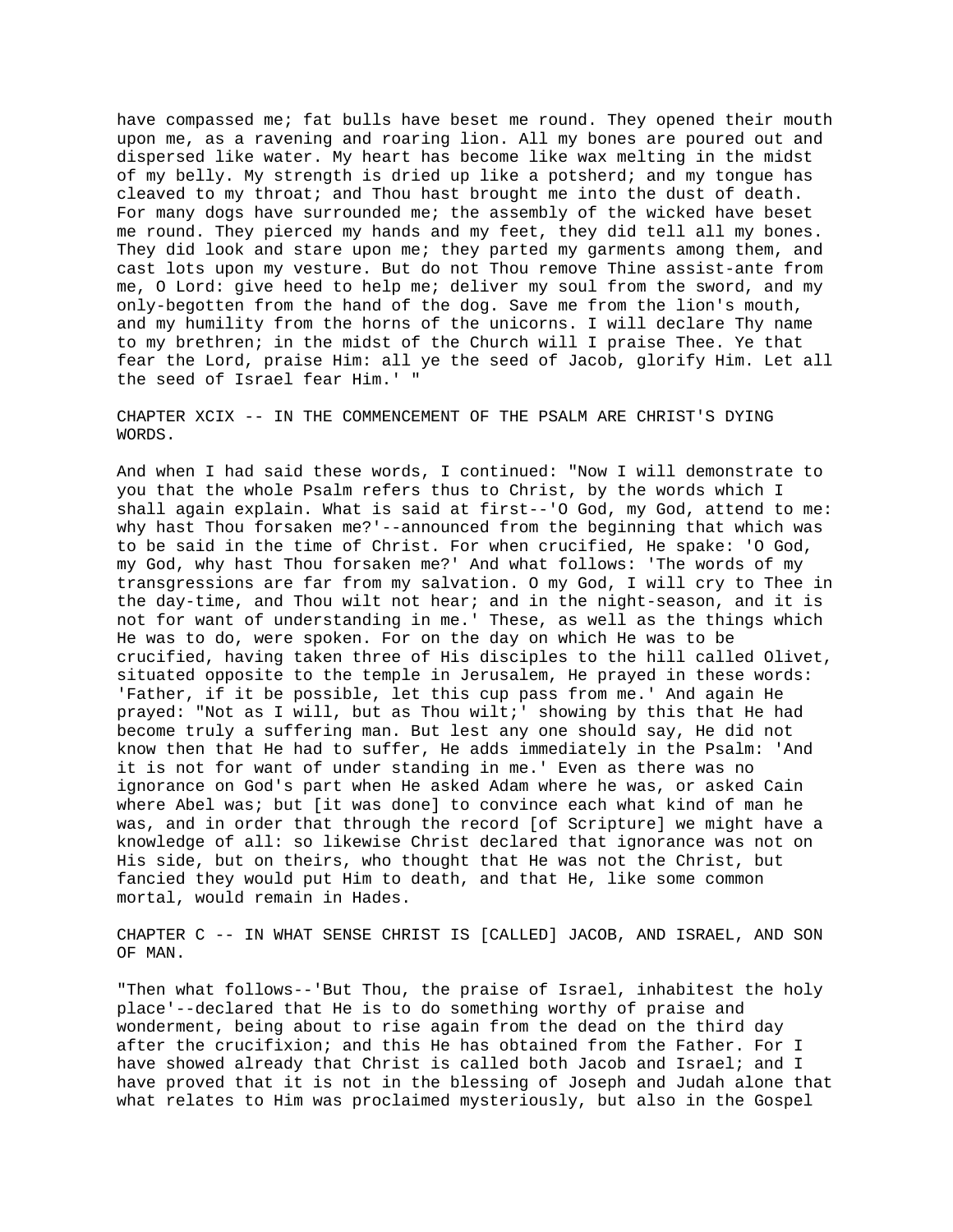it is written that He said: 'All things are delivered unto me by My Father;' and, 'No man knoweth the Father but the Son; nor the Son but the Father, and they to whom the Son will reveal Him.' Accordingly He revealed to us all that we have perceived by His grace out of the Scriptures, so that we know Him to be the first-begotten of God, and to be before all creatures; likewise to be the Son of the patriarchs, since He assumed flesh by the Virgin of their family, and submitted to become a man without comeliness, dishonoured, and subject to suffering. Hence, also, among His words He said, when He was discoursing about His future sufferings: "The Son of man must suffer many things, and be rejected by the Pharisees and Scribes, and be crucified, and on the third day rise again.' He said then that He was the Son of man, either because of His birth by the Virgin, who was, as I said, of the family of David and Jacob, and Isaac, and Abraham; or because Adam was the father both of Himself and of those who have been first enumerated from whom Mary derives her descent. For we know that the fathers of women are the fathers likewise of those children whom their daughters bear. For [Christ] called one of His disciples--previously known by the name of Simon--Peter; since he recognised Him to be Christ the Son. of God, by the revelation of His Father: and since we find it recorded in the memoirs of His apostles that He is the Son of God, and since we call Him the Son, we have understood that He proceeded before all creatures from the Father by His power and will (for He is addressed in the writings of the prophets in one way or another as Wisdom, and the Day, and the East, and a Sword, and a Stone, and a Rod, and Jacob, and Israel); and that He became man by the Virgin, in order that the disobedience which proceeded from the serpent might receive its destruction in the same manner in which it derived its origin. For Eve, who was a virgin and undefiled, having conceived the word of the serpent, brought forth disobedience and death. But the Virgin Mary received faith and joy, when the angel Gabriel announced the good tidings to her that the Spirit of the Lord would come upon her, and the power of the Highest would overshadow her: wherefore also the Holy Thing begotten of her is the Son of God; and she replied, 'Be it unto me according to thy word.' And by her has He been born, to whom we have proved so many Scriptures refer, and by whom God destroys both the serpent and those angels and men who are like him; but works deliverance from death to those who repent of their wickedness and believe upon Him.

## CHAPTER CI -- CHRIST REFERS ALL THINGS TO THE FATHER

"Then what follows of the Psalm is this, in which He says: 'Our fathers trusted in Thee; they trusted, and Thou didst deliver them. They cried unto Thee, and were not confounded. But I am a worm, and no man; a reproach of men, and despised of the people;' which show that He admits them to be His fathers, who trusted in God and were saved by Him, who also were the fathers of the Virgin, by whom He was born and became man; and He foretells that He shall be saved by the same God, but boasts not in accomplishing anything through His own will or might. For when on earth He acted in the very same manner, and answered to one who addressed Him as' Good Master:' Why callest thou me good? One is good, my Father who is in heaven.' But when He says, I am a worm, and no man; a reproach of men, and despised of the people,' He prophesied the things which do exist, and which happen to Him. For we who believe on Him are everywhere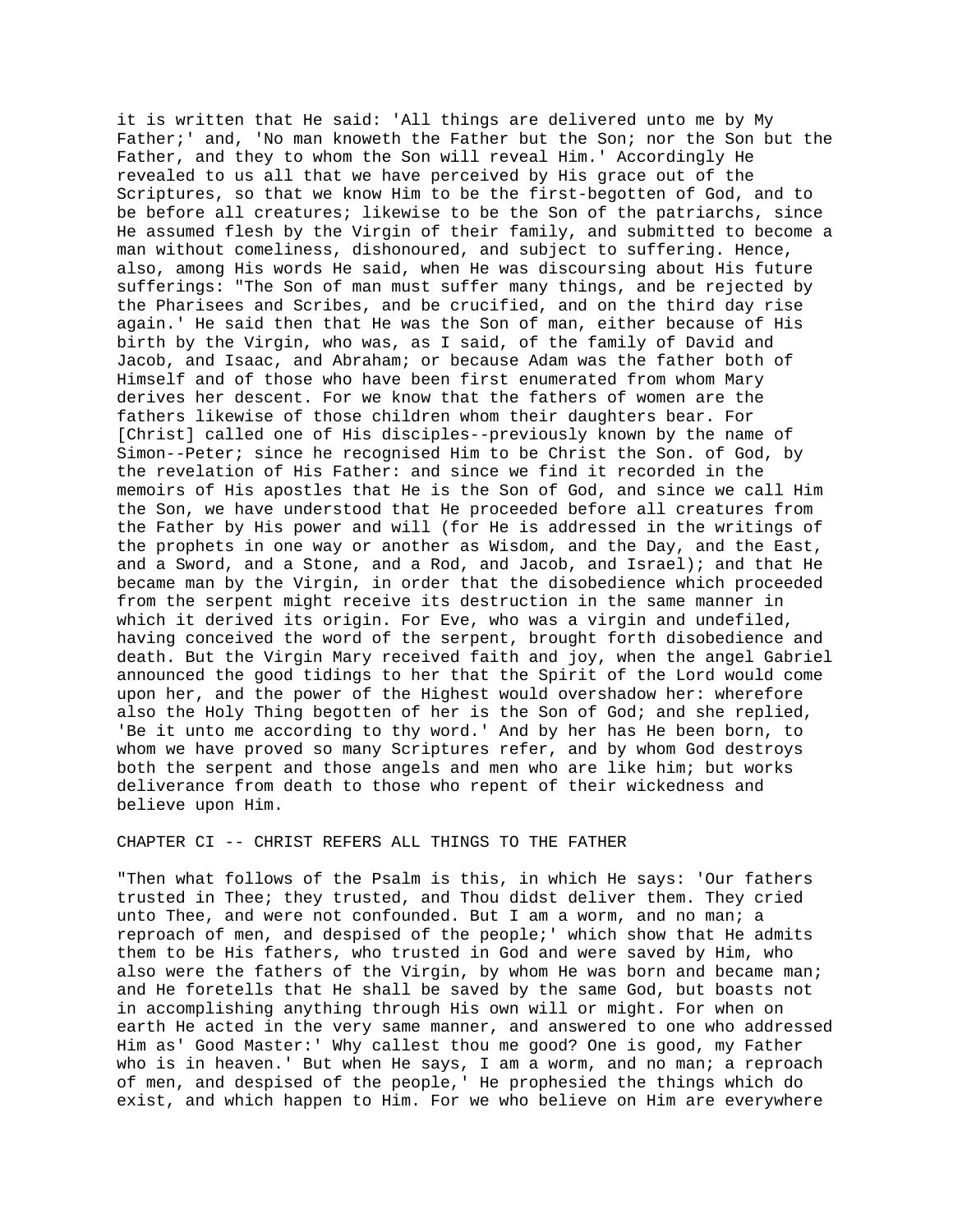a reproach, 'despised of the people;' for, rejected and dishonoured by your nation, He suffered those indignities which you planned against Him. And the following: 'All they that see me laughed me to scorn; they spake with the lips, they shook the head: He trusted in the Lord; let Him deliver him, since he desires Him;' this likewise He foretold should happen to Him. For they that saw Him crucified shook their heads each one of them, and distorted their lips, and twisting their noses to each other, they spake in mockery the words which are recorded in the memoirs of His apostles: 'He said he was the Son of God: let him come down; let God save him.'

CHAPTER CII -- THE PREDICTION OF THE EVENTS WHICH HAPPENED TO CHRIST WHEN HE WAS BORN. WHY GOD PERMITTED IT.

"And what follows--'My hope from the breasts of my mother. On Thee have I been cast from the womb; from my mother's belly Thou art my God: for there is no helper. Many calves have compassed me; fat bulls have beset me round. They opened their mouth upon me, as a ravening and a roaring lion. All my bones are poured out and dispersed like water. My heart has become likes wax melting in the midst of my belly. My strength is become dry like a potsherd; and my tongue has cleaved to my throat'--foretold what would come to pass; for the statement, 'My hope from the breasts of my mother,' [is thus explained]. As soon as He was born in Bethlehem, as I previously remarked, king Herod, having learned from the Arabian Magi about Him, made a plot to put Him to death and by God's command Joseph took Him with Mary and departed into Egypt. For the Father had decreed that He whom He had begotten should be put to death, but not before He had grown to manhood, and proclaimed the word which proceeded from Him. But if any of you say to us, Could not God rather have put Herod to death? I return answer by anticipation: Could not God have cut off in the beginning the serpent, so that he exist not, rather than have said, 'And I will put enmity between him and the woman, and between his seed and her seed?' Could He not have at once created a multitude of men? But yet, since He knew that it would be good, He created both angels and men free to do that which is righteous, and He appointed periods of time during which He knew it would be good for them to have the exercise of freewill; and because He likewise knew it would be good, He made general and particular judgments; each one's freedom of will, however, being guarded. Hence Scripture says the following, at the destruction of the tower, and division and alteration of tongues: 'And the Lord said, Behold, the people is one, and they have all one language; and this they have begun to do: and now nothing will be restrained from them of all which they have attempted to do.' And the statement, 'My strength is become dry like a potsherd, and my tongue has cleaved to my throat,' was also a prophecy of what would be done by Him according to the Father's will. For the power of His strong word, by which He always confuted the Pharisees and Scribes, and, in short, all your nation's teachers that questioned Him, had a cessation like a plentiful and strong spring, the waters of which have been turned off, when He kept silence, and chose to return no answer to any one in the presence of Pilate; as has been declared in the memoirs of His apostles, in order that what is recorded by Isaiah might have efficacious fruit, where it is written, 'The Lord gives me a tongue, that I may know when I ought to speak.' Again, when He said, 'Thou art my God; be not far from me,' He taught that all men ought to hope in God who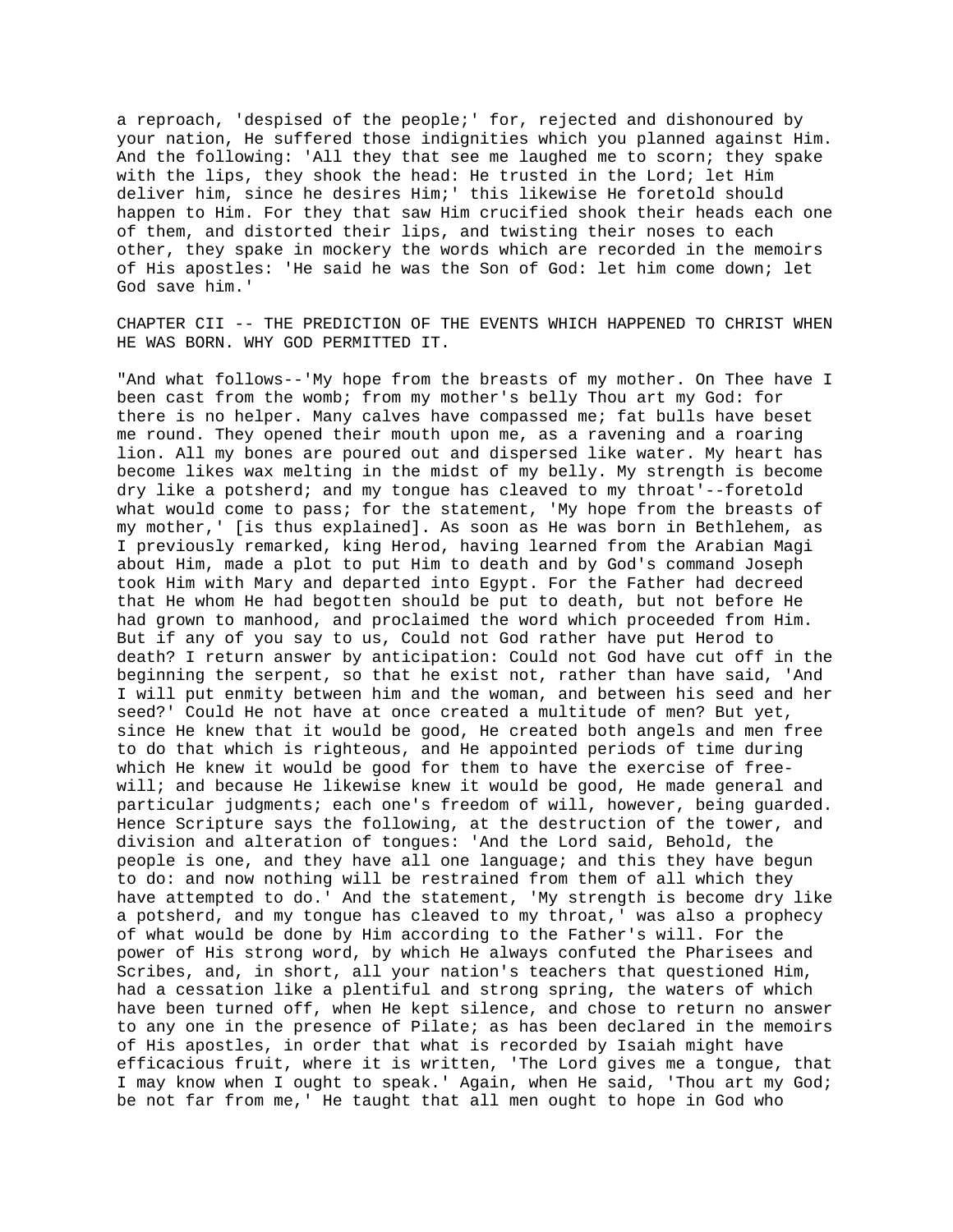created all things, and seek salvation and help from Him alone; and not suppose, as the rest of men do, that salvation can be obtained by birth, or wealth, or strength, or wisdom. And such have ever been your practices: at one time you made a calf, and always you have shown yourselves ungrateful, murderers of the righteous, and proud of your descent. For if the Son of God evidently states that He can be saved, [neither] because He is a son, nor because He is strong or wise, but that without God He cannot be saved, even though He be sinless, as Isaiah declares in words to the effect that even in regard to His very language He committed no sin (for He committed no iniquity or guile with His mouth), how do you or others who expect to be saved without this hope, suppose that you are not deceiving yourselves?

CHAPTER CIII -- THE PHARISEES ARE THE BULLS: THE ROARING LION IS HEROD OR THE DEVIL.

"Then what is next said in the Psalm--'For trouble is near, for there is none to help me. Many calves have compassed me; fat bulls have beset me round. They opened their mouth upon me as a ravening and roaring lion. All my bones are poured out and dispersed like water,'--was likewise a prediction of the events which happened to Him. For on that night when some of your nation, who had been sent by the Pharisees and Scribes, and teachers, came upon Him from the Mount of Olives, those whom Scripture called butting and prematurely destructive calves surrounded Him. And the expression, 'Fat bulls have beset me round,' He spoke beforehand of those who acted similarly to the calves, when He was led before your teachers. And the Scripture described them as bulls, since we know that bulls are authors of calves' existence. As therefore the bulls are the begetters of the calves, so your teachers were the cause why their children went out to the Mount of Olives to take Him and bring Him to them. And the expression, 'For there is none to help,' is also indicative of what took place. For there was not even a single man to assist Him as an innocent person. And the expression, 'They opened their mouth upon me like a roaring lion,' designates him who was then king of the Jews, and was called Herod, a successor of the Herod who, when Christ was born, slew all the infants in Bethlehem born about the same time, because he imagined that amongst them He would assuredly be of whom the Magi from Arabia had spoken; for he was ignorant of the will of Him that is stronger than all, how He had commanded Joseph and Mary to take the Child and depart into Egypt, and there to remain until a revelation should again be made to them to return into their own country. And there they did remain until Herod, who slew the infants in Bethlehem, was dead, and Archelaus had succeeded him. And he died before Christ came to the dispensation on the cross which was given Him by His Father. And when Herod succeeded Archelaus, having received the authority which had been allotted to him, Pilate sent to him by way of compliment Jesus bound; and God foreknowing that this would happen, had thus spoken: 'And they brought Him to the Assyrian, a present to the king.' Or He meant the devil by the lion roaring against Him: whom Moses calls the serpent, but in Job and Zechariah he is called the devil, and by Jesus is addressed as Satan, showing that a compounded name was acquired by him from the deeds which he performed. For 'Sata' in the Jewish and Syrian tongue means apostate; and 'Nas' is the word from which he is called by interpretation the serpent, i.e., according to the interpretation of the Hebrew term,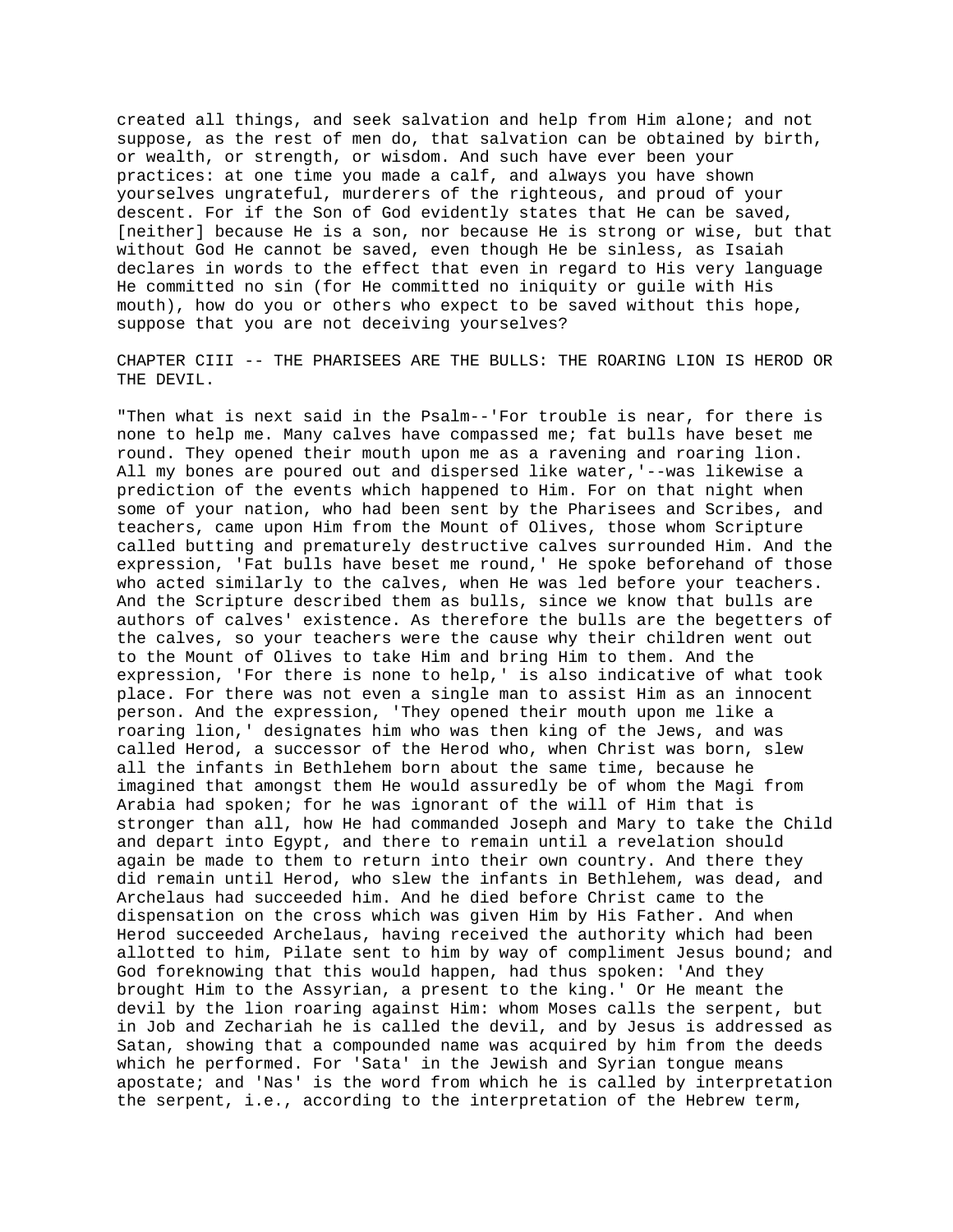from both of which there arises the single word Satanas. For this devil, when [Jesus] went up from the river Jordan, at the time when the voice spake to Him, 'Thou art my Son: this day have I begotten Thee,' is recorded in the memoirs of the apostles to have come to Him and tempted Him, even so far as to say to Him, 'Worship me;' and Christ answered him, 'Get thee behind me, Satan: thou shalt worship the Lord thy God, and Him only shalt thou serve.' For as he had deceived Adam, so he hoped that he might contrive some mischief against Christ also. Moreover, the statement, 'All my bones are poured out and dispersed like water; my heart has become like wax, melting in the midst of my belly,' was a prediction of that which happened to Him on that night when men came out against Him to the Mount of Olives to seize Him. For in the memoirs which I say were drawn up by His apostles and those who followed them, [it is recorded] that His sweat fell down like drops of blood while He was praying, and saying, 'If it be possible, let this cup pass:' His heart and also His bones trembling; His heart being like wax melting in His belly: in order that we may perceive that the Father wished His Son really to undergo such sufferings for our sakes, and may not say that He, being the Son of God, did not feel what was happening to Him and inflicted on Him. Further, the expression, 'My strength is dried up like a potsherd, and my tongue has cleaved to my throat,' was a prediction, as I previously remarked, of that silence, when He who convicted all your teachers of being unwise returned no answer at all.

CHAPTER CIV -- CIRCUMSTANCES OF CHRIST'S DEATH ARE PREDICTED IN THIS BALM.

"And the statement, 'Thou hast brought me into the dust of death; for many dogs have surrounded me: the assembly of the wicked have beset me round. They pierced my hands and my feet. They did tell all my bones. They did look and stare upon me. They parted my garments among them, and cast lots upon my vesture,'--was a prediction, as I said before, of the death to which the synagogue of the wicked would condemn Him, whom He calls both dogs and hunters, declaring that those who hunted Him were both gathered together and assiduously striving to condemn Him. And this is recorded to have happened in the memoirs of His apostles. And I have shown that, after His crucifixion, they who crucified Him parted His garments among them.

CHAPTER CV -- THE PSALM ALSO PREDICTS THE CRUCIFIXION AND THE SUBJECT OF THE LAST PRAYERS OF CHRIST ON EARTH.

"And what follows of the Psalm,--'But Thou, Lord, do not remove Thine assistance from me; give heed to help me. Deliver my soul from the sword, and my only-begotten from the hand of the dog; save me from the lion's mouth, and my humility from the horns of the unicorns,'--was also information and prediction of the events which should befall Him. For I have already proved that He was the only-begotten of the Father of all things, being begotten in a peculiar manner Word and Power by Him, and having afterwards become man through the Virgin, as we have learned from the memoirs. Moreover, it is similarly foretold that He would die by crucifixion. For the passage, 'Deliver my soul from the sword, and my only-begotten from the hand of the dog; save me from the lion's mouth, and my humility from the horns of the unicorns,' is indicative of the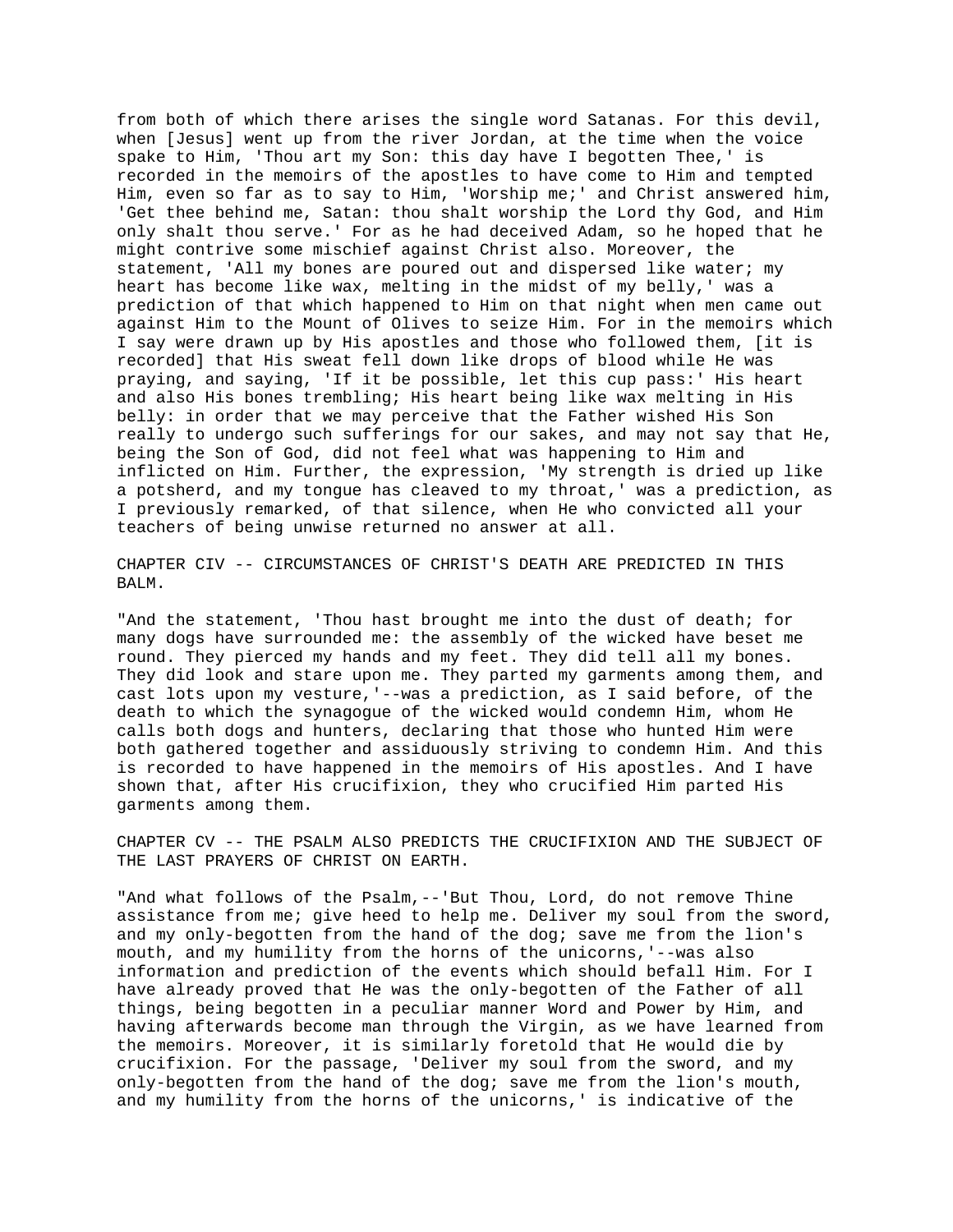suffering by which He should die, i.e., by crucifixion. For the 'horns of the, unicorns,' I have already explained to you, are the figure of the cross only. And the prayer that His soul should be saved from the sword, and lion's mouth, and hand of the dog, was a prayer that no one should take possession of His soul: so that, when we arrive at the end of life, we may ask the same petition from God, who is able to turn away every shameless evil angel from taking our souls. And that the souls survive, I have shown to you from the fact that the soul of Samuel was called up by the witch, as Saul demanded. And it appears also, that all the souls of similiar righteous men and prophets fell under the dominion of such powers, as is indeed to be inferred from the very facts in the case of that witch. Hence also God by His Son teaches us for whose sake these things seem to have been done, always to strive earnestly, and at death to pray that our souls may not fall into the hands of any such power. For when Christ was giving up His spirit on the cross, He said, 'Father, into Thy hands I commend my spirit,' as I have learned also from the memoirs. For He exhorted His disciples to surpass the pharisaic way of living, with the warning, that if they did not, they might be sure they could not be saved; and these words are recorded in the memoirs: 'Unless your righteousness exceed that of the Scribes and Pharisees, ye shall not enter into the kingdom of heaven.'

CHAPTER CVI -- CHRIST'S RESURRECTION IS FORETOLD IN THE CONCLUSION OF THE PSALM.

"The remainder of the Psalm makes it manifest that He knew His Father would grant to Him all things which He asked, and would raise Him from the dead; and that He urged all who fear God to praise Him because He had compassion on all races of believing men, through the mystery of Him who was crucified; and that He stood in the midst of His brethren the apostles (who repented of their flight from Him when He was crucified, after He rose from the dead, and after they were persuaded by Himself that, before His passion He had mentioned to them that He must suffer these things, and that they were announced beforehand by the prophets), and when living with them sang praises to God, as is made evident in the memoirs of the apostles. The words are the following: 'I will declare Thy name to my brethren; in the midst of the Church will I praise Thee. Ye that fear the Lord, praise Him; all ye, the seed of Jacob, glorify Him. Let all the seed of Israel fear Him.' And when it is said that He changed the name of one of the apostles to Peter; and when it is written in the memoirs of Him that this so happened, as well as that He changed the names of other two brothers, the sons of Zebedee, to Boanerges, which means sons of thunder; this was an announcement of the fact that it was He by whom Jacob was called Israel, and Oshea called Jesus (Joshua), under whose name the people who survived of those that came from Egypt were conducted into the land promised to the patriarchs. And that He should arise like a star from the seed of Abraham, Moses showed before hand when he thus said, 'A star shall arise from Jacob, and a leader from Israel;' and another Scripture says, 'Behold a man; the East is His name.' Accordingly, when a star rose in heaven at the time of His birth, as is recorded in the memoirs of His apostles, the Magi from Arabia, recognising the sign by this, came and worshipped Him.

CHAPTER CVII -- THE SAME IS TAUGHT FROM THE HISTORY OF JONAH.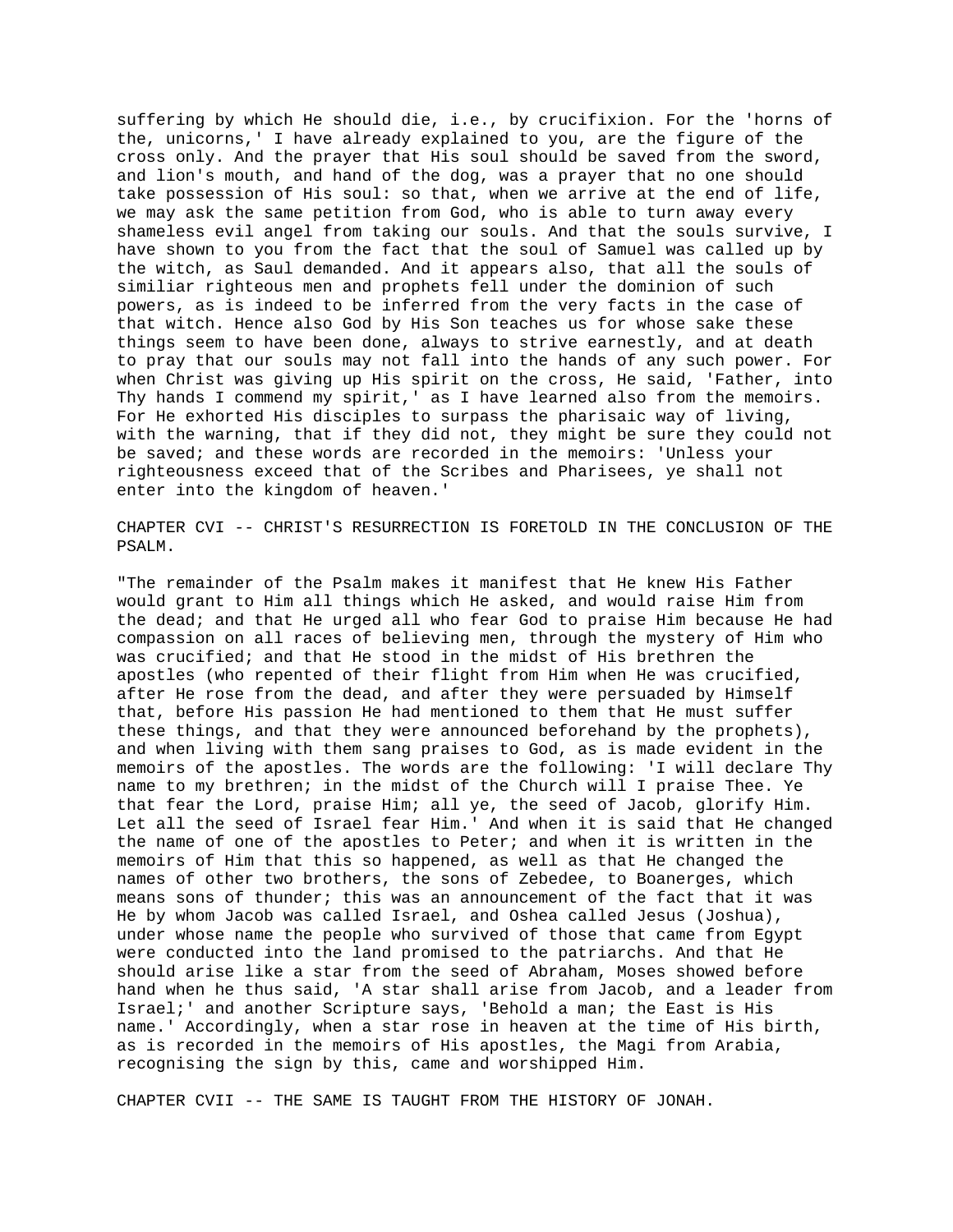"And that He would rise again on the third day after the crucifixion, it is written in the memoirs that some of your nation, questioning Him, said, 'Show us a sign;' and He replied to them, 'An evil and adulterous generation seeketh after a sign; and no sign shall be given them, save the sign of Jonah.' And since He spoke this obscurely, it was to be understood by the audience that after His crucifixion He should rise again on the third day. And He showed that your generation was more wicked and more adulterous than the city of Nineveh; for the latter, when Jonah preached to them, after he had been cast up on the third day from the belly of the great fish, that after three (in other versions, forty) days they should all perish, proclaimed a fast of all creatures, men and beasts, with sackcloth, and with earnest lamentation, with true repentance from the heart, and turning away from unrighteousness, in the belief that God is merciful and kind to all who turn from wickedness; so that the king of that city himself, with his nobles also, put on sackcloth and remained fasting and praying, and obtained their request that the city should not be overthrown. But when Jonah was grieved that on the (fortieth) third day, as he proclaimed, the city was not overthrown, by the dispensation of a gourd springing up from the earth for him, under which he sat and was shaded from the heat (now the gourd had sprung up suddenly, and Jonah had neither planted nor watered it, but it had come up all at once to afford him shade), and by the other dispensation of its withering away, for which Jonah grieved, [God] convicted him of being unjustly displeased because the city of Nineveh had not been overthrown, and said, 'Thou hast had pity on the gourd, for the which thou hast not laboured, neither madest it grow; which came up in a night, and perished in a night. And shall I not spare Nineveh, the great city, wherein dwell more than six score thousand persons that cannot discern between their right hand and their left hand; and also much cattle?'

CHAPTER CVII -- THE RESURRECTION OF CHRIST DID NOT CONVERT THE JEWS. BUT THROUGH THE WHOLE WORLD THEY HAVE SENT MEN TO ACCUSE CHRIST.

"And though all the men of your nation knew the incidents in the life of Jonah, and though Christ said amongst you that He would give the sign of Jonah, exhorting you to repent of your wicked deeds at least after He rose again from the dead, and to mourn before God as did the Ninevites, in order that your nation and city might not be taken and destroyed, as they have been destroyed; yet you not only have not repented, after you learned that He rose from the dead, but, as I said before you have sent chosen and ordained men throughout all the world to proclaim that a godless and lawless heresy had sprung from one Jesus, a Galilaean deceiver, whom we crucified, but his disciples stole him by night from the tomb, where he was laid when unfastened from the cross, and now deceive men by asserting that he has risen from the dead and ascended to heaven. Moreover, you accuse Him of having taught those godless, lawless, and unholy doctrines which you mention to the condemnation of those who confess Him to be Christ, and a Teacher from and Son of God. Besides this, even when your city is captured, and your land ravaged, you do not repent, but dare to utter imprecations on Him and all who believe in Him. Yet we do not hate you or those who, by your means, have conceived such prejudices against us; but we pray that even now all of you may repent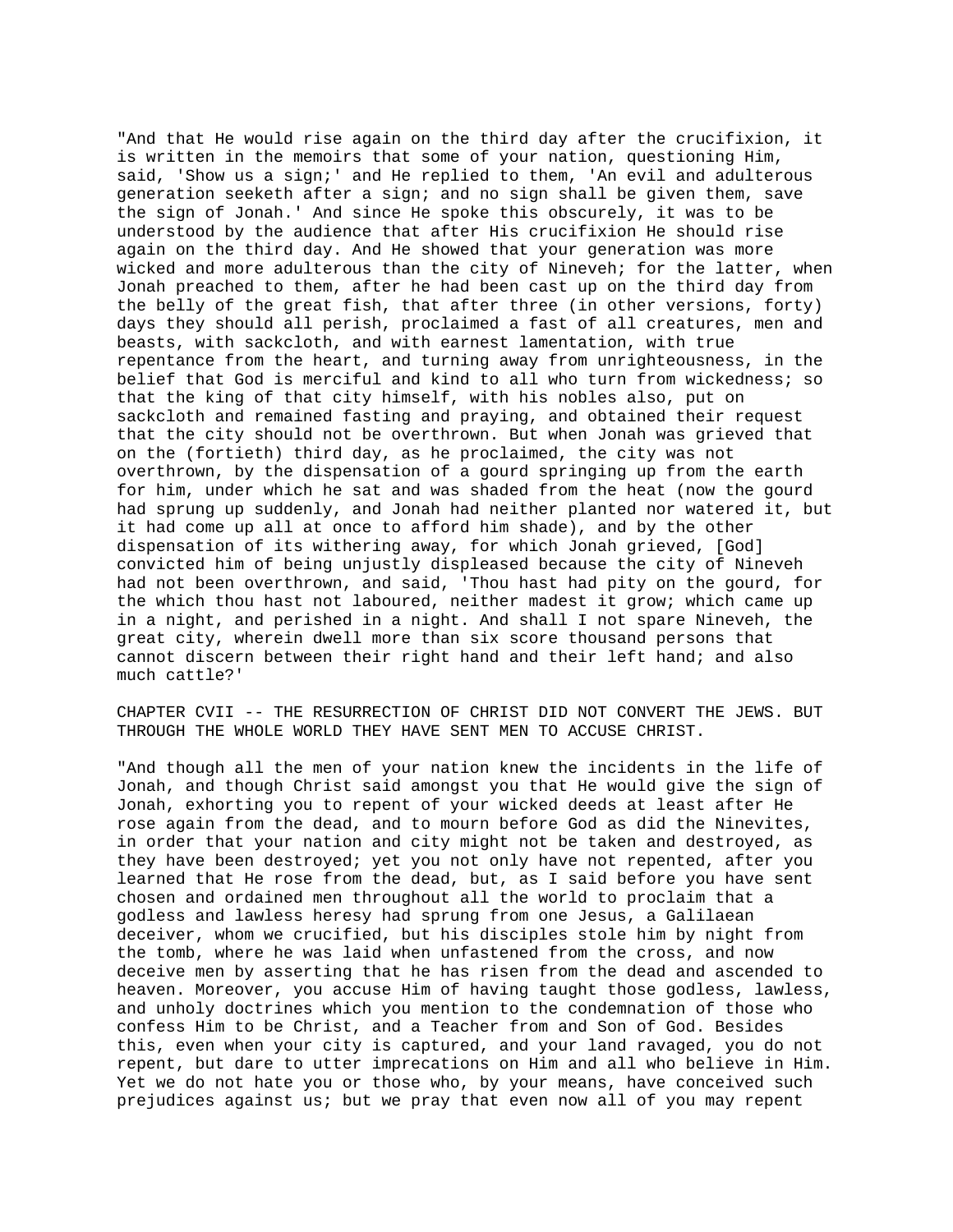and obtain mercy from God, the compassionate and long-suffering Father of all.

CHAPTER CIX -- THE CONVERSION OF THE GENTILES HAS BEEN PREDICTED BY MICAH.

"But that the Gentiles would repent of the evil in which they led erring lives, when they heard the doctrine preached by His apostles from Jerusalem, and which they learned through them, suffer me to show you by quoting a short statement from the prophecy of Micah, one of the twelve [minor prophets]. This is as follows: 'And in the last days the mountain of the Lord shall be manifest, established on the top of the mountains; it shall be exalted above the hills, arid people shall flow unto it. And many nations shall go, and say, Come, let us go up to the mountain of the Lord, and to the house of the God of Jacob; and they shall enlighten us in His way, and we shall walk in His paths: for out of Zion shall go forth the law, and the word of the Lord from Jerusalem. And He shall judge among many peoples, and shall rebuke strong nations afar off; and they shall beat their swords into ploughshares, and their spears into sickles: nation shall not lift up a sword against nation, neither shall they learn war any more. And each man shall sit under his vine and under his fig tree; and there shall be none to terrify: for the mouth of the Lord of hosts hath spoken it. For all people will walk in the name of their gods; but we will walk in the name of the Lord our God for ever. And it shall come to pass in that day, that I will assemble her that is afflicted, and gather her that is driven out, and whom I had plagued; and I shall make her that is afflicted a remnant, and her that is oppressed a strong nation. And the Lord shall reign over them in Mount Zion from henceforth, and even for ever.' "

CHAPTER CX -- A PORTION OF THE PROPHECY ALREADY FULFILLED IN THE CHRISTIANS: THE REST SHALL BE FULFILLED AT THE SECOND ADVENT.

And when I had finished these words, I continued: "Now I am aware that your teachers, sirs, admit the whole of the words of this passage to refer to Christ; and I am likewise aware that they maintain He has not yet come; or if they say that He has come, they assert that it is not known who He is; but when He shall become manifest and glorious, then it shall be known who He is. And then, they say, the events mentioned in this passage shall happen, just as if there was no fruit as yet from the words of the prophecy. O unreasoning men! understanding not what has been proved by all these passages, that two advents of Christ have been announced: the one, in which He is set forth as suffering, inglorious, dishonoured, and crucified; but the other, in which He shall come from heaven with glory, when the man of apostasy, who speaks strange things against the Most High, shall venture to do unlawful deeds on the earth against us the Christians, who, having learned the true worship of God from the law, and the word which went forth from Jerusalem by means of the apostles of Jesus, have fled for safety to the God of Jacob and God of Israel; and we who were filled with war, and mutual slaughter, and every wickedness, have each through the whole earth changed our warlike weapons,--our swords into ploughshares, and our spears into implements of tillage,--and we cultivate piety, righteousness, philanthropy, faith, and hope, which we have from the Father Himself through Him who was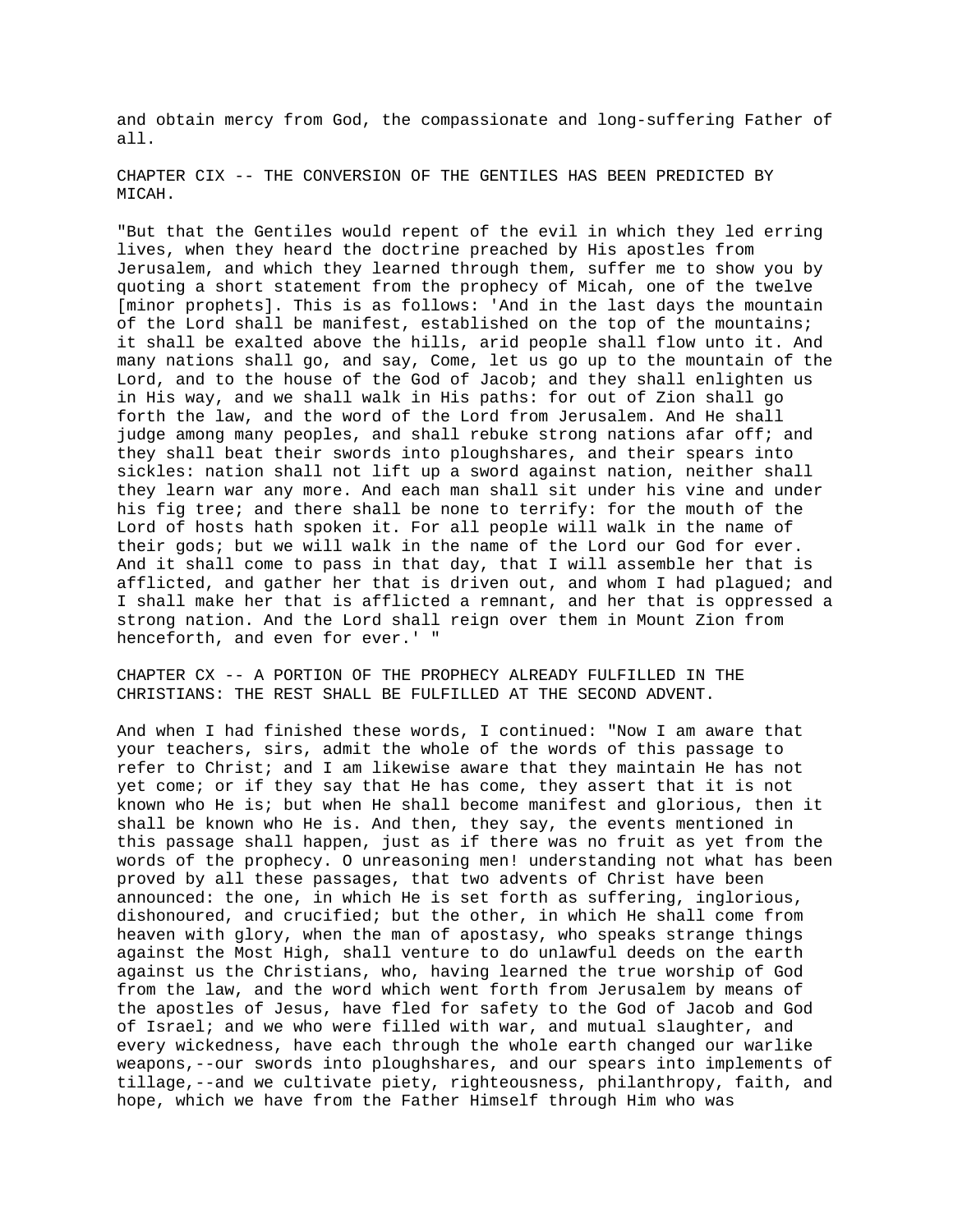crucified; and sitting each under his vine, i.e., each man possessing his own married wife. For you are aware that the prophetic word says, 'And his wife shall be like a fruitful vine.' Now it is evident that no one can terrify or subdue us who have believed in Jesus over all the world. For it is plain that, though beheaded, and crucified, and thrown to wild beasts, and chains, and fire, and all other kinds of torture, we do not give up our confession; but the more such things happen, the more do others and in larger numbers become faithful, and worshippers of God through the name of Jesus. For Just as if one should cut away the fruitbearing parts of a vine, it grows up again, and yields other branches flourishing and fruitful; even so the same thing happens with us. For the vine planted by God and Christ the Saviour is His people. But the rest of the prophecy shall be fulfilled at His second coming. For the expression, 'He that is afflicted [and driven out],' i.e., from the world, [implies] that, so far as you and all other men have it in your power, each Christian has been driven out not only from his own property, but even from the whole world; for you permit no Christian to live. But you say that the same fate has befallen your own nation. Now, if you have been cast out after defeat in battle, you have suffered such treatment justly indeed, as all the Scriptures bear witness; but we, though we have done no such [evil acts] after we knew the truth of God, are testified to by God, that, together with the most righteous, and only spotless and sinless Christ, we are taken away out of the earth. For Isaiah cries, 'Behold how the righteous perishes, and no man lays it to heart; and righteous men are taken away, and no man considers it.'

CHAPTER CXI -- THE TWO ADVENTS WERE SIGNIFIED BY THE TWO GOATS. OTHER FIGURES OF THE FIRST ADVENT, IN WHICH THE GENTILES ARE FREED BY THE BLOOD OF CHRIST.

"And that it was declared by symbol, even in the time of Moses, that there would be two advents of this Christ, as I have mentioned previously, [is manifest] from the symbol of the goats presented for sacrifice during the fast. And again, by what Moses and Joshua did, the same thing was symbolically announced and told beforehand. For the one of them, stretching out his hands, remained till evening on the hill, his hands being supported; and this reveals a type of no other thing than of the cross: and the other, whose name was altered to Jesus (Joshua), led the fight, and Israel conquered. Now this took place in the case of both those holy men and prophets of God, that you may perceive how one of them could not bear up both the mysteries: I mean, the type of the cross and the type of the name. For this is, was, and shall be the strength of Him alone, whose name every power dreads, being very much tormented because they shall be destroyed by Him. Therefore our suffering and crucified Christ was not cursed by the law, but made it manifest that He alone would save those who do not depart from His faith. And the blood of the passover, sprinkled on each man's door-posts and lintel, delivered those who were saved in Egypt, when the first-born of the Egyptians were destroyed. For the passover was Christ, who was afterwards sacrificed, as also Isaiah said, 'He was led as a sheep to the slaughter.' And it is written, that on the day of the passover you seized Him, and that also during the passover you crucified Him. And as the blood of the passover saved those who were in Egypt, so also the blood of Christ will deliver from death those who have believed. Would God, then, have been deceived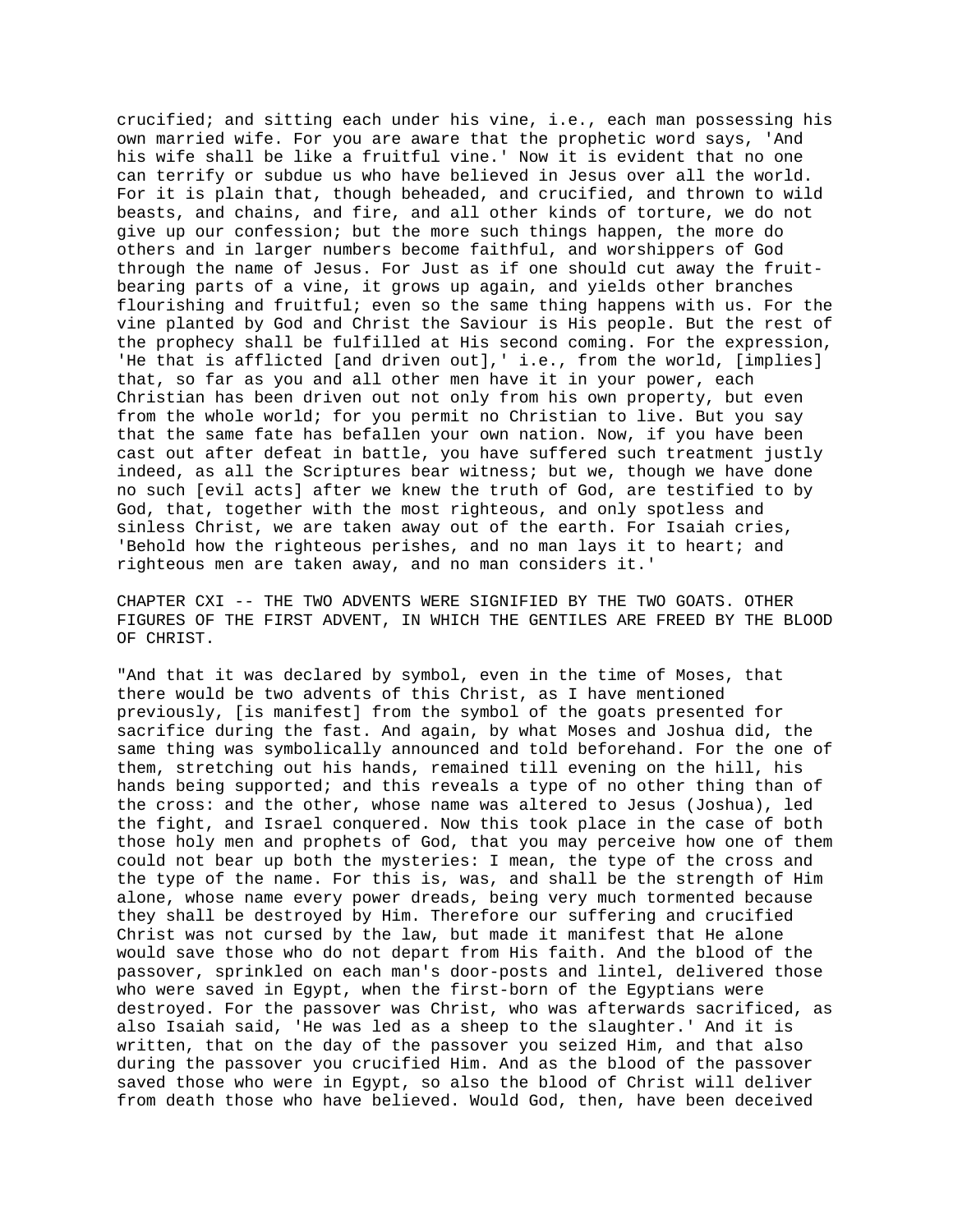if this sign had not been above the doors? I do not say that; but I affirm that He announced beforehand the future salvation for the human race through the blood of Christ. For the sign of the scarlet thread, which the spies, sent to Jericho by Joshua, son of Nave (Nun), gave to Rahab the harlot, telling her to bind it to the window through which she let them down to escape from their enemies, also manifested the symbol of the blood of Christ, by which those who were at one time harlots and unrighteous persons out of all nations are saved, receiving remission of sins, and continuing no longer in sin.

CHAPTER CXII -- THE JEWS EXPOUND THESE SIGNS JEJUNELY AND FEEBLY, AND TAKE UP THEIR ATTENTION ONLY WITH INSIGNIFICANT MATTERS.

"But you, expounding these things in a low [and earthly] manner, impute much weakness to God, if you thus listen to them merely, and do not investigate the force of the words spoken. Since even Moses would in this way be considered a transgressor: for he enjoined that no likeness of anything in heaven, or on earth, or in the sea, be made; and then he himself made a brazen serpent and set it on a standard, and bade those who were bitten look at it: and they were saved when they looked at it. Will the serpent, then, which (I have already said) God had in the beginning cursed and cut off by the great sword, as Isaiah says, be understood as having preserved at that time the people? and shall we receive these things in the foolish acceptation of your teachers, and [regard] them not as signs? And shall we not rather refer the standard to the resemblance of the crucified Jesus, since also Moses by his outstretched hands, together with him who was named Jesus (Joshua), achieved a victory for your people? For in this way we shall cease to be at a loss about the things which the lawgiver did, when he, without forsaking God, persuaded the people to hope in a beast through which transgression and disobedience had their origin. And this was done and said by the blessed prophet with much intelligence and mystery; and there is nothing said or done by any one of the prophets, without exception, which one can justly reprehend, if he possess the knowledge which is in them. But if your teachers only expound to you why female cancels are spoken of in this passage, and are not in that; or why so many measures of fine flour and so many measures of oil [are used] in the offerings; and do so in a low and sordid manner, while they never venture either to speak of or to expound the points which are great and worthy of investigation, or command you to give no audience to us while we expound them, and to come not into conversation with us; will they not deserve to hear what our Lord Jesus Christ said to them: 'Whited sepulchres, which appear beautiful outward, and within are full of dead men's bones; which pay tithe of mint, and swallow a camel: ye blind guides!' If, then, you will not despise the doctrines of those who exalt themselves and wish to be called Rabbi, Rabbi, and come with such earnestness and intelligence to the words of prophecy as to suffer the same inflictions from your own people which the prophets themselves did, you cannot receive any advantage whatsoever from the prophetic writings.

CHAPTER CXIII. --JOSHUA WAS A FIGURE OF CHRIST.

"What I mean is this. Jesus (Joshua), as I have now frequently remarked, who was called Oshea, when he was sent to spy out the land of Canaan, was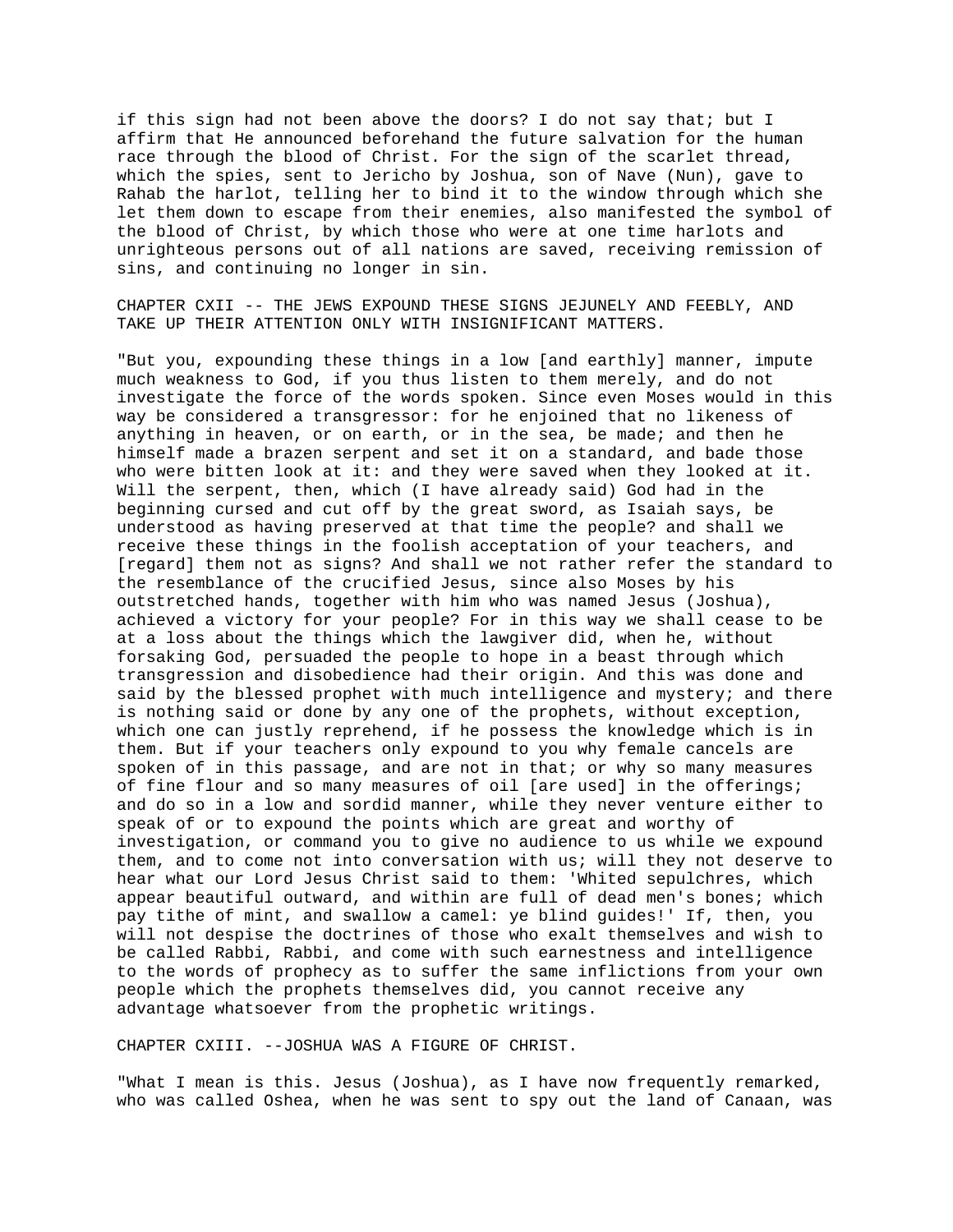named by Moses Jesus (Joshua). Why he did this you neither ask, nor are at a loss about it, nor make strict inquiries. Therefore Christ has escaped your notice; and though you read, you understand not; and even now, though you hear that Jesus is our Christ, you consider not that the name was bestowed on Him not purposelessly nor by chance. But you make a theological discussion as to why one rho was added to Abraham's first name; and as to why one 'p' was added to Sarah's name, you use similar high-sounding disputations. But why do you not similarly investigate the reason why the name of Oshea the son of Nave (Nun), which his father gave him, was changed to Jesus (Joshua)? But since not only was his name altered, but he was also appointed successor to Moses, being the only one of his contemporaries who came out from Egypt, he led the surviving people into the Holy Land; and as he, not Moses, led the people into the Holy Land, and as he distributed it by lot to those who entered along with him, so also Jesus the Christ will turn again the dispersion of the people, and will distribute the good land to each one, though not in the same manner. For the former gave them a temporary inheritance, seeing he was neither Christ who is God, nor the Son of God; but the latter, after the holy resurrection, shall give us the eternal possession. The former, after he had been named Jesus (Joshua), and after he had received strength from. His Spirit, caused the sun to stand still. For I have proved that it was Jesus who appeared to and conversed with Moses, and Abraham, and all the other patriarchs without exception, ministering to the will of the Father; who also, I say, came to be born man by the Virgin Mary, and I lives for ever. For the latter is He after whom and by whom the Father will renew both the heaven and the earth; this is He who shall shine an eternal light in Jerusalem; this is he who is the king of Salem after the order of Melchizedek, and the eternal Priest of the Most High. The former is said to have circumcised the people a second time with knives of stone (which was a sign of this circumcision with which Jesus Christ Himself has circumcised us from the idols made of stone and of other materials), and to have collected together those who were circumcised from the uncircumcision, i.e., from the error of the world, in every place by the knives of stone, to wit, the words of our Lord Jesus. For I have shown that Christ was proclaimed by the prophets in parables a Stone and a Rock. Accordingly the knives of stone we shall take to mean His words, by means of which so many who were in error have been circumcised from uncircumcision with the circumcision of the heart, with which God by Jesus commanded those from that time to be circumcised who derived their circumcision from Abraham, saying that Jesus (Joshua) would circumcise a second time with knives of stone those who entered into that holy land.

CHAPTER CXIV -- SOME RULES FOR DISCERNING WHAT IS SAID ABOUT CHRIST. THE CIRCUMCISION OF THE JEWS IS VERY DIFFERENT FROM THAT WHICH CHRISTIANS RECEIVE.

"For the Holy Spirit sometimes brought about that something, which was the type of the future, should be done clearly; sometimes He uttered words about what was to take place, as if it was then taking place, or had taken place. And unless those who read perceive this art, they will not be able to follow the words of the prophets as they ought. For example's sake, I shall repeat some prophetic passages, that you may understand what I say. When He speaks by Isaiah, 'He was led as a sheep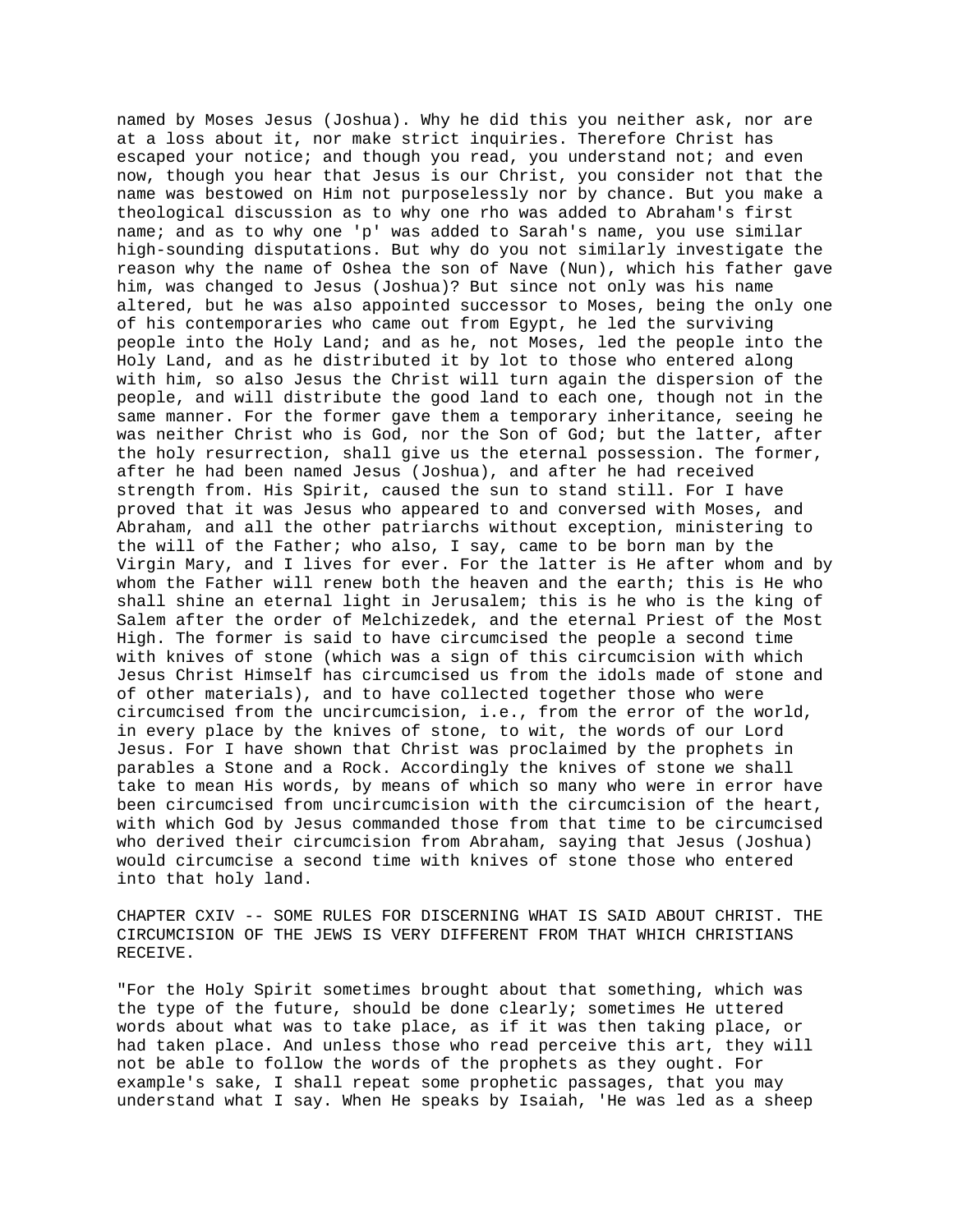to the slaughter, and like a lamb before the shearer,' He speaks as if the suffering had already taken place. And when He says again, 'I have stretched out my hands to a disobedient and gainsaying people;' and when He says, 'Lord, who hath believed our report?'--the words are spoken as if announcing events which had already come to pass. For I have shown that Christ is oftentimes called a Stone in parable, and in figurative speech Jacob and Israel. And again, when He says, 'I shall behold the heavens, the works of Thy fingers,' unless I understand His method of using words, I shall not understand intelligently, but just as your teachers suppose, fancying that the Father of all, the unbegotten God, has hands and feet, and fingers, and a soul, like a composite being; and they for this reason teach that it was the Father Himself who appeared to Abraham and to Jacob. Blessed therefore are we who have been circumcised the second time with knives of stone. For your first circumcision was and is performed by iron instruments, for you remain hard-hearted; but our circumcision, which is the second, having been instituted after yours, circumcises us from idolatry and from absolutely every kind of wickedness by sharp stones, i.e., by the words [preached] by the apostles of the corner-stone cut out without hands. And our hearts are thus circumcised from evil, so that we are happy to die for the name of the good Rock, which causes living water to burst forth for the hearts of those who by Him have loved the Father of all, and which gives those who are willing to drink of the water of life. But you do not comprehend me when I speak these things; for you have not understood what it has been prophesied that Christ would do, and you do not believe us who draw your attention to what has been written. For Jeremiah thus cries: 'Woe unto you! because you have forsaken the living fountain, and have digged for yourselves broken cisterns that can hold no water. Shall there be a wilderness where Mount Zion is, because I gave Jerusalem a bill of divorce in your sight?'

CHAPTER CXV -- PREDICTION ABOUT THE CHRISTIANS IN ZECHARIAH. THE MALIGNANT WAY WHICH THE JEWS HAVE IN DISPUTATIONS.

"But you ought to believe Zechariah when he shows in parable the mystery of Christ, and announces it obscurely. The following are his words: 'Rejoice, and be glad, O daughter of Zion: for, lo, I come, and I shall dwell in the midst of thee, saith the Lord. And many nations shall be added to the Lord in that day. And they shall be my people, and I will dwell in the midst of thee; and they shall know that the Lord of hosts hath sent me unto thee. And the Lord shall inherit Judah his portion in the holy land, and He shall choose Jerusalem again. Let all flesh fear before the Lord, for He is raised up out of His holy clouds. And He showed me Jesus (Joshua) the high priest standing before the angel [of the Lord]; and the devil stood at his right hand to resist him. And the Lord said to the devil, The Lord who hath chosen Jerusalem rebuke thee. Behold, is not this a brand plucked out of the fire?' "

As Trypho was about to reply and contradict me, I said, "Wait and hear what I say first: for I am not to give the explanation which you suppose, as if there had been no priest of the name of Joshua (Jesus) in the land of Babylon, where your nation were prisoners. But even if I did, I have shown that if there was a priest named Joshua (Jesus) in your nation, yet the prophet had not seen him in his revelation, just as he had not seen either the devil or the angel of the Lord by eyesight, and in his waking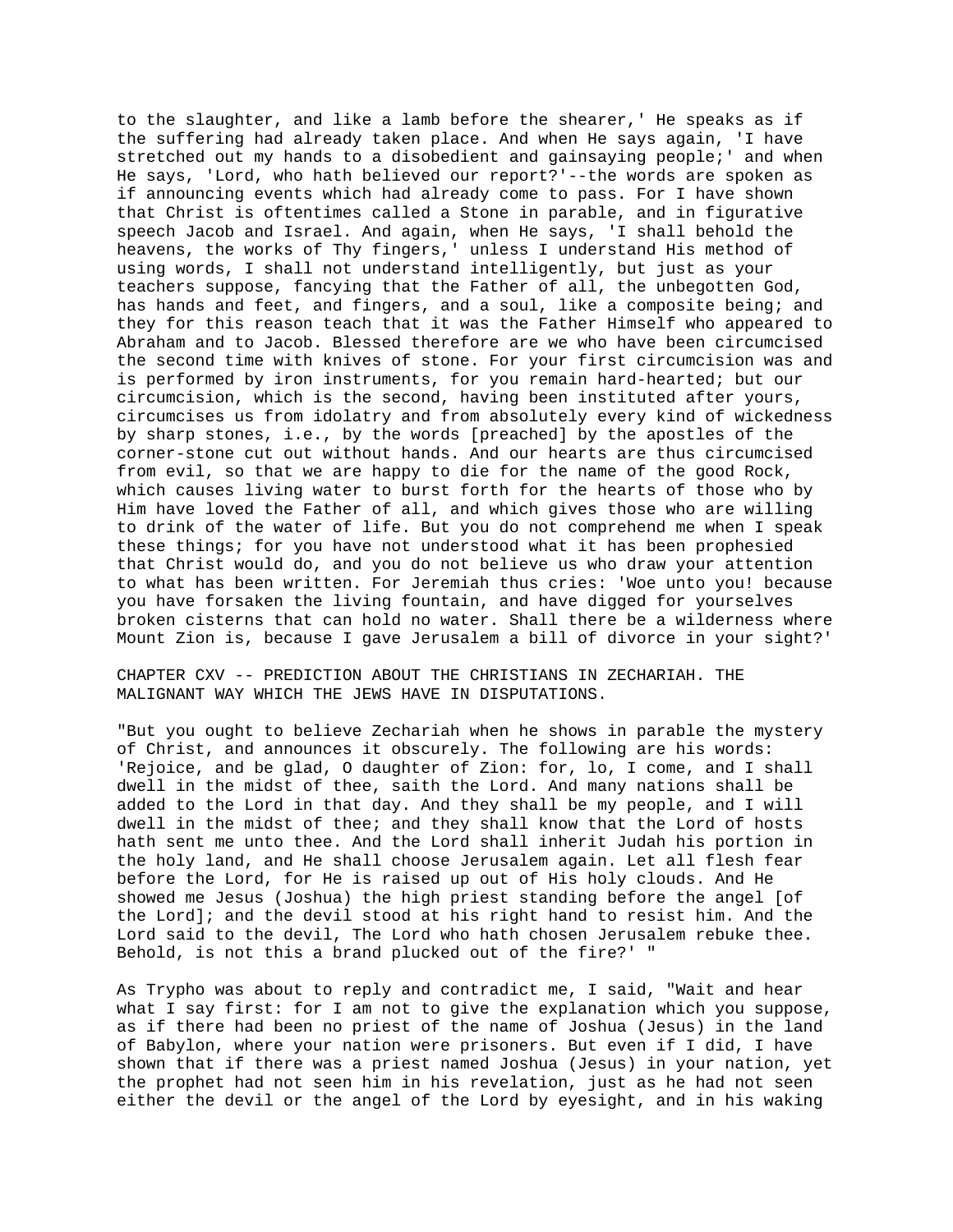condition, but in a trance, at the time when the revelation was made to him. But I now say, that as [Scripture] said that the Son of Nave (Nun) by the name Jesus (Joshua) wrought powerful works and exploits which proclaimed beforehand what would be performed by our Lord; so I proceed now to show that the revelation made among your people in Babylon in the days of Jesus (Joshua) the priest, was an announcement of the things to be accomplished by our Priest, who is God, and Christ the Son of God the Father of all.

"Indeed, I wondered," continued I, "why a little ago you kept silence while I was speaking, and why you did not interrupt me when I said that the son of Nave (Nun) was the only one of contemporaries who came out of Egypt that entered the Holy Land along with the men described as younger than that generation. For you swarm and light on sores like flies. For though one should speak ten thousand words well, if there happen to be one little word displeasing to you, because not sufficiently intelligible or accurate, you make no account of the many good words, but lay hold of the little word, and are very zealous in setting it up as something impious and guilty; in order that, when you are judged with the very same judgment by God, you may have a much heavier account to render for your great audacities, whether evil actions, or bad interpretations which you obtain by falsifying the truth. For with what judgment you judge, it is righteous that you be judged withal.

CHAPTER CXVI -- IT IS SHOWN HOW THIS PROPHECY SUITS THE CHRISTIANS.

"But to give you the account of the revelation of the holy Jesus Christ, I take up again my discourse, and I assert that even that revelation was made for us who believe on Christ the High Priest, namely this crucified One; and though we lived in fornication and all kinds of filthy conversation, we have by the grace of our Jesus, according to His Father's will, stripped ourselves of all those filthy wickednesses with which we were imbued. And though the devil is ever at hand to resist us, and anxious to seduce all to himself, yet the Angel of God, i.e., the Power of God sent to us through Jesus Christ, rebukes him, and he departs from us. And we are just as if drawn out from the fire, when purified from our former sins, and [rescued] from the affliction and the fiery trial by which the devil and all his coadjutors try us; out of which Jesus the Son of God has promised again to deliver us, and invest us with prepared garments, if we do His commandments; and has undertaken to provide an eternal kingdom [for us]. For just as that Jesus (Joshua), called by the prophet a priest, evidently had on filthy garments because he is said to have taken a harlot for a wife, and is called a brand plucked out of the fire, because he had received remission of sins when the devil that resisted him was rebuked; even so we, who through the name of Jesus have believed as one man in God the Maker of all, have been stripped, through the name of His first-begotten Son, of the filthy garments, i.e., of our sins; and being vehemently inflamed by the word of His calling, we are the true high priestly race of God, as even God Himself bears witness, saying that in every place among the Gentiles sacrifices are presented to Him well-pleasing and pure. Now God receives sacrifices from no one, except through His priests.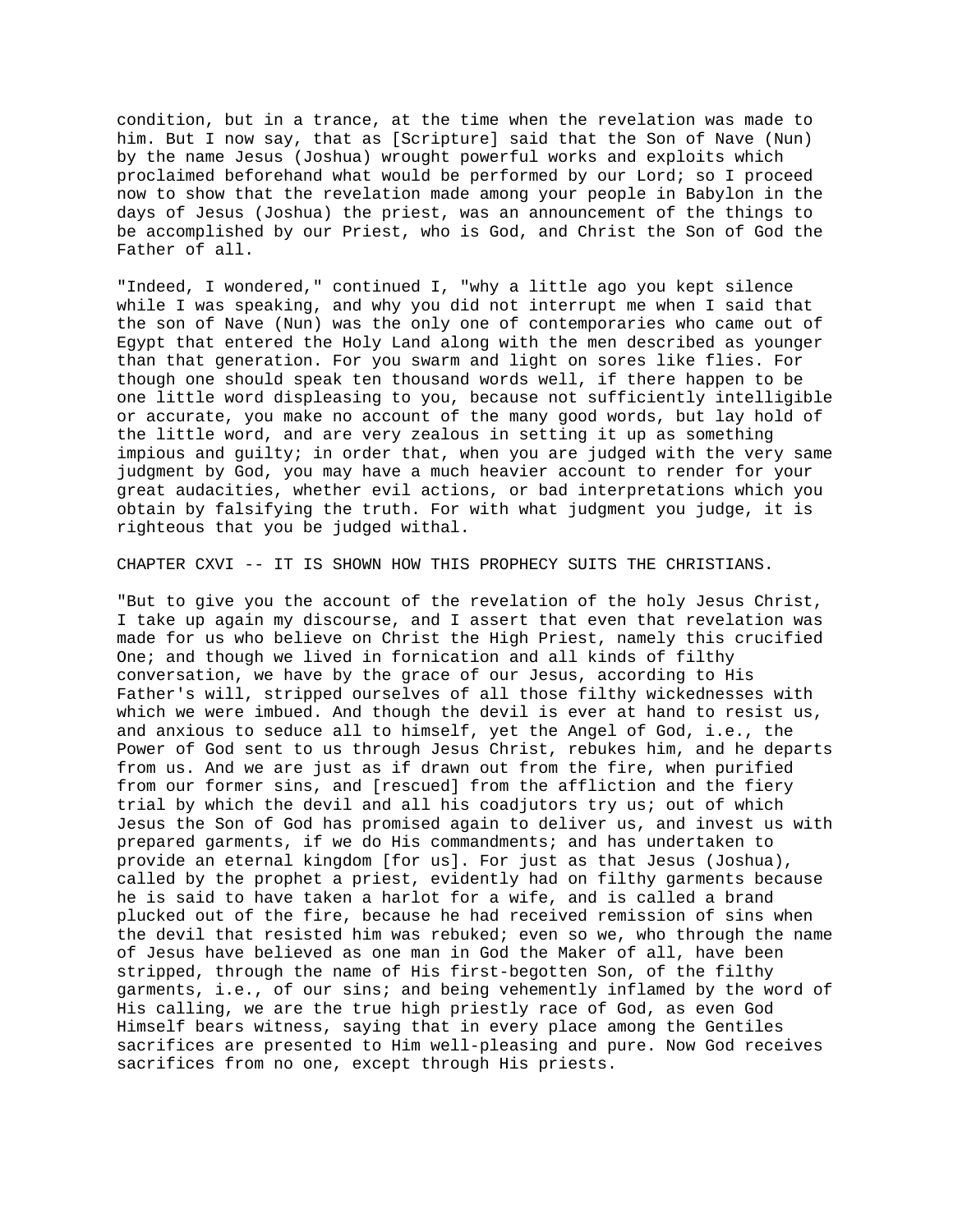CHAPTER CXVII -- MALACHI'S PROPHECY CONCERNING THE SACRIFICES OF THE CHRISTIANS. IT CANNOT BE TAKEN AS REFERRING TO THE PRAYERS OF JEWS OF THE DISPERSION.

"Accordingly, God, anticipating all the sacrifices which we offer through this name, and which Jesus the Christ enjoined us to offer, i.e., in the Eucharist of the bread and the cup, and which are presented by Christians in all places throughout the world, bears witness that they are wellpleasing to Him. But He utterly rejects those presented by you and by those priests of yours, saying, 'And I will not accept your sacrifices at your hands; for from the rising of the sun to its setting my name is glorified among the Gentiles (He says); but ye profane it.' Yet even now, in your love of contention, you assert that God does not accept the sacrifices of those who dwelt then in Jerusalem, and were called Israelites; but says that He is pleased with the prayers of the individuals of that nation then dispersed, and calls their prayers sacrifices. Now, that prayers and giving of thanks, when offered by worthy men, are the only perfect and well-pleasing sacrifices to God, I also admit. For such alone Christians have undertaken to offer, and in the remembrance effected by their solid and liquid food, whereby the suffering of the Son of God which He endured is brought to mind, whose name the high priests of your nation and your teachers have caused to be profaned and blasphemed over all the earth. But these filthy garments, which have been put by you on all who have become Christians by the name of Jesus, God shows shall be taken away from us, when He shall raise all men from the dead, and appoint some to be incorruptible, immortal, and free from sorrow in the everlasting and imperishable kingdom; but shall send others away to the everlasting punishment of fire. But as to you and your teachers deceiving yourselves when you interpret what the Scripture says as referring to those of your nation then in dispersion, and maintain that their prayers and sacrifices offered in every place are pure and well-pleasing, learn that you are speaking falsely, and trying by all means to cheat yourselves: for, first of all, not even now does your nation extend from the rising to the setting of the sun, but there are nations among which none of your race ever dwelt. For there is not one single race of men, whether barbarians, or Greeks, or whatever they may be called, nomads, or vagrants, or herdsmen living in tents, among whom prayers and giving of thanks are not offered through the name of the crucified Jesus. And then, as the Scriptures show, at the time when Malachi wrote this, your dispersion over all the earth, which now exists, had not taken place.

CHAPTER CXVIII -- -HE EXHORTS TO REPENTANCE BEFORE CHRIST COMES; IN WHOM CHRISTIANS, SINCE THEY BELIEVE, ARE FAR MORE RELIGIOUS THAN JEWS.

"So that you ought rather to desist from the love of strife, and repent before the great day of judgment come, wherein all those of your tribes who have pierced this Christ shall mourn as I have shown has been declared by the Scriptures. And I have explained that the Lord swore, 'after the order of Melchizedek,' and what this prediction means; and the prophecy of Isaiah which says, 'His burial is taken away from the midst,' I have already said, referred to the future burying and rising again of Christ; and I have frequently remarked that this very Christ is the Judge of all the living and the dead. And Nathan likewise, speaking to David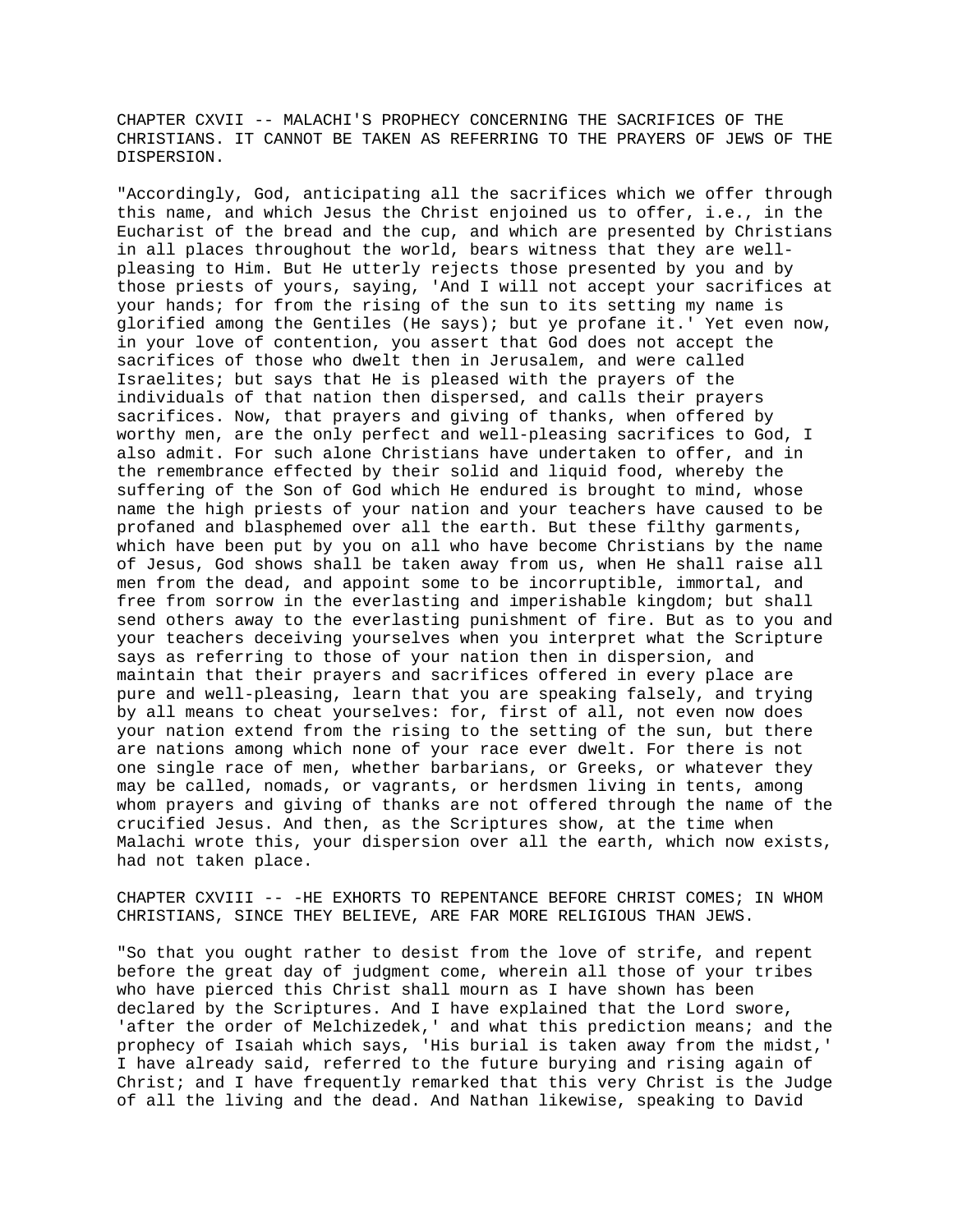about Him, thus continued: 'I will be His Father, and He shall be my Son; and my mercy shall I not take away from Him, as I did from them that went before Him; and I will establish Him in my house, and in His kingdom for ever.' And Ezekiel says, 'There shall be no other prince in the house but He.' For He is the chosen Priest and eternal King, the Christ, inasmuch as He is the Son of God; and do not suppose that Isaiah or the other prophets speak of sacrifices of blood or libations being presented at the altar on His second advent, but of true and spiritual praises and giving of thanks. And we have not in vain believed in Him, and have not been led astray by those who taught us such doctrines; but this has come to pass through the wonderful foreknowledge of God, in order that we, through the calling of the new and eternal covenant, that is, of Christ, might be found more intelligent and God-fearing than yourselves, who are considered to be lovers of God and men of understanding, but are not. Isaiah, filled with admiration of this, said: 'And kings shall shut their mouths: for those to whom no announcement has been made in regard to Him shall see; and those who heard not shall understand. Lord, who hath believed our report? and to whom is the arm of the Lord revealed?'

"And in repeating this, Trypho," I continued, "as far as is allowable, I endeavour to do so for the sake of those who came with you to-day, yet briefly and concisely."

Then he replied, "You do well; and though you repeat the same things at considerable length, be assured that I and my companions listen with I pleasure ."

CHAPTER CXIX -- CHRISTIANS ARE THE HOLY PEOPLE PROMISED TO ABRAHAM. THEY HAVE BEEN CALLED LIKE ABRAHAM.

Then I said again, "Would you suppose, sirs, that we could ever have understood these matters in the Scriptures, if we had not received grace to discern by the will of Him whose pleasure it was? in order that the saying of Moses might come to pass, 'They provoked me with strange [gods], they provoked me to anger with their abominations. They sacrificed to demons whom they knew not; new gods that came newly up, whom their fathers knew not. Thou hast forsaken God that begat thee, and forgotten God that brought thee up. And the Lord saw, and was jealous, and was provoked to anger by reason of the rage of His sons and daughters: and He said, I will turn My face away from them, and I will show what shall come on them at the last; for it is a very froward generation, children in whom is no faith. They have moved Me to jealousy with that which is not God, they have provoked Me to anger with their idols; and I will move them to jealousy with that which is not a nation, I will provoke them to anger with a foolish people. For a fire is kindled from Mine anger, and it shall burn to Hades. It shall consume the earth and her increase, and set on fire the foundations of the mountains; I will heap mischief on them.' And after that Righteous One was put to death, we flourished as another people, and shot forth as new and prosperous corn; as the prophets said, 'And many nations shall betake themselves to the Lord in that day for a people: and they shall dwell in the midst of all the earth.' But we are not only a people, but also a holy people, as we have shown already. 'And they shall call them the holy people, redeemed by the Lord.' Therefore we are not a people to be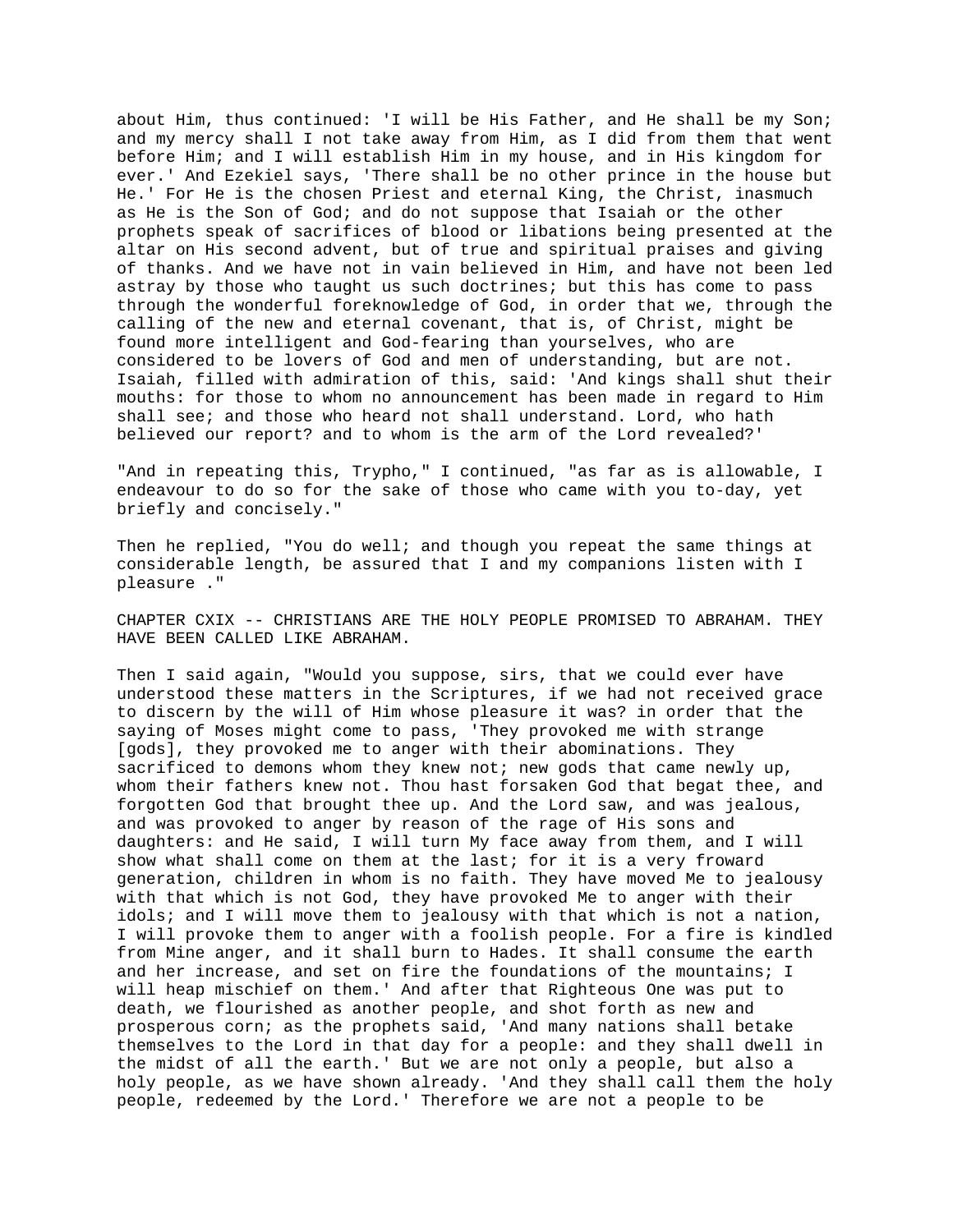despised, nor a barbarous race, nor such as the Carian and Phrygian nations; but God has even chosen us and He has become manifest to those who asked not after Him. 'Behold, I am God,' He says, 'to the nation which called not on My name.' For this is that nation which God of old promised to Abraham, when He declared that He would make him a father of many nations; not meaning, however, the Arabians, or Egyptians, or Idumaeans, since Ishmael became the father of a mighty nation, and so did Esau; and there is now a great multitude of Ammonites. Noah, moreover, was the father of Abraham, and in fact of all men; and others were the progenitors of others. What larger measure of grace, then, did Christ bestow on Abraham? This, namely, that He called him with His voice by the like calling, telling him to quit the land wherein he dwelt. And He has called all of us by that voice, and we have left already the way of living in which we used to spend our days, passing our time in evil after the fashions of the other inhabitants of the earth; and along with Abraham we shall inherit the holy land, when we shall receive the inheritance for an endless eternity, being children of Abraham through the like faith. For as he believed the voice of God, and it was imputed to him for righteousness, in like manner we having believed God's voice spoken by the apostles of Christ, and promulgated to us by the prophets, have renounced even to death all the things of the world. Accordingly, He promises to him a nation of similar faith, God-fearing, righteous, and delighting the Father; but it is not you, 'in whom is no faith.'

CHAPTER CXX. -- CHRISTIANS WERE PROMISED TO ISAAC, JACOB, AND JUDAH.

"Observe, too, how the same promises are made to Isaac and to Jacob. For thus He speaks to Isaac: 'And in thy seed shall all the nations of the earth be blessed.' And to Jacob: 'And in thee and in thy seed shall all families of the earth be blessed.' He says that neither to Esau nor to Reuben, nor to any other; only to those of whom the Christ should arise, according to the dispensation, through the Virgin Mary. But if you would consider the blessing of Judah, you would perceive what I say. For the seed is divided from Jacob, and comes down through Judah, and Phares, and Jesse, and David. And this was a symbol of the fact that some of your nation would be found children of Abraham, and found, too, in the lot of Christ; but that others, who are indeed children of Abraham, would be like the sand on the sea-shore, barren and fruitless, much in quantity, and without number indeed, but bearing no fruit whatever, and only drinking the water of the sea. And a vast multitude in your nation are convicted of being of this kind, imbibing doctrines of bitterness and godlessness, but spurning the word of God. He speaks therefore in the passage relating to Judah: 'A prince shall not fail from Judah, nor a ruler from his thighs, till that which is laid up for him come; and He shall be the expectation of the nations.' And it is plain that this was spoken not of Judah, but of Christ. For all we out of all nations do expect not Judah, but Jesus, who led your fathers out of Egypt. For the prophecy referred even to the advent of Christ: 'Till He come for whom this is laid up, and He shall be the expectation of nations.' Jesus came, therefore, as we have shown at length, and is expected again to appear above the clouds; whose name you profane, and labour hard to get it profaned over all the earth. It were possible for me, sirs," I continued, "to contend against you about the reading which you so interpret, saying it is written, 'Till the things laid up for Him come;' though the Seventy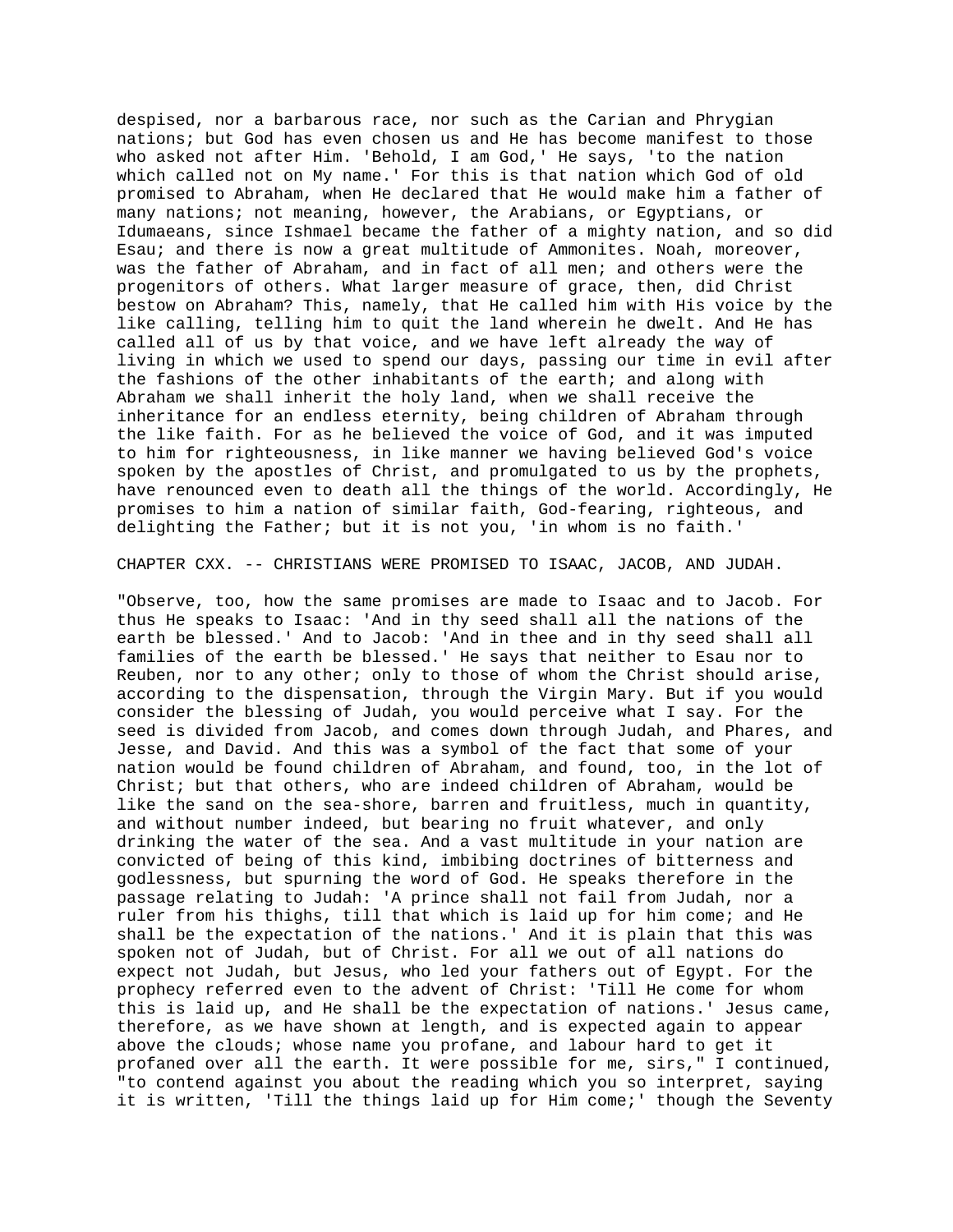have not so explained it, but thus, 'Till He comes for whom this is laid up.' But since what follows indicates that the reference is to Christ (for it is, 'and He shall be the expectation of nations'), I do not proceed to have a mere verbal controversy with you, as I have not attempted to establish proof about Christ from the passages of Scripture which are not admitted by you? which I quoted from the words of Jeremiah the prophet, and Esdras, and David; but from those which are even now admitted by you, which had your teachers comprehended, be well assured they would have deleted them, as they did those about the death of Isaiah, whom you sawed asunder with a wooden saw. And this was a mysterious type of Christ being about to cut your nation in two, and to raise those worthy of the honour to the everlasting kingdom along with the holy patriarchs and prophets; but He has said that He will send others to the condemnation of the unquenchable fire along with similar disobedient and impenitent men from all the nations. 'For they shall come,' He said, 'from the west and from the east, and shall sit down with Abraham, and Isaac, and Jacob in the kingdom of heaven; but the children of the kingdom shall be cast out into outer darkness.' And I have mentioned these things, taking nothing whatever into consideration, except the speaking of the truth, and refusing to be coerced by any one, even though I should be forthwith torn in pieces by you. For I gave no thought to any of my people, that is, the Samaritans, when I had a communication in writing with Caesar, but stated that they were wrong in trusting to the magician Simon of their own nation, who, they say, is God above all power, and authority, and might."

CHAPTER CXXI -- FROM THE FACT THAT THE GENTILES BELIEVE LN JESUS, IT IS EVIDENT THAT HE IS CHRIST.

And as they kept silence, I went on: "[The Scripture], speaking by David about this Christ, my friends, said no longer that 'in His seed' the nations should be blessed, but 'in Him.' So it is here: 'His name shall rise up for ever above the sun; and in Him shall all nations be blessed.' But if all nations are blessed in Christ, and we of all nations believe in Him, then He is indeed the Christ, and we are those blessed by Him. God formerly gave the sun as an object of worship, as it is written, but no one ever was seen to endure death on account of his faith in the sun; but for the name of Jesus you may see men of every nation who have endured and do endure all sufferings, rather than deny Him. For the word of His truth and wisdom is more ardent and more light-giving than the rays of the sun, and sinks down into the depths of heart and mind. Hence also the Scripture said, 'His name shall rise up above the sun.' And again, Zechariah says, 'His name is the East.' And speaking of the same, he says that 'each tribe shall mourn.' But if He so shone forth and was so mighty in His first advent (which was without honour and comeliness, and very contemptible), that in no nation He is unknown, and everywhere men have repented of the old wickedness in each nation's way of living, so that even demons were subject to His name, and all powers and kingdoms feared His name more than they feared all the dead, shall He not on His glorious advent destroy by all means all those who hated Him, and who unrighteously departed from Him, but give rest to His own, rewarding them with all they have looked for? To us, therefore, it has been granted to hear, and to understand, and to be saved by this Christ, and to recognise all the [truths revealed] by the Father. Wherefore He said to Him: 'It is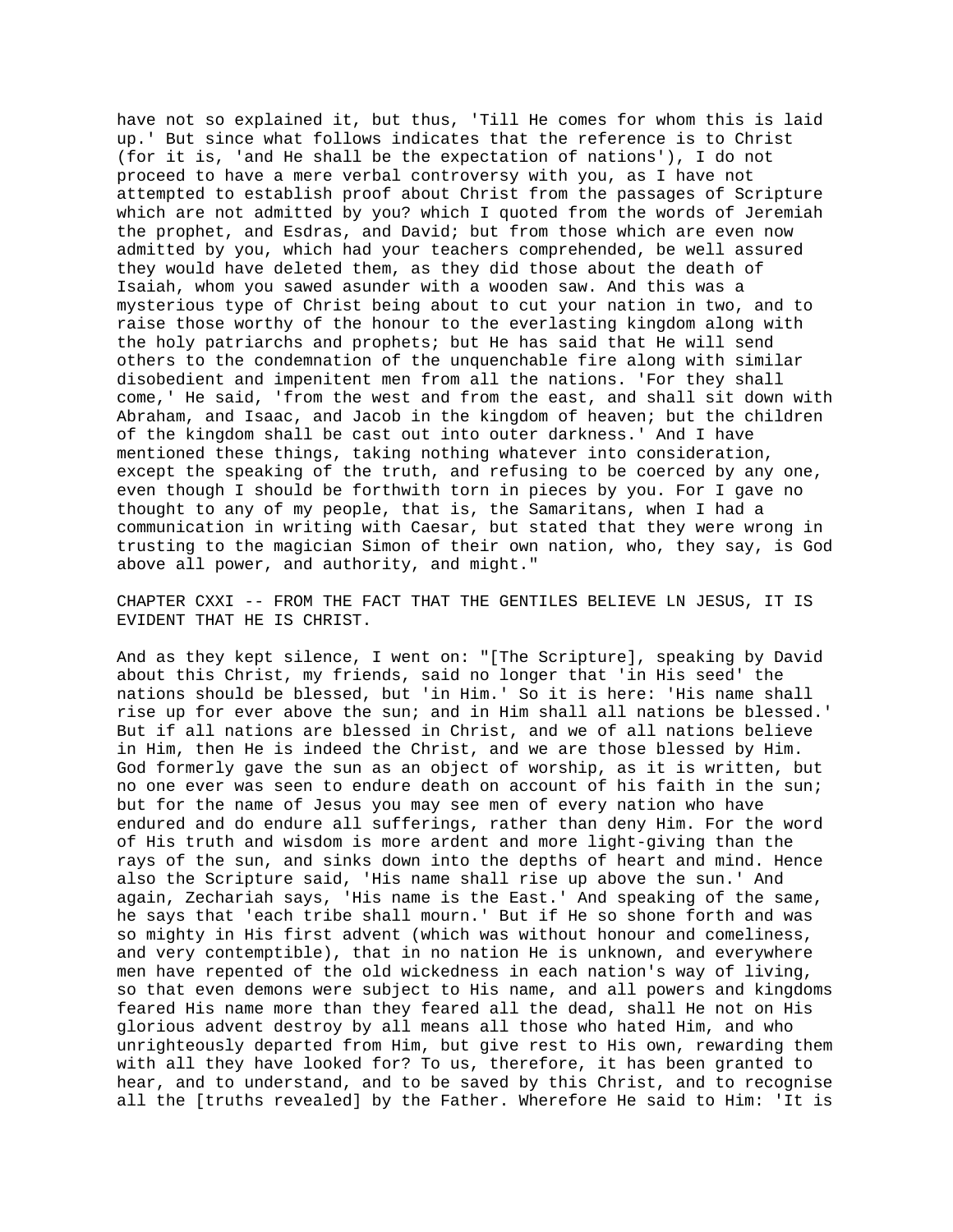a great thing for Thee to be called my servant, to raise up the tribes of Jacob, and turn again the dispersed of Israel. I have appointed Thee for a light to the Gentiles, that Thou mayest be their salvation unto the end of the earth.'

CHAPTER CXXII -- THE JEWS UNDERSTAND THIS OF THE PROSELYTES WITHOUT REASON.

"You think that these words refer to the stranger and the proselytes, but in fact they refer to us who have been illumined by Jesus. For Christ would have borne witness even to them; but now you are become twofold more the children of hell, as He said Himself. Therefore what was written by the prophets was spoken not of those persons, but of us, concerning whom the Scripture speaks: 'I will lead the blind by a way which they knew not; and they shall walk in paths which they have not known. And I am witness, saith the Lord God, and my servant whom I have chosen.' To whom, then, does Christ bear witness? Manifestly to those who have believed. But the proselytes not only do not believe, but twofold more than yourselves blaspheme His name, and wish to torture and put to death us who believe in Him; for in all points they strive to be like you. And again in other words He cries: 'I the Lord have called Thee in righteousness, and will hold Thine hand, and will strengthen Thee, and will give Thee for a covenant of the people, for a light of the Gentiles, to open the eyes of the blind, to bring out the prisoners from their bonds.' These words, indeed, sirs, refer also to Christ, and concern the enlightened nations; or will you say again, He speaks to them of the law and the proselytes?"

Then some of those who had come on the second day cried out as if they had been in a theatre, "But what? does He not refer to the law, and to those illumined by it? Now these are proselytes."

"No," I said, looking towards Trypho, "since, if the law were able to enlighten the nations and those who possess it, what need is there of a new covenant? But since God announced beforehand that He would send a new covenant, and an everlasting law and commandment, we will not understand this of the old law and its proselytes, but of Christ and His proselytes, namely us Gentiles, whom He has illumined, as He says somewhere: 'Thus saith the Lord, In an acceptable time have I heard Thee, and in a day of salvation have I helped Thee, and I have given Thee for a covenant of the people, to establish the earth, and to inherit the deserted.' What, then, is Christ's inheritance? Is it not the nations? What is the covenant of God? Is it not Christ? As He says in another place: 'Thou art my Son; this day have I begotten Thee. Ask of Me, and I shall give Thee the nations for Thine inheritance, and the uttermost parts of the earth for Thy possession.'

CHAPTER CXXIII -- RIDICULOUS INTERPRETATIONS OF THE JEWS. CHRISTIANS ARE THE TRUE ISRAEL.

"As, therefore, all these latter prophecies refer to Christ and the nations, you should believe that the former refer to Him and them in like manner. For the proselytes have no need of a covenant, if, since there is one and the same law imposed on all that are circumcised, the Scripture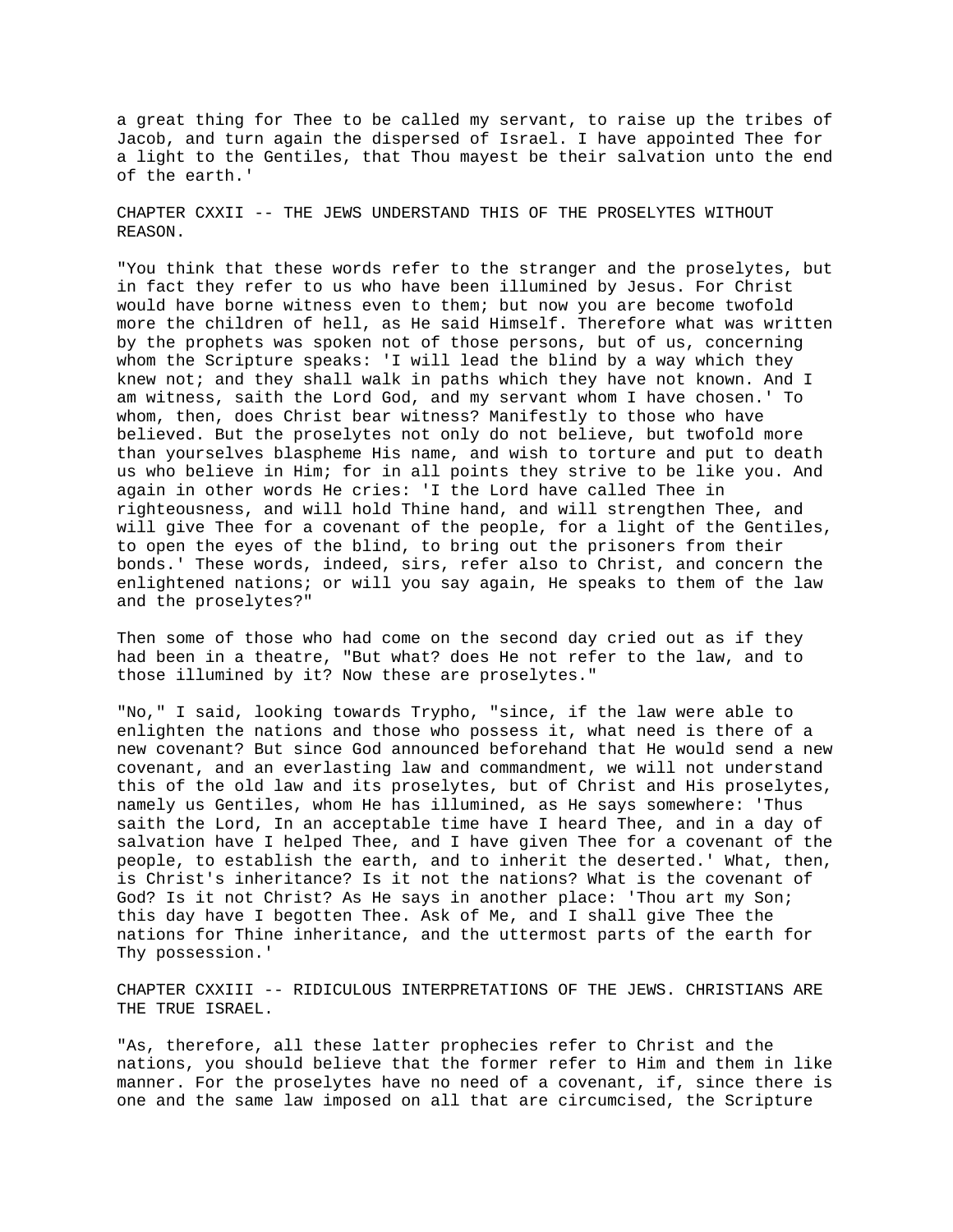speaks about them thus: 'And the stranger shall also be joined with them, and shall be joined to the house of Jacob;' and because the proselyte, who is circumcised that he may have access to the people, becomes like one of themselves, while we who have been deemed worthy to be called a people are yet Gentiles, because we have not been circumcised. Besides, it is ridiculous for you to imagine that the eyes of the proselytes are to be opened while your own are not, and that you be understood as blind and deaf while they are enlightened. And it will be still more ridiculous for you, if you say that the law has been given to the nations, but you have not known it. For you would have stood in awe of God's wrath, and would not have been lawless, wandering sons; being much afraid of hearing God always say, 'Children in whom is no faith. And who are blind, but my servants? and deaf, but they that rule over them? And the servants of God have been made blind. You see often, but have not observed; your ears have been opened, and you have not heard.' Is God's commendation of you honourable? and is God's testimony seemly for His servants? You are not ashamed though you often hear these words. You do not tremble at God's threats, for you are a people foolish and hard-hearted. 'Therefore, behold, I will proceed to remove this people,' saith the Lord;' and I will remove them, and destroy the wisdom of the wise, and hide the understanding of the prudent.' Deservedly too: for you are neither wise nor prudent, but crafty and unscrupulous; wise only to do evil, but utterly incompetent to know the hidden counsel of God, or the faithful covenant of the Lord, or to find out the everlasting paths. 'Therefore, saith the Lord, I will raise up to Israel and to Judah the seed of men and the seed of beasts.' And by Isaiah He speaks thus concerning another Israel: 'In that day shall there be a third Israel among the Assyrians and the Egyptians, blessed in the land which the Lord of Sabaoth hath blessed, saying, blessed shall my people in Egypt and in Assyria be, and Israel mine inheritance.' Since then God blesses this people, and calls them Israel, and declares them to be His inheritance, how is it that you repent not of the deception you practise on yourselves, as if you alone were the Israel, and of execrating the people whom God has blessed? For when He speaks to Jerusalem and its environs, He thus added: 'And I will beget men upon you, even my people Israel; and they shall inherit you, and you shall be a possession for them; and you shall be no longer bereaved of them.'"

"What, then?" says Trypho; "are you Israel? and speaks He such things of you?"

"If, indeed," I replied to him, "we had not entered into a lengthy discussion on these topics, I might have doubted whether you ask this question in ignorance; but since we have brought the matter to a conclusion by demonstration and with your assent, I do not believe that you are ignorant of what I have just said, or desire again mere contention, but that you are urging me to exhibit the same proof to these men." And in compliance with the assent expressed in his eyes, I continued: "Again in Isaiah, if you have ears to hear it, God, speaking of Christ in parable, calls Him Jacob and Israel. He speaks thus: 'Jacob is my servant, I will uphold Him; Israel is mine elect, I will put my Spirit upon Him, and He shall bring forth judgment to the Gentiles. He shall not strive, nor cry, neither shall any one hear His voice in the street: a bruised reed He shall not break, and smoking flax He shall not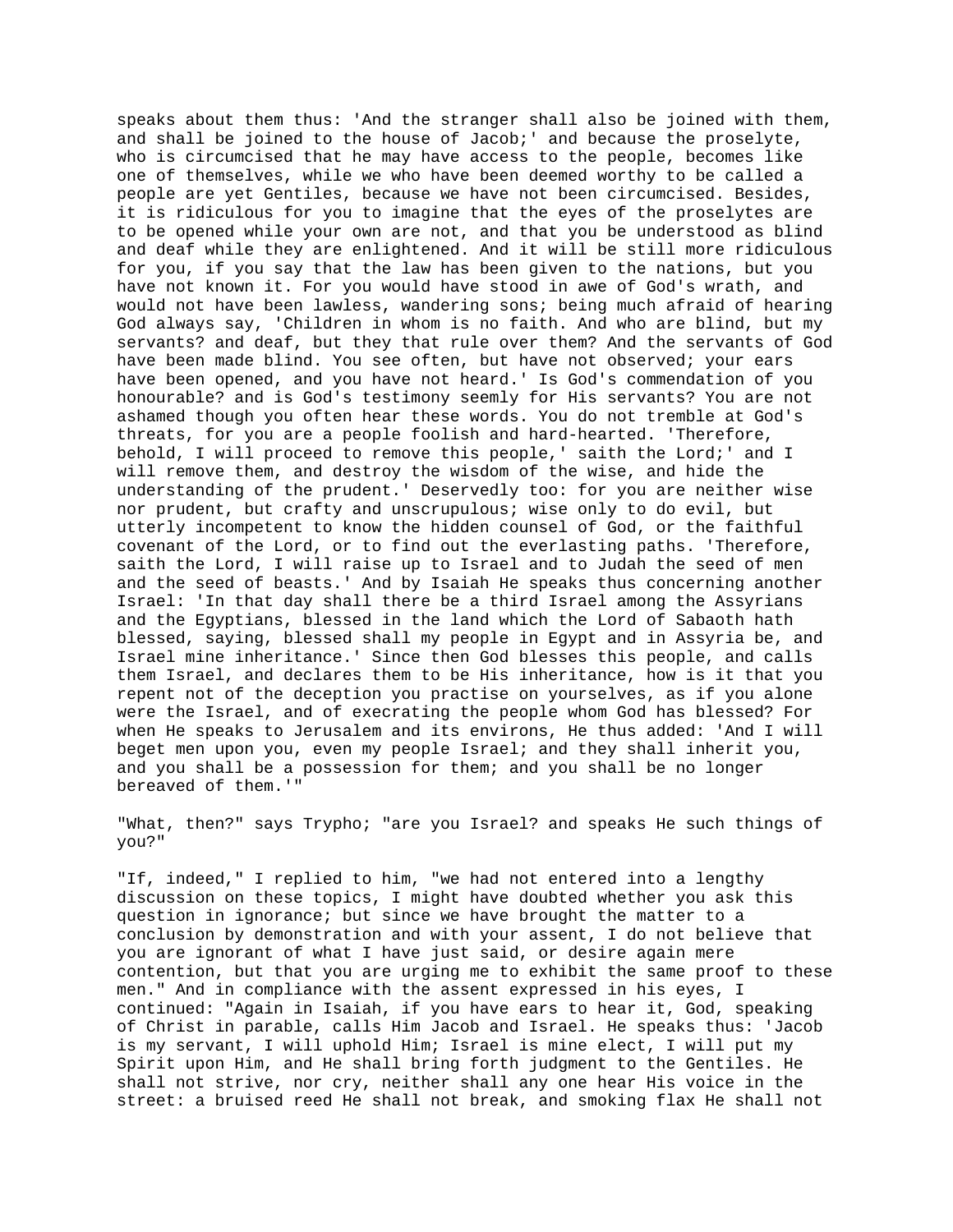quench; but He shall bring forth judgment to truth: He shall shine, and shall not be broken till He have set judgment on the earth. And in His name shall the Gentiles trust.' As therefore from the one man Jacob, who was surnamed Israel, all your nation has been called Jacob and Israel; so we from Christ, who begat us unto God, like Jacob, and Israel, and Judah, and Joseph, and David, are called and are the true sons of God, and keep the commandments of Christ."

CHAPTER CXXIV -- CHRISTIANS ARE THE SONS OF GOD.

And when I saw that they were perturbed because I said that we are the sons of God, I anticipated their questioning, and said, "Listen, sirs, how the Holy Ghost speaks of this people, saying that they are all sons of the Highest; and how this very Christ will be present in their assembly, rendering judgment to all men. The words are spoken by David, and are, according to your version of them, thus: 'God standeth in the congregation of gods; He judgeth among the gods. How long do ye judge unjustly, and accept the persons of the wicked? Judge for the orphan and the poor, and do justice to the humble and needy. Deliver the needy, and save the poor out of the hand of the wicked. They know not, neither have they understood; they walk on in darkness: all the foundations of the earth shall be shaken. I said, Ye are gods, and are all children of the Most High. But ye die like men, and fall like one of the princes. Arise, O God! judge the earth, for Thou shalt inherit all nations.' But in the version of the Seventy it is written, 'Behold, ye die like men, and fall like one of the princes, in order to manifest the disobedience of men,--I mean of Adam and Eve,--and the fall of one of the princes, i.e., of him who was called the serpent, who fell with a great overthrow, because he deceived Eve. But as my discourse is not intended to touch on this point, but to prove to you that the Holy Ghost reproaches men because they were made like God, free from suffering and death, provided that they kept His commandments, and were deemed deserving of the name of His sons, and yet they, becoming like Adam and Eve, work out death for themselves; let the interpretation of the Psalm be held just as you wish, yet thereby it is demonstrated that all men are deemed worthy of becoming "gods," and of having power to become sons of the Highest; and shall be each by himself judged and condemned like Adam and Eve. Now I have proved at length that Christ is called God.

CHAPTER CXXV -- HE EXPLAINS WHAT FORCE THE WORD ISRAEL HAS, AND HOW IT SUITS CHRIST.

"I wish, sirs," I said, "to learn from you what is the force of the name Israel." And as they were silent, I continued: "I shall tell you what I know: for I do not think it fight, when I know, not to speak; or, suspecting that you do know, and yet from envy or from voluntary ignorance deceive yourselves, to be continually solicitous; but I speak all things simply and candidly, as my Lord said: 'A sower went forth to sow the seed; and some fell by the wayside; and some among thorns, and some on stony ground, and some on good ground.' I must speak, then, in the hope of finding good ground somewhere; since that Lord of mine, as One strong and powerful, comes to demand back His own from all, land will not condemn His steward if He recognises that he, by the knowledge that the Lord is powerful and has come to demand His own, has given it to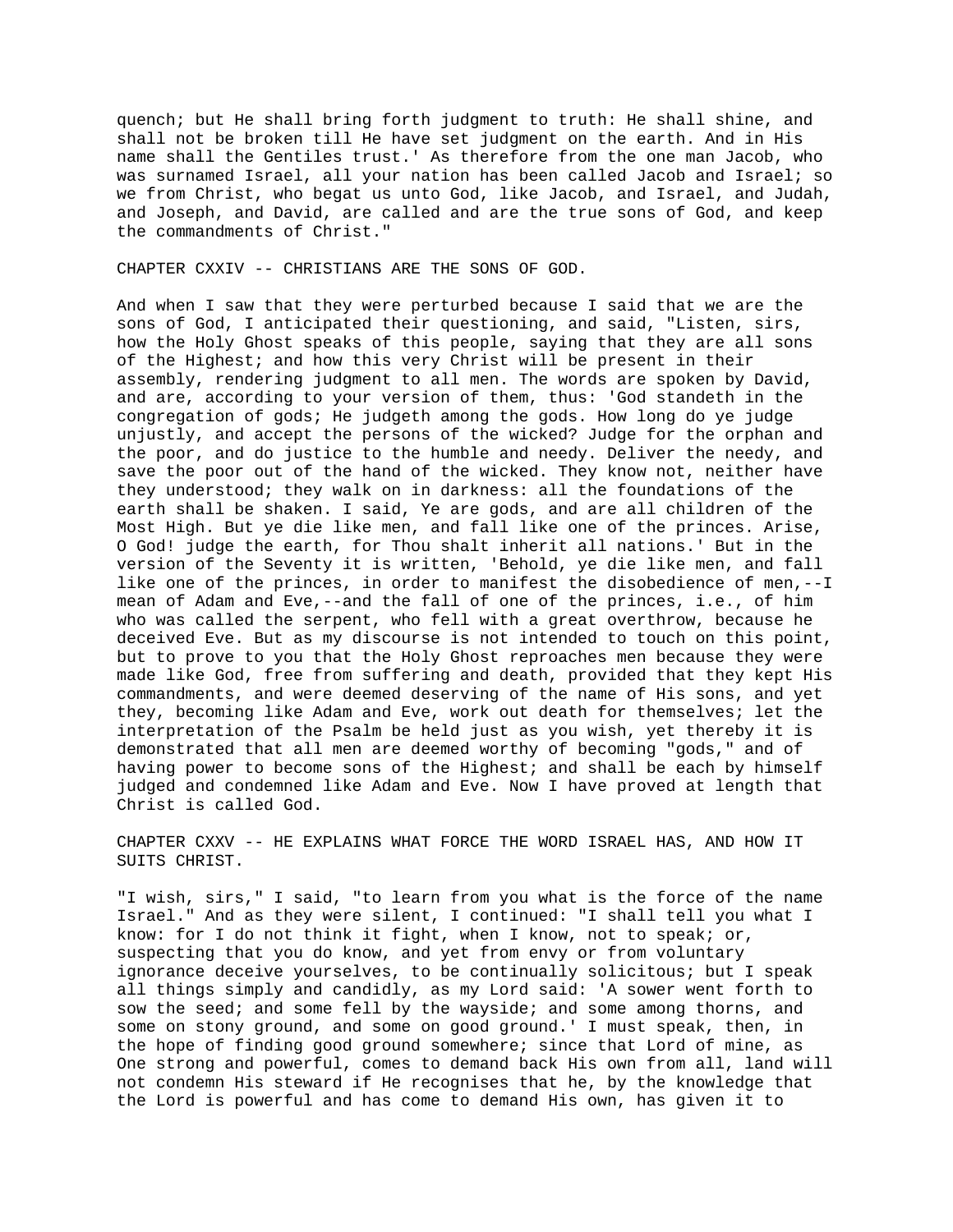every bank, and has not digged for any cause whatsoever. Accordingly the name Israel signifies this, A man who overcomes power; for Isra is a man overcoming, and El is power. And that Christ would act so when He became man was foretold by the mystery of Jacob's wrestling with Him who appeared to him, in that He ministered to the will of the Father, yet nevertheless is God, in that He is the first-begotten of all creatures. For when He became man, as I previously remarked, the devil came to Him- i.e., that power which is called the serpent and Sa-tan--tempting Him, and striving to effect His downfall by asking Him to worship him. But He destroyed and overthrew the devil, having proved him to be wicked, in that he asked to be worshipper as God, contrary to the Scripture; who is an apostate from the will of God. For He answers him, 'It is written, Thou shalt worship the Lord thy God, and Him only shall thou serve.' Then, overcome and convicted, the devil departed at that time. But since our Christ was to be numbed, i.e., by pain and experience of suffering, He made a previous intimation of this by touching Jacob's thigh, and causing it to shrink. But Israel was His name from the beginning, to which He altered the name of the blessed Jacob when He blessed him with His own name, proclaiming thereby that all who through Him have fled for refuge to the Father, constitute the blessed Israel. But you, having understood none of this, and not being prepared to understand, since you are the children of Jacob after the fleshly seed, expect that you shall be assuredly saved. But that you deceive yourselves in such matters, I have proved by many words.

CHAPTER CXXVI -- THE VARIOUS NAMES OF CHRIST ACCORDING TO BOTH NATURES. IT IS SHOWN THAT HE IS GOD, AND APPEARED TO THE PATRIARCHS.

"But if you knew, Trypho," continued I, "who He is that is called at one time the Angel of great counsel, and a Man by Ezekiel, and like the Son of man by Daniel, and a Child by Isaiah, and Christ and God to be worshipped by David, and Christ and a Stone by many, and Wisdom by Solomon, and Joseph and Judah and a Star by Moses, and the East by Zechariah, and the Suffering One and Jacob and Israel by Isaiah again, and a Rod, and Flower, and Corner-Stone, and Son of God, you would not have blasphemer Him who has now come, and been born, and suffered, and ascended to heaven; who shall also come again, and then your twelve tribes shall mourn. For if you had understood what has been written by the prophets, you would not have denied that He was God, Son of the only, unbegotten, unutterable God. For Moses says somewhere in Exodus the following: 'The Lord spoke to Moses, and said to him, I am the Lord, and I appeared to Abraham, to Isaac, and to Jacob, being their God; and my name I revealed not to them, and I established my covenant with them.' And thus again he says, 'A man wrestled with Jacob,' and asserts it was God; narrating that Jacob said, 'I have seen God face to face, and my life is preserved.' And it is recorded that he called the place where He wrestled with him, appeared to and blessed him, the Face of God (Peniel). And Moses says that God appeared also to Abraham near the oak in Mature, when he was sitting at the door of his tent at mid-day. Then he goes on to say: 'And he lifted up his eyes and looked, and, behold, three men stood before him; and when he saw them, he ran to meet them.' a After a little, one of them promises a son to Abraham: 'Wherefore did Sarah laugh, saying, Shall. I of a surety bear a child, and I am old? Is anything impossible with God? At the time appointed I will return,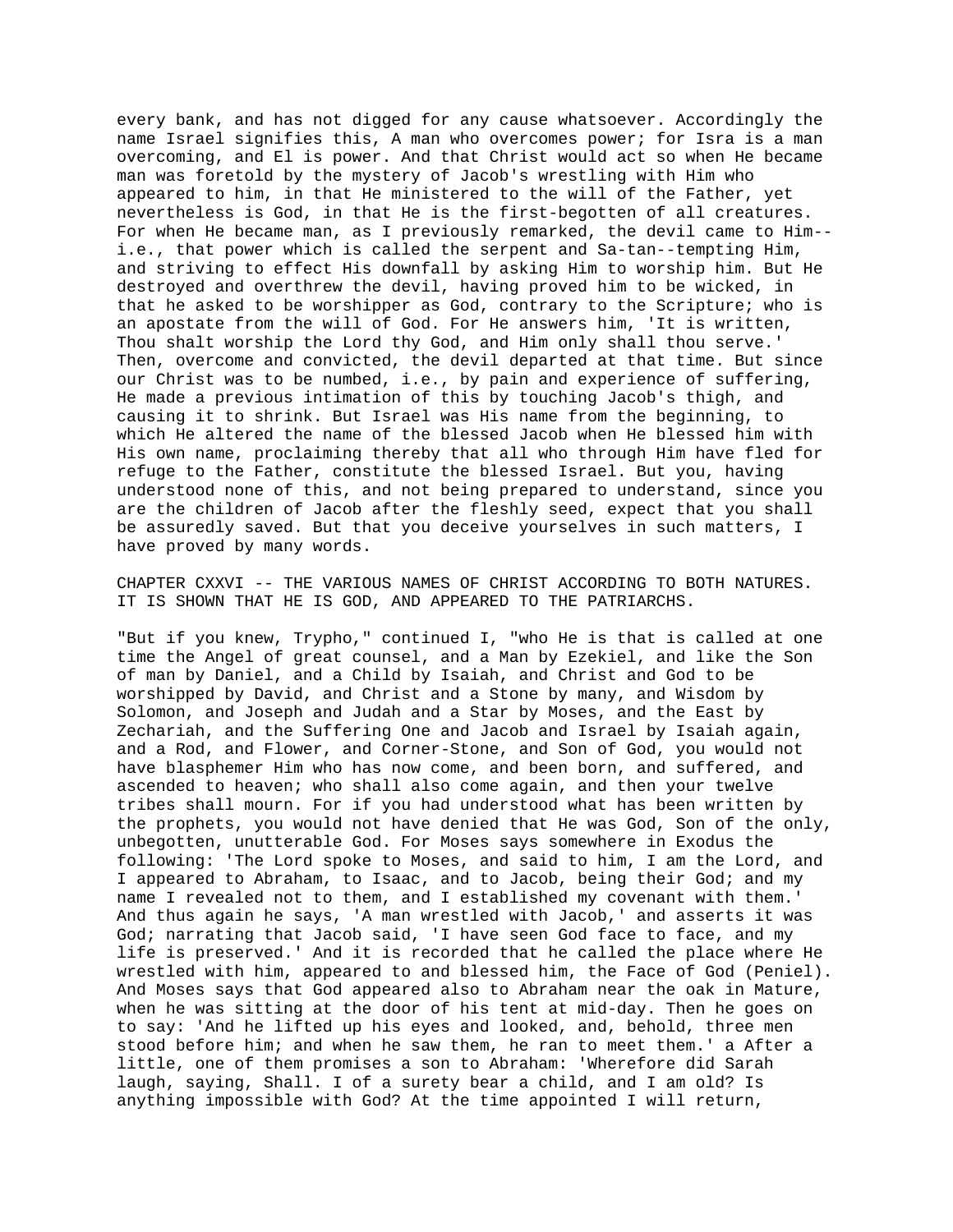according to the time of life, and Sarah shall have a son. And they went away from Abraham.' Again he speaks of them thus: 'And the men rose up from thence, and looked toward Sodom.' Then to Abraham He who was and is again speaks: 'I will not hide from Abraham, my servant, what I intend to do.'" And what follows in the writings of Moses I quoted and explained; "from which I have demonstrated," I said, "that He who is described as God appeared to Abraham, to Isaac, and to Jacob, and the other patriarchs, was appointed under the authority of the Father and Lord, and ministers to His will." Then I went on to say what I had not said before: "And so, when the people desired to eat flesh, and Moses had lost faith in Him, who also there is called the Angel, and who promised that God would give them to satiety, He who is both God and the Angel, sent by the Father, is described as saying and doing these things. For thus the Scripture says: 'And the Lord said to Moses Will the Lord's hand not be sufficient? thou shall know now whether my word shall conceal thee or not.' And again, in other words, it thus says: 'But the Lord spoke unto me, Thou shalt not go over this Jordan: the Lord thy God, who goeth before thy face, He shall cut off the nations.'

CHAPTER CXXVII -- THESE PASSAGES OF SCRIPTURE DO NOT APPLY TO THE FATHER, BUT TO THE WORD.

"These and other such sayings are recorded by the lawgiver and by the prophets; and I suppose that I have stated sufficiently, that wherever God says, 'God went up from Abraham,' or, 'The Lord spake to Moses,' and 'The Lord came down to behold the tower which the sons of men had built,' or when 'God shut Noah into the ark,' you must not imagine that the unbegotten God Himself came down or went up from any place. For the ineffable Father and Lord of all neither has come to any place, nor walks, nor sleeps, nor rises up, but remains in His own place, wherever that is, quick to behold and quick to hear, having neither eyes nor ears, but being of indescribable might; and He sees all things, and knows all things, and none of us escapes His observation; and He is not moved or confined to a spot in the whole world, for He existed before the world was made. How, then, could He talk with any one, or be seen by any one, or appear on the smallest portion of the earth, when the people at Sinai were not able to look even on the glory of Him who was sent from Him; and Moses himself could not enter into the tabernacle which he had erected, when it was filled with the glory of God; and the priest could not endure to stand before the temple when Solomon conveyed the ark into the house in Jerusalem which he had built for it? Therefore neither Abraham, nor Isaac, nor Jacob, nor any other man, saw the Father and ineffable Lord of all, and also of Christ, but [saw] Him who was according to His will His Son, being God, and the Angel because He ministered to His will; whom also it pleased Him to be born man by the Virgin; who also was fire when He conversed with Moses from the bush. Since, unless we thus comprehend the Scriptures, it must follow that the Father and Lord of all had not been in heaven when what Moses wrote took place: 'And the Lord rained upon Sodom fire and brimstone from the Lord out of heaven;' and again, when it is thus said by David: 'Lift up your gates, ye rulers; and be ye lift up, ye everlasting gates; and the King of glory shall enter;' and again, when He says: 'The Lord says to my Lord, Sit at My right hand, till I make Thine enemies Thy footstool.'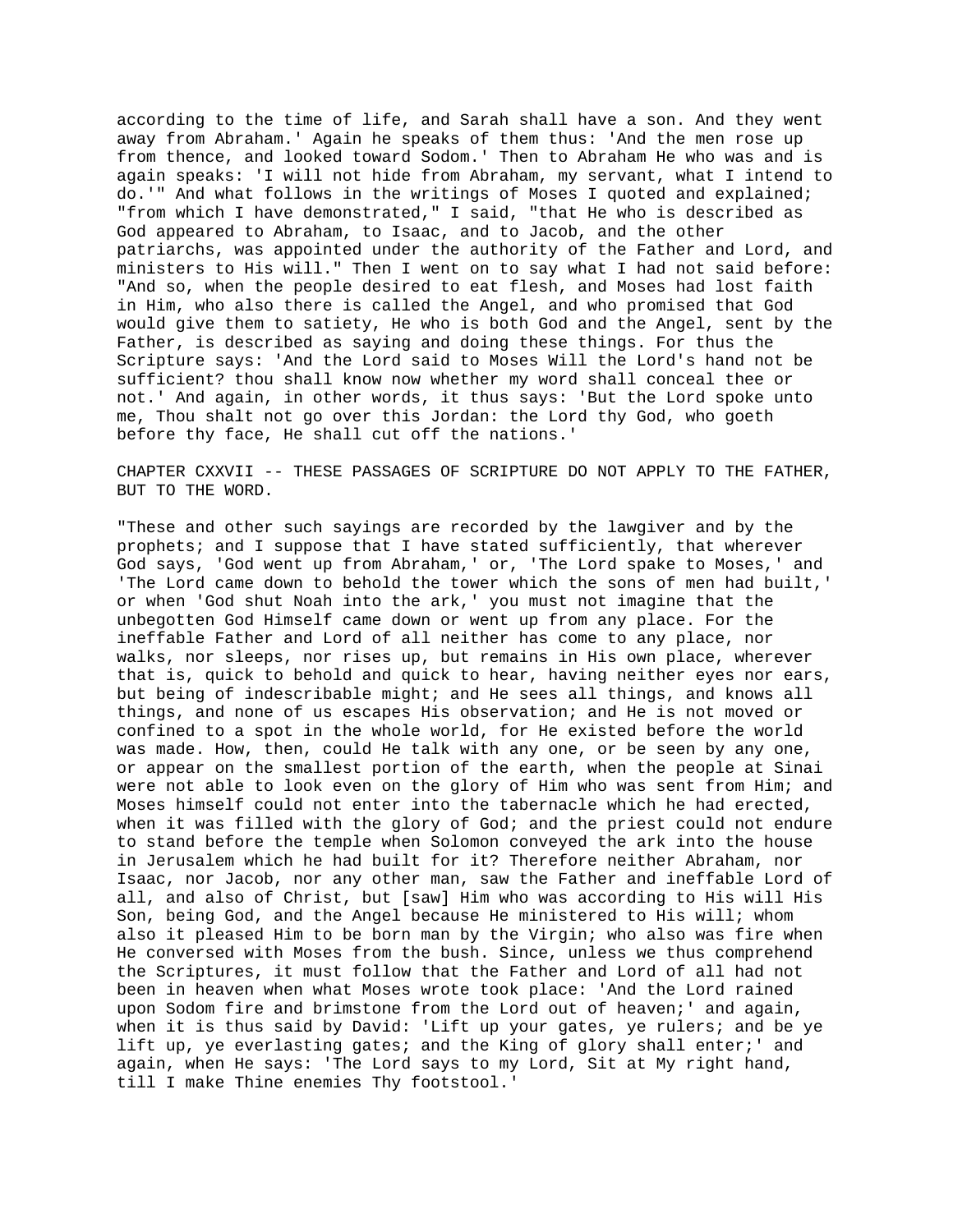CHAPTER CXXVIII -- THE WORD IS SENT NOT AS AN INANIMATE POWER, BUT AS A PERSON BEGOTTEN OF THE FATHER'S SUBSTANCE.

"And that Christ being Lord, and God the Son of God, and appearing formerly in power as Man, and Angel, and in the glory of fire as at the bush, so also was manifested at the judgment executed on Sodom, has been demonstrated fully by what has been said." Then I repeated once more all that I had previously quoted from Exodus, about the vision in the bush, and the naming of Joshua (Jesus), and continued: "And do not suppose, sirs, that I am speaking superfluously when I repeat these words frequently: but it is because I know that some wish to anticipate these remarks, and to say that the power sent from the Father of all which appeared to Moses, or to Abraham, or to Jacob, is called an Angel because He came to men (for by Him the commands of the Father have been proclaimed to men); is called Glory, because He appears in a vision sometimes that cannot be borne; is called a Man, and a human being, because He appears strayed in such forms as the Father pleases; and they call Him the Word, because He carries tidings from the Father to men: but maintain that this power is indivisible and inseparable from the Father, just as they say that the light of the sun on earth is indivisible and inseparable from the sun in the heavens; as when it sinks, the light sinks along with it; so the Father, when He chooses, say they, causes His power to spring forth, and when He chooses, He makes it return to Himself. In this way, they teach, He made the angels. But it is proved that there are angels who always exist, and are never reduced to that form out of which they sprang. And that this power which the prophetic word calls God, as has been also amply demonstrated, and Angel, is not numbered [as different] in name only like the light of the sun but is indeed something numerically distinct, I have discussed briefly in what has gone before; when I asserted that this power was begotten from the Father, by His power and will, but not by abscission, as if the essence of the Father were divided; as all other things partitioned and divided are not the same after as before they were divided: and, for the sake of example, I took the case of fires kindled from a fire, which we see to be distinct from it, and yet that from which many can be kindled is by no means made less, but remains the same.

CHAPTER CXXIX -- THAT IS CONFIRMED FROM OTHER PASSAGES OF SCRIPTURE.

"And now I shall again recite the words which I have spoken in proof of this point. When Scripture says,' The Lord rained fire from the Lord out of heaven,' the prophetic word indicates that there were two in number: One upon the earth, who, it says, descended to behold the cry of Sodom; Another in heaven, who also is Lord of the Lord on earth, as He is Father and God; the cause of His power and of His being Lord and God. Again, when the Scripture records that God said in the beginning, 'Behold, Adam has become like one of Us,' this phrase, 'like one of Us,' is also indicative of number; and the words do not admit of a figurative meaning, as the sophists endeavour to affix on them, who are able neither to tell nor to understand the truth. And it is written in the book of Wisdom: 'If I should tell you daily events, I would be mindful to enumerate them from the beginning. The Lord created me the beginning of His ways for His works. From everlasting He established me in the beginning, before He formed the earth, and before He made the depths, and before the springs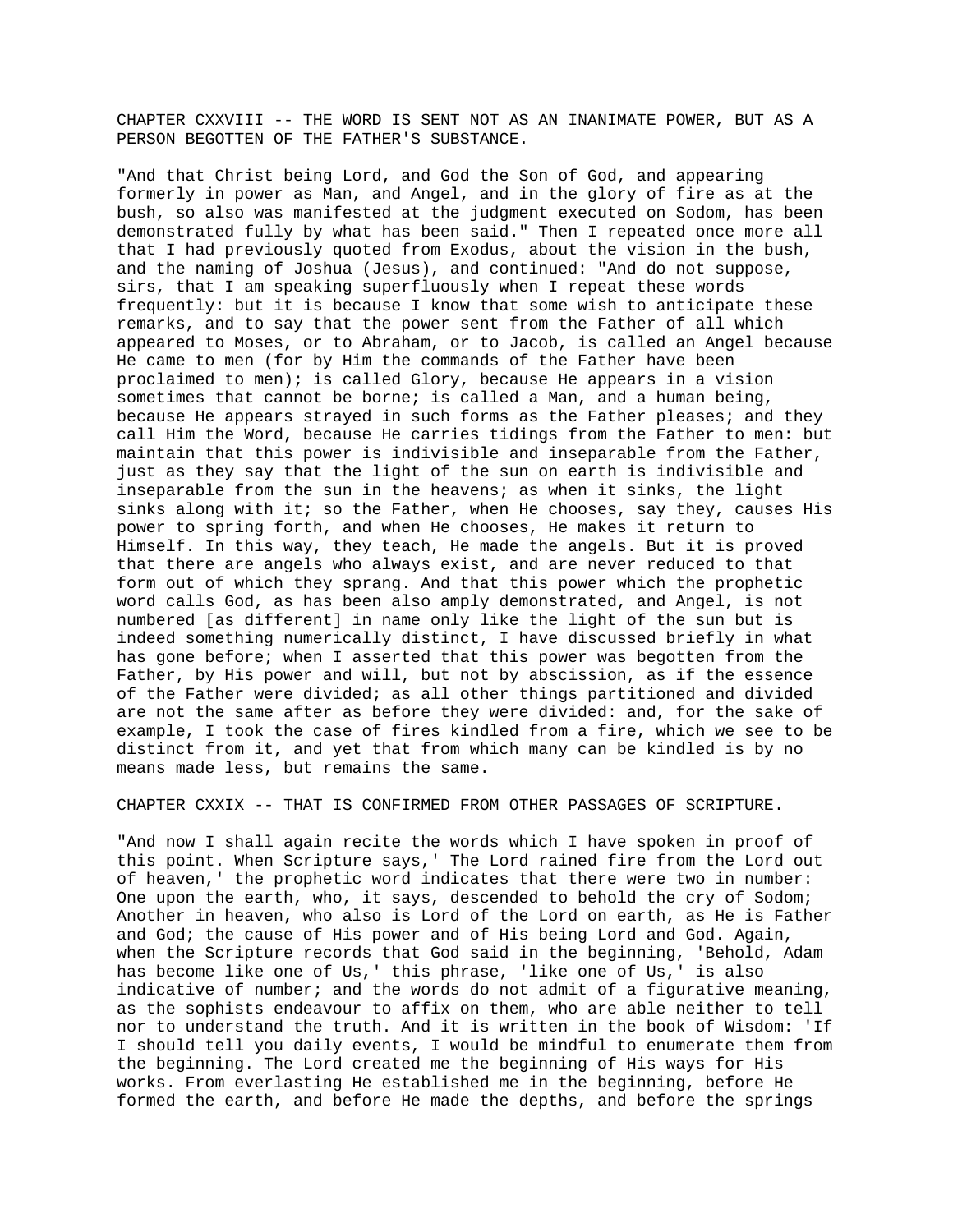of waters came forth, before the mountains were settled; He begets me before all the hills.'" When I repeated these words, I added: "You perceive, my hearers, if you bestow attention, that the Scripture has declared that this Offspring was begotten by the Father before all things created; and that which is begotten is numerically distinct from that which begets, any one will admit."

CHAPTER CXXX -- HE RETURNS TO THE CONVERSION OF THE GENTILES, AND SHOWS THAT IT WAS FORETOLD.

And when all had given assent, I said: "I would now adduce some passages which I had not recounted before. They are recorded by the faithful servant Moses in parable, and are as follows: 'Rejoice, O ye heavens, with Him, and let all the angels of God worship Him;'" and I added what follows of the passage: "'Rejoice, O ye nations, with His people, and let all the angels of God be strengthened in Him: for the blood of His sons He avenges, and will avenge, and will recompense His enemies with vengeance, and will recompense those that hate Him; and the Lord will purify the land of His people.' And by these words He declares that we, the nations, rejoice with His people,--to wit, Abraham, and Isaac, and Jacob, and the prophets, and, in short, all of that people who are wellpleasing to God, according to what has been already agreed on between us. But we will not receive it of all your nation; since we know from Isaiah that the members of those who have transgressed shall be consumed by the worm and unquenchable fire, remaining immortal; so that they become a spectacle to all flesh. But in addition to these, I wish, sin," said I, "to add some other passages from the very words of Moses, from which you may understand that God has from of old dispersed all men according to their kindreds and tongues; and out of all kindreds has taken to Himself your kindred, a useless, disobedient, and faithless generation; and has shown that those who were selected out of every nation have obeyed His will through Christ,--whom He calls also Jacob, and names Israel,--and these, then, as I mentioned fully previously, must be Jacob and Israel. For when He says, 'Rejoice, O ye nations, with His people,' He allots the same inheritance to them, and does not call them by the same name; but when He says that they as Gentiles rejoice with His people, He calls them Gentiles to reproach you. For even as you provoked Him to anger by your idolatry, so also He has deemed those who were idolaters worthy of knowing His will, and of inheriting His inheritance.

CHAPTER CXXXI -- HOW MUCH MORE FAITHFUL TO GOD THE GENTILES ARE WHO ARE CONVERTED TO CHRIST THAN THE JEWS.

"But I shall quote the passage by which it is made known that God divided all the nations. It is as follows: 'Ask thy father, and he will show thee; thine eiders, and they will tell thee; when the Most High divided the nations, as He dispersed the sons of Adam. He set the bounds of the nations according to the numbers of the children of Israel; and the Lord's portion became His people Jacob, and Israel was the lot of His inheritance.'" And having said this, I added: "The Seventy have translated it, 'He set the bounds of the nations according to the number of the angels of God.' But because my argument is again in nowise weakened by this, I have adopted your exposition. And you yourselves, if you will confess the truth, must acknowledge that we, who have been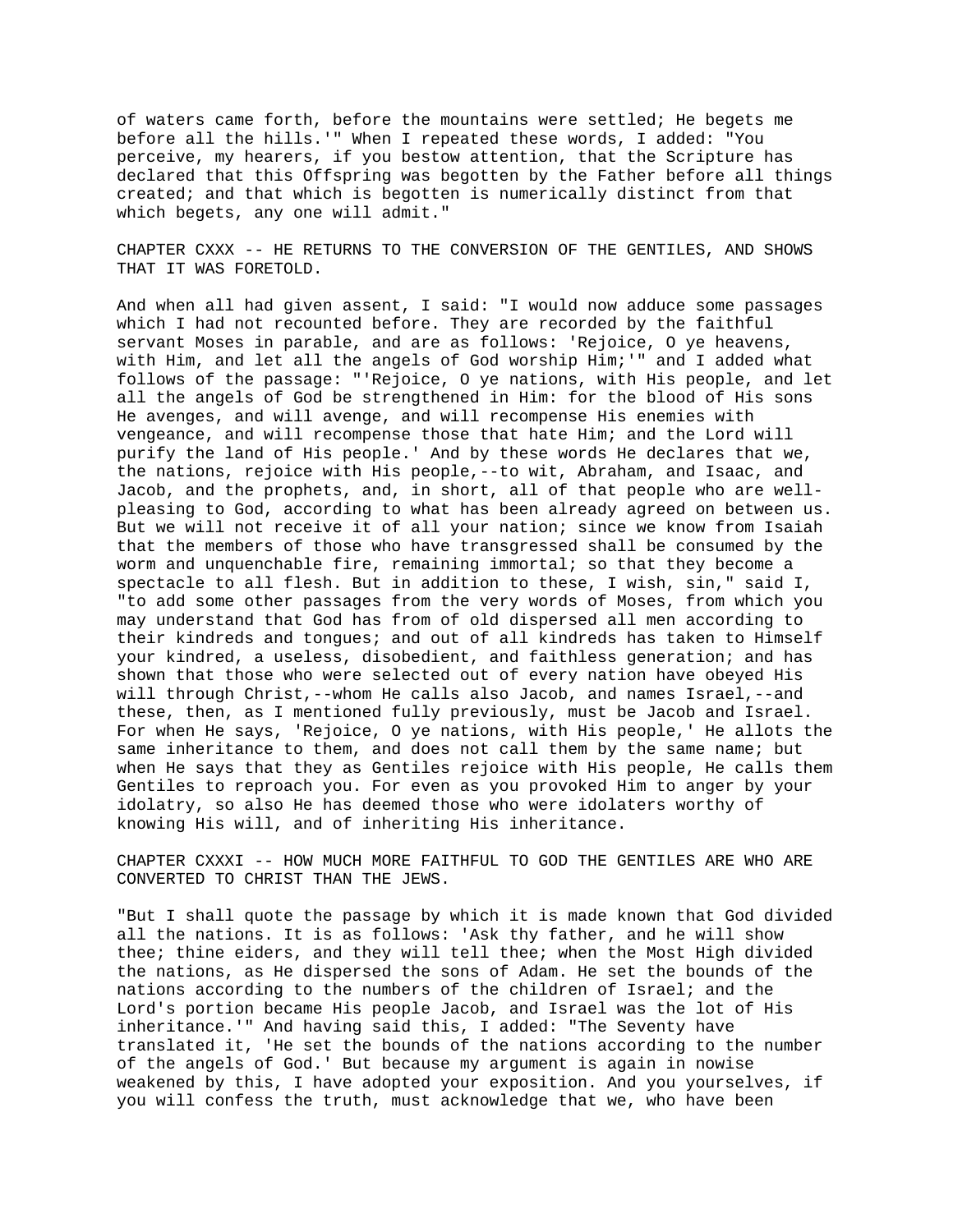called by God through the despised and shameful mystery of the cross (for the confession of which, and obedience to which, and for our piety, punishments even to death have been inflicted on us by demons, and by the host of the devil, through the aid ministered to them by you), and endure all torments rather than deny Christ even by word, through whom we are called to the salvation prepared beforehand by the Father, are more faithful to God than you, who were redeemed from Egypt with a high hand and a visitation of great glory, when the sea was parted for you, and a passage left dry, in which [God] slew those @ho pursued you with a very great equipment, and splendid chariots, bringing back upon them the sea which had been made a way for your sakes; on whom also a pillar of light shone, in order that you, more than any other nation in the world, might possess a peculiar light, never-failing and never-setting; for whom He rained manna as nourishment, fit for the heavenly angels, in order that you might have no need to prepare your food; and the water at Marah was made sweet; and a sign of Him that was to be crucified was made, both in the matter of the serpents which bit you, as I already mentioned (God anticipating before the proper times these mysteries, in order to confer grace upon you, to whom you are always convicted of being thankless), as well as in the type of the extending of the hands of Moses, and of Oshea being named Jesus (Joshua); when you fought against Amalek: concerning which God enjoined that the incident be recorded, and the name of Jesus laid up in your understandings; saying that this is He who would blot out the memorial of Amalek from under heaven. Now it is clear that the memorial of Amalek remained after the son of Nave (Nun): but He makes it manifest through Jesus, who was crucified, of whom also those symbols were fore-announcements of all that would happen to Him, the demons would be destroyed, and would dread His name, and that all principalities and kingdoms would fear Him; and that they who believe in Him out of all nations would be shown as God-fearing and peaceful men; and the facts already quoted by me, Trypho, indicate this. Again, when you desired flesh, so vast a quantity of quails was given you, that they could not be told; for whom also water gushed from the rock; and a cloud followed you for a shade from heat, and covering from cold, declaring the manner and signification of another and new heaven; the latchets of your shoes did not break, and your shoes waxed not old, and your garments wore not away, but even those of the children grew along with them.

CHAPTER CXXXII -- HOW GREAT THE POWER WAS OF THE NAME OF JESUS IN THE OLD TESTAMENT.

"Yet after this you made a calf, and were very zealous in committing fornication with the daughters of strangers, and in serving idols. And again, when the land was given up to you with so great a display of power, that you witnessed the sun stand still in the heavens by the order of that man whose name was Jesus (Joshua), and not go down for thirty-six hours, as well as all the other miracles which were wrought for you as time served; and of these it seems good to me now to speak of another, for it conduces to your hereby knowing Jesus, whom we also know to have been Christ the Son of God, who was crucified, and rose again, and ascended to heaven, and will come again to judge all men, even up to Adam himself. You are aware, then," I continued, "that when the ark of the testimony was seized by the enemies of Ashdod, and a terrible and incurable malady had broken out among them, they resolved to place it on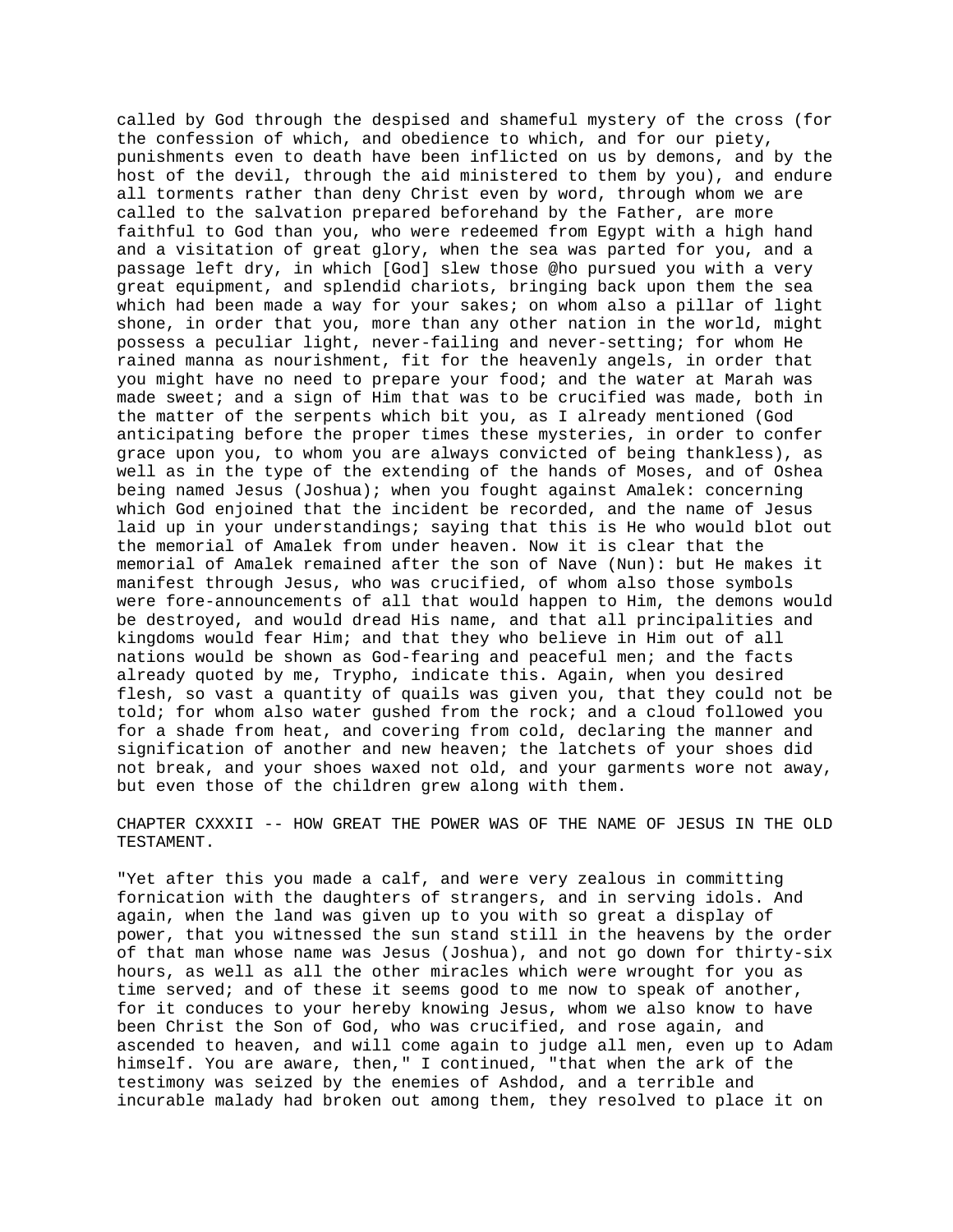a cart to which they yoked cows that had recently calved, for the purpose of ascertaining by trial whether or not they had been plagued by God's power on account of the ark, and if God wished it to be taken back to the place from which it had been carried away. And when they had done this, the cows, led by no man, went not to the place whence the ark had been taken, but to the fields of a certain man whose name was Oshea, the same as his whose name was altered to Jesus (Joshua), as has been previously mentioned, who also led the people into the land and meted it out to them: and when the cows had come into these fields they remained there, showing to you thereby that they were guided by the name of power; just as formerly the people who survived of those that came out of Egypt, were guided into the land by him who had received the name Jesus (Joshua), who before was called Oshea.

CHAPTER CXXXIII -- THE HARD-HEARTEDNESS OF THE JEWS, FOR WHOM THE CHRISTIANS PRAY.

"Now, although these and all other such unexpected and marvellous works were wrought amongst and seen by you at different times, yet you are convicted by the prophets of having gone to such a length as offering your own children to demons; and besides all this, of having dared to do such things against Christ; and you still dare to do them: for all which may it be granted to you to obtain mercy and salvation from God and His Christ. For God, knowing before that you would do such things, pronounced this curse upon you by the prophet Isaiah: 'Woe unto their soul! they have devised evil counsel against themselves, saying, Let us bind the righteous man, for he is distasteful to us. Therefore they shall eat the fruit of their own doings. Woe to the wicked! evil, according to the works of his hands, shall befall him. O my people, your exactors glean you, and those who extort from you shall rule over you. O my people, they who call you blessed cause you to err, and disorder the way of your paths. But now the Lord shall sist His people to judgment, and He shall enter into judgment with the elders of the people and the princes thereof. But why have you burnt up my vineyard? and why is the spoil of the poor found in your houses? Why do you wrong my people, and put to shame the countenance of the humble?' Again, in other words, the same prophet spake to the same effect: 'Woe unto them that draw their iniquity as with a long cord, and their transgressions as with the harness of an heifer's yoke: who say, Let His speed come near, and let the counsel of the Holy One of Israel come, that we may know it. Woe unto them that call evil good, and good evil! that put light for darkness, and darkness for light! that put bitter for sweet, and sweet for bitter! Woe unto them that are wise in their own eyes, and prudent in their own sight! Woe unto those that are mighty among you, who drink wine, who are men of strength, who mingle strong drink! who justify the wicked for a reward, and take away justice from the righteous! Therefore, as the stubble shall be burnt by the coal of fire, and utterly consumed by the burning flame, their root shall be as wool, and their flower shall go up like dust. For they would not have the law of the Lord of Sabaoth, but despised the word of the Lord, the Holy One of Israel. And the Lord of Sabaoth was very angry, and laid His hands upon them, and smote them; and He was provoked against the mountains, and their carcases were in the midst like dung on the road. And for all this they have not repented, but their hand is still high.' For verily your hand is high to commit evil, because ye slew the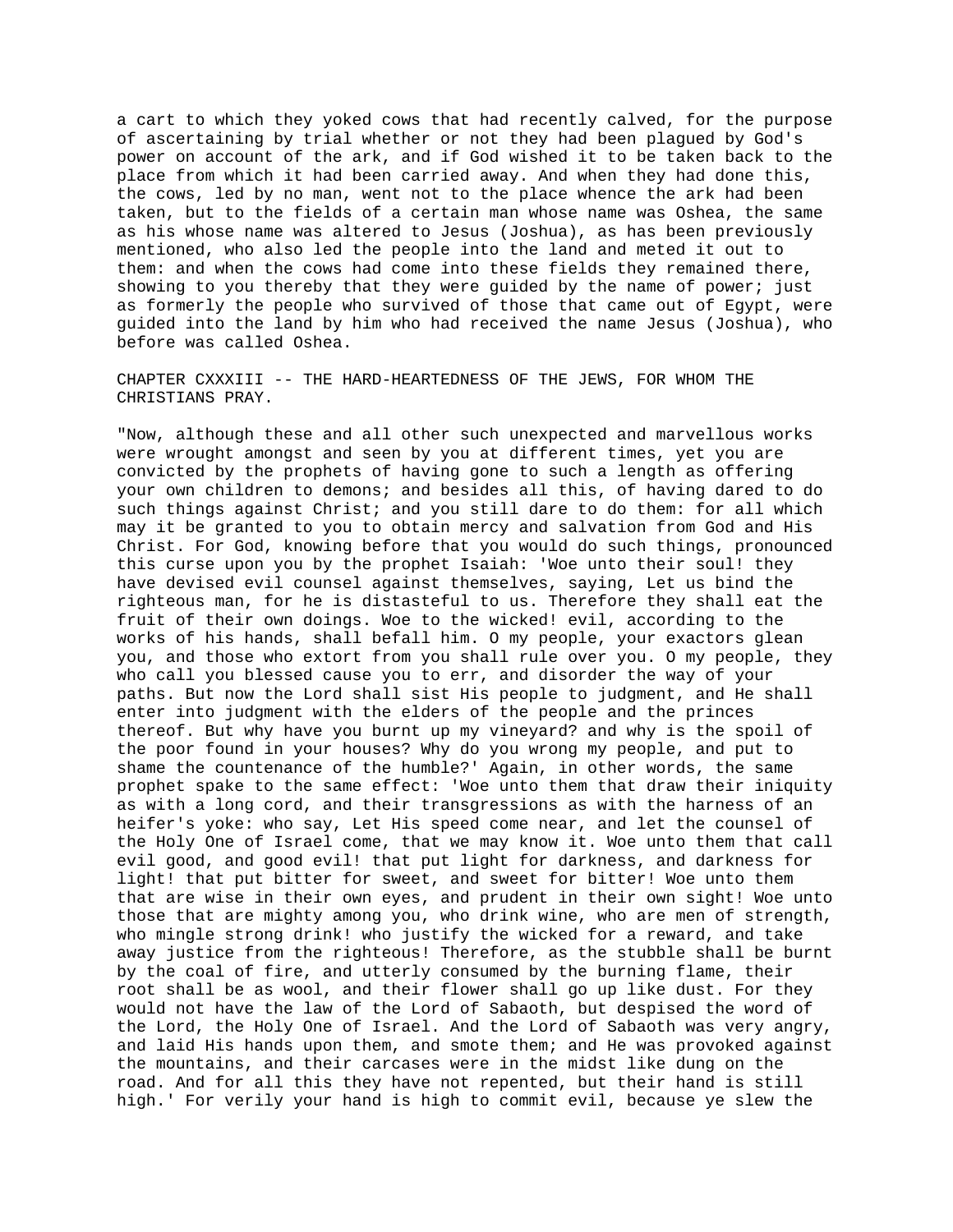Christ, and do not repent of it; but so far from that, ye hate and murder us who have believed through Him in the God and Father of all, as often as ye can; and ye curse Him without ceasing, as well as those who side with Him; while all of us pray for you, and for all men, as our Christ and Lord taught us to do, when He enjoined us to pray even for our enemies, and to love them that hate us, and to bless them that curse us.

## CHAPTER CXXXIV -- THE MARRIAGES OF JACOB ARE A FIGURE OF THE CHURCH.

"If, then, the teaching of the prophets and of Himself moves you, it is better for you to follow God than your imprudent and blind masters, who even till this time permit each man to have four or five wives; and if any one see a beautiful woman and desire to have her, they quote the doings of Jacob [called] Israel, and of the other patriarchs, and maintain that it is not wrong to do such things; for they are miserably ignorant in this matter. For, as I before said, certain dispensations of weighty mysteries were accomplished in each act of this sort. For in the marriages of Jacob I shall mention what dispensation and prophecy were accomplished, in order that you may thereby know that your teachers never looked at the divine motive which prompted each act, but only at the grovelling and corrupting passions. Attend therefore to what I say. The marriages of Jacob were types of that which Christ was about to accomplish. For it was not lawful for Jacob to marry two sisters at once. And he serves Laban for [one of] the daughters; and being deceived in [the obtaining of] the younger, he again served seven years. Now Leah is your people and synagogue; but Rachel is our Church. And for these, and for the servants in both, Christ even now serves. For while Noah gave to the two sons the seed of the third as servants, now on the other hand Christ has come to restore both the free sons and the servants amongst them, conferring the same honour on all of them who keep His commandments; even as the children of the free women and the children of the bond women born to Jacob were all sons, and equal in dignity. And it was foretold what each should be according to rank and according to foreknowledge. Jacob served Laban for speckled and many-spotted sheep; and Christ served, even to the slavery of the cross, for the various and many-formed races of mankind, acquiring them by the blood and mystery of the cross. Leah was weak-eyed; for the eyes of your souls are excessively weak. Rachel stole the gods of Laban, and has hid them to this day; and we have lost our paternal and material gods. Jacob was hated for all time by his brother; and we now, and our Lord Himself, are hated by you and by all men, though we are brothers by nature. Jacob was called Israel; and Israel has been demonstrated to be the Christ, who is, and is called, Jesus.

CHAPTER CXXXV -- CHRIST IS KING OF ISRAEL, AND CHRISTIANS ARE THE ISRAELITIC RACE.

"And when Scripture says, 'I am the Lord God, the Holy One of Israel, who have made known Israel your King,' will you not understand that truly Christ is the everlasting King? For you are aware that Jacob the son of Isaac was never a king. And therefore Scripture again, explaining to us, says what king is meant by Jacob and Israel: 'Jacob is my Servant, I will uphold Him; and Israel is mine Elect, my soul shall receive Him. I have given Him my Spirit; and He shall bring forth judgment to the Gentiles.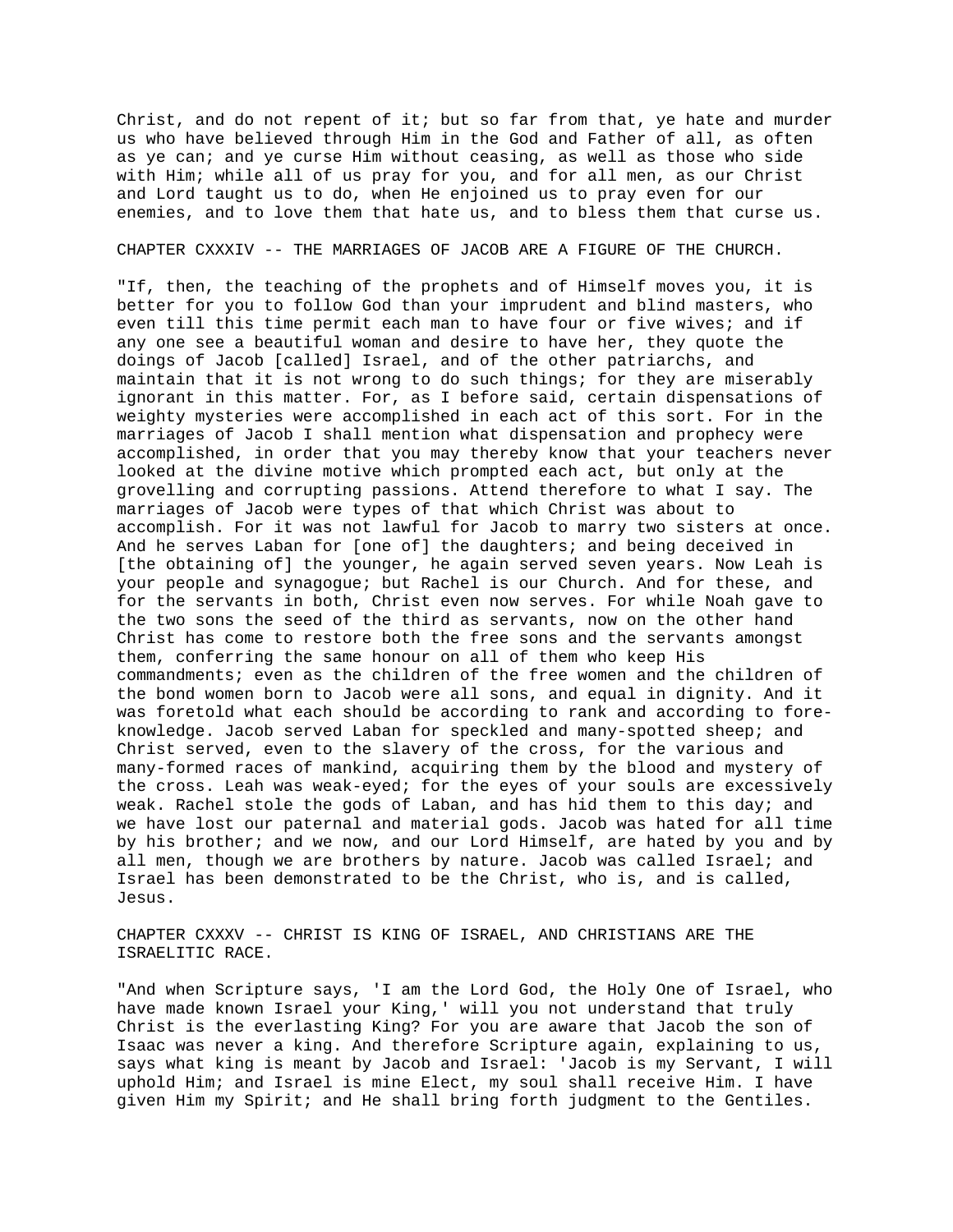He shall not cry, and His voice shall not be heard without. The bruised reed He shall not break, and the smoking flax He shall not quench, until He shall bring forth judgment to victory. He shall shine, and shall not be broken, until He set judgment on the earth. And in His name shall the Gentiles trust.' Then is it Jacob the patriarch in whom the Gentiles and yourselves shall trust? or is it not Christ? As, therefore, Christ is the Israel and the Jacob, even so we, who have been quarried out from the bowels of Christ, are the true Israelitic race. But let us attend rather to the very word: 'And I will bring forth,' He says, 'the seed out of Jacob, and out of Judah: and it shall inherit My holy mountain; and Mine Elect and My servants shall possess the inheritance, and shall dwell there; and there shall be folds of flocks in the thicket, and the valley of Achor shall be a resting-place of cattle for the people who have sought Me. But as for you, who forsake Me, and forget My holy mountain, and prepare a table for demons, and fill out drink for the demon, I shall give you to the sword. You shall all fall with a slaughter; for I called you, and you hearkened not, and did evil before me, and did choose that wherein I delighted not.' Such are the words of Scripture; understand, therefore, that the seed of Jacob now referred to is something else, and not, as may be supposed, spoken of your people. For it is not possible for the seed of Jacob to leave an entrance for the descendants of Jacob, or for [God] to have accepted the very same persons whom He had reproached with unfitness for the inheritance, and promise it to them again; but as there the prophet says, 'And now, O house of Jacob, come and let us walk in the light of the Lord; for He has sent away His people, the house of Jacob, because their land was full, as at the first, of soothsayers and divinations;' even so it is necessary for us here to observe that there are two seeds of Judah, and two races, as there are two houses of Jacob: the one begotten by blood and flesh, the other by faith and the Spirit.

CHAPTER CXXXVI -- THE JEWS, IN REJECTING CHRIST, REJECTED GOD WHO SENT HIM.

"For you see how He now addresses the people, saying a little before: 'As the gape shah be found in the cluster, and they will say, Destroy it not, for a blessing is in it; so will I do for My servant's sake: for His sake I will not destroy them all.' And thereafter He adds: 'And I shall bring forth the seed out of Jacob, and out of Judah.' It is plain then that if He thus be angry with them, and threaten to leave very few of them, He promises to bring forth certain others, who shall dwell in His mountain. But these are the persons whom He said He would sow and beget. For you neither suffer Him when He calls you, nor hear Him when He speaks to you, but have done evil in the presence of the Lord. But the highest pitch of your wickedness lies in this, that you hate the Righteous One, and slew Him; and so treat those who have received from Him all that they are and have, and who are pious, righteous, and humane. Therefore 'woe unto their soul,' says' the Lord, 'for they have devised an evil counsel against themselves, saying, Let us take away the righteous, for he is distasteful to us.' For indeed you are not in the habit of sacrificing to Baal, as were your fathers, or of placing cakes in groves and on high places for the host of heaven: but you have not accepted God's Christ. For he who knows not Him, knows not the will of God; and he who insults and hates Him, insults and hates Him that sent Him. And whoever believes not in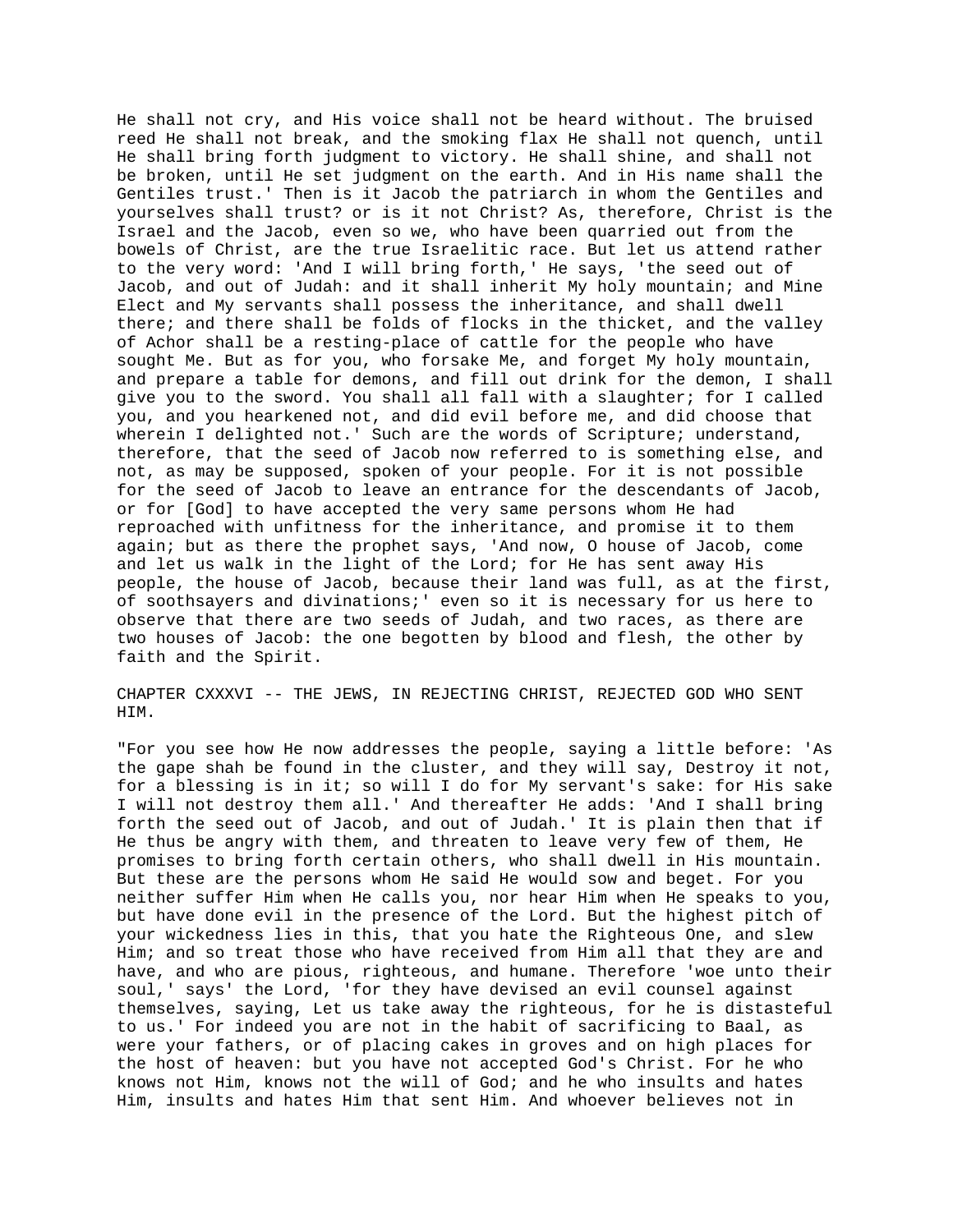Him, believes not the declarations of the prophets, who preached and proclaimed Him to all.

CHAPTER CXXXVII -- HE EXHORTS THE JEWS TO BE CONVERTED.

"Say no evil thing, my brothers, against Him that was crucified, and treat not scornfully the stripes wherewith all may be healed, even as we are healed. For it will be well if, persuaded by the Scriptures, you are circumcised from hard-heartedness: not that circumcision which you have from the tenets that are put into you; for that was given for a sign, and not for a work of righteousness, as the Scriptures compel you [to admit]. Assent, therefore, and pour no ridicule on the Son of God; obey not the Pharisaic teachers, and scoff not at the King of Israel, as the rulers of your synagogues teach you to do after your prayers: for if he that touches those who are not pleasing to God, is as one that touches the apple of God's eye, how much more so is he that touches His beloved! And that this is He, has been sufficiently demonstrated."

And as they kept silence, I continued: "My friends, I now refer to the Scriptures as the Seventy have interpreted them; for when I quoted them formerly as you possess them, I made proof of you [to ascertain] how you were disposed. For, mentioning the Scripture which says, 'Woe unto them! for they have devised evil counsel against themselves, saying (as the Seventy have translated, I continued): 'Let us take away the righteous, for he is distasteful to us;' whereas at the commencement of the discussion I added what your version has: 'Let us bind the righteous, for he is distaste fill to us.' But you had been busy about some other matter, and seem to have listened to the words without attending to them. But now, since the day is drawing to a close, for the sun is about to set, I shall add one remark to what I have said, and conclude. I have indeed made the very same remark already, but I think it would be right to bestow some consideration on it again.

CHAPTER CXXXVIII -- NOAH IS A FIGURE OF CHRIST, WHO HAS REGENERATED US BY WATER, AND FAITH, AND WOOD: [i.e., the Cross.]

"You know, then, sirs," I said, "that God has said in Isaiah to Jerusalem: 'I saved thee in the deluge of Noah.' By this which God said was meant that the mystery of saved men appeared in the deluge. For righteous Noah, along with the other mortals at the deluge, i.e., with his own wife, his three sons and their wives, being eight in number, were a symbol of the eighth day, wherein Christ appeared when He rose from the dead, for ever the first in power. For Christ, being the first-born of every creature, became again the chief of another race regenerated by Himself through water, and faith, and wood, containing the mystery of the cross; even as Noah was saved by wood when he rode over the waters with his household. Accordingly, when the prophet says, 'I saved thee in the times of Noah,' as I have already remarked, he addresses the people who are equally faithful to God, and possess the same signs. For when Moses had the rod in his hands, he led your nation through the sea. And you believe that this was spoken to your nation only, or to the land. But the whole earth, as the Scripture says, was inundated, and the water rose in height fifteen cubits above all the mountains: so that it is evident this was not spoken to the land, but to the people who obeyed Him: for whom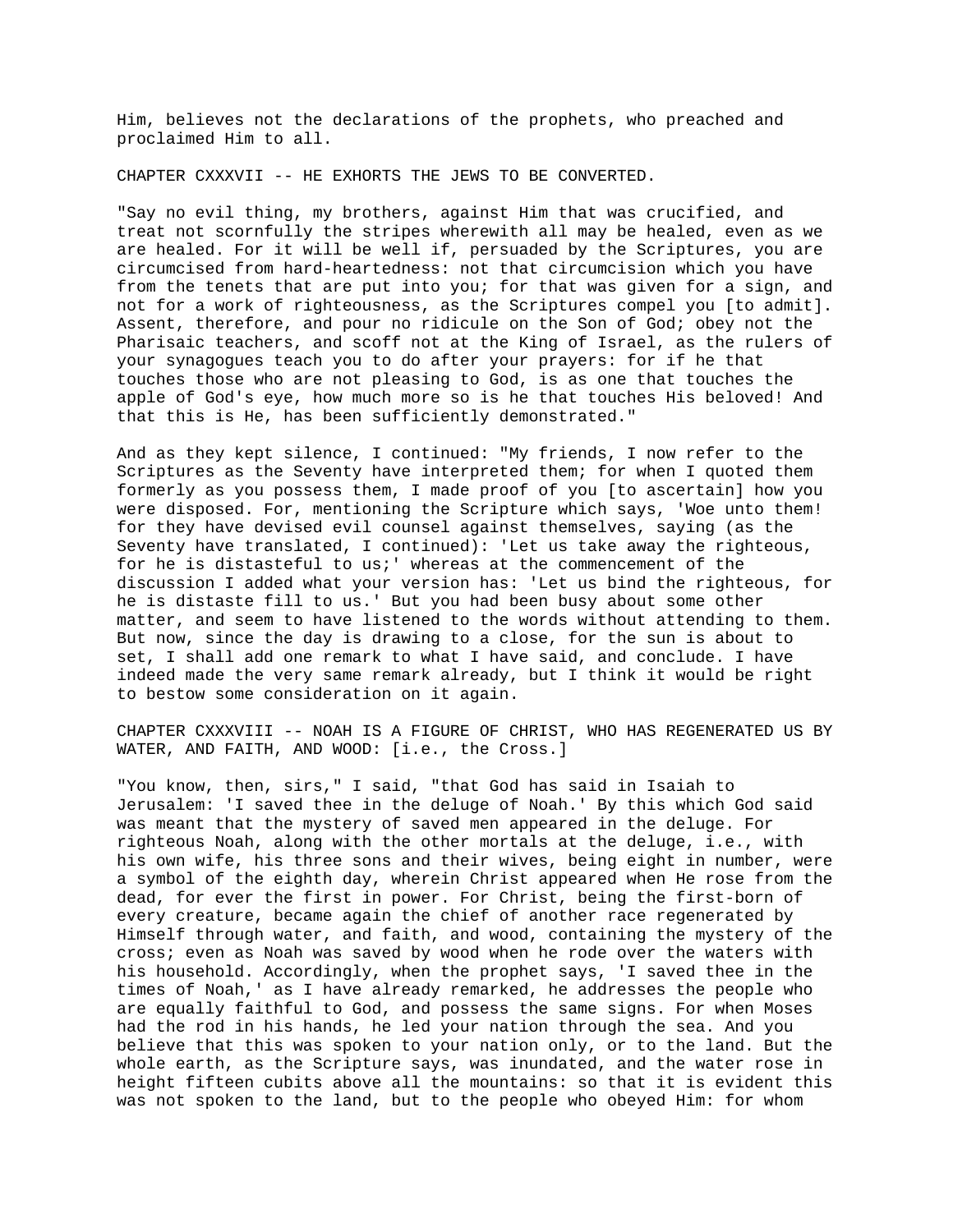also He had before prepared a resting-place in Jerusalem, as was previously demonstrated by all the symbols of the deluge; I mean, that by water, faith, and wood, those who are afore-prepared, and who repent of the sins which they have committed, shall escape from the impending judgment of God.

CHAPTER CXXXIX -- THE BLESSINGS, AND ALSO THE CURSE, PRONOUNCED BY NOAH WERE PROPHECIES OF THE FUTURE.

"For another mystery was accomplished and predicted in the days of Noah, of which you are not aware. It is this: in the blessings wherewith Noah blessed his two sons, and in the curse pronounced on his son's son. For the Spirit of prophecy would not curse the son that had been by God blessed along with [his brothers]. But since the punishment of the sin would cleave to the whole descent of the son that mocked at his father's nakedness, he made the curse originate with his son. Now, in what he said, he foretold that the descendants of Shem would keep in retention the property and dwellings of Canaan: and again that the descendants of Japheth would take possession of the property of which Shem's descendants had dispossessed Canaan's descendants; and spoil the descendants of Shem, even as they plundered the sons of Canaan. And listen to the way in which it has so come to pass. For you, who have derived your lineage from Shem, invaded the territory of the sons of Canaan by the will of God; and you possessed it. And it is manifest that the sons of Japheth, having invaded you in turn by the judgment of God, have taken your land from you, and have possessed it. Thus it is written: 'And Noah awoke from the wine, and knew what his younger son had done unto him; and he said, Cursed be Canaan, the servant; a servant shall he be unto his brethren. And he said, Blessed be the Lord God of Shem; and Canaan shall be his servant. May the Lord enlarge Japheth, and let him dwell in the houses of Shem; and let Canaan be his servant.' Accordingly, as two peoples were blessed,--those from Shem, and those from Japheth,--and as the offspring of Shem were decreed first to possess the dwellings of Canaan, and the offspring of Japheth were predicted as in turn receiving the same possessions, and to the two peoples there was the one people of Canaan handed over for servants; so Christ has come according to the power given Him from the Almighty Father, and summoning men to friendship, and blessing, and repentance, and dwelling together, has promised, as has already been proved, that there shall be a future possession for all the saints in this same land. And hence all men everywhere, whether bond or free, who believe in Christ, and recognise the truth in His own words and those of His prophets, know that they shall be with Him in that land, and inherit everlasting and incorruptible good.

CHAPTER CXL -- IN CHRIST ALL ARE FREE. THE JEWS HOPE FOR SALVATION IN VAIN BECAUSE THEY ARE SONS OF ABRAHAM.

"Hence also Jacob, as I remarked before, being himself a type of Christ, had married the two handmaids of his two free wives, and of them begat sons, for the purpose of indicating beforehand that Christ would receive even all those who amongst Japheth's race are descendants of Canaan, equally with the free, and would have the children fellow-heirs. And we are such; but you cannot comprehend this, because you cannot drink of the living fountain of God, but of broken cisterns which can hold no water,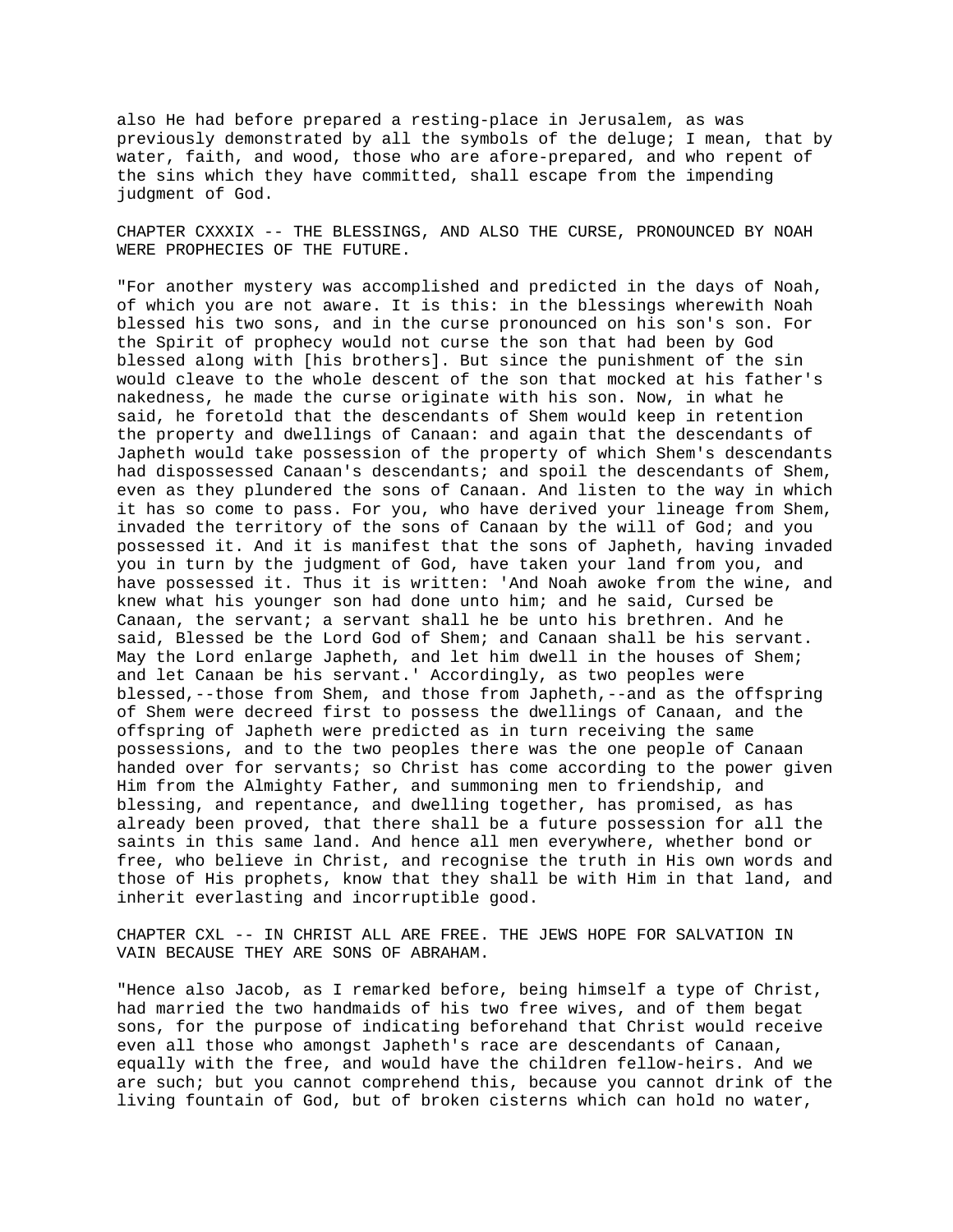as the Scripture says. But they are cisterns broken, and holding no water, which your own teachers have digged, as the Scripture also expressly asserts, 'teaching for doctrines the commandments of men.' And besides, they beguile themselves and you, supposing that the everlasting kingdom will be assuredly given to those of the dispersion who are of Abraham after the flesh, although they be sinners, and faithless, and disobedient towards God, which the Scriptures have proved is not the case. For if so, Isaiah would never have said this: 'And unless the Lord of Sabaoth had left us a seed, we would have been like Sodom and Gomorrah.' And Ezekiel: 'Even if Noah, and Jacob, and Daniel were to pray for sons or daughters, their request should not be granted.' But neither shall the father perish for the son, nor the son for the father; but every one for his own sin, and each shall be saved for his own righteousness. And again Isaiah says: 'They shall look on the car; cases of them that have transgressed: their worm shall not cease, and their fire shall not be quenched; and they shall be a spectacle to all flesh.' And our Lord, according to the will of Him that sent Him, who is the Father and Lord of all, would not have said, 'They shall come from the east, and from the west, and shall sit down with Abraham, and Isaac, and Jacob in the kingdom of heaven. But the children of the kingdom shall be cast out into outer darkness.' Furthermore, I have proved in what has preceded," that those who were foreknown to be unrighteous, whether men or angels, are not made wicked by God's fault, but each man by his own fault is what he will appear to be.

CHAPTER CXLI -- FREE-WILL IN MEN AND ANGELS.

"But that you may not have a pretext for saying that Christ must have been crucified, and that those who transgressed must have been among your nation, and that the matter could not have been otherwise, I said briefly by anticipation, that God, wishing men and angels to follow His will, resolved to create them free to do righteousness; possessing reason, that they may know by whom they are created, and through whom they, not existing formerly, do now exist; and with a law that they should be judged by Him, if they do anything contrary to right reason: and of ourselves we, men and angels, shall be convicted of having acted sinfully, unless we repent beforehand. But if the word of God foretells that some angels and men shall be certainly punished, it did so because it foreknew that they would be unchangeably [wicked], but not because God had created them so. So that if they repent, all who wish for it can obtain mercy from God: and the Scripture foretells that they shall be blessed, saying, 'Blessed is the man to whom the Lord imputeth not sin;' that is, having repented of his sins, that he may receive remission of them from God; and not as you deceive yourselves, and some others who resemble you in this, who say, that even though they be sinners, but know God, the Lord will not impute sin to them. We have as proof of this the one fall of David, which happened through his boasting, which was forgiven then when he so mourned and wept, as it is written. But if even to such a man no remission was granted before repentance, and only when this great king, and anointed one, and prophet, mourned and conducted himself so, how can the impure and utterly abandoned, if they weep not, and mourn not, and repent not, entertain the hope that the Lord will not impute to them sin? And this one fall of David, in the matter of Uriah's wife, proves, sirs," I said, "that the patriarchs had many wives, not to